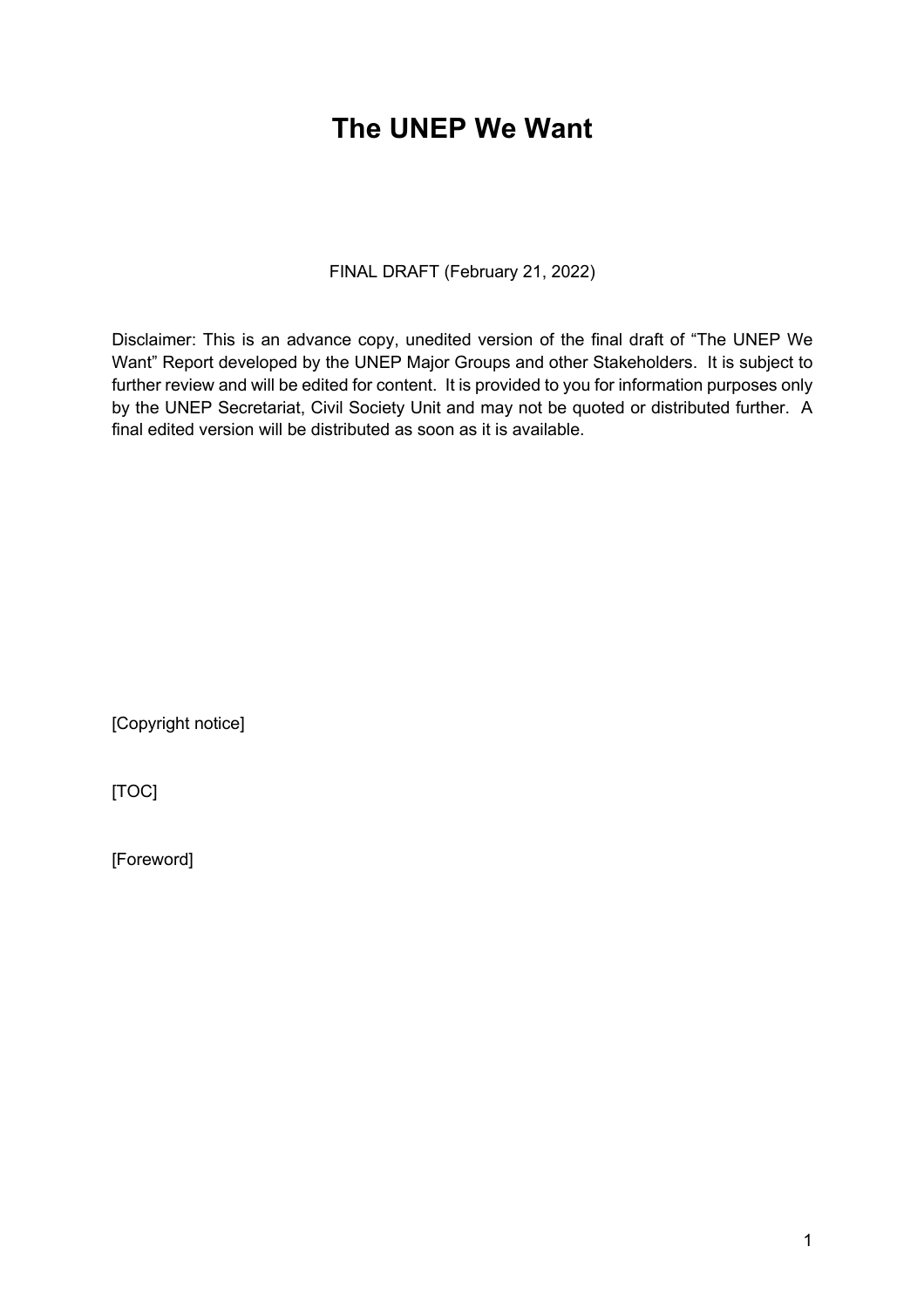# **Preface**

Ten years after UNEP's founding, in 1982, the terms of reference of the World Commission on Environment and Development - WCED, or the Brundtland Commission were being debated. As the Chair, Gro Harlem Brundtland, wrote in her Foreword to the Commission's 1987 report, entitled "Our Common Future," there was much discussion about the report's scope, and whether it should be limited to the environment or should also include development. The result is well-known, as the Brundtland Commission laid out the framework for our current conception of sustainable development, which was further adapted and elaborated into the 27 principles of the Rio Declaration on Environment and Development in 1992.

"Our Common Future" was addressed to governments and private enterprise. But, as Prime Minister Brundtland wrote, it was "first and foremost" directed towards people, and especially the young. The report called for a "common endeavor" and laid the groundwork for what in today's parlance would be called an "all-of-society" approach to guaranteeing to future generations the fundamental right to a healthy, life-enhancing environment, by "furthering the common understanding and common spirit of responsibility so clearly needed in a divided world."

UNEP was still a young programme during this time. Established as one of the global policy responses to the "people power" that pushed for environmental protection in the 1960s and 70s, even at that early stage there were calls for it to be strengthened. UNEP's catalytic, coordinating and authoritative roles have been frequently reconfirmed, and it has adapted and responded as the world has struggled to integrate the three pillars of sustainable development. Still, even after 50 years UNEP still faces some of the challenges that were identified not long after its founding.

The authoritative voice on the environment within the UN system is the locus of many and frequent examples of an effective level of engagement of global civil society. But UNEP has not met the great expectations that it would be instrumental in building institutional and professional capacities on the national level particularly in the developing world. Given the importance of an all-of-society approach in overcoming global challenges in areas such as climate change, pollution and loss of biodiversity, UNEP's engagement with global civil society needs to be reinforced and renewed.

The approach to civil society engagement has since 1992 followed the mandate set forth in Agenda 21, which in Chapter 23 defines the nine Major Groups and recognizes the need to strengthen their important role in UNEP's work. The Major Groups - later extended to "other stakeholders" - work tirelessly to improve UNEP's reach, to influence its work programme, to make its agenda and that of UNEA more responsive to the needs of the people, and to anticipate future challenges where UNEP can play an important role. They fulfill the functions UNEP has described as experts, watchdogs and multipliers, in addition to advocating for their constituencies in UNEP and UNEA-related agenda-setting, policy development, and implementation. The work can be challenging, frustrating and rewarding, but mainly it is constant and intense as the world shifts from crisis to crisis.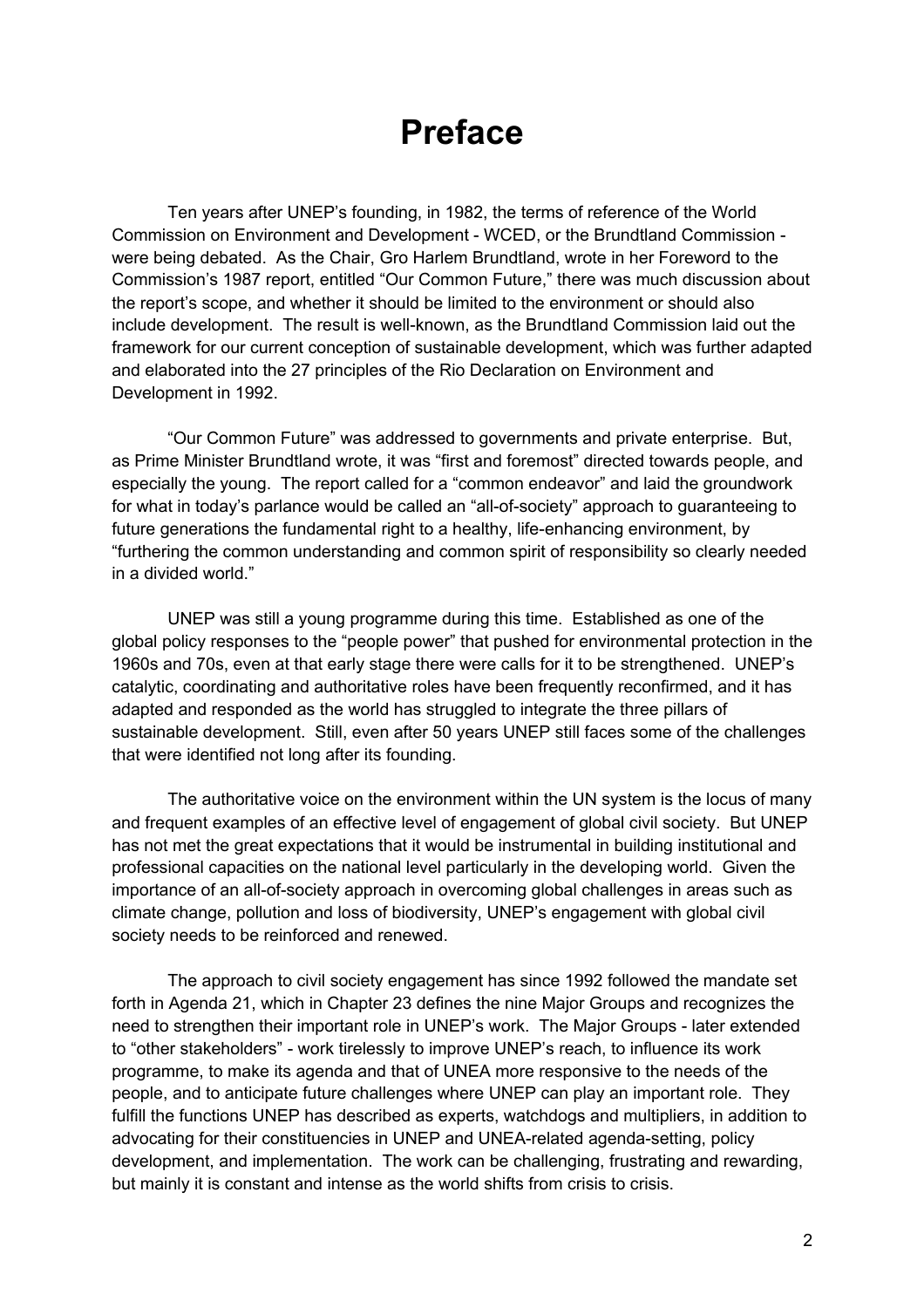The occasion of the fiftieth anniversary of UNEP's founding allows for a more reflective, ambitious, experimental, and innovative kind of input from the Major Groups and Stakeholders. It is an occasion for us to continue the dialogue started with WCED's invitation to further common understanding and a common spirit of responsibility.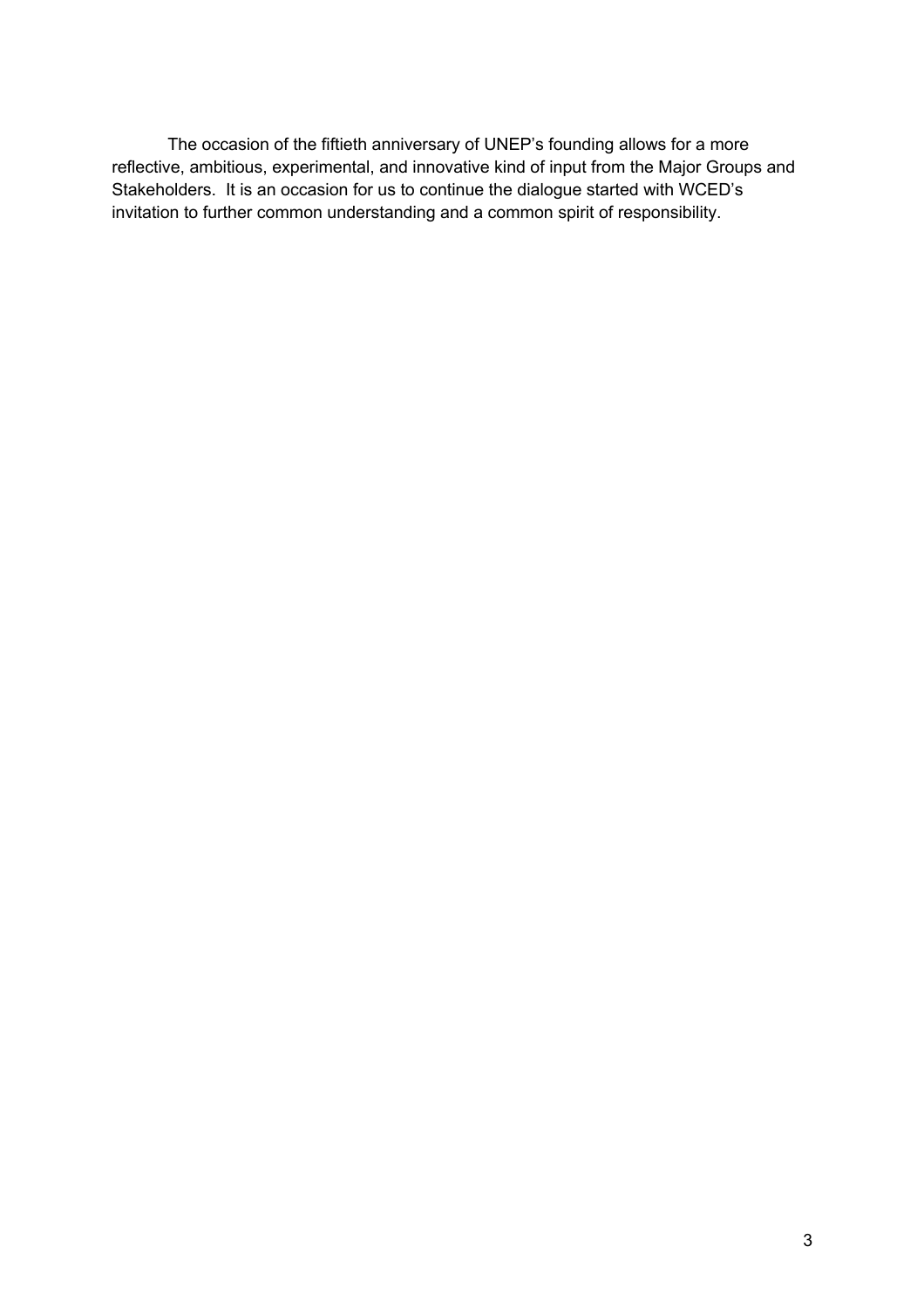## **A note about the Joint Statement on The UNEP We Want**

The Joint Statement on The UNEP We Want was developed through an open, transparent participatory process in which any member of the public could provide suggestions for inclusion of elements in the text. The proposals were considered through a series of open-ended drafting sessions, beginning with the MGS Preparatory Meeting in September 2021 and continuing through global and regional consultations organized by the Children and Youth Major Group. An open-ended drafting group was formed that took up the revision of the statement between 20-22 January 2022. The Global Major Groups and Stakeholders Forum debated the text between 7-10 February and the Joint Statement was provisionally adopted with a mandate to small drafting groups to continue work on certain passages related to Indigenous Peoples, the Global Framework and the Science-Policy Interface, and to generally edit the text to make it more consistent and cohesive and to correct any errors. The small group and editorial team submitted their revisions by 17 February, and the final text was reviewed and approved by the Major Groups Facilitating Committee on 18 February.

### Who are the Major Groups and Stakeholders?

The Major Groups and Stakeholders (MGS) system is the means for representation, participation and engagement of non-state actors in order to increase transparency and inclusiveness in UNEP's work and UNEA's proceedings. Organizations accredited through the MGS system gain the status and rights of observers in UNEA deliberations and processes. MGS membership also facilitates cooperation with UNEP in implementation of its work programme. The nine Major Groups identified in Section III of Agenda 21 are:

- Women
- Children and youth
- Indigenous People and their communities
- Non-Governmental Organizations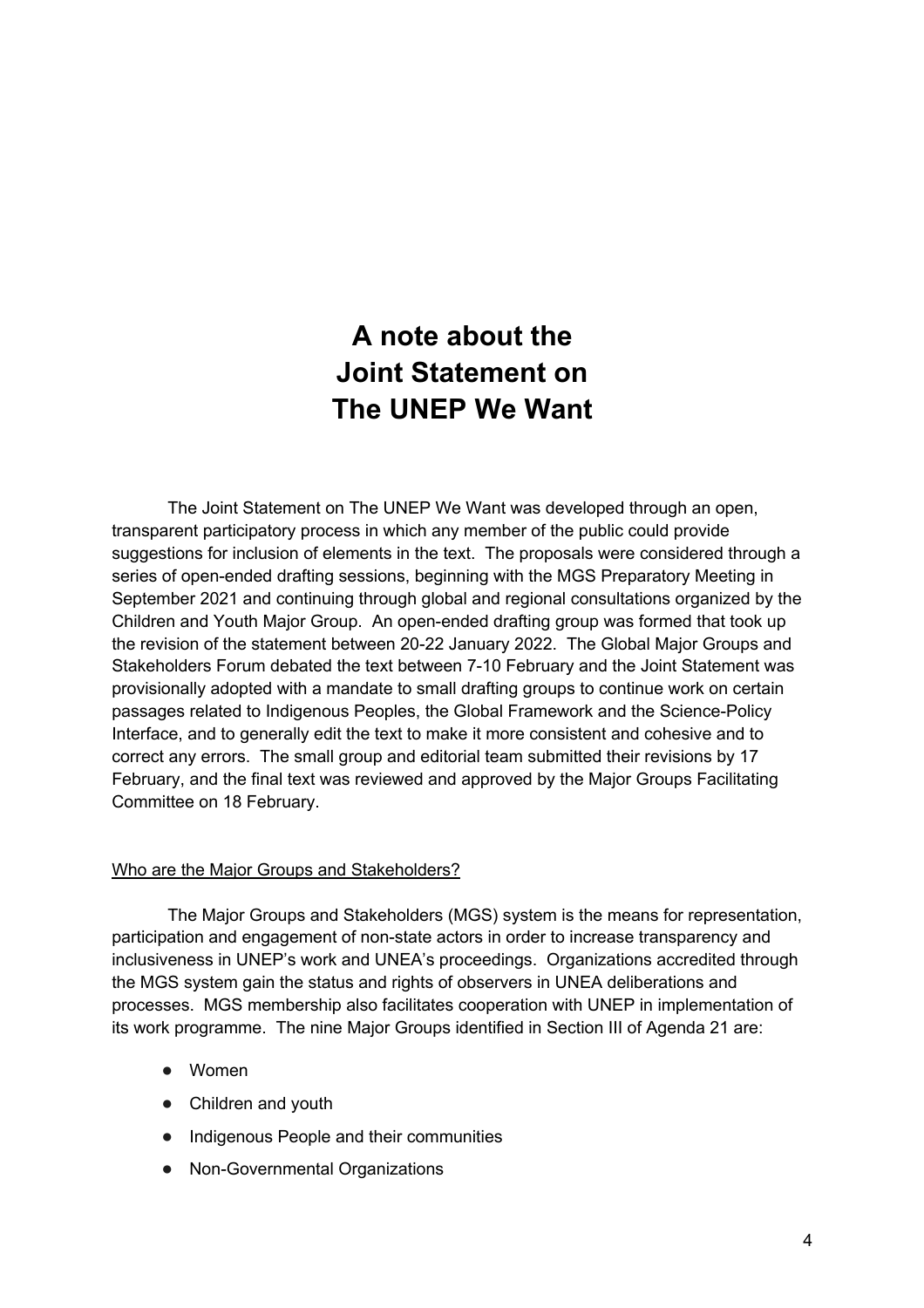- Local Authorities
- Workers and Trade Unions
- Business and Industry
- The scientific and technological community
- Farmers

From an early period, organizations that did not neatly fall within any of the Major Group categories sought their own status with UNEP. Subsequently, UNEP adopted the designation of "other Stakeholders." As set forth in the Rio+20 outcome document, "The Future We Want," other stakeholders include "local communities, volunteer groups and foundations, migrants and families as well as older persons and persons with disabilities" (Para 43), and "civil society" (Para 44).

In some international processes, such as the High Level Political Forum, the Major Groups approach has been expanded through the inclusion of a number of specific additional stakeholder groups. UNEP has not followed this trend so far, and for accreditation purposes organizations still must fall under one of the nine Major Groups. The NGO Major Group is by far the largest and tends to include those stakeholder organizations that do not fall within any of the other Major Groups. In comparison, the UN FCCC context includes separate designations for environmental NGOs (ENGOs) and other NGO groups, including "research and independent NGOs" or RINGOs.

In recognition of the organizational structure of UNEP with its regional offices, Regional Facilitators became an important part of UNEP's civil society engagement modalities. UNEP organizes its engagement processes through regional consultations as well as through the self-organization of the Major Groups themselves.

Each Major Group and each Region elects two facilitators to serve on the MGS selforganization body, the Major Group Facilitation Committee (MGFC). UNEP's Civil Society Unit supports the engagement of Major Groups and Stakeholders through various processes and the development of guidance materials, including UNEP's *Stakeholder Engagement Handbook.* The MGS preparation process for UNEA includes Regional Consultations and the Global Major Groups and Stakeholders Forum, held shortly before each regular UNEA session.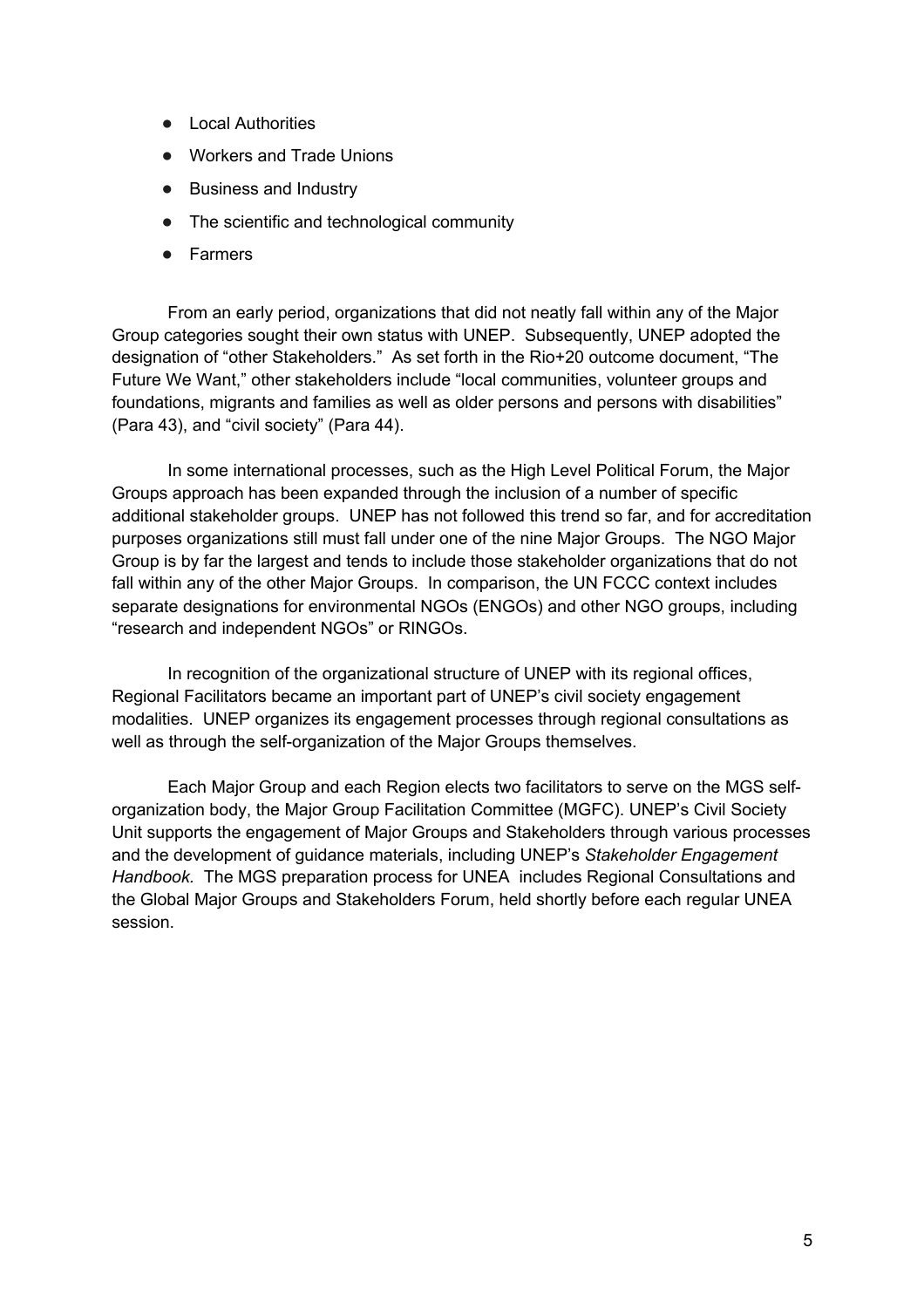## **Joint Statement by Major Groups and Stakeholders Adopted at the Global Major Groups and Stakeholders Forum on February 10, 2022**

## **The UNEP We Want**

We, The Global Major Groups and Stakeholders of UNEP and other representatives of global environmental civil society;

*Celebrating* the commemoration of the 50th anniversary of the founding of the United Nations Environment Programme;

*Recalling* that, in 1972, it was the People of the Planet that organized global civil society to encourage the international community to establish an institution that would stand as the global environmental authority and push Member States to address crucial environmental challenges;

*Recognizing* the crucial role that UNEP has played in addressing environmental challenges around the globe together with the Member States, which could not have been possible without the effective engagement of global civil society; and that global civil society is the *sine qua non* behind all that the international community has achieved through UNEP over the last 50 years;

*Appreciating* the steps that the international community has taken through UNEP to engage with global environmental civil society in our joint efforts to solve pressing environmental problems;

*Noting* that Major Groups are recognized in Agenda 21 as partners in implementation;

*Noting* that the Rio+20 Outcome Document "The Future We Want" resulted in the establishment of UNEA, open to all UN Member States;

*Noting also* the provisions on stakeholder engagement in paragraph 88 of "The Future We Want";

*Concerned* that, despite 50 years of success through UNEP, the world still faces enormously complex and daunting environmental crises and emergencies that require all-of-society responses and are now undermining all of life on our shared planetary home;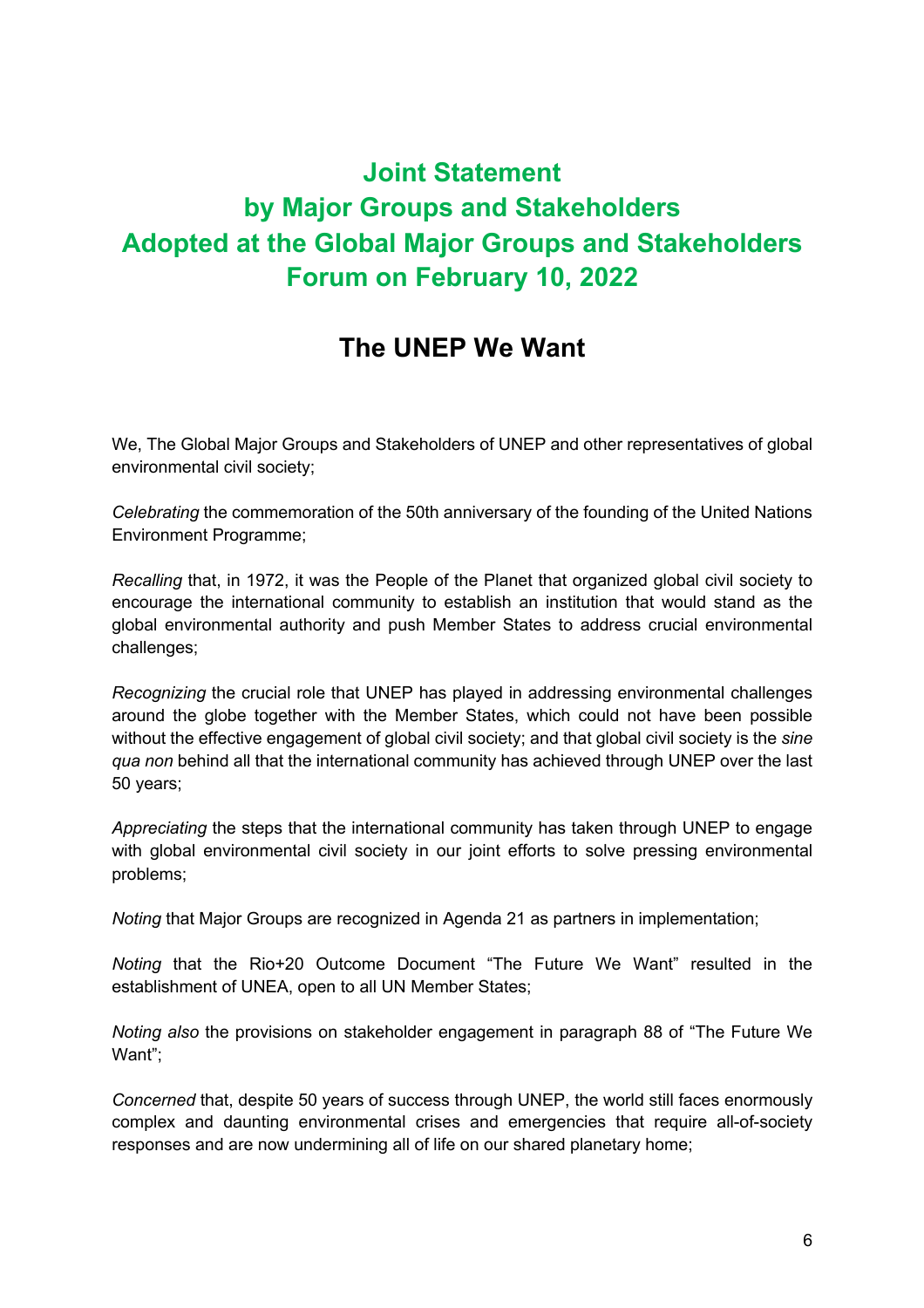*Noting that* Principle 1 of the 1972 Stockholm Declaration first gave expression to a "fundamental right to freedom, equality and adequate conditions of life, in an environment of a quality that permits a life of dignity and well-being";

*Welcoming that* in October 2021 the Human Rights Council acknowledged the Human Right to a clean, healthy and sustainable environment;

*Taking into account* the outcomes of the Survey and Report entitled "The UNEP We Want" aimed at assessing UNEP's first 50 years and proposing further steps towards a more effective, inclusive and engaged UNEP and UNEA, and the other outcomes of the Major Groups and Stakeholders process on "The UNEP We Want";

have adopted the following statement:

### **Looking back at 50 years of UNEP**

1. The last 50 years and particularly the last 20 years have taught us that, while integrating environmental, economic and social considerations into action is necessary, the UN still needs a distinct and strong advocate for the environment as such in all processes at all levels. The more UNEP Secretariat, UN Member States, Major Groups and other Stakeholders (MGS) collaborate, the stronger UNEP will be and so too, its capacity to bring about global change in harmony with Nature.

2. UNEP as the anchor institution of the United Nations on the environment has had many illustrious achievements in its first 50 years, realized against the odds of its small size, limited resources, and competition with other UN bodies. Those most recognized and appreciated by global civil society include, *inter alia*, its key/strategic role as a factfinder, advocate, convenor, collaborator, administrator, communicator, reinforcer and platform for environmental matters (see Annex).

### **UNEP/UNEA looking forward**

3. Still, UNEP's mandate, authority, power, resources, and non-state actor engagement processes, particularly at the national and local levels, are inadequate to meet the goals originally set for it by the international community in 1972.

4. We believe that UNEP could achieve most in the future through education and public awareness; stakeholder engagement; evidence-based assessments and outlooks; strengthening multilateral environmental law and governance; strengthening the sciencepolicy interface; capacity building of environmental policy implementation on the national level; supporting the development of open source citizen science platforms including funding and capacity building; and developing policy guidance and global standards, all in collaboration and cooperation with the MGS.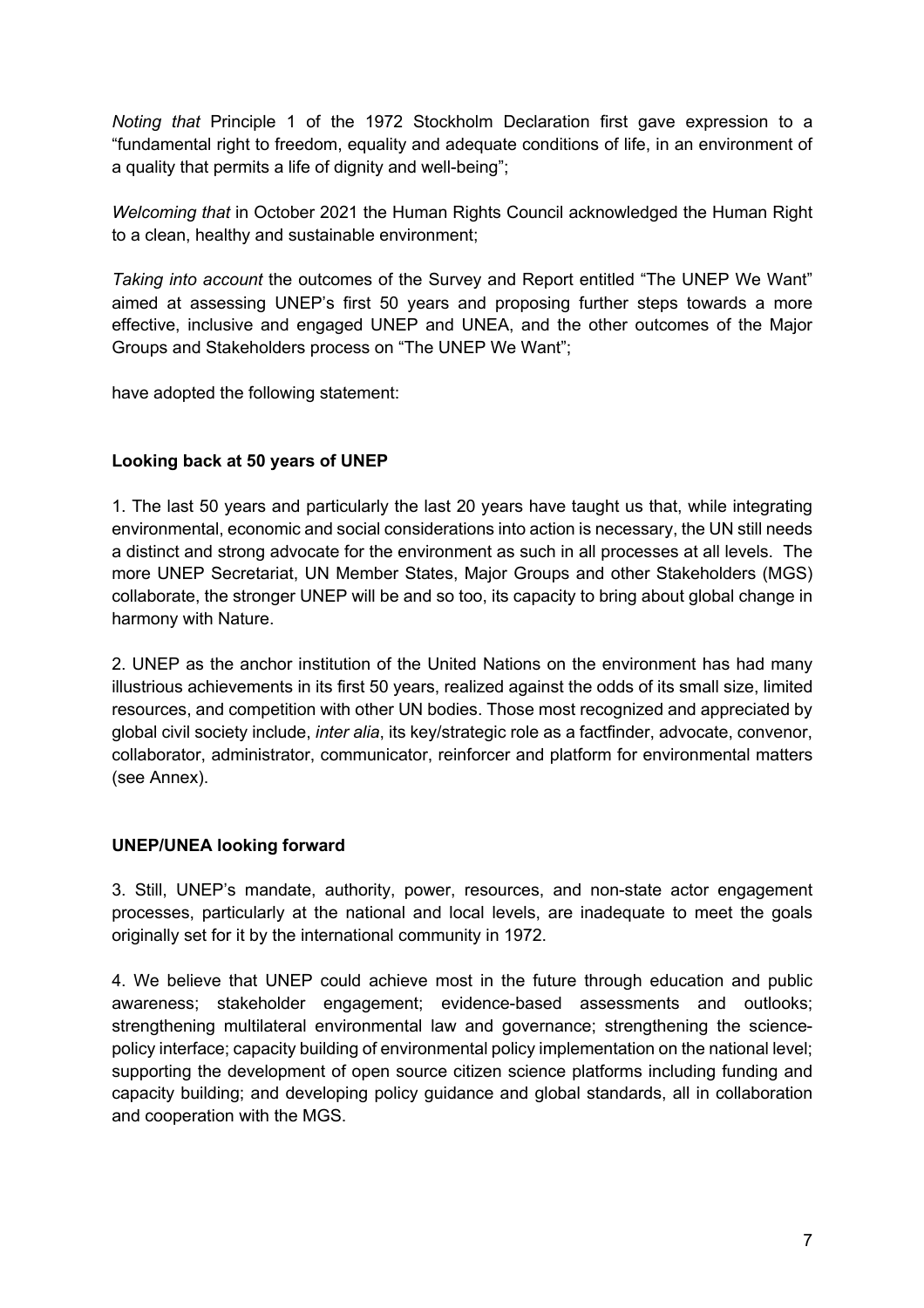5. Among the areas that MGS see as critical to the achievement of sustainability, in which UNEP, the Member States and non-state actors should work together to make UNEP a more effective anchor institution on the environment, are the following:

Certain thematic areas including climate change, citizen science, environmental education, the ecosystem based approach, green fiscal policies, blue economy, sustainable consumption and production, the circular economy, the sound management of chemicals, waste and plastics, environmentally motivated subsidies, COVID recovery and development finance, natural resource depletion; the environment, peace and security nexus; and the ongoing strengthening of national and international environmental governance, legislation, law and policy;

● Research and analysis on the systemic root causes and drivers of anthropogenic environmental challenges in order to influence and spark action to tackle these across the UN system;

● Coordination of advocacy and coherent action addressing environmental issues across the UN system, member states and civil society. This includes supporting member states to implement national and international environmental governance and laws and full participation of civil society, including Indigenous Peoples;

Championing action on the Rio Declaration, essential for international environmental law, particularly the implementation of Rio Principle 10 which is of critical importance to civil society;

Establishing monitoring and accountability schemes to measure progress in enforcing environmental law and governance at all levels and using this to support member states, with civil society, to implement environmental law (Montevideo);

Supporting and funding civil society organizations and other non-state actors to participate actively in implementing international goals and agreements, especially Indigenous Peoples, Farmers, Women, and Youth;

Implementing the policy on "Promoting Greater Protection for Environmental Defenders" especially forIndigenous Peoples;

Strengthening capacities especially in the Global South to gather and use environmental data, and to effectively develop and implement environmental policies and laws, including relevant criminal laws;

Recognising the contributions that Indigenous Peoples and faith-based organizations make to the transformation of the current global paradigm into a model that gives future generations fresh hope.

6. We call for UNEP to promote the worldwide dedication of the month of June to diverse activities for restoring ecosystems and biodiversity, such as tree planting and wetland restoration, and for teaching in schools, public lectures, and a marathon for the environment in the spirit of the UN Decade on Ecosystem Restoration. The first week of every June should be dedicated to an in-depth follow-up of the environmental dimension of the SDGs.

7. UNEP should recognize the fundamental rights of Nature as a primary underlying principle of environmental law.

### **Strengthening and upgrading UNEP**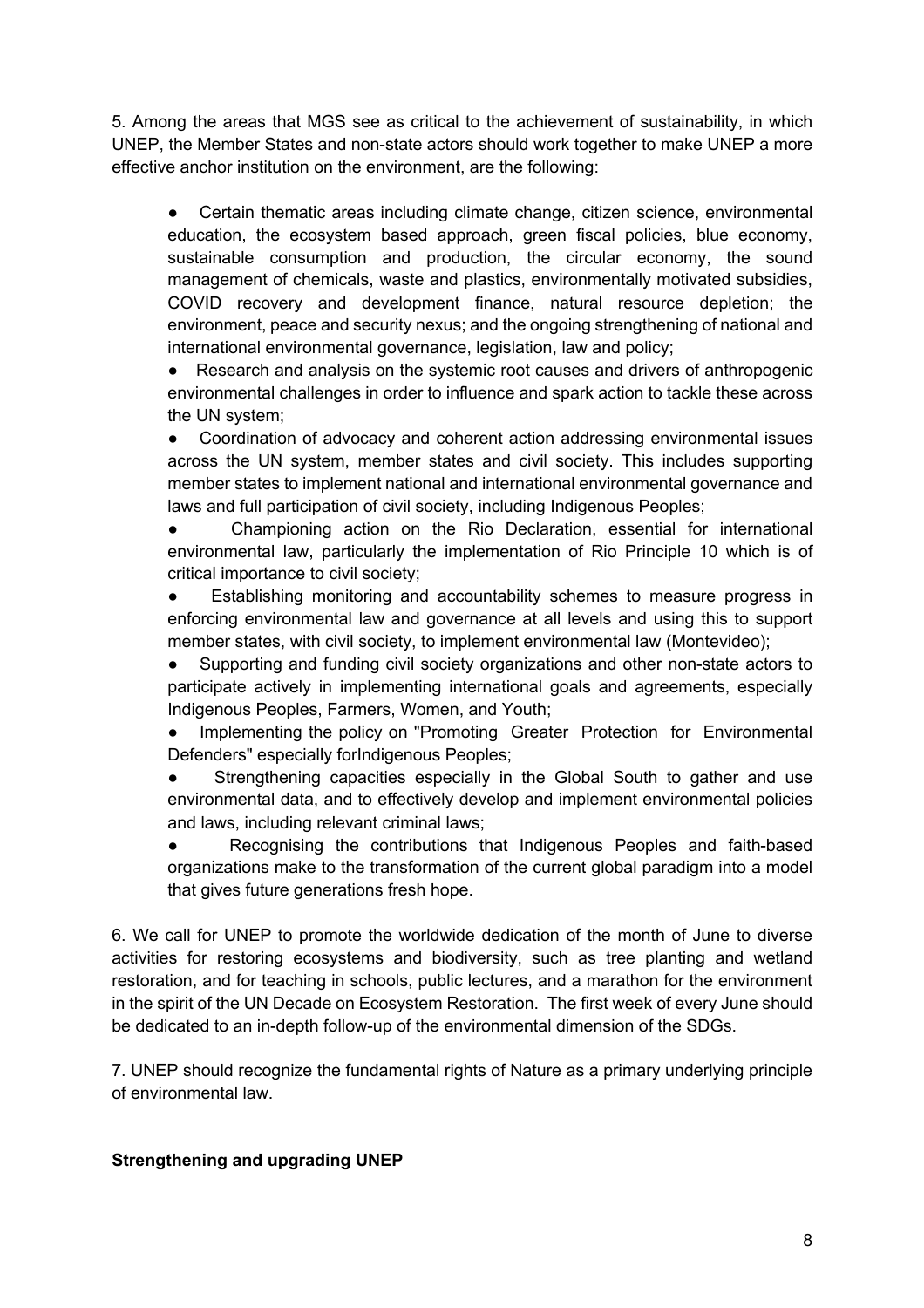8. The UNEP we want in the next 50 years is the one which will be able to enshrine environmental governance in its work and MEAs. Without a globally accepted governance structure and procedures that allow those affected to access justice, our major environmental problems of climate change, loss of biodiversity and pollution will persist for many years. It is the lack of governance and access to justice that is driving these problems.

9. UNEP should be strengthened through a more effective mandate. UNEP should have greater authority and autonomy within the UN system, a stronger voice in consulting, encouraging and working with other UN agencies, funds and programmes in order to coordinate the further development and alignment of environmental programmes, proactively tackle systemic issues of shared concern, and reduce overlapping mandates and duplication of activities. Better WHO/UNEP coordination on prevention and management of pandemics is a good example.

10. UNEP should have stable trust fund support and sufficient funding to have the ability to carry out its mandates to serve as a global authoritative voice on the environment. Countries earmarking their voluntary contributions may weaken the overall strategic and normative focus of the organization.

11. Full transparency should be required on corporate funding of policies and programs by UNEA and UNEP to prevent risks of exposure to conflicts of interest and interference with the intergovernmental processes in advancing the SDGs.

12. To strengthen national capacities, UNEP needs to continue to help strengthen national environment ministries and authorities to enable them to more effectively carry out their work. Practically more consideration (and resources) need to be dedicated to how compliance and capacity to implement MEAs can be aided by UNEP at national and local levels. This support must include civil society to harness its potential role in delivery, monitoring and reporting.

13. UNEP should build on its progress by strengthening representation in New York, and by strengthening country-level presence. UNEP should further ensure development of other UN entities by mainstreaming environmental sustainability priorities. In addition, UNEP also needs to ensure that its own Medium Term Strategies (MTS) are shared system-wide, rather than just being an internal strategic instrument.

14. Indigenous Peoples are crucial for the conservation of biodiversity and their knowledge and livelihood should not be undermined. We cannot put the burden of being the "conservationist of biodiversity" on them as that role may come in conflict with self determination. Therefore UNEP has to recognize the rights of Indigenous People and their contributions on ancestral knowledge, practices and culture. The role of Indigenous Peoples in the conservation effort must be expanded to include other activities like land restoration and land reclamation to accelerate meaningful impacts on ecosystems. Indigenous Peoples' knowledge, innovations, and practices should be fully recognized. Any bias in favor of corporate science or data should be rebalanced.

15. Indigenous Peoples are one of the groups that suffers the most in terms of discrimination and socioenvironmental impacts, where projects like mega dams, mining and roads are implemented without taking into account prior and informed consultation as stated in ILO 169.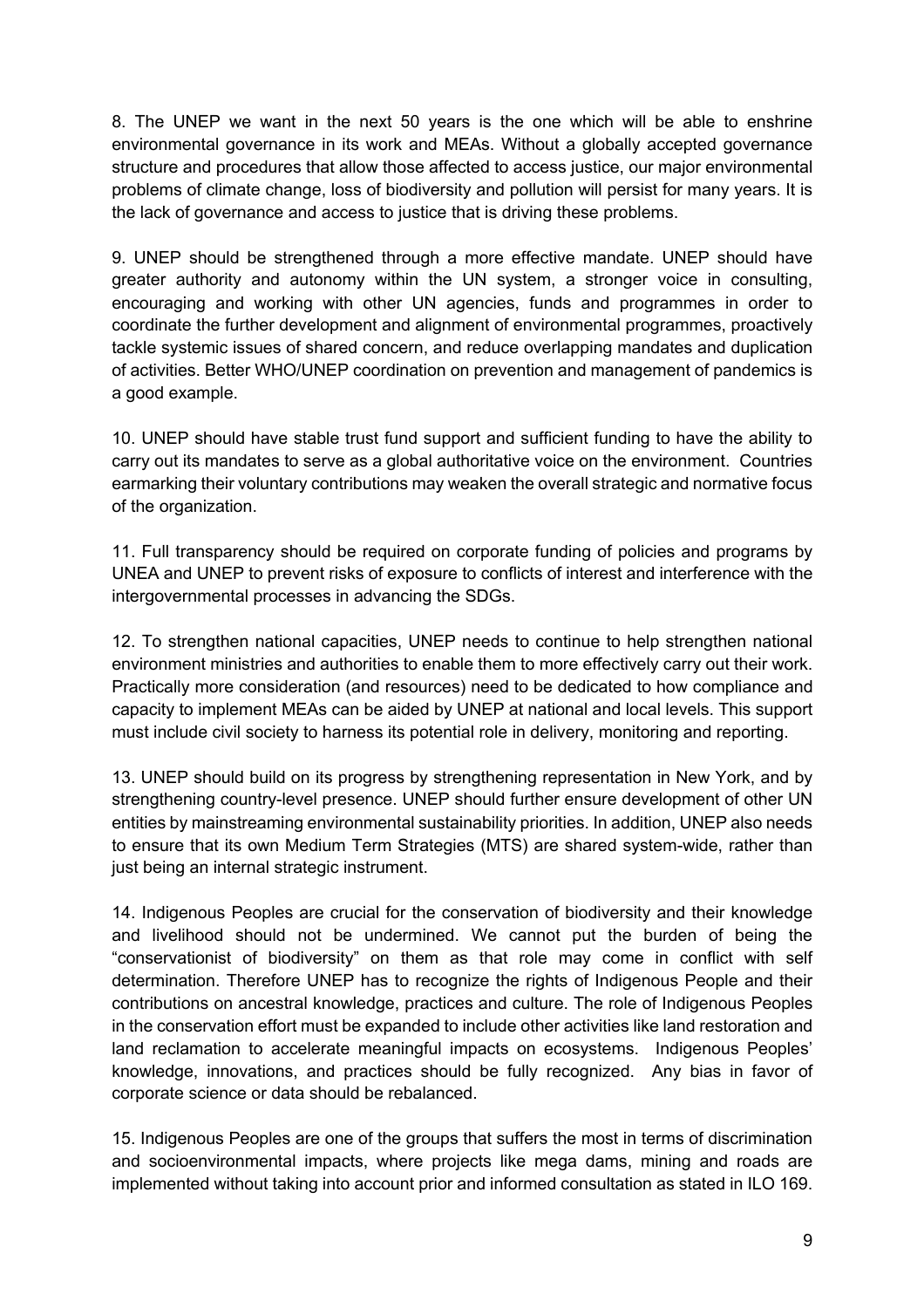Member States should focus more on recognizing not only indigenous rights, but also the importance and the contributions of Indigeneous Peoples. It is important to recognize Local Communities by underlining their tendency to keep natural environments healthy and supportive of small-scale non-destructive farming.

16. Member States should commit to strengthen conservation measures that include the maintenance and management of protected areas as a measure of in situ conservation, especially those megadiverse countries where extractivism is reaching the core of preserved ecosystems, species and genetic materials. Unfortunately many protected areas around the world, and especially in developing countries, are being turned into sacrifice zones due to activities like mining, logging, building mega dams, and poaching, resulting in losing not only the beauty of the place but also their genetic resources affecting indigenous and local communities. Furthermore, ecological interests should always be given priority over economic interests.

17. UNEP should strengthen the science-policy interface, while leading on the use of scientific indicators, in order to trigger and accelerate action towards achieving internationally agreed multilateral environmental agreements (MEAs), UN 2030 Agenda, and its 17 Sustainable Development Goals, through:

• Better communication: promoting and supporting sound science advice for environmental decision-making; as well as facilitating access to environmental data and information;

• Capacity building by supporting governments to increase their ability to use environmental information in decision-making and action;

• Funding for open source citizen science initiatives;

• Employing a regional approach to the Science-Policy interface which could lead to better results given that the context is key for policy implementation;

• Establishment of structures for regular science-policy dialogues to promote better interaction and coordination between the two communities which could lead to stronger partnerships;

• Resource mobilization aimed at implementing evidence-informed environmental policies;

- Avoidance of conflicts of interest;
- Encouraging, assessing and evaluating the sustainability of innovations;
- Promoting synergies between climate change actions and biodiversity conservation;
- Businesses should promote the reuse, repair and recycle approach of the circular economy;

• Safeguard principles and mechanisms for human rights in general and rights of Indigenous Peoples and their communities in particular; environmental human rights should guide business participation.

18. There is a need to assess UNEP's impact in terms of fostering resilience, in line with the SDGs and the MEAs and long-term and multi-dimensional results and identify additional structures needed to strengthen this at all levels, especially the local one.

19. UNEP should address the environmental impacts and human rights aspects related to supply chains in a transparent manner that champions the scale up of sustainable consumption and production, and guides MSs towards national legislation and international cooperation promoting cradle-to-cradle sustainability.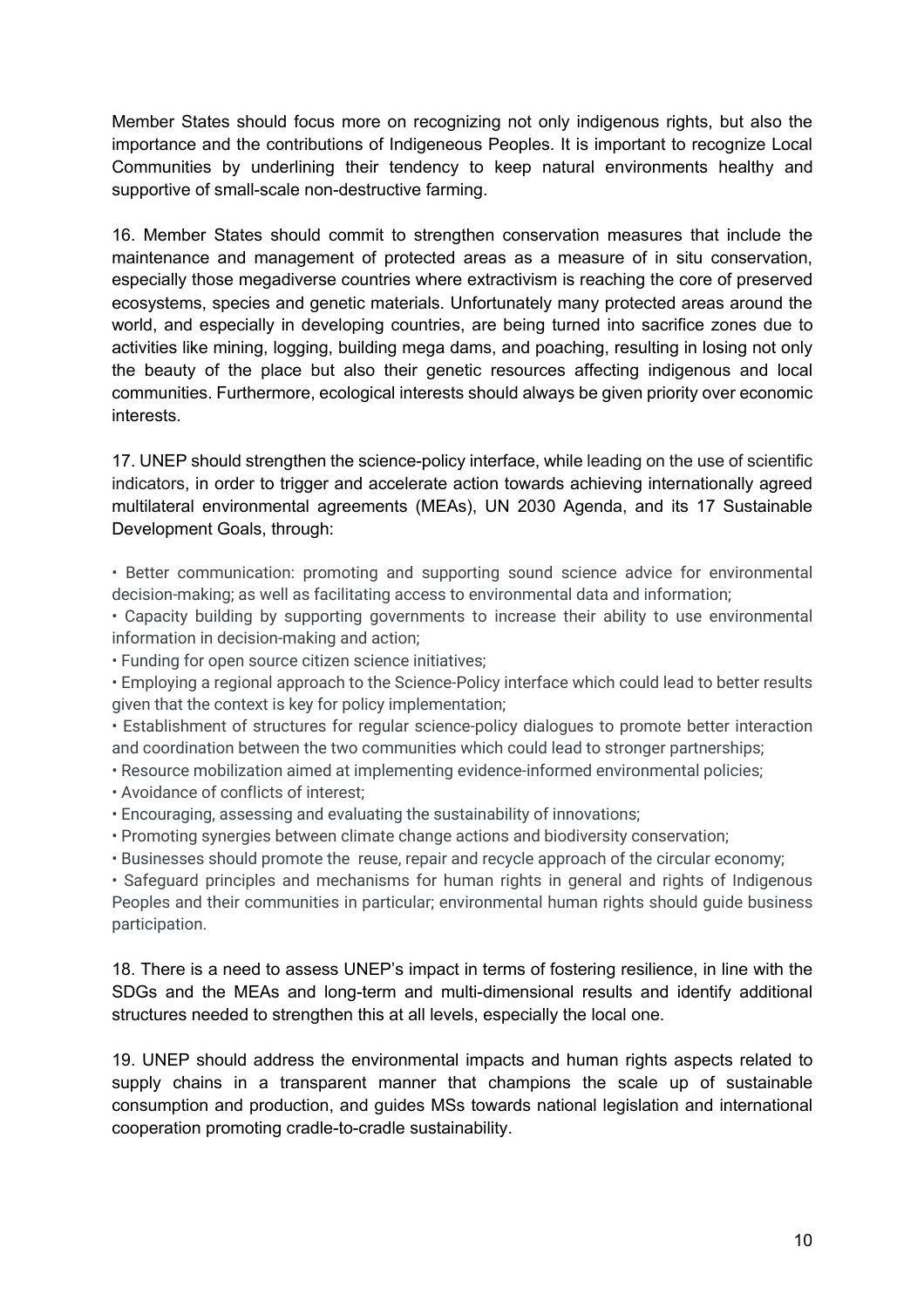20. There is scientific proof that rewilding terrestrial and aquatic ecosystems is much more effective in restoring carbon sinks than creation of non-natural tree plantations. UNEP must promote and support only those ecosystem based approaches that retain and promote ecosystem integrity.

21. UNEP should put more resources into supporting the application of Principle 10 of the Rio Declaration on access to information, public participation in decision making and access to justice in environmental matters on the national level around the world. Application of Principle 10 is one of the best ways to support and protect environmental defenders.

22. UNEP should address all aspects of environmental equity and justice, including women, youth, and persons who are disproportionately affected by climate change, and those displaced due to decarbonization, and cases where Indigenous Peoples are removed from protected areas without their consent, nor social and ecological justification.

23. UNEP's post-conflict environmental assessments conducted by the Disasters and Conflicts Unit have been transformative in understanding the environmental dimensions of armed conflicts. Disasters and Conflicts has been removed as one of the 7 pillars and now is cross-cutting, which presents a danger of mainstreaming it out of existence. UNEP's work should expand beyond assessments; it could do more on analyzing and mitigating environmental security risks.

### **The "UNEA We Want"**

24. We call upon the international community to build UNEA further into a convening forum that links all major international environment-related processes and initiatives having significant positive or negative environmental impacts including MEAs.

25. We call upon UNEA to do more to support the human right to a clean, healthy and sustainable environment on global and national levels. We call upon UNEA to take action to support environmental human rights, the rights established by UNDRIP and UNDROP, and Principle 10 of the Rio Declaration, on the rights of access to information, public participation, and access to justice in environmental matters.

26. UNEA should take a leadership role in being a principal authority in establishing UN environmental governance and legal frameworks - while respecting indigenous rights and autonomy.

27. We call for a Framework to be developed to strengthen and enforce environmental governance and law, in the spirit of the outcome document of the UNEA Special Session on UNEP@50, which includes goals, targets, indicators, means of implementation and monitoring schemes. The Framework, based on existing policies and law while integrating the recognition of the Human Right to a clean, healthy and sustainable environment, would support the coordination, implementation and enforcement of international governance and law on the national level.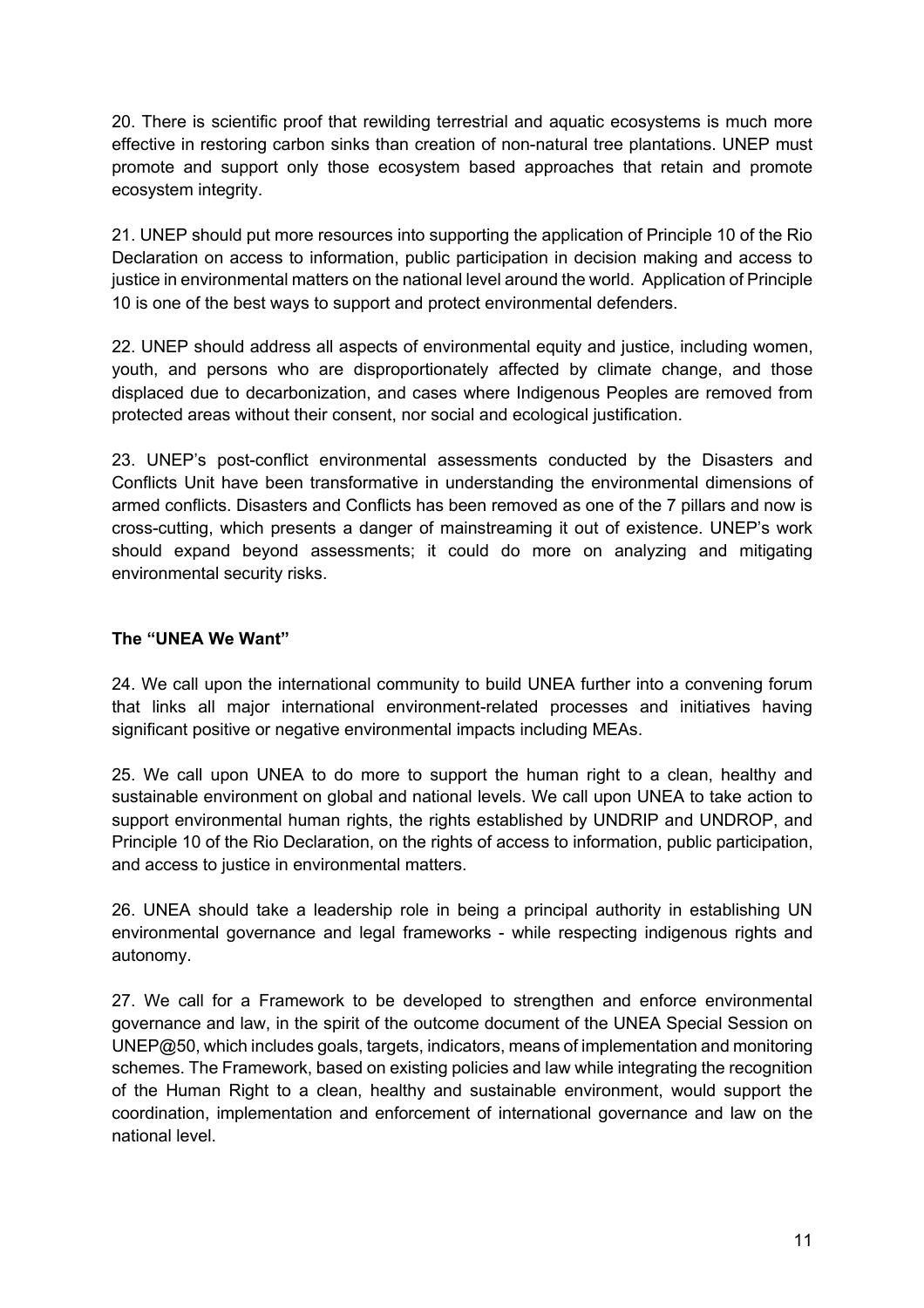28. The Framework should engage all relevant stakeholders at all levels, Member States, the governing and scientific bodies and secretariats of the MEAs, and members of specialized agencies to help in implementing the MEAs and environmental law in an efficient, cooperative and collaborative manner. UNEA should promote the spread of successful MEA mechanisms in which the public has a right to submit communications as a means of supporting compliance.

29. UNEA should recommend how GEO could be used to support the development and application of such a Framework. UNEP's impact in terms of fostering resilience could be considered as a part of developing the Framework and be based on a Director General's report and/or a special task group established under and by UNEA. We call on UNEA to establish a Working Group to follow up and give recommendations on these matters.

30. To strengthen UNEP and the relationship between its Member States, we call on UNEA to mandate UNEP to develop a United Nations periodic environmental performance review mechanism, similar in nature to the HRC's UPR or OECD's EPR, which embraces efforts by both governments at all levels and civil society of each Member State, to assess the progress of Member States in implementing their environmental objectives, international environmental law and the environmental dimension of Agenda 2030 at the national level, while ensuring complementarity with the work of treaty bodies.

31. We call for the formulation of modalities to promote engagement in the quest for a new ecological civilisation.

32. We call for the establishment of a framework for a new environmental pedagogy that will inform educational curriculum at all levels.

33. UNEA resolutions could be made more effective and implementable if budgetary analysis could be done in appropriate cases.

### **UNEP/UNEA Collaborative Participation of Major Groups and other Stakeholders**

34. Non-state actors are among the international community's partners (*sine qua non)* in solving environmental challenges. Major Groups are recognized in Agenda 21 as partners in implementation, with a stake across a broad range of issues pertaining to sustainable development. As highlighted throughout the Rio+20 Outcome Document, *The Future We Want, we see the value of a distinctive role for MGS across UNEP's entire work program in* agenda setting, policy formulation and implementation, while respecting the intergovernmental character of UNEP. The MGS find it very important to work together with UNEP to influence UNEA's and UNEP's agenda and implement UNEA's outcomes through advocacy at all levels, and to strengthen civil society collaborative participation. Though UNEP has continuously upgraded stakeholder engagement throughout the 50 years of its existence there are still challenges that need to be addressed as we move forward.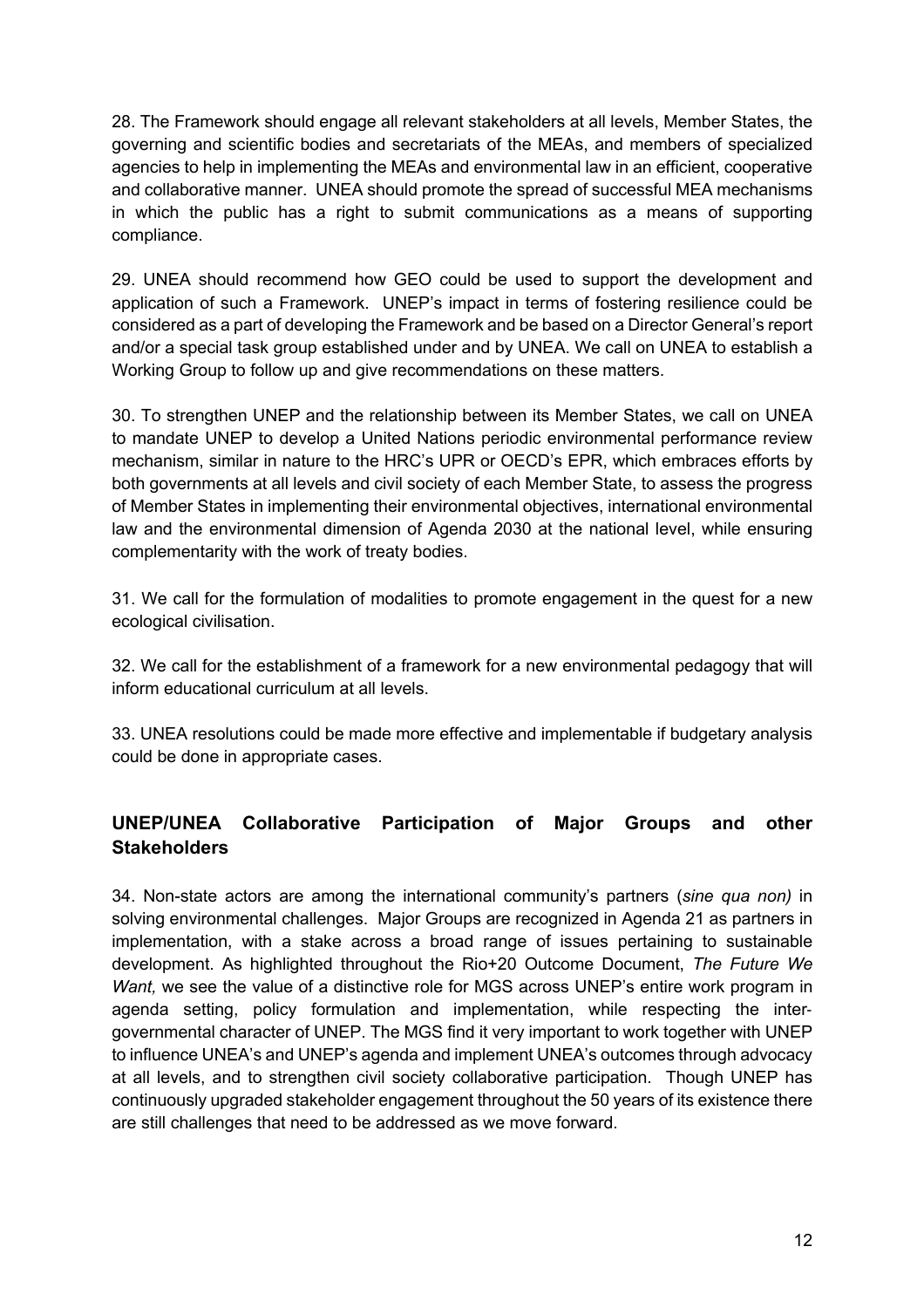35. Given the continued daunting challenges requiring an all-of-society response, we believe that MGS engagement needs to be broadened and deepened, including to provide specialized knowledge in informing policy deliberation and assisting implementation.

36. We appreciate UNEP's dedication to increase inclusive engagement with MGS and its continuity in improving transparency and governance. However, in the survey mentioned above, it was found that many MGS organizations find it difficult to get involved in UNEP's activities and their input is not adequately considered and included.

37. We have strongly supported UNEP's efforts to enhance MGS engagement in all its work over time, and we renew our call for UNEP to move towards a forward-looking Policy on Stakeholder Engagement, on the basis of Para. 88 of "The Future We Want" and the Principles on Stakeholder Participation in UNEP agreed by MGS at the 2013 Governing Council meeting.

38. We note that the multistakeholder governance framework is informed by three components: (a) assessment of Innovation according to sustainability criteria, (b) decentralised governance institution and (c) open, accountable and inclusive processes. Grassroots organizations, with their great importance for local sustainable development, will need special support mechanisms.

39. In line with Para 88. of *The Future We Want*, we believe that UNEP's stakeholder engagement processes should evolve "best practice" approaches and "new mechanisms" to ensure equitable, active and ongoing engagement (beyond high-level engagements) with all relevant stakeholders. Deliberative processes within both democratic and environmental contexts should be further explored to enhance civil society engagement, particularly at local, national and regional levels, to achieve effective and coherent environmental outcomes. We recognise that such ongoing processes may enable a more representative sample of relevant stakeholders relating to a given environmental problem, such as affected citizens, experts and lay people with pertinent knowledge, and/or non-accredited organizations with intimate understanding of a specific issue. We acknowledge that this in turn has the potential to enhance the legitimacy, accountability and transparency crucial to effective implementation of environmental recommendations or policy outcomes, which will enable UNEP to serve as a collaborator, a catalyst and a coordinator of stakeholder engagement to achieve a broad consensus and subsequent implementation at these levels. UNEP should also build capacity for stakeholder engagement through the development of guidelines for meaningful and equitable participation.

40. Our experiences with virtual meetings during the pandemic have convinced many of us that it is desirable for the MGS to institute a regular virtual preparatory process, taking into account the severe limitations of internet access in some geographical areas and due to emergencies, disasters and conflicts, and also to avoid conference-related emissions. We concur with previous expert reports that urgent human, technological and participatory capacity-building will be required if we are to successfully harness the digital revolution as a strategic asset for more inclusive, transparent and innovative stakeholder engagement.

41. However, UNEP should take into account the digital divide, so that the digital revolution helps deliver, not hinder effective environmental action. We request UNEP to work with UN Country Offices to help provide stakeholders at the local level with space/equipment/stable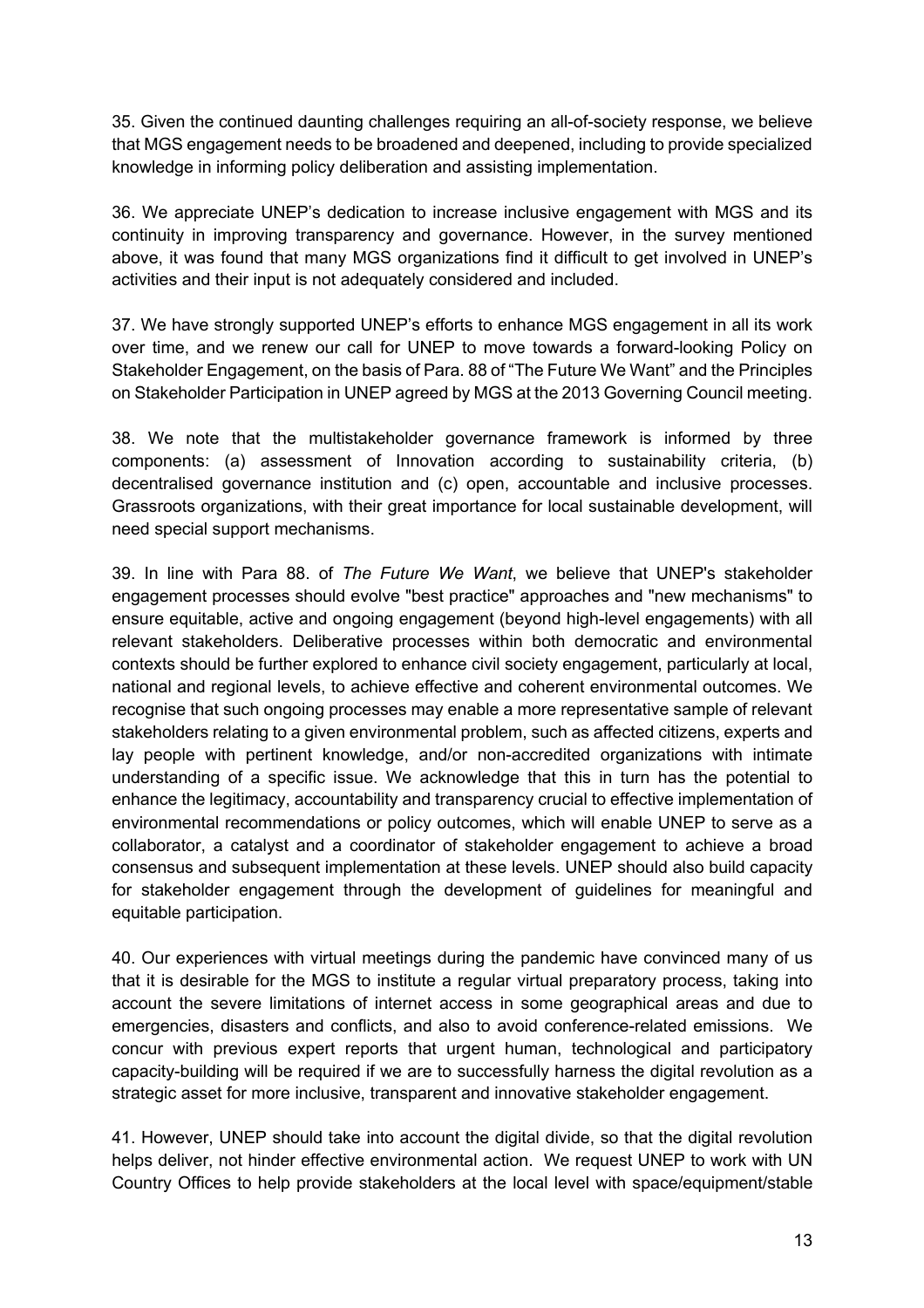wifi to access UNEP meetings. It is thus essential that the international community provides and ensures equitable and universal access to electricity and the internet in order to ensure adequate participation in governance decision making processes at all levels of governance and to uphold Rio Principle 10 instruments, such as the Aarhus Convention and the Escazú Agreement.

42. UNEP should establish a fair and balanced mechanism as a stipulation for the timing of its virtual events. It is key that speaking slots for MGS are planned into the digital meeting format in between Member State statements, and that informal spaces for dialogue among Member States, UNEP and MGS, including individual participants, are facilitated.

43. As MGS we are of the view that by not having permanent representatives in Nairobi our participation through online platforms, while still appreciated and needed, has not been as effective as it should be. Some of these challenges are related to physical presence in Nairobi where meetings of the CPR are taking place on a regular basis. While some MGS representatives have the financial and human resources to participate in Nairobi, many MGS representatives do not, which contributes to imbalance.

44. It is critical to ensure that UNEP's Programme of Work secures appropriate resources for UNEP and its regional offices to professionally facilitate the continued engagement of MGS. UNEP should conduct an assessment of its experiences in capacity-building for constructive and equitable engagement of the diversity of stakeholders, and develop recommendations on how it can be strengthened, particularly in the implementation of UNEP programmes.

45. We acknowledge and appreciate UNEP's movement towards self-organization of the Global Major Groups and Stakeholders Forum, whilst still providing organizational support when requested, taking into account imbalances in capacities and resources. The task of addressing imbalances across the MGS is crucial.

46. MGS strive to improve their self-organization as well. UNEP should facilitate this by providing support to national, subnational and/or subregional coalitions of environmental NGOs, including through establishment of funded UNEP and MGS Liaison Offices at these levels. This could inter alia raise national-level NGO awareness of the MGSs processes in UNEP and UNEA. UNEP should support small grants programs with monitoring and follow up to build capacity of environmental civil society in countries where it is needed.

47. The GMGSF in particular should be strengthened as a stand-alone event far in advance of UNEA, in order to be able to strengthen its contribution to the UNEA agenda and for MGS to be better prepared to participate and advocate in UNEA processes.

48. MGS should not be expected to always develop joint positions through GMGSF with the danger of coming up with the least common denominator position, but UNEA and UNEP should invite the chance to hear more specific MG interventions.

49. UNEP and UNEA should support language solutions through interpretation at meetings and translation of documents, for a broader range of non-state actors, as well as the deaf and hearing impaired.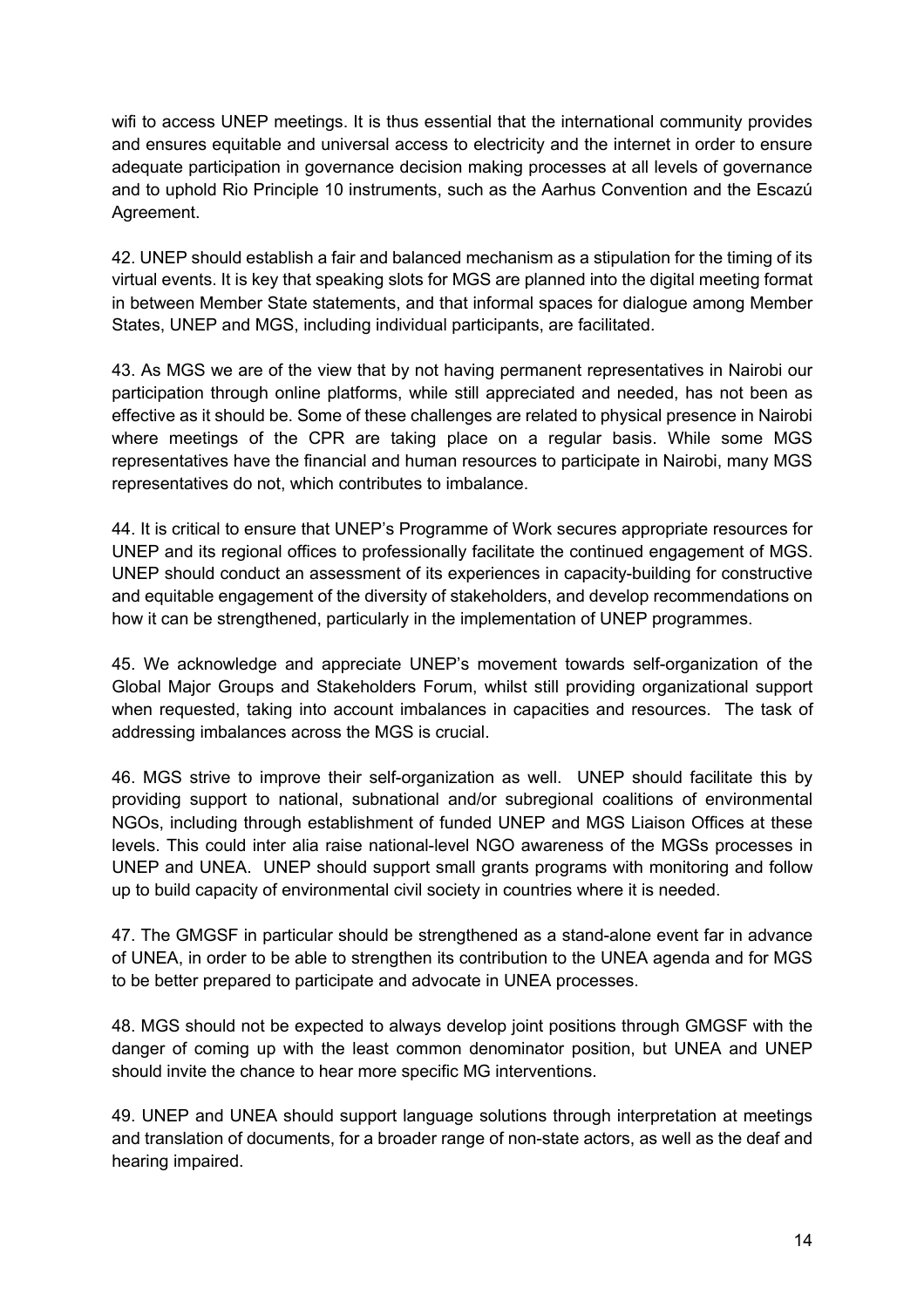50. The mainstreaming of MGS suggestions and recommendations into official negotiating documents is a serious challenge. Other challenges of concern include access to documents and participation in closed sessions. UNEA should follow the example of SAICM and include MGS representation in the Bureau.

51. Reading statements and making interventions will become meaningful only when our recommendations or proposals are taken into consideration during the decision-making process.

### Annex

### Selected UNEP achievements most recognized and appreciated by global civil society

- ! Increasing awareness of the critical role of the environment for human survival, wellbeing and development as well as of the impact of anthropogenic activities on the environment which led to progress at national and global levels in tackling environmental challenges.
- ! Convening power and ability to bring together interested parties to address environmental challenges in a coordinated manner.
- Collaborating with the UN Human Rights Council and the Office of the High Commissioner on Human Rights in further developing the relationship between the environment and human rights, including the link between women's rights and environmental protection, including the recent resolution recognizing the universal human right to a clean, healthy and sustainable environment.
- ! Capacity to inform and influence policy which led to the raising of environmental issues on the global policy agenda.
- ! Contributions to building and strengthening the capacity of stakeholders willing to engage in UNEP processes.

! Leading on addressing the environmental impact of armed conflicts through various post-conflict environmental assessments as well as being on the forefront of strengthening the legal protection of the environment in relation to armed conflicts, as currently discussed by the International Law Committee's Draft Principles.

Strengthening global environmental governance through the adoption and implementation of Multilateral Environmental Agreements (MEAs).

! Generating data, knowledge, and expert reports in close collaboration with academic and research institutions on important matters essential to preserving and restoring a healthy state of the environment, such as GEO assessments .

• Its strong role in the establishment of the Intergovernmental Panel on Climate Change (IPCC) and Intergovernmental Science-Policy Platform on Biodiversity and Ecosystem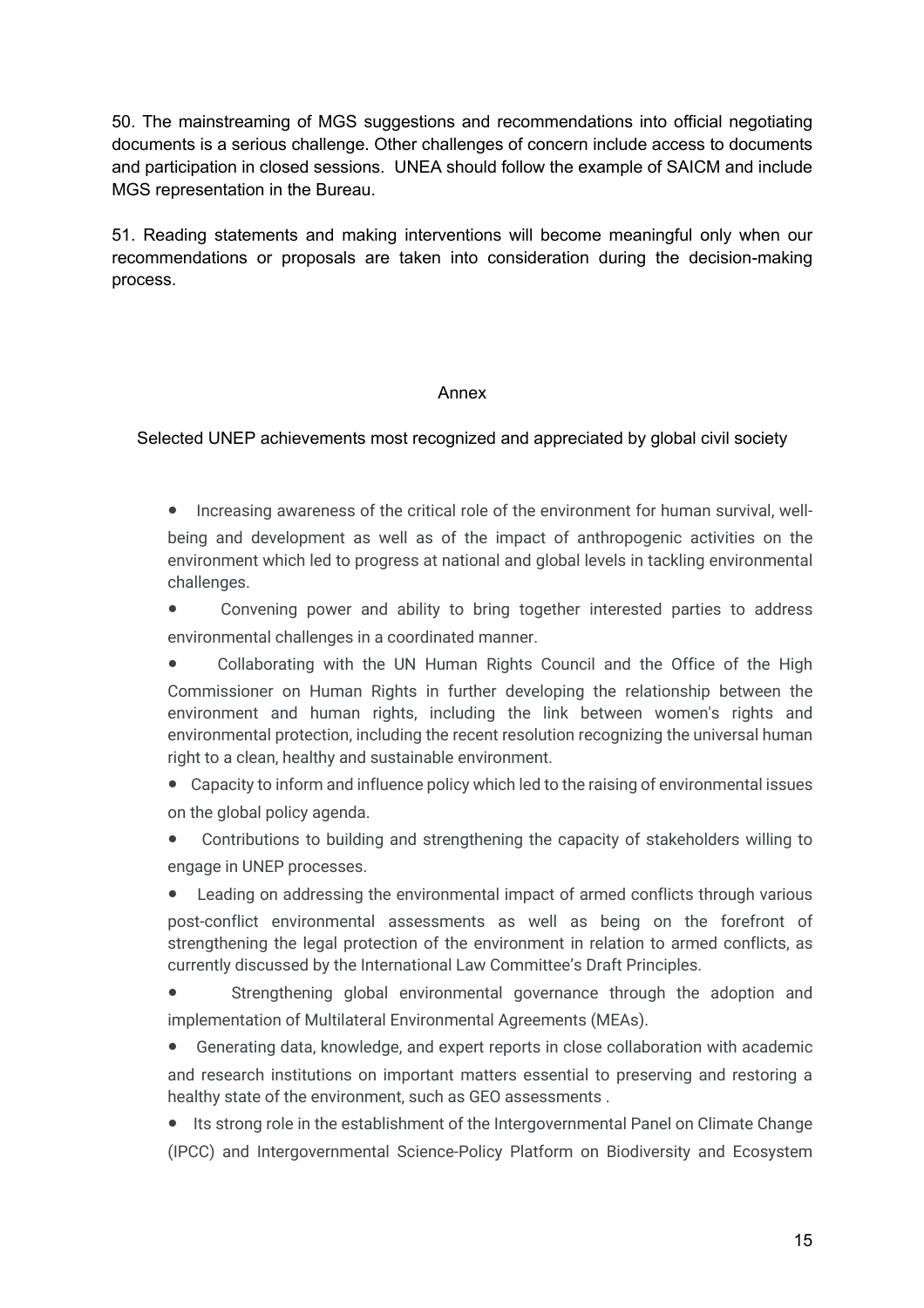Services (IPBES); the 1985 Vienna Convention and its 1987 Montreal Protocol; the 2012 Minamata Convention.

! Providing secretariat services to coordinate and lead, while welcoming and supporting

the participation of civil society, international initiatives organized by the international community including the UN Decade on Ecosystem Restoration, the One Planet Network on Sustainable Consumption and Production, the International Resource Panel, the Partnership for Action on Green Economy, the Blue Economy Partnership, and other initiatives and campaigns, such as "One Health," and fighting plastic pollution.

Achieving a presence around the world, despite its small budget and often irregular funding, through development of its capacities and its sphere of influence by sharing resources and closely collaborating with other UN Programmes and Specialized Agencies.

Setting an example of interagency cooperation and chairing the UN Environment Management Group (EMG) providing United Nations system-wide inter-agency coordination related to specific issues in the field of environment and human settlements.

Enabling the participation of citizens and their organizations in seeking solutions to global environmental challenges within UN - led processes and initiatives.

Recalling the UNEA resolution, 'Innovation on biodiversity and land degradation', and other resolutions combating land degradation, collaboration with IPCC, UNCCD and FAO to end land degradation through legal standards informed by science.

● Establishing the Faith for Earth initiative which encourages the promotion of dialogue among all cultures for promoting interreligious and intercultural dialogue, tolerance and understanding.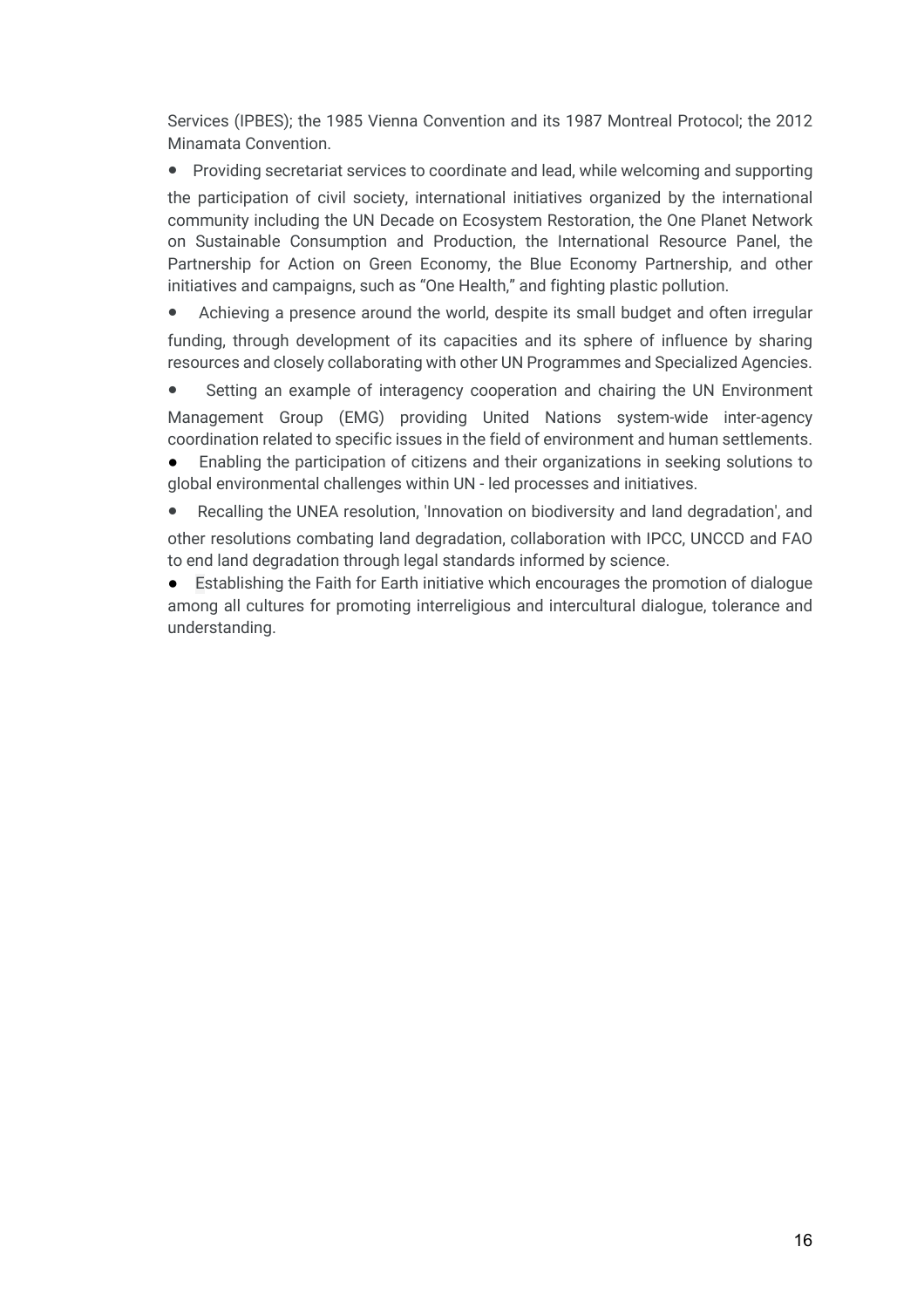### **The UNEP We Want**

Background Report by the [Science & Technology and Children and Youth Major Groups]

The history and evolution of UNEP is something that has been extensively written about. Prime references include Stanley Johnson's 2012 report *UNEP the first 40 years* and more recently the comprehensive 2021 book by Maria Ivanova *The Untold Story of the World's Leading Environmental Institution*. Both works delve deeper into the inner arrangements of the institution and the political climate that surrounded it through the decades, but they do not focus explicitly on stakeholders' perspectives on how well UNEP has delivered its mandate on the ground. There has even been expert consideration of "The UNEP That We Want" in which Mark Halle provided his summary of the work of an expert group he led at UNEP's request which was convened in order to examine UNEP's vision with respect to the role of science; the response to the needs of developing countries; and the role of UNEP in the broader UN family of organizations.

This, however, is the first comprehensive assessment and future vision of UNEP/UNEA from the perspective of global civil society. In recognition of children and youth as the hope for the future representing future generations of humankind, and the sciencepolicy interface being at the foundation of UNEP's mandate, the Major Groups Facilitating Committee established UNEP@50 Task Force under the leadership of the Science & Technology and Children and Youth Major Groups. Quoting from the Brundtland Report: "Scientific groups and NGOs have played - with the help of young people - a major part in the environmental movement from its earliest beginnings" (WCED, 1987). This theme has been a constant - in 2021, UNEA President Sveinung Rotevatn said that Youth "has his back" as a minister and UNEA President.

It is incomplete, a first step, but the hope is that it will boost engagement and consideration towards modeling a better, more consequential engagement with UNEP and UNEA going forward.

#### Methodology

This report is based in part upon a study on attitudes of organizations and people from all walks of life about UNEP's first fifty years and about a role for UNEP in the future that would better serve the people and the planet. It includes a multitude of viewpoints and visions from those involved in UNEP's engagement processes with global civil society.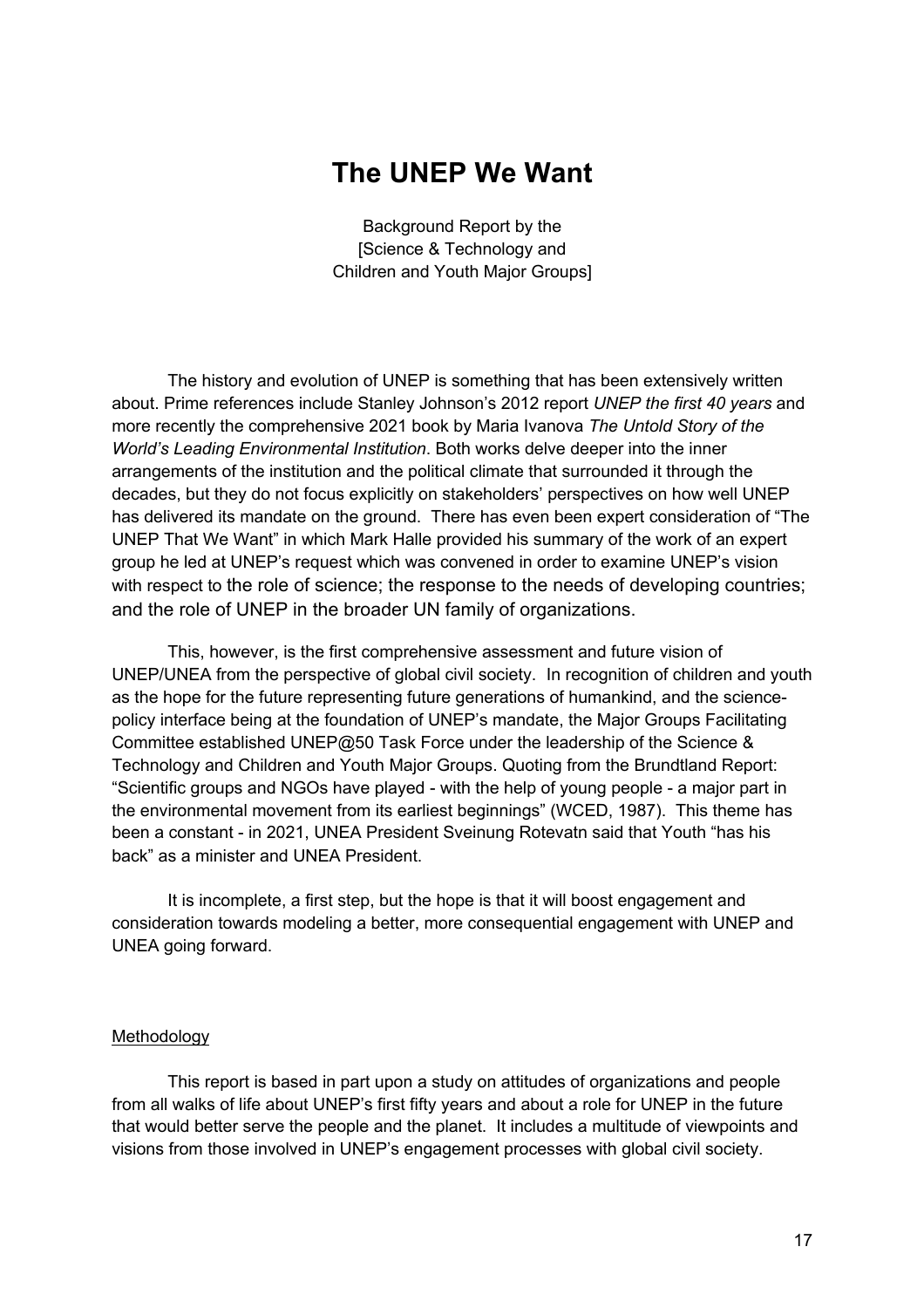The project involved several elements: a survey of the attitudes and opinions of representatives of global civil society; a series of consultations organized by Children and Youth; interviews conducted by the team of co-authors; regular communications and updates through MGS and Regional focal points; and a drafting and negotiation process for a joint MGS statement. These elements have all fed into the present report.

The organization of the project included several structural layers. At the core, organizing the process and providing direction, was UNEP@50 Task Force, consisting of two representatives of each of the lead Major Groups. At the request of the Task Force, the Major Groups facilitators and the Regional Representatives designated Focal Points to coordinate and facilitate communications between the Task Force and the various constituencies.

The Major Groups and Stakeholders UNEP@50 project has been closely linked with two other ongoing processes. UNEP@50 Task Force has cooperated closely with the group leading the MGS engagement in the preparation of the Stockholm+50 Conference, to be held later in 2022. The Joint Statement of MGS on The UNEP We Want and this background report may be considered as useful inputs to the conference.

Also, UNEP@50 Task Force project has proceeded in parallel with the discussions and negotiations in regards to UN General Assembly Resolution 73/333. At the beginning of this project, the international community had not yet determined a clear path for carrying out the Resolution. Over time, intentions coalesced around the notion that a statement of the Member States to be adopted at the UNEA Special Session on UNEP@50 would be the best means of addressing the goals of the Resolution. Consequently, the MGS inputs into the 73/333 process also played a role in shaping the Joint Statement of MGS on The UNEP We Want.

#### Surveys

Between December 2020 and August 2021, two surveys were conducted with the main aim to gather insights from the Major Groups and other civil society organizations on a range of issues and to guide the framing of civil society input for an impactful UNEP@50 commemoration. A first snapshot survey was circulated at the end of 2020 – beginning of 2021 and the results were presented at the Global Major Groups and Stakeholders Forum in February 2021, while the second, a more detailed survey, was launched in June 2021 and inputs were gathered until August 2021.

The two surveys collected non-state actors' perspectives on UNEP's achievements and failures over the past fifty years, and expectations for the future with regard to its role, mandate and focus within the UN system and in the international arena, with particular attention to thematic areas and emerging issues. A particular focus was placed on UNEP's stakeholder engagement framework and policy to gather insights on its performance and areas for improvement.

The surveys generated around 130 responses of which 65% have been submitted by accredited organizations. Respondents come from all regions of the world, with almost 31%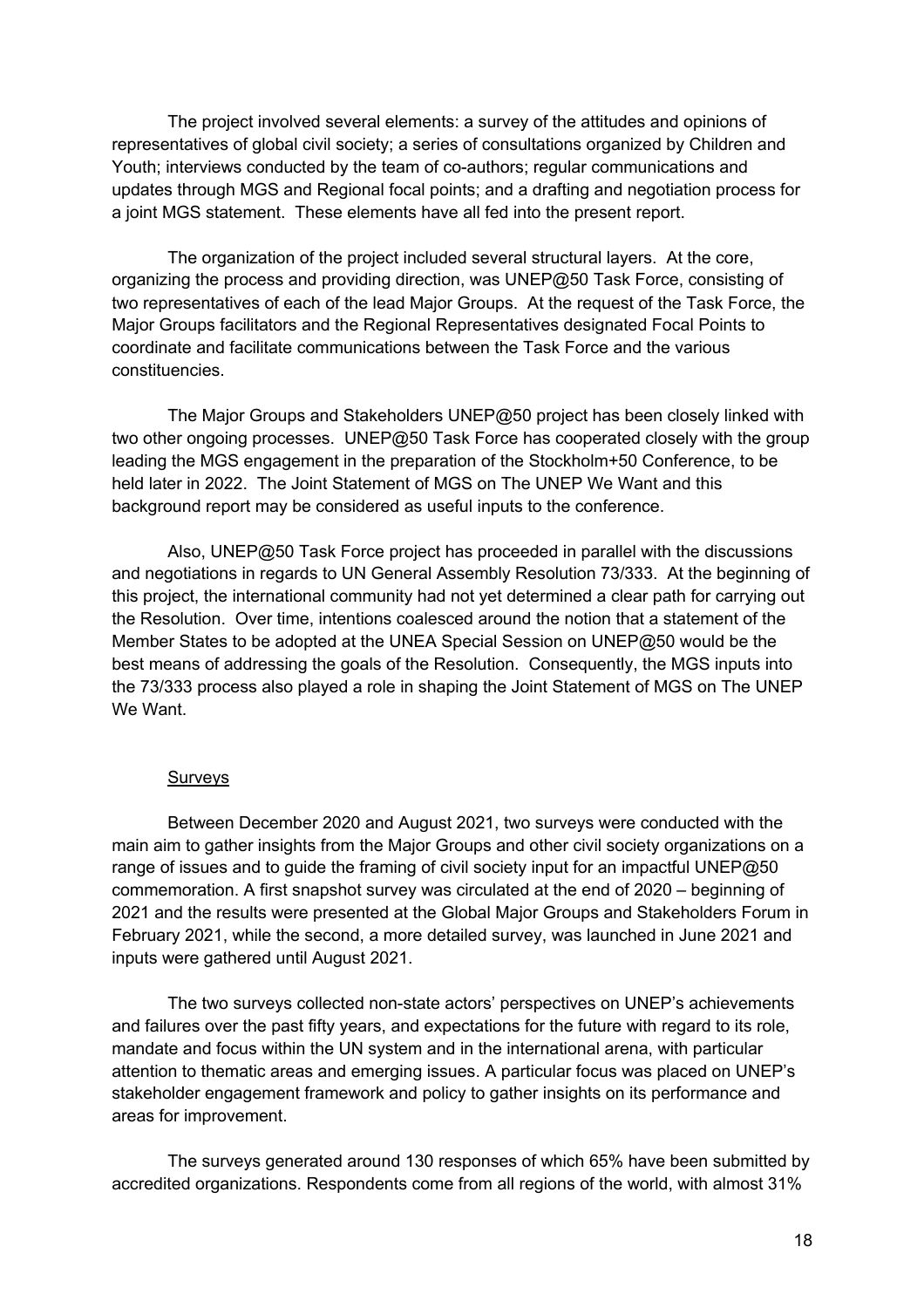from Africa, 26% from Europe, 18% from Asia and the Pacific, 15% from Latin America and the Caribbean, and 9% from North America. The results reflect the views of all Major Groups in rough proportion to the size of the respective groups, with almost half of the respondents being engaged in the NGOs Major Group, while the Farmers, Local Authorities, Business and Industry, and Indigenous Peoples Major Groups were the least represented.

The results of the two surveys were used to shape a series of global consultations with non-state actors, as well as to inform the text of the Major Groups Joint Statement. The detailed survey results are set forth in the **Annexes** to this report.

### **Consultations**

### [CY MG to describe the consultations process]

#### Interviews

The report co-authors conducted  $[40]$  interviews ...

### Review

Whereas the Joint Statement was a negotiated and endorsed text, this report is a background study aimed at further elaborating the themes, ideas and concepts revealed through the surveys, interviews and consultations. The present report has been circulated in a self-organized peer review process through the Major Groups Facilitating Committee with the assistance of UNEP Civil Society Unit with the aim of ensuring correctness and consistency. It should not be considered to be endorsed by all Major Groups and Stakeholders or by the Major Groups Facilitating Committee.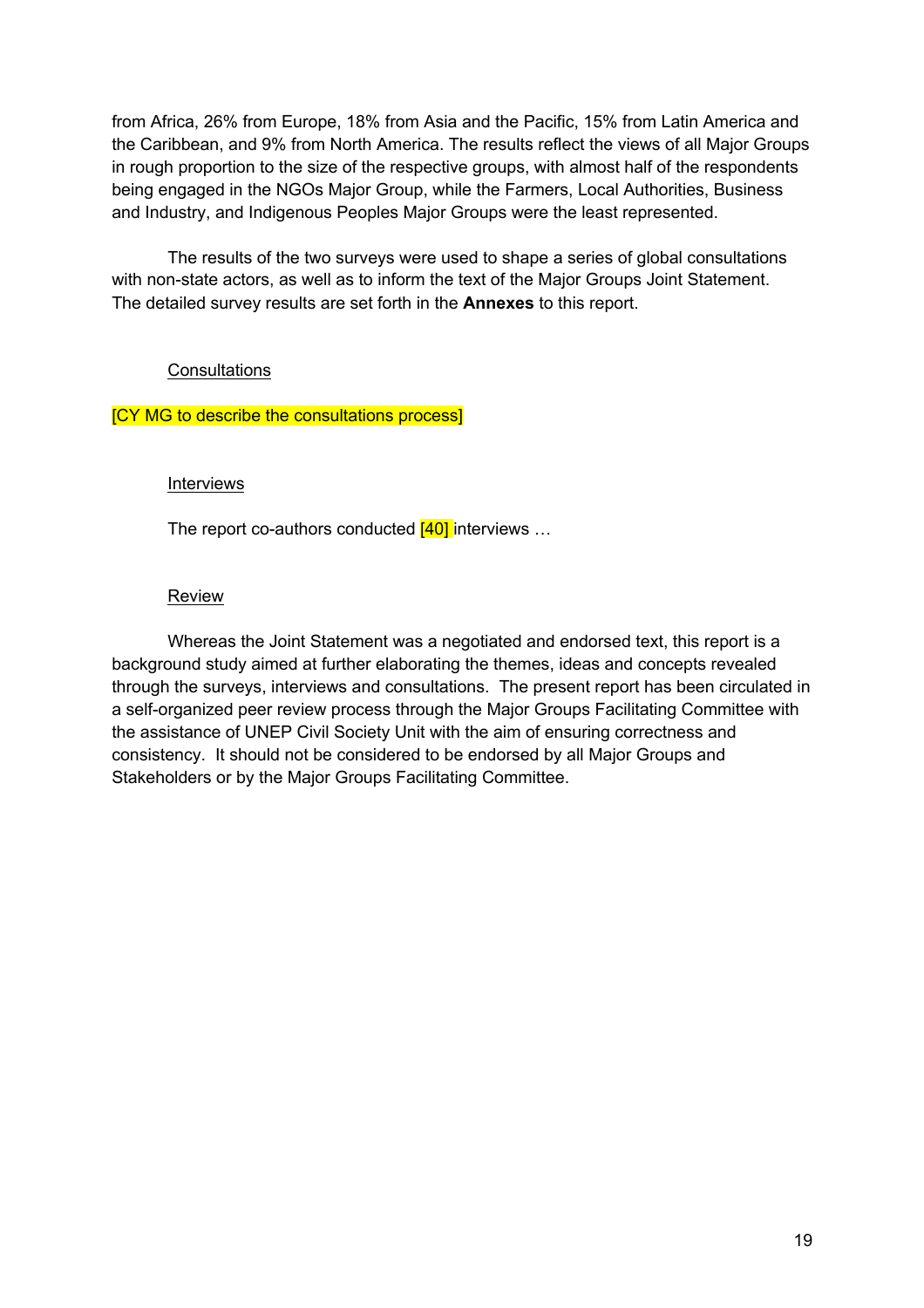### Introduction

History tells us both of periods when people lived in relative harmony with other parts of nature and of catastrophes and the sudden collapse of civilizations arising from environmental failure. Judge Weeramantry in his famous opinion in the International Court of Justice's *Gabcikovo-Nagymaros* case went so far as to say that sustainability has always been a part of our social fabric and of our struggle to make our institutions work for the longterm survival of our species and our cultures.

In many parts of the world today, with hope and determination indigenous peoples are maintaining lifestyles that are dependent on local resources and that require stewardship based on generations of acquired knowledge. While they are under threat from encroachment of the global economy, humanity as a whole is under threat from the loss of these examples of humans living harmoniously as a part of nature.

The Age of Exploration, the establishment of the international order based on state sovereignty, and the Industrial Revolution combined to transform our planet in unimaginable ways. Step by step a globalized world emerged, fascinated with technology and discounting traditions as primitive, without the wisdom or the ability to maintain nature in the balance, considering Nature as "other." This is the critical stage of the Anthropocene Epoch.

In our modern world, environmental awareness had to gradually return, facilitated by increased global interconnectivity which allowed the generation of knowledge and observations of the human impacts on the world (Grove, 2002). Grove points out that environmental conservation traces back its origin to ancient times when concerns were raised about the management of rivers and forests, and the impacts of trade and markets on the exploitation of resources imported from conquered lands. It took centuries for modernity to wake up to the fact that the Earth's sustaining power has ultimate limits, and to understand that humanity's amazing success has a profound effect on Earth's richness, to the degree of fundamentally threatening our quality of life if not our survival as a species (Gaia).

UNEP therefore arose out of necessity. As current UNEP Executive Director Inger Andersson has said, "UNEP was created quite simply to be the environmental conscience of the UN and the world." UNEP exists because of people power. Governments would not have established UNEP on their own. In 1972, at a time of intense public concern over the state of the environment due to the adverse effects of chronic industrial pollution, the UN Member States *responded* to public pressure to take the political decision to establish a UN Environment Programme. From this strong starting point - the first occasion in which members of the public played a critical role in the establishment of a UN body - great expectations were formed. UNEP, more than any other UN body, belongs to the People.

In our international system, it is very difficult for sovereign states to give up the exclusive claim of authority. UNEP was established to be the leading global authority or anchor institution on environment. It may have a "beautiful mandate" (Kreilhuber) but it still exists within the confines of the international legal order. UNEP has evolved along with the increasing appreciation of the intractability of global environmental challenges. Even before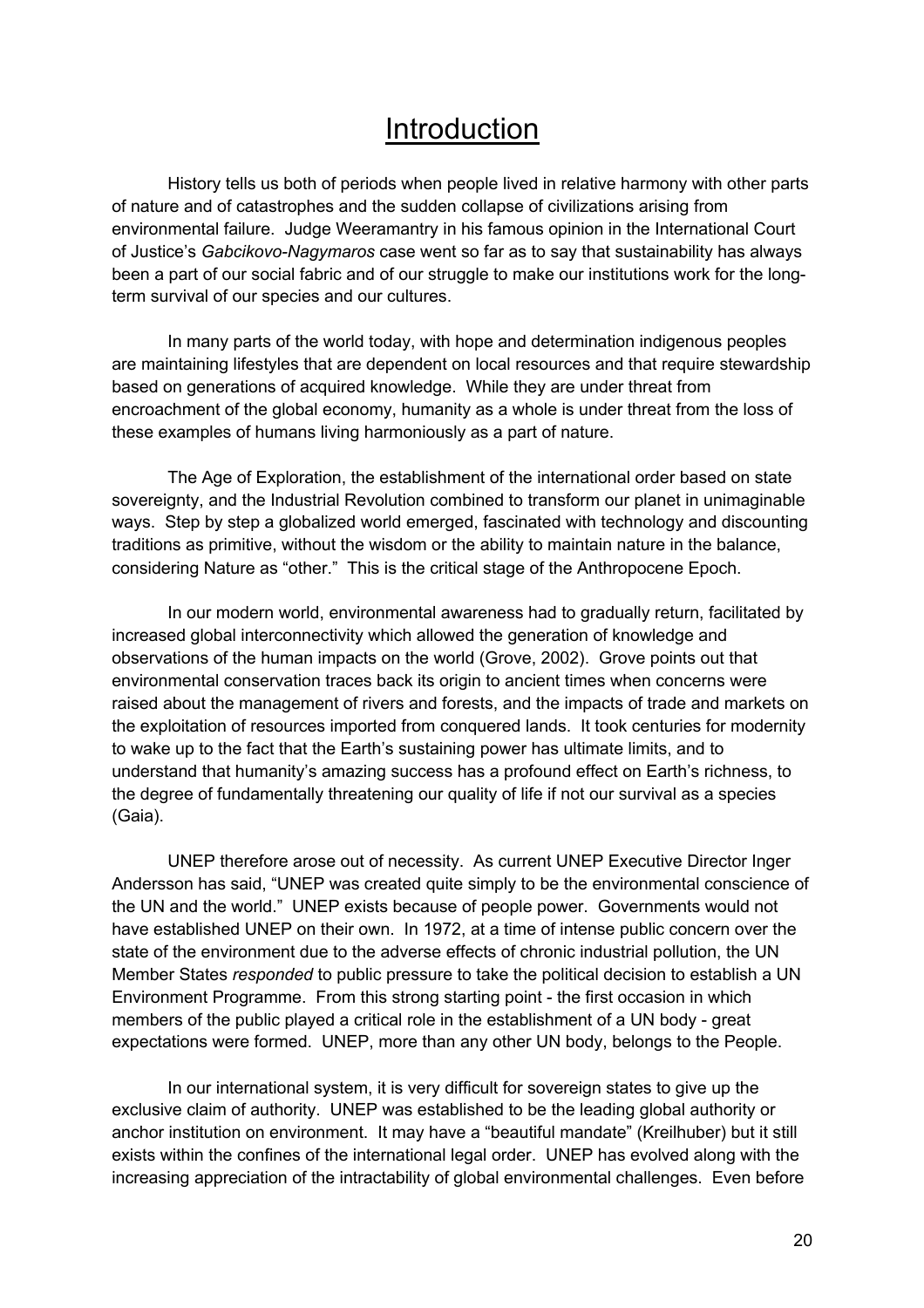the coalescence of the concept of Sustainable Development in 1987, Member States expressed the awareness that they cannot go it alone. It is especially important to remember this in the current climate where concerns over basic security have given oxygen to the false promises of closed authoritarian systems, which time and time again have proven to be inadequate in the face of the complexity of environmental challenges.

Would UNEP's mandate be the same if it were established today? Is UNEP still "fit for purpose"? Does UNEP have the reputation needed to give it "real" authority - that is, beyond what its 50-year-old mandate gives it, a reputation that is based on making real change that is needed?

Many observers have noted areas in which UNEP's limitations make it unable to deliver on its original mandate. Maria Ivanova has said that UNEP does not have the power, the culture and the ethics to enable and catalyze collaboration and cooperation under the UN system and that UNEP's mandate should be more explicit in this regard. John Dryzek, a leading environmental governance scholar, has suggested that we need "to see something much stronger…something that brings all the different aspects together".

UNEP as a popular intervention in the international order had to become a bridge between the people's experience with nature and the halls of power where decisions were made that determined the future course of development. However, UNEP has not always been adept at facilitating the flow of information and ideas from the ground level to the heights of the international community and vice versa. With its limitations, it cannot effectively carry out its mandate without the help and involvement of stakeholders at all levels.

Because environmental problems require an all-of-society response, UNEP ought to be the shining example in the international community of stakeholder engagement. Global civil society has been called UNEP's "large natural constituency" (Halle). Some people consider UNEP to be behind the curve, as other international processes have adopted more modern mechanisms, such as FAO's Committee on World Food Security. Others point to UNEP's innovations and its steps to reform the MGS approach, and the efforts of the MGSs themselves to self-organize and constantly upgrade their participation.

Where UNEP could do more is to boost implementation on the ground, where civil society is critical. By UNEP appearing more relevant to those working on the national or grassroots level, UNEP's "imagination network" would develop in turn through feedback loops. Thus, collective vision, collaborative processes and better targeted action come into being.

Some of UNEP's characteristics remain as obstacles but there are other ways in which UNEP's relevance has kept pace with change. The transformation of UNEP's governing body into a universal membership organization and the establishment of the UN Environment Assembly (UNEA) signified a major step towards increasing UNEP's ability to mobilize global support. UNEA has begun to address one of the longstanding wishes of UNEP's supporters - that governments increase their participation and level of representation with UNEP. It is also a means for UNEA to be the space for a collective vision to be enabled.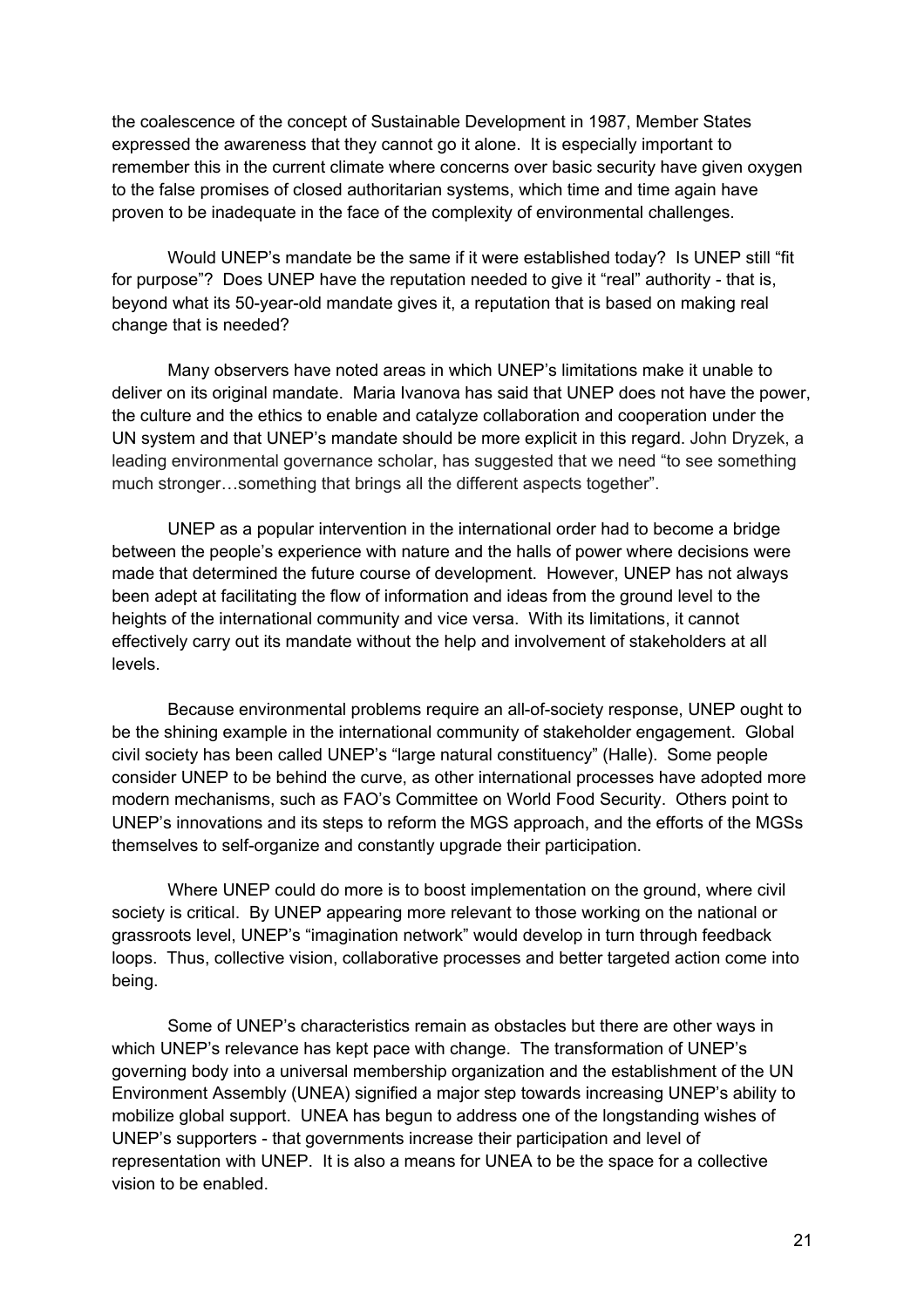But what kind of collective vision can be imagined for a world in which UNEP plays a positive role? Does all-of-humanity want "prosperity" or "stability"? "Sustainability," "security" or "stasis"? The one thing that all-of-humanity has to avoid is the status quo. Stability or sustainability or stasis are words that only make sense once a universal set of values is in place. Increasingly, a harmonious and balanced state of nature with humans exercising judgment and restraint is emerging at the core of a set of universal values.

"Equity" is the watchword that offers the most hope. While equitability depends on circumstances - that is, what is equitable among the poor is not the same as what is equitable between the rich and poor, or among the rich alone - it entails a fair compromise which allows the participants to move on in some form of achievement of social justice.

How can UNEP undertake equity? How can UNEP, which is supposed to be an authority but occasionally acts as an advocacy organization (advocating for the environment, for humans who are distressed because of the environment, and for a sustainable future) act as judge and jury? All UNEP can do is to forcefully bring forward the ideas, knowledge and inclusive platform towards a global consensus and leave it to the People to find an equitable solution to the world's problems.

These are some of the questions that this report on "The UNEP We Want" examines.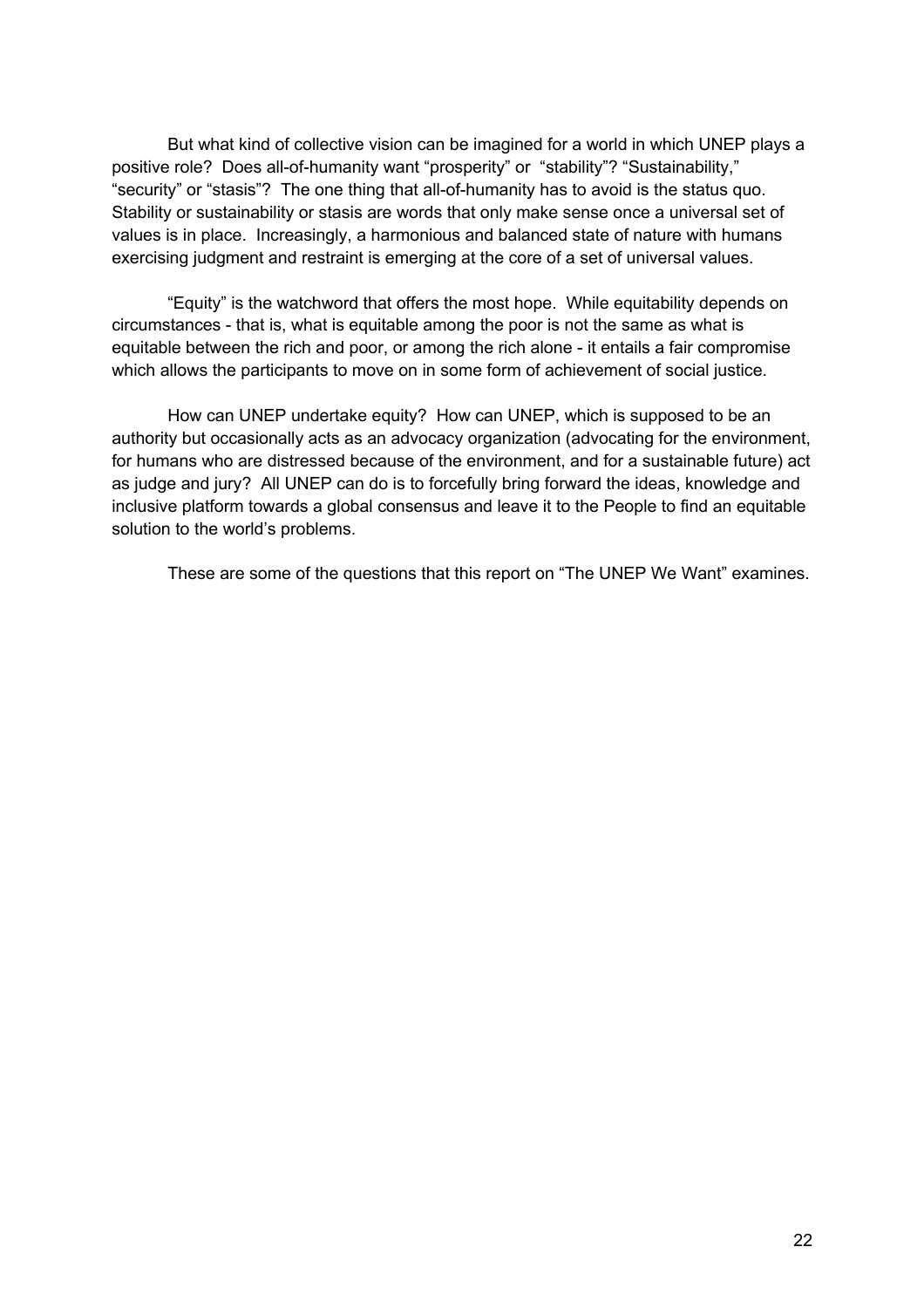## A Changing Vision: UNEP through the Years

UNEP's history began in the year 1972 in Stockholm, when the UN Conference on the Human Environment took place. Yet it was arguably not the first international conference focused on the environment. Borowy (2019) writes that the 1913 Conference for the International Protection of Nature (*Weltnaturschutzkonferen*z) was "arguably the first sizable [environmental] meeting" in the world. Other activities mentioned by the author are the League of Nations' projects regarding oil pollution, animal protection, pesticide use, and marine wildlife conservation which occurred after the First World War, and the creation in 1948 of the International Union for the Protection of Nature (IUPN) —which eight years later was renamed International Union for the Conservation of Nature and Natural Resources (IUCN). But all of these were conceived primarily in terms of nature protection, and not as initiatives for the development of environmental and development policies.

In the 1960s dedicated environmentalism emerged in the West and the situation began to transform. Oftentimes the prime reference from which this newfound environmental consciousness stemmed is given as Rachel Carson's revolutionary book *Silent Spring* for being a transformative work which helped shape the environmental movement (Ivanova, 2021; Borowy, 2019; Johnson, 2012). But just as important were several high-profile environmental scandals that gave rise to the environmental movement such as severe smog episodes in the United States in Donora, Pennsylvania (1948) and Los Angeles (1954) and the ones in London (1952), or the mercury contamination of Minamata Bay in Japan in the 1950s and 1960s, the Cuyahoga River fire of 1969, and the phenomenon of acid rain in northern Europe due to the burning of fossil fuels (Borowy, 2019; Ivanova, 2021).

The preparations leading to the pivotal Stockholm Conference started over four years earlier with the mobilization of a broad array of experts and scientific institutions in a global effort to generate a comprehensive body of knowledge on the human environment. Of special recognition is the lobbying work of Swedish diplomacy spearheaded by Sverker Åström, the Swedish Permanent Representative to the United Nations, and Ambassador Lars-Göran Engfeldt, whose work began to develop the domestic capabilities of nations to assess the state of their local environments which resulted in a volume of 20,000 pages of documentations synthesized into 800 pages of official conference materials (Paglia, 2021; Stone, 1973), 80 national reports (Strong, 1972) and in 1968 launched the formal initiative in the UN General Assembly on the need for a forum where governments and international organizations could probe environmental issues (Ivanova, 2021; Johnson, 2012), which later crystallized into the 1972 UN Conference on the Human Environment (UNCHE).

UNCHE was the first environmental mega conference. It managed to reunite governmental representatives, UN specialized agencies, UN programs and departments, and numerous nongovernmental organizations (NGOs). A total of 114 member states were present despite the controversies surrounding the representation of Germany, absence from socialists States, political instabilities and suspicions from developing countries about the implications of the conference (Ivanova, 2020; Kiss & Sicault, 1972). Over 250 NGOs were represented at the summit (Morphet, 1996; United Nations, General Assembly [UNGA], 10 November 1972).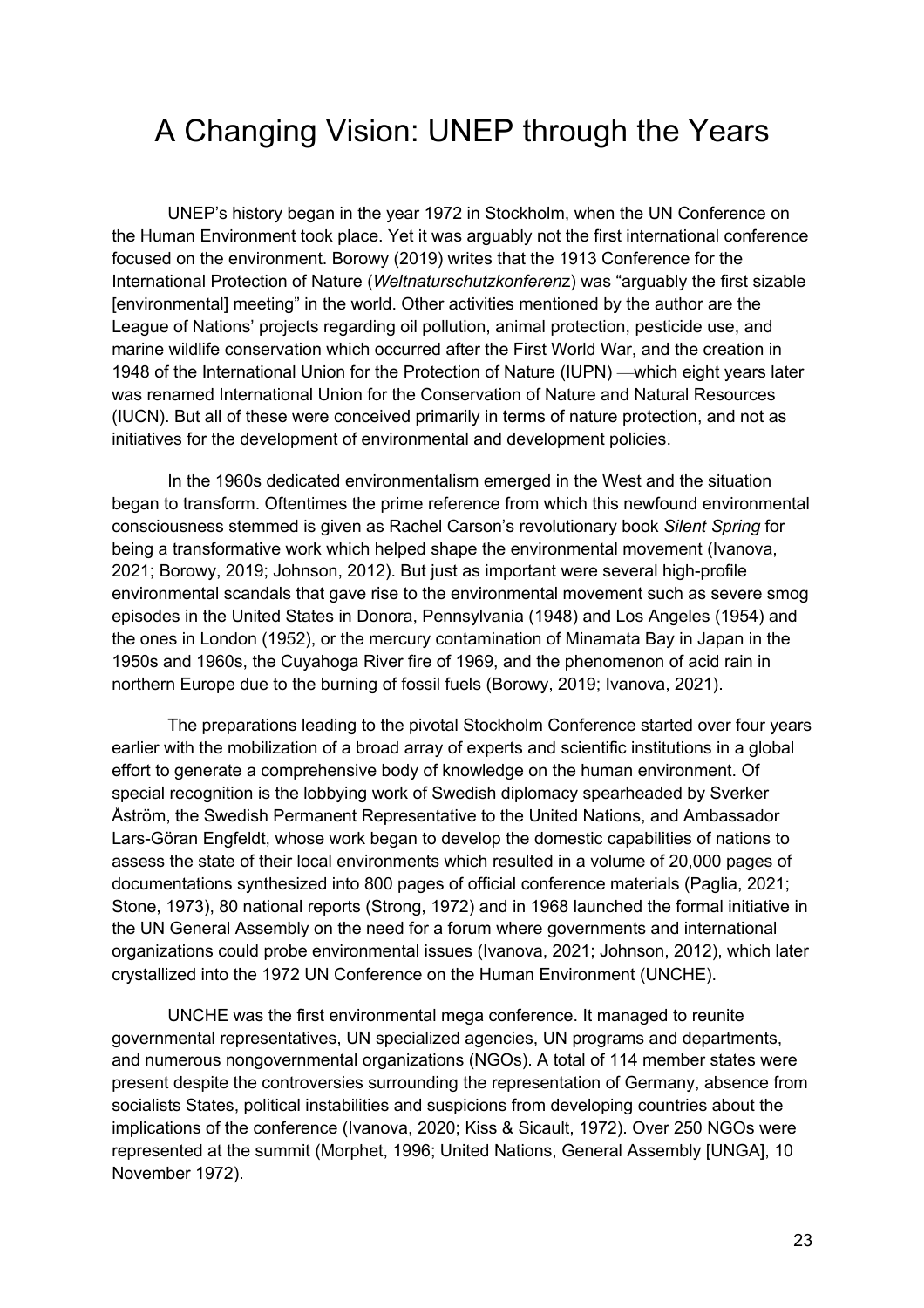UNCHE's main deliverables were the flagship Stockholm Declaration on the Human Environment with 26 principles, which provided a landmark for modern international environmental law, an Action Plan with 109 recommendations which represent the Declaration's conceptual and political supplement, and a draft document that a few months later would be finalized as UN General Assembly Resolution 2997, *Institutional and Financial Arrangements for International Environmental Cooperation* (Ivanova, 2020; Handl, 2012; Kiss & Sicault, 1972).

However, Stockholm failed to resolve the difficult conceptual relationship between the environment and development. Although many countries took steps to live up to their pledges, the overall follow-up was weak. In 1982, UNEP held a ten-year follow-up meeting which concluded that, in spite of the widespread support for the Stockholm principles, there was little in the way of long-term, integrated environmental thinking and management planning. That meeting did, however, set in motion a process that created the World Commission on Environment and Development, chaired by Gro Harlem Brundtland. The Brundtland Commission duly provided the first coherent justification for treating the environment and development as two intimately interlinked problems. Having received the commission's report, in 1989 the UN agreed to convene a global conference to implement sustainable development, which was held at Rio in 1992. (Seyfang, & Jordan, 2002)

Maurice Strong's close work with NGOs in its charge as the first Executive Director of the United Nations Environment Programme as well as a member of the Brundtland Commission was remarkable owing to his contributions to overcoming the opposition to participation by NGOs, both in 1971 and in 1989-90, at the planning stage before each of the conferences (Willetts, 1996).

Willetts (1996) relates that in the two years preceding the Stockholm Conference, Maurice Strong mobilized scientific and technical NGOs to generate information and debate on the nature of the world's environmental problems to provide information and expertise to the UN. The chief collaboration was with the International Council of Scientific Unions (ICSU) —now International Science Council— and the International Union for the Conservation of Nature (IUCN). As a testament of the intense collaboration with NGOs, Willets (1996) highlights Strong's mandate to produce *Only One Earth*, an unofficial report that set the scene for the Stockholm Conference coordinated by Barbara Ward and René Dubos in which scientists and intellectual leaders from fifty-eight countries contributed (Ward & Dubos, 1972).

Following Strong's plan to involve scientific and technical NGOs in the preparatory process, between 4-21 June 1971 was convened a panel of twenty-seven economists and scientists from the global south in Founex, Switzerland, from 4-21 June 1971, which was followed by smaller conferences organized by the UN regional commissions in Asia, Africa, Latin America, and the Middle East. These took place in Bangkok (August 17-23), Addis Ababa (August 23-27), Mexico City (September 6-11), and Beirut (September 27 to October 2), respectively (Rowland, 1973, p. 48). The product of those activities was *The Founex Report on Development and Environment*, which elaborated and endorsed the concerns of developing countries, recognised that the environmental degradation in industrialized countries derived from production and consumption patterns, but in the rest of the world were largely a result of underdevelopment and poverty. Simultaneously, it countered the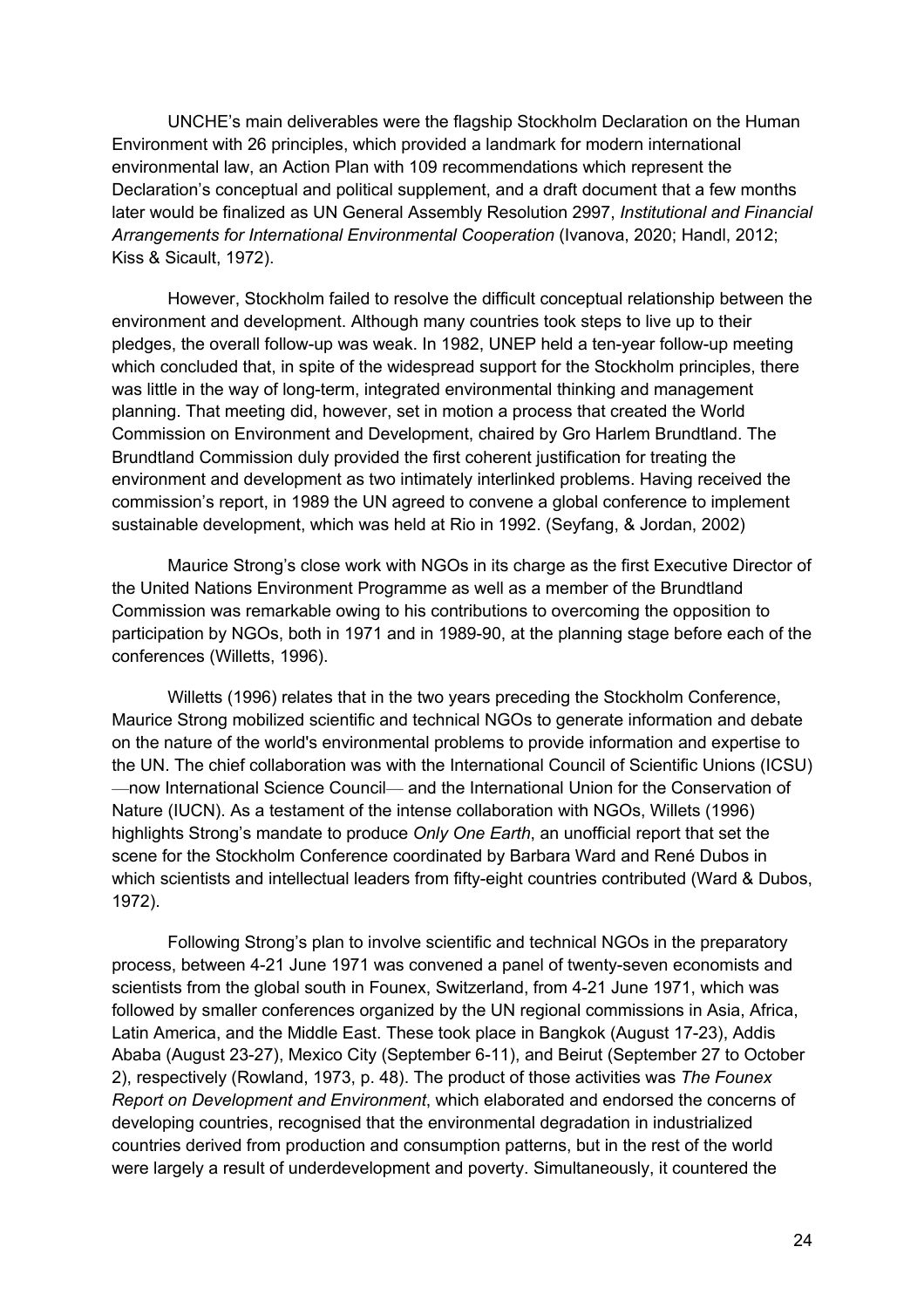claims that economic development and environment were opposed. It called for the integration of development and environmental strategies and urged the rich nations in their own interests to provide more money and help to enable the poorer nations to achieve the development goal (Johnson, 2012, p. 13; Ivanova, 2021, p. 31; Willetts, 1996; Strong, 1971, n.d).

The Founex report laid the foundation for the concept of sustainable development by affirming that the environment should be viewed as part of development, established the widespread relevance on environmental concerns to developing countries' situation, and cemented their role in the preparatory process of the Stockholm Conference. The success of the Founex Conference facilitated the engagement of world thinkers in a common agenda, brought them together in agreement, and provided the intellectual foundation for the political negotiations in Stockholm (Johnson, 2012, p. 13; Ivanova, 2021, p. 31; Willetts, 1996; Strong, 1971, n.d.).

Strong's engagement with NGOs persuaded the governments to form, and to take advice from, National Commissions open to all 'national' NGOs. This broadened the recognition of NGOs to a point that they became regarded as experts with the intention even for official delegations to include those national experts. As many as 47 of the 114 countries that were present in Stockholm heeded Strong's suggestion and included NGOs in their official delegations, and over 15% of the government appointed delegates were from NGOs. The result of Strong's initiatives, combined with the media interest and NGO mobilization, was an explosion of NGO activity at the Stockholm conference; more than 250 NGOs were officially registered as observers, there were 134 NGOs in attendance —of which about a tenth were from developing countries—(Seyfang, & Jordan, 2002), the highest number at any conference in the first forty years of the UN (Willetts, 1996).

Anticipating strong public interest in the Stockholm Conference, an adjacent Environment Forum open to the public was set up that could be attended also by those who could not officially register for the Conference itself. Willets (1996) qualified it as "a substantial innovation in the UN system" for it became the first of such parallel summits at the major conferences. The forum exposed Western activists to the concerns of those in developing countries; heightened controversy about warfare as a threat to the environment in the context of the Vietnam War; and forced the question of whaling onto the agenda of the diplomatic conference. Despite the radical nature of much of the NGO activity at the Environment Forum, Strong associated personally by attending the Hog Farm Commune's teach-in on whaling. The Stockholm Conference generated interaction between governments, élite NGOs and NGOs from the wider environmental movement, although it had not initially been planned that way.

The international community settled upon the marking of progress and the establishment of milestones at regular intervals. In 1982, the World Charter for Nature was adopted. In 1987, the World Commission on Environment and Development issued its report, "Our Common Future" (WCED or the Brundtland Report).

Stakeholder engagement during this era was not organized according to the Major Groups approach. Rather, consultative status was conferred onto organizations in two categories - Chambers of Commerce, which later evolved into the Business and Industry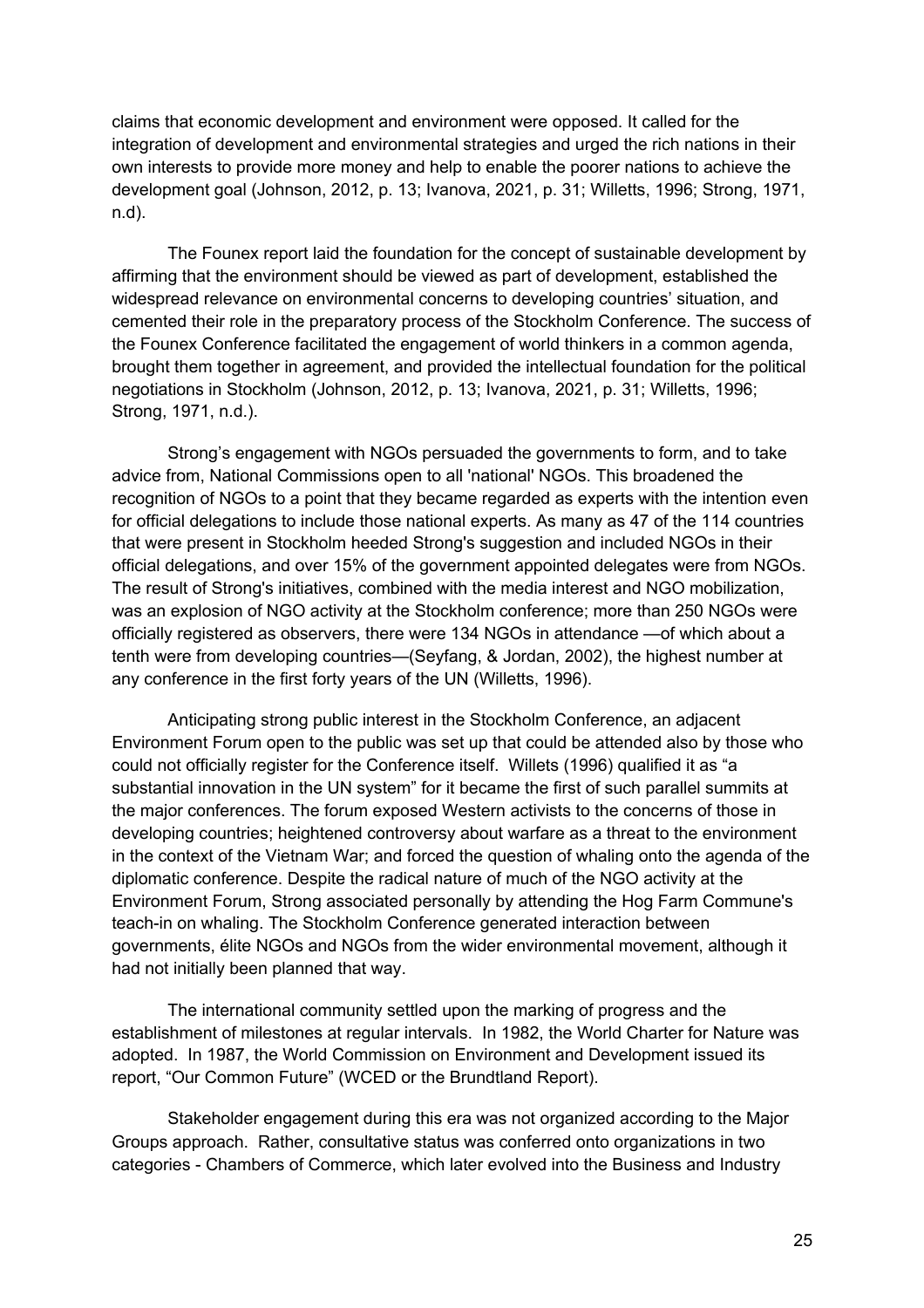Major Group, and environmental NGOs (Gabizon). While these two types of organizations had reasonably good access to UNEP related processes, other constituencies were not specifically represented. The Brundtland Report included specific recognition of the role of certain constituencies in the achievement of sustainable development, and from this the idea emerged that they should also have "a seat at the table."

With the twentieth anniversary of the Stockholm Conference and the founding of UNEP approaching, the idea to convene in a second UN environmental mega-conference was put forward in April 1987 as well at the end of the Brundtland Report (1987), and the formal resolution to meet in Brazil was taken on December 1989 (Willetts, 1996). The Resolution 44/228 also established a Preparatory Committee (PrepCom), which would include all UN members. The PrepCom followed the established practices of the General Assembly, and as such, it was implying that NGOs would not be involved in it; their involvement was expected to be only at country level (Willetts, 1996). From the description Willetts (1996) provides, the PrepCom was plagued by resistance to include NGOs in the processes.

The process prior to UNCED, was similarly challenged by debates and controversies, especially the ones concerning environment and development. Evidence of that is the fact that many developing countries were suspicious of the attention that the environment was receiving. As reflected in the final declaration of the Ninth Summit Conference of Heads of State or Government of the Non-Aligned Movement held in September 1989, the members of the movement recognised that environmental problems were global but emphasized that the main responsibility for action was placed on the developed countries. As Willets (1996) puts it "[the movement members] appeared to think Western environmental concerns would, at best, draw attention away from their development concerns and, at worst, impose restrictions on development". This suspicion appears to have antagonised developing countries and environmental NGOs and distanced the North-South relations (Willets, 1996; Seyfang & Jordan, 2002).

It was the Brundtland Commission which started bridging the existing North-South gap, due in part to the fact that over half of its members were from developing countries, and, perhaps more notably, due to the appealing message of *Our Common Future*, which communicated the interconnection between both hemispheres to transform the world.

Whilst the Commission was expected to cease operations after the General Assembly considered their report, Warren Linder —the Director of Administration for the Commission's secretariat—, managed to establish a charitable foundation to institute The Centre for Our Common Future. In the subsequent two years, the Centre created close collaborations with some 150 NGOs, held meetings and created the International Facilitating Committee to organise NGO preparatory work for UNCED, mobilised funds, and played a stellar role in organising the NGO Forum in Rio (Willets, 1996).

In August 1990 in Nairobi the first substantive session of PrepCom took place. Maurice Strong presented his suggestions for NGO participation, which were prepared alongside the Centre from the inputs of the network of NGOs. Their most controversial element was the unresolved question of the right of access to diplomatic decision-making from the environmental movement. The strongest opposition to granting that right originated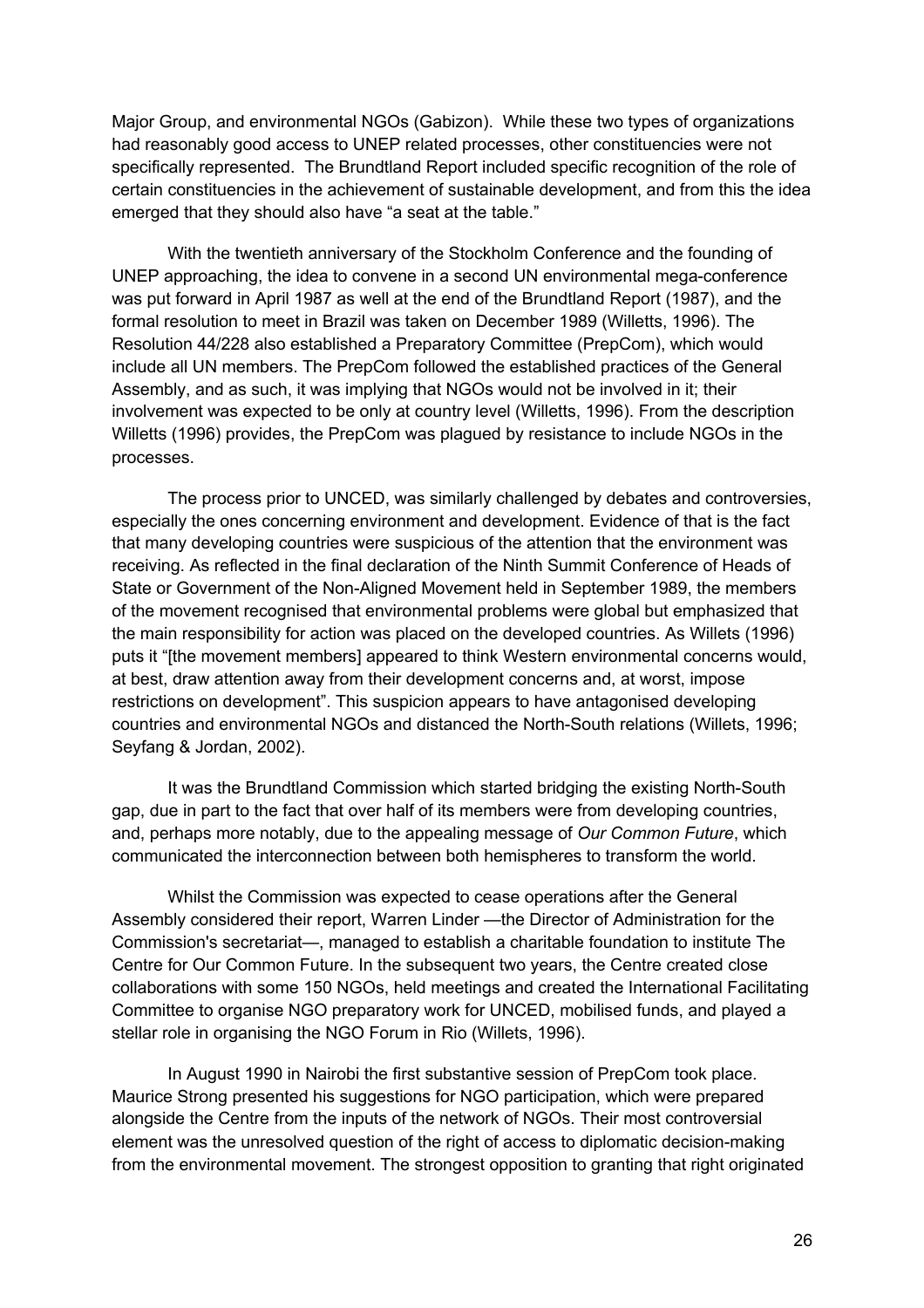in some socialist countries (Linnér & Selin, 2013) and the G77, whom notwithstanding compromise when the idea of NGO participation grew in them. The last opposition was spearheaded by Tunisia, but it finally subsided when Decision 1/1 of the Preparatory Committee was issued which was the key that opened the participation to NGOs in Rio, albeit with restricting wording that it "represented a real step back from what NGOs had gradually been able to do in UN committees and working groups" (Willets, 1996) for they lost the right to issue statements as official conference documents. Notwithstanding the restrictive wording of Decision 1/1, NGO activity continued to flourish through the remaining PrepComs with a wider type of NGOs becoming involved.

The Rio Summit finally was a major one for there was witnessed an explosion of NGO activities and political interest. The member states presence during the summit rose to 172 nations being present, with 108 sending heads of state (Seyfang & Jordan, 2002). On the other hand, some 1,400 NGOs were officially registered with 18,000 representatives attending a parallel summit specifically for NGO participants.

The main outputs of the summit were threefold: a statement of forest principles; the *Rio Declaration on Environment and Development* which recast the Stockholm Declaration in the new language of sustainable development; and *Agenda 21* was intended to be the UN's blueprint for implementing sustainable development. Adding to that, the Commission on Sustainable Development was created to maintain peer pressure on states to fulfill their Rio commitments (Seyfang & Jordan, 2002).

That heightened interest allowed the NGOs' status to strengthen, shaping the Rio Earth Summit into a major step forward for civil society engagement for this was the first time they were included into the official debate (Linnér & Selin, 2013), contrasting with Stockholm where the engagement was chiefly with scientific and technical NGOs. The prominent NGO blossoming was recognised in *Agenda 21*, one of the flagship UNCED outcomes, which in its third section *Strengthening the Role of Major Groups*, instituted the nine categories of Major Groups that are being used today. The term "major groups" was chosen by Maurice Strong to indicate a broader coverage than the traditional UN NGOs (Willets, 1996).

It was in Rio 1992 that the belief became prominent that the inclusion of civil society groups within the UN system contributes towards transparency, increased legitimacy, and societal support for sustainability transitions across governance levels (Linnér & Selin, 2013; Willets, 1996). Specifically, Agenda 21 introduced the Major Groups approach, which established the dominant framework for stakeholder engagement in international processes related to sustainable development since that time. UNEP adopted the approach formally in 1996.

However, Seyfang & Jordan (2002) recapitulate that despite these impressive Rio achievements, the summit failed to secure long-term agreement on the need for the more equitable world order that was called for most famously in the Brundtland Report. According to these authors, Rio failed to reconcile the conflicting demands of industrialized and industrializing countries. Although the authors reflect that "it helped to clarify the limits of environmental mega-diplomacy at a time when many assumed that the world's ills could be solved by holding a big environmental conference", Rio did create new institutional processes of change that unfolded at national and sub-national tiers of governance. Some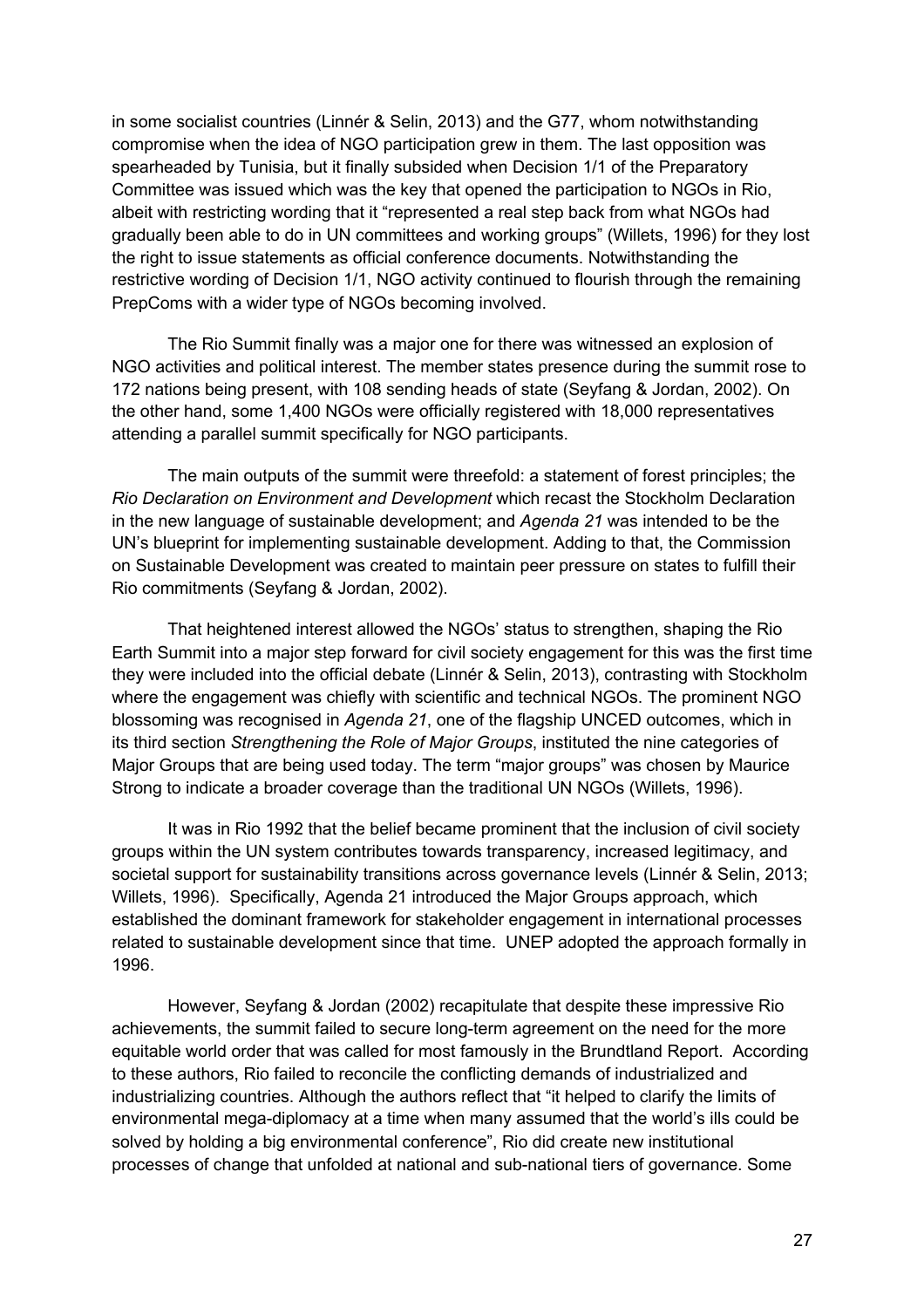prominent examples are the Local Agenda 21 (LA21) or the UNCSD's benchmarking exercise, which encouraged states to provide a comprehensive account of their own national sustainable development strategies (Seyfang & Jordan, 2002).

The Commission on Sustainable Development (CSD) was established by the UN General Assembly in December 1992 following the Rio Conference. The CSD also followed the Major Groups approach and its experience was highly relevant to the parallel development of stakeholder engagement with UNEP. Multi-stakeholder dialogues were introduced in the CSD in 1998 and finally became a regular part of UNEP processes at the first UNEA in 2014.

The Nairobi Declaration on the Role and Mandate of the United Nations Environment Programme of 7 February 1997, adopted by the UNEP Governing Council and endorsed by the UN General Assembly, confirmed the role of UNEP as:

The leading global environmental authority that sets the global environmental agenda, that promotes the coherent implementation of the environmental dimension of sustainable development within the United Nations system and that serves as an authoritative advocate for the global environment.

The Declaration further delineated UNEP's mandate as falling into several main areas: assessment and early warning, catalyzing international cooperation, furthering the development of international environmental law, monitoring and fostering implementation and compliance with relevant international norms, coordination within the UN system, promoting awareness and facilitating multi-stakeholder cooperation, and linking the scientific community and policy makers at the national and international levels.

In 2000 the first Global Ministerial Environment Forum was held in Malmö pursuant to UNGA Resolution 53/242, at which a Ministerial Declaration was adopted, which foreshadowed an increased focus on the role of the private sector in influencing the course of sustainable development through its investment and technology decisions, a theme that would resonate through the Johannesburg Conference two years later. The Declaration also reaffirmed the role of civil society "at all levels."

Ten years after Rio, the international community reconvened for the World Summit on Sustainable Development (WSSD), held in Johannesburg in 2002. Similarly to the Rio Summit, the World Summit on Sustainable Development (WSSD) was also preceded by four preparatory meetings. The first one was hosted on April 30th and May 2nd, 2001 and received twenty-two reports of the UN Secretary-General assessing the implementation of Agenda 21 and pointing out the "serious deficiencies in [its] implementation" (Hens & Nath, 2005; Seyfang & Jordan, 2002). Well at the end of the preparatory process, it was clear that the topic of partnerships between governments and major groups —these partnerships are classified as "type-2" and aimed for contributing to and reinforcing the implementation of the outcomes of the summit as well as aiming to facilitate the further implementation of Agenda 21 and the Millennium Development Goals— was going to get a lengthy and strong coverage on the main summit (Bachus, 2005).

The Rio Summit left two unresolved issues: the first one was the link between environment and development, and the second one the practical interpretation of the rather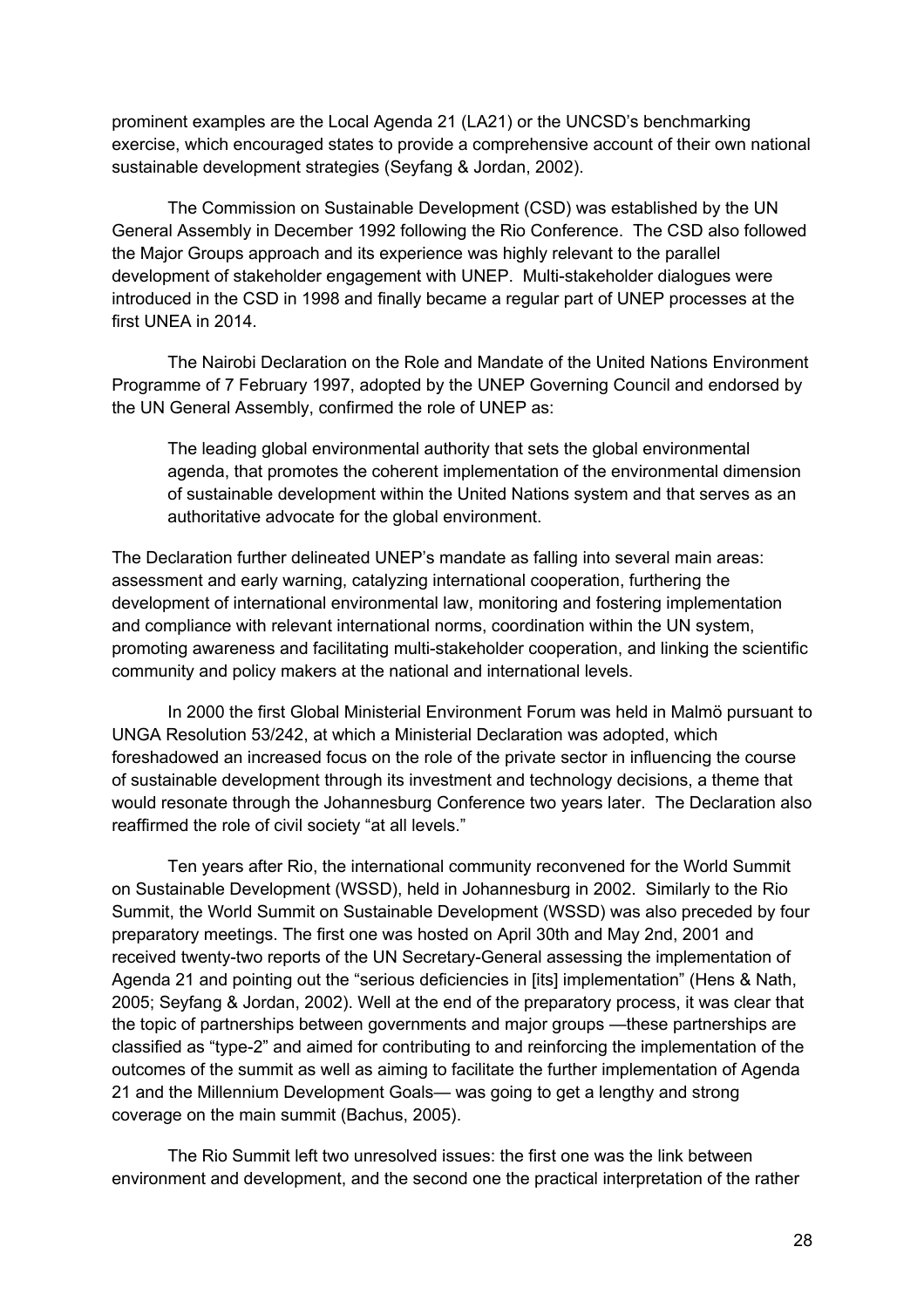theoretical concept of sustainable development, pursuing to balance the modalities of environmental protection with social and economic concerns. With that agenda in mind, the WSSD was intended to reaffirm the work previously done, with the highest expectation placed on setting greater and more effective implementation strategies of *Agenda 21* to work for sustainable development (Carr & Norman, 2008; Hens & Nath, 2005).

The WSSD too saw strong attendance and media coverage. In Johannesburg between 26 August and 4 September 2002, 9,101 delegates from 191 governments and 8,227 representatives of major groups met to deliberate on how to implement sustainability in more effective ways than during the previous decade. Over 4000 media representatives reported on it (Carr & Norman, 2008; Hens & Nath, 2005).

In the three days previous to the WSSD, on 24-26 August, 408 representatives from 50 countries gathered at the United Nations Stakeholder Forum Implementation Conference (IC), the first civil society forum at a major global summit on environment and poverty. The IC was organized by the Stakeholders Forum for Our Common Future —renamed Stakeholder Forum for a Sustainable Future in 2000— with the belief that partnerships of diverse stakeholders can create solutions, regardless of their level of involvement and commitment of governments in the global sustainability movement. The IC was also organized with the hope of integrating civil society at an international level to help reverse deficits in stakeholder participation and the poor implementation record experienced since UNCED in 1992 (Carr & Norman, 2008). The IC was a novel approach conceived to integrate civil society into global deliberations and action plans on sustainable development and to marshal their forces in the implementation of WSSD accords. By design the IC was expected to mobilize stakeholder participation and facilitate the implementation of commitments established in Rio as embodied in Agenda 21's Declaration on Sustainable Development (Carr and Norman, 2008). According to Carr and Norman (2008), the uniqueness of the event lay in its ability to provide a forum where a concentrated group of global civil society actors engaged in a process that would directly impact the policies and outcomes of the main global summit.

The IC addressed four key themes: freshwater, energy, health, and food security. These were adapted from the International Development Goals (IDGs) which emerged from a series of agreements and resolutions of UN conferences in the first half of 1990s (OECD, 2000) and the OECD Development Assistance Committee's publication *Shaping the 21st Century: the contribution of Development Co-operation* in 1996. The IDGs later evolved into the Millennium Development Goals (MDGs) at the Millennium Summit where the eighth goal emerged (Mc Donnell, 2004).

On each theme, between six to seven sub-committees were created, for a grand total of twenty-five which work was directed to developing inputs on capacity building, operational development projects, networking and knowledge building, research and policy, and public awareness (Carr & Norman, 2008). The outcome of their work was embodied in the *Plan of Implementation of the World Summit on Sustainable Development* (Carr & Norman, 2008; United Nations [UN], 2002), although not explicitly acknowledged.

Carr & Norman (2008) offer an analysis of the effectiveness of IC's civil society engagement and autonomy from state and institutional agenda. What the authors found is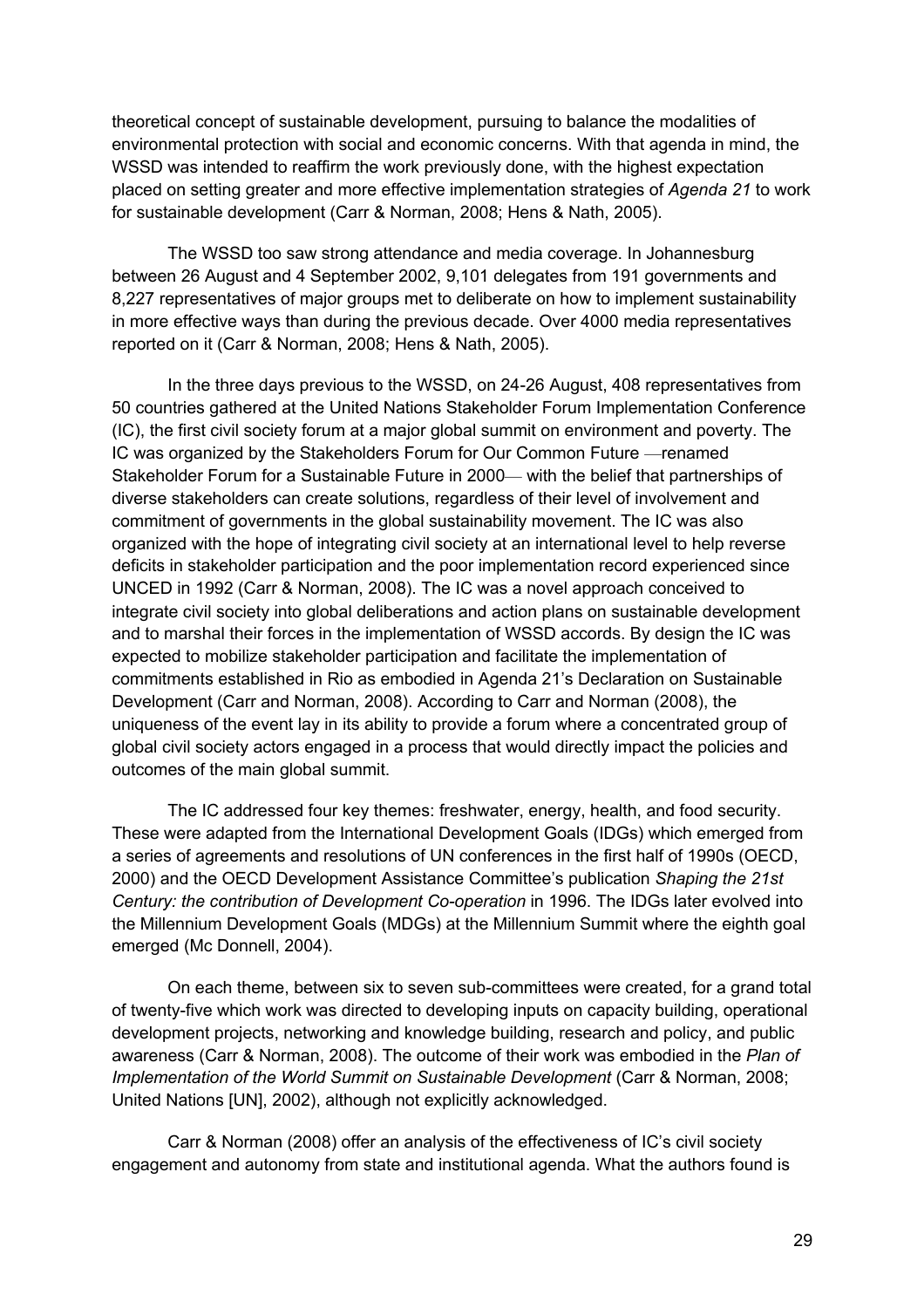that in the IC, participant representation did not reflect the geographic diversity that was expected at a global civil society event. They observed that distance decay was a major factor in conference participation. Supporting that claim is the observed relation between diminishing participation and distance from the host city: Continental Africa had the largest participation (49% of the total participants), the majority coming from South Africa (31%), with modest participation from West Africa and virtually non-existent from North Africa; followed by Europe (23%), North America (12%), Asia (9%), half of whom came from India, and the areas less represented were Latin America and the Caribbean (4%) and Oceania (3%).

Additionally, countries representation at the IC was lesser in comparison with the WSSD, with the former drawing representatives from 50 countries while the latter drew representation from 180 countries, including representation from heads of state. The authors found that inequity in regional representation correlated with the relative cost of transportation to the conference venue in Johannesburg and with a nation's aid allocation. This facilitated attendance to the conference for South Africans and delegates from the world's wealthiest nations for they could most easily afford to travel to the venue. Similarly, delegates from countries influential in global sustainable development projects through high capital investments were also disproportionately represented. All of them were those who dominated the IC's deliberative body.

Institutional capacity within underrepresented regions posed challenges for the conference, infringing the objective of equitable representation. Carr & Norman (2008) conclude that the IC failed to achieve equal stakeholder representation in many ways. The inequity in regional representation, the tendency of economics to partially determine participation, and the effects of distance-decay and international politics all appeared to play a part in undermining the efforts of the IC to achieve an equitably representative civil society.

At the Summit itself, the different stakeholders met in four different conference sites. The main conference was at *Sandton* —an ultramodern suburb of Johannesburg—, which produced the Johannesburg Plan of Implementation and the Political Declaration, two of the most relevant outcomes of the summit. In a thirty minutes' drive from *Sandton*, in *Ubuntu* village was a second site where close to 300 actors met to discuss a wide range of topics aligned with the WSSD Agenda. Water was given a special importance in the conference, and to delve deeper into the discussions, the *Water Dome* was set up, which hosted more than 100 exhibits, as well as over 50 meetings on different aspects of the water– environment-sustainability interface between 29 August to 3 September. Finally, Johannesburg hosted the *Global Peoples Forum*, its parallel civil society-organised conference in *Nasrec*, almost a one hour's drive from *Sandton*, under the leading theme of "A sustainable world is possible" (Hens & Nath, 2005; Seyfang, 2003). This last conference site deliberated deeper on the pressing issues of sustainable development, and with a sharper focus on the future, than the official UN conference at *Sandton*.

There were three key outcomes of the negotiations:

The first one was the *Johannesburg Declaration on Sustainable Development*, —also known as the Political declaration— which is a political declaration mirroring the will of the international community to move towards sustainable development. It is chiefly a re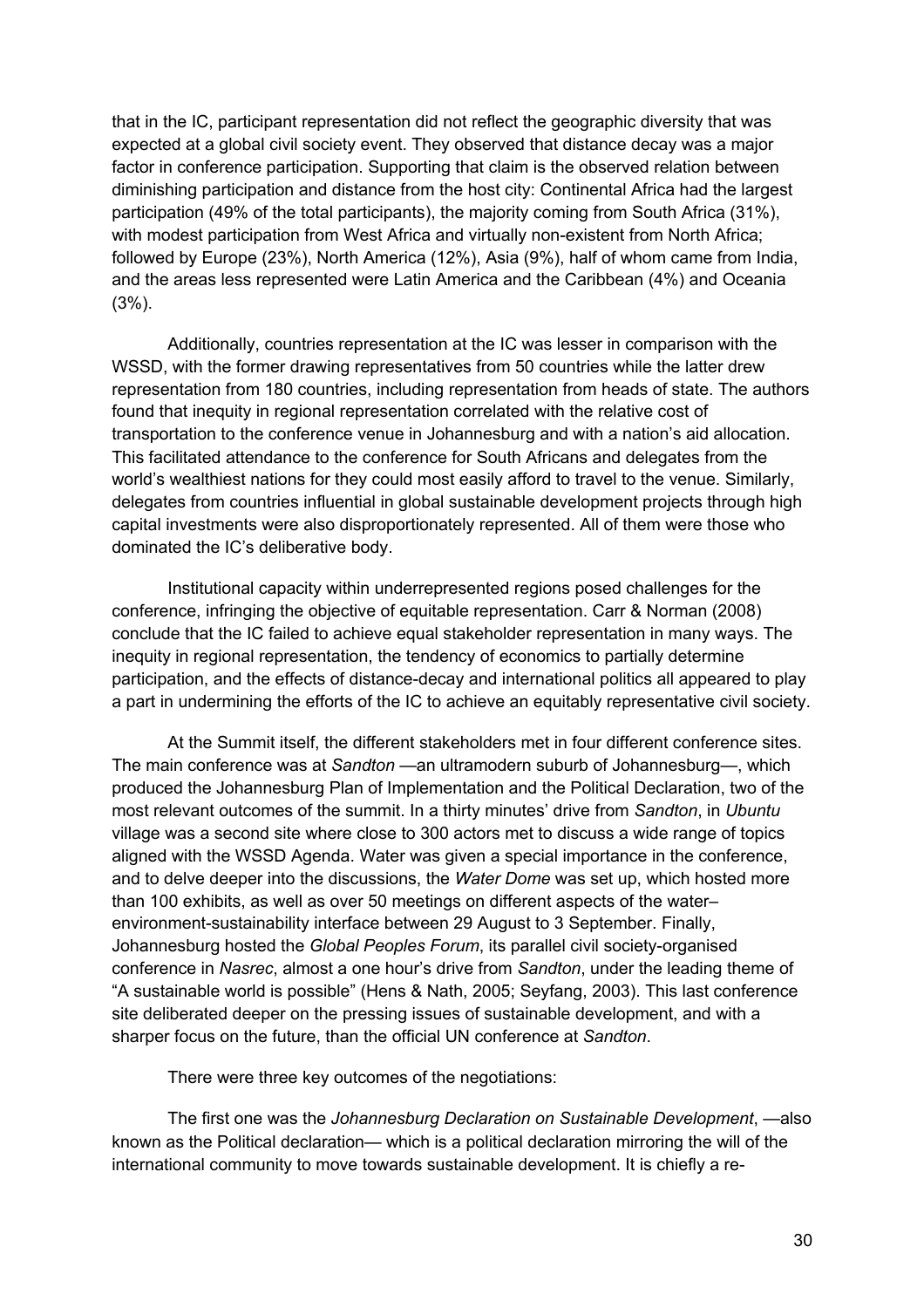affirmation of previous commitments, and contains minor novel commitments and visions, which was partly to be expected, given that the WSSD aimed to reaffirm the commitments done in Rio. Its emphasis was on implementing and monitoring progress, rather than on defining new sets of principles (Seyfang, 2003 ; Hens & Nath, 2005).

The second outcome and the WSSD's core document was the *Johannesburg Plan of Implementation*. Through its list of recommendations directed for governments, it accelerated and focused the implementation of Agenda 21. These assisted at defining sustainable development more precisely, for they provided guidelines to show how to make resource use and pollution generation less unsustainable, and identified an extended ecosystem of actors and processes by which change should take place (Seyfang, 2003; Hens & Nath, 2005).

Finally, the third outcome was the *Type II partnerships*, which are projects that allow civil society to contribute to the implementation of sustainable development and are meant to supplement but not to supplant actions and commitments by governments. They represent an innovation of the WSSD; albeit they have generated a persisting confusion over their precise nature and *modus operandi* (Hens & Nath, 2005), they were nevertheless promoted as powerful and more democratic instruments for the realisation of Agenda 21 objectives. Bachus (2005) describes that during the summit, around 220 partnerships were launched, although they were not received without criticism from a number of NGOs who shared the worry that they might be an incentive for national governments to refuse to come to international agreements —the so-called Type I outcomes.

Whilst not originally in the long-term conference programme of the United Nations, the idea to hold the 2012 UN Conference on Sustainable Development (UNCSD) (Rio+20) was initiated by Brazil with a speech from its then President Luiz Inácio Lula da Silva before the UN General Assembly in 2007 (Vogtmann & Maier, 2013). A couple of years later the resolution was taken to convene at the UNCSD with the objective to secure renewed political commitment for sustainable development, assess the progress to date and remaining implementation gaps of earlier conferences' outcomes, and address new and emerging challenges (UNGA, 2010). Furthermore, the UNCSD was planned to focus on: (i) a green economy in the context of sustainable development and poverty eradication and (ii) the institutional framework for sustainable development.

Intervening in this process was the political impact of the global economic crisis of 2008. One of the impacts of this crisis on the international sustainable development agenda was an increased acknowledgment of market failures and a move away from the optimistic views of the WSSD that free trade was the engine of poverty eradication and would inevitably lead to sustainability without the need for strong government intervention.

The first preparatory meeting (UNCSD PREPCOM I) was held from 17-19 May 2010, at UN Headquarters in New York, and several meetings on the road to the UNCSD followed. Throughout that process, several submissions from states, UN bodies, intergovernmental organizations and Major Groups were received, which provided comments and guidance for the development, structure, and format of the "zero draft" of the outcome document to be adopted at the UNCSD: *The Future We Want*, which would become the basis for the negotiations at the UNCSD.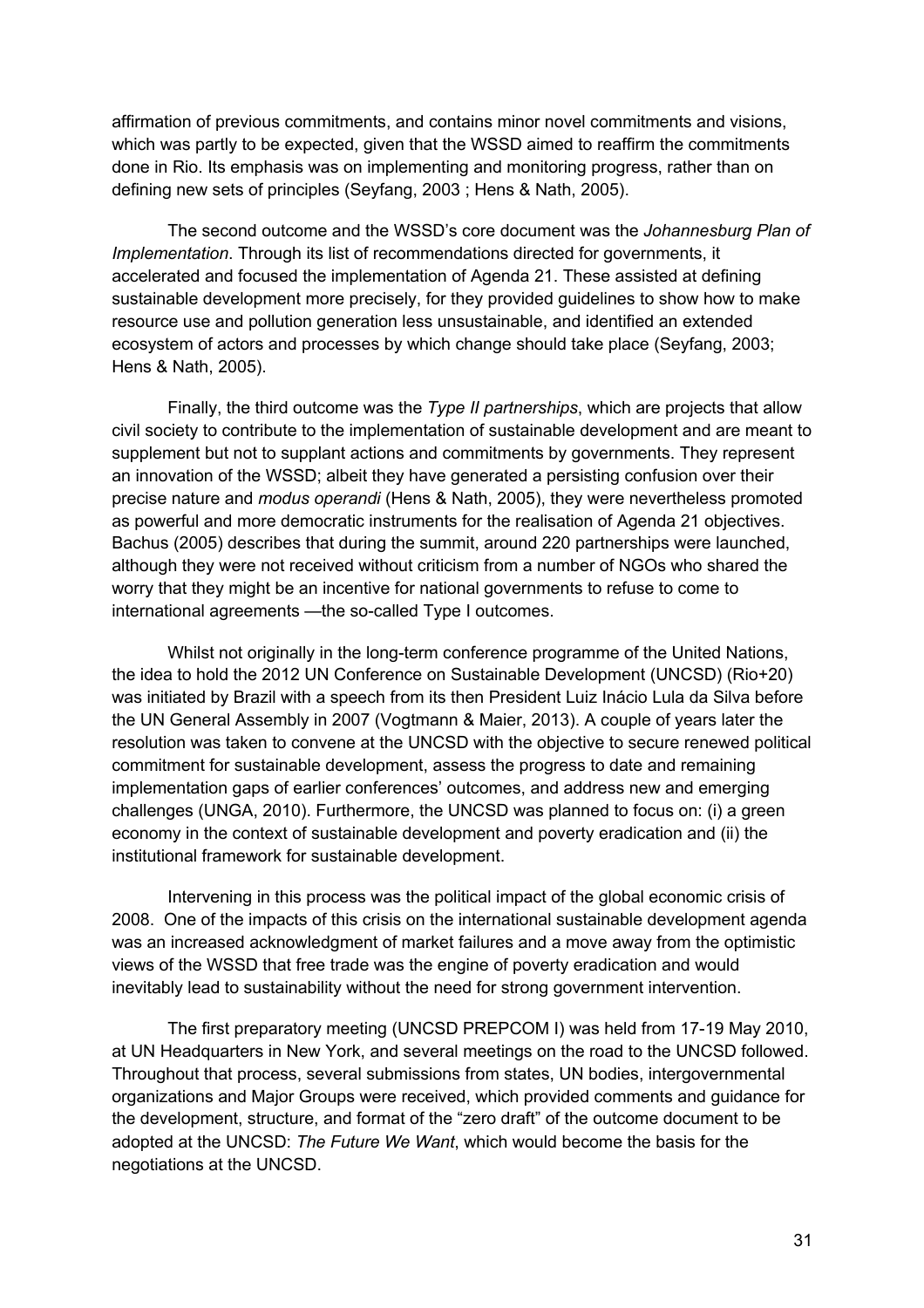The UNCSD itself was hosted between 13-22 June 2012 in Rio de Janeiro. The number of participants was significant, reaching the representation of 191 UN member states and observers, which included 79 Heads of State or Government (Doran, Paul, Ripley, Risse, Van Alstine & Wagner, 2012; Yang, 2012). Approximately 44,000 badges were issued for official meetings, a Rio+20 Partnerships Forum, Sustainable Development Dialogues, SD-Learning, and side events in RioCentro, the venue for the Conference itself. Furthermore, parallel to the official Conference events, approximately 3,000 unofficial events were organized throughout the city.

Doran, Paul, Ripley, Risse, Van Alstine & Wagner (2012) recall noteworthily the Pavilions showcasing governments' and the Rio Conventions' experiences and best practices, and the Forum on Science, Technology and Innovation for Sustainable Development, a Global Town Hall, a People's Summit, the World Congress on Justice, Governance and Law for Environmental Sustainability and spontaneous street actions as some evidences of the many events around the city of Rio de Janeiro, discussing the Rio+20 themes and the broader requirements for sustainable development implementation.

Whilst the participation of civil society had a strong component on the unofficial events, the presence of the nine Major Groups was conspicuous throughout the Conference. As recalled by Doran, Paul, Ripley, Risse, Van Alstine & Wagner (2012), each Major Group seized the opportunity to issue their statements during the plenary session. The authors recall that on the outcome document:

Women noted, *inter alia*, lack of: commitment to reproductive rights; a high commissioner for future generations; and recognition of the destruction caused by nuclear energy and mining. Children and Youth noted their "red lines" that were not addressed in the outcome document, including: recognition of planetary boundaries; a high commissioner for future generations; rights to food, water and health; and sexual and reproductive rights. Indigenous Peoples called for the return to dialogue in harmony with Mother Earth, to adopt a new paradigm on living well, and to include culture as a dimension of sustainable development. NGOs said that "we cannot have a document without the mention of planetary boundaries, tipping points and earth's carrying capacity." Local Authorities stressed the need for multilevel governance for sustainable development, and a new urban agenda, territorial cohesion and regionalization. Workers and Trade Unions highlighted how the decent work agenda has "built bridges" with environmental policies. Business and Industry said it will continue to bring solutions to the market for inclusive and green growth and that governments should promote enabling policy frameworks for inclusive green growth. The Science and Technological Community underscored that we have entered the Anthropocene and called for Rio+20 to forge a new contract between the science and policy communities. Farmers stressed the need to put food sovereignty at the center of sustainability and said that it is straightforward: "no farmers, no food, no future."

Major Groups continued having a prominent participation throughout the remaining days of the UNCSD. At the round tables held between 20-22 June with the theme "Looking at the way forward in implementing the expected outcomes of the Conference" representatives of the Major Groups highlighted: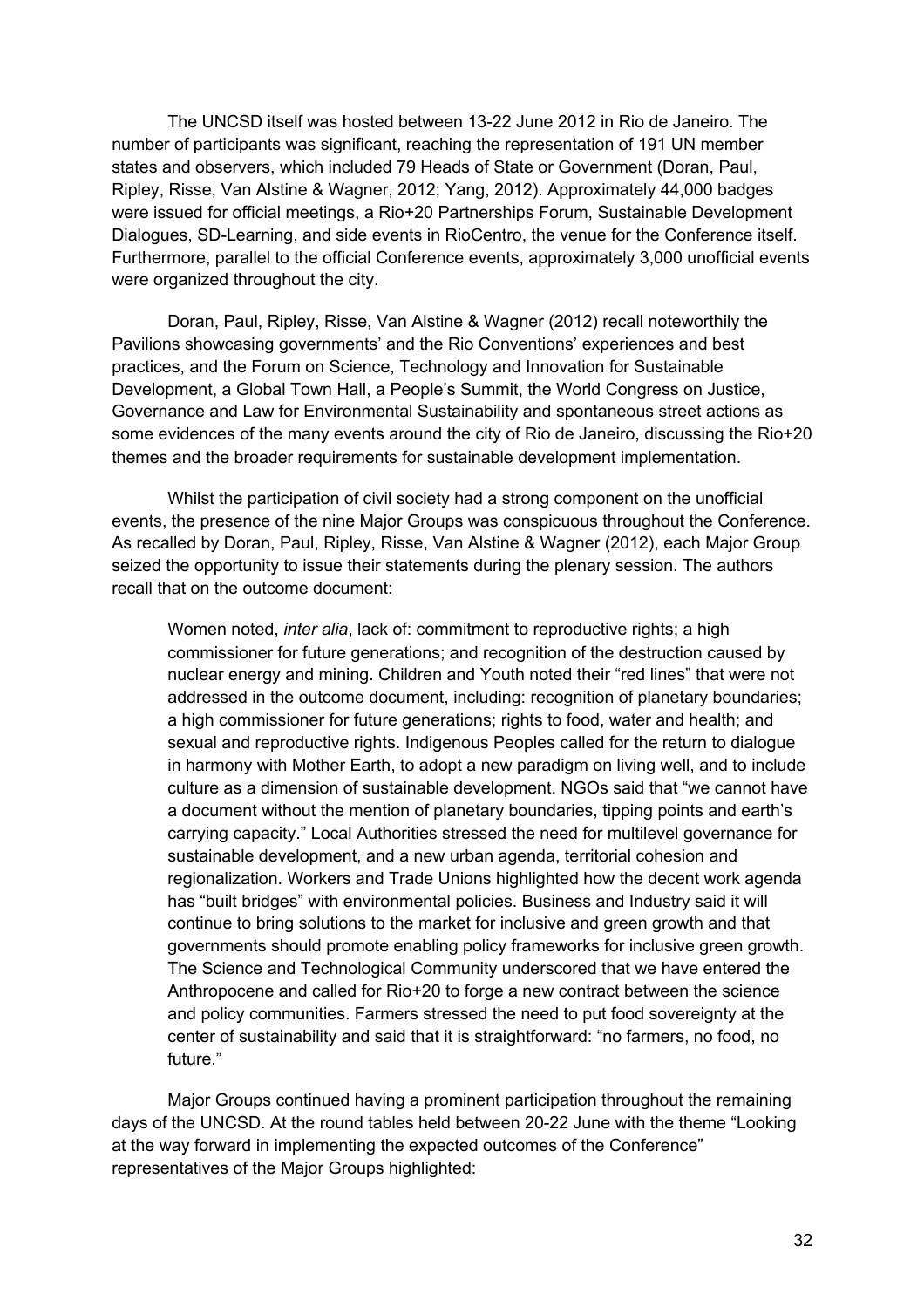[T]he importance of: developing integrated reporting systems; abolishing fossil fuel subsidies; ensuring SDGs are grounded in science, consider targets, and are participatory and human rights-based; ensuring official development assistance (ODA) focuses on good governance in recipient countries; adopting a clear process addressing how SDGs mesh with the Millennium Development Goals (MDGs); accelerating scientific information sharing; ensuring full participation of indigenous people in decision-making processes; and ensuring food sovereignty and more sustainable farming practices.

The final and most important product of the ten-days conference was *The Future We Want*, 283 paragraphs and 53 pages-long political declaration which Yang (2012) highlights as "an important shift in emphasis of sustainability policy from international law to the nexus between international and domestic law". Adding to the relevance and promise of this flagship document, are the 692 voluntary commitments submitted to the UN Secretary-General by governments, businesses, and civil society to advance sustainable development, which reached the sum of US\$513 billion to advance clean energy projects in Africa, fund developing countries and combat climate change in Africa, least developed countries and small island developing states, fund disaster-risk-reduction programmes and support the development of sustainable transportation (Doran, Paul, Ripley, Risse, Van Alstine & Wagner, 2012; Linnér & Selin, 2013).

From the perspective of the long-awaited upgrading of UNEP, the most significant paragraph of *The Future We Want* was paragraph 88, calling for steps to be taken to "enhance" UNEP's voice, to give it more ability to coordinate within the UN on environmental issues, to grant more stable funding *inter alia* so it could be more effective on the national level, to raise public awareness and share information. Following Rio+20, as a result of UNGA Resolution 67/213, UNEP's governing body became a universal membership body. The last Governing Council meeting was held with universal membership and was soon renamed the UN Environment Assembly in accordance with UNGA Resolution 67/251. At the request of the Governing Council, the Executive Director adopted a new Access to Information Policy in 2014 providing the public broad rights of access to environmental information held by UNEP.

Also significant for the engagement of non-state actors and for the Major Groups and other Stakeholders, Paragraph 88(h) called for strengthening and upgrading UNEP by ensuring "the active participation of all relevant stakeholders, drawing on best practices and models from relevant multilateral institutions and exploring new mechanisms to promote transparency and the effective engagement of civil society." In the margins of the 2013 Governing Council meeting, the MGS agreed upon a set of Principles on Stakeholder Participation in UNEP.

Also in 2013, UNEP formed a Task Force on Stakeholder Engagement and UNEP Executive Director, Achim Steiner, commissioned an Expert Group to undertake a study and make recommendations on UNEP's future accreditation policy, working methods and processes for stakeholder contributions towards intergovernmental decision making processes, mechanisms for expert input and advice, and access to information policies. The group issued its report in October of the same year, entitled "Report of the Independent Group of Experts on New Mechanisms for Stakeholder Engagement at UNEP." The report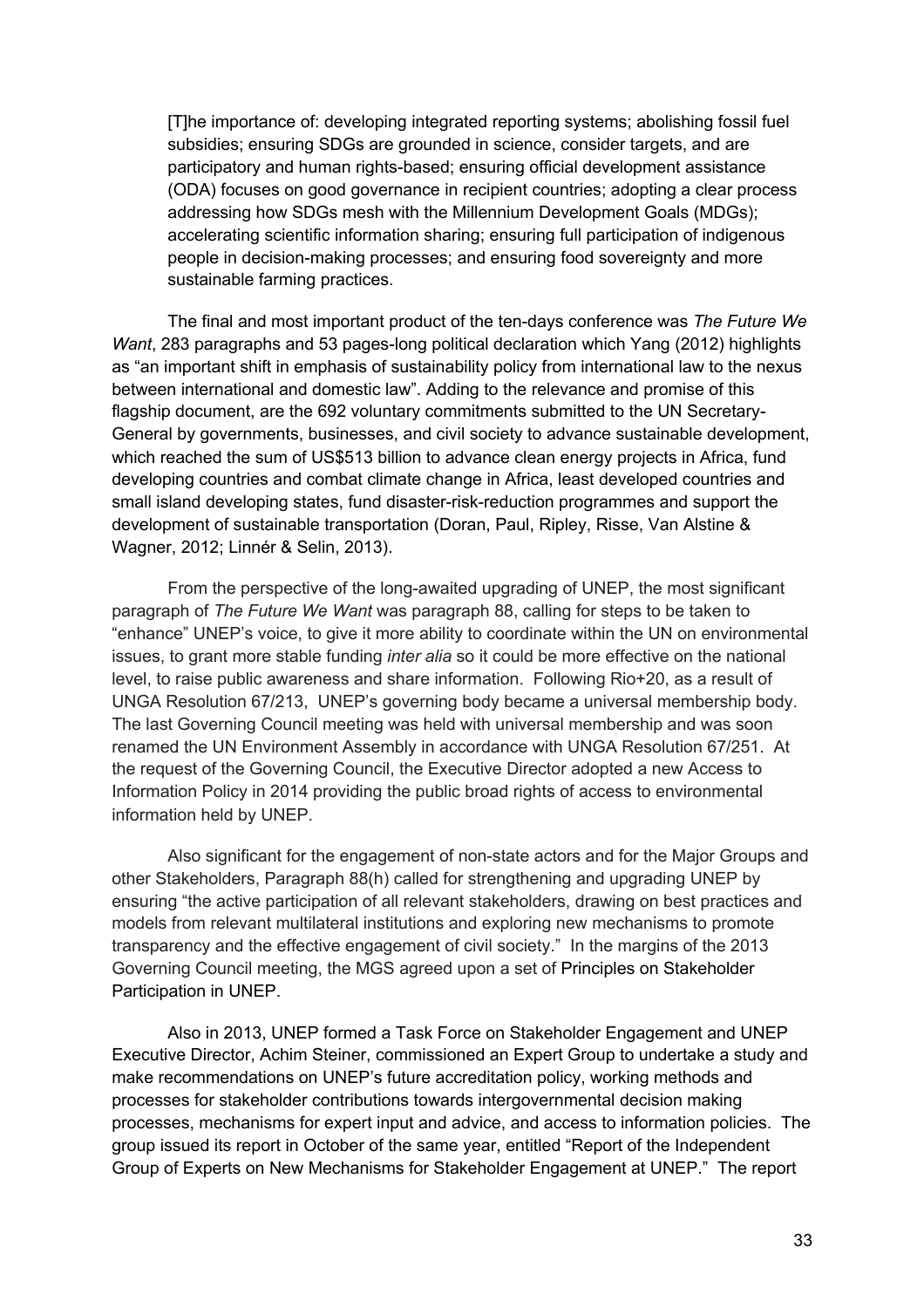served as one of the key background documents for UNEA deliberations on a new Stakeholder Engagement Policy. Up to 2022, no new Stakeholder Policy has been adopted.

UNEP as the anchor institution of the United Nations on the environment has had many illustrious achievements in its first 50 years, realized against the odds of its small size, limited resources, and lack of synergies with other UN bodies. Those most recognized and appreciated by the MGS include, *inter alia*, its key/strategic role as a factfinder, advocate, convenor, collaborator, administrator, communicator, reinforcer and platform for environmental matters.

Before going into more detail about some of these accomplishments, and laying out suggestions for the future, it is important to recall briefly some milestones in MGS engagement in the work of UNEP and of UNEA. Stakeholder engagement in UNEP's first 50 years can be understood by dividing it into three intervals: 1972-92, 1992-2012, and 2012 onward.

For its first twenty years, UNEP evolved and adjusted based upon the expectations created at its founding. Like much else that was going on in this experimental and exploratory period, the engagement of non-state actors was also in flux. Stakeholder engagement during this era was not organized according to the Major Groups approach. Rather, consultative status was conferred onto organizations in two categories - Chambers of Commerce, which later evolved into the Business and Industry Major Group, and environmental NGOs (Gabizon). While these two types of organizations had reasonably good access to UNEP related processes, other constituencies were not specifically represented.

The Brundtland Report included specific recognition of the role of certain constituencies in the achievement of sustainable development, and from this the idea emerged that they should also have "a seat at the table." Consequently, civil society was involved as the conceptual foundations for sustainable development were laid and played an important role in the buildup to the transformative Rio Conference on Environment and Development in 1992.

The Rio Conference adopted Agenda 21, which kicked off the second era in UNEP's stakeholder engagement, through the establishment of the Major Groups approach that still largely governs UNEP's and UNEA's relations with non-state actors to this day. Nevertheless, there was constant pressure to "upgrade" UNEP to make it more responsive to the growing needs of the international community in the field of environment. With the growing realization also that all-of-society responses to current environmental challenges are required, the upgrading of UNEP's stakeholder engagement policy was a key element in this movement. With the adoption of paragraph 88 of the outcome document from the Rio+20 Conference in 2012, the third, and current, era of UNEP's stakeholder engagement began.

While not all of the goals of paragraph 88 have been met ten years later, the establishment of UNEA has been a major game changer. If we look at these intervals as occurring every twenty years, then we are midway through the third era, and we should be projecting towards 2032 as being the next important milestone in taking stock of UNEP's and UNEA's successes and failures in their purposes and in particular in the way that they have partnered with global civil society and non-state actors to achieve a clean, healthy and sustainable environment.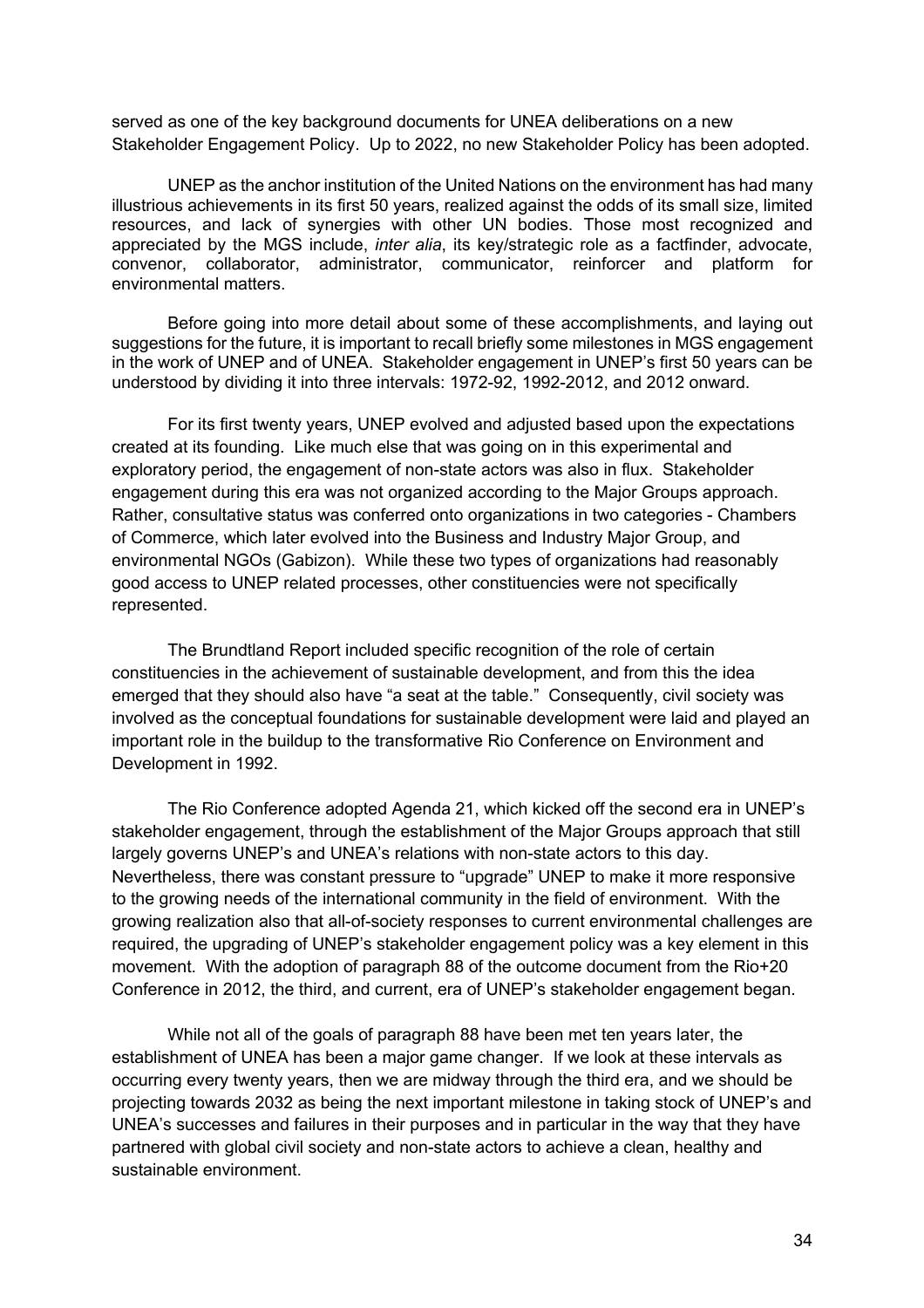### **UNEP and UNEA Looking Forward**

#### **Introduction**

What does it mean for UNEP to be touted as the global "authority" on the environment? The last 50 years and particularly the last 20 years have taught us that, while integrating environmental, economic and social considerations into action is necessary, the UN still needs a distinct and strong environmental advocate in all processes at all levels. The more UNEP Secretariat, UN Member States, Major Groups and other Stakeholders collaborate, the stronger UNEP will be and so too, its capacity to bring about global change in harmony with Nature.

Still, UNEP's mandate, authority, power, resources, and civil society engagement processes, particularly at the national and local levels, are inadequate to meet the goals originally set for it by the international community in 1972. As Maria Ivanova has said, "If UNEP can be the convener, catalyst and the champion of Earth that it was created to be, the planet and its inhabitants will be better off" (Nature 590, 365-2021).

How prepared is UNEP towards its commitment to sustainability, with growing global climate concerns and unexpected events like the global pandemic while trying to achieve the SDGs and ensuring no one is left behind? Ivanova (2019) brought a fresh perspective, reflecting on UNEP's proven resilience despite its small size, limited resources, remote location, and competition with the other UN agencies. Fast forward to the future, it is important to build a solid foundation supported by a strong understanding of UNEP's past, notable achievements, struggles and choices made over the five decades of its existence. It is also important to ensure that UNEP is able to work towards eradicating poverty, creating safe and decent jobs, protecting biodiversity, and preventing climate change while feeding a rising population.

Given these huge goals, it is important that UNEP reflects and strengthens its engagement pathway with non-state actors who bring to the fore diverse and rich views. According to Sveinung Rotevatn, President of UNEA and Minister of Environment and Climate of Norway, MGS are integral to the success of UNEP and UNEA, noting that many of UNEP's successes and multilateral environmental agreements (MEAs) are the result of lobbying efforts by civil society. (GMGSF Bulletin, 2021)

Over the last 50 years, UNEP has evolved as a dynamic global environmental lead organization in the UN, acting as a catalyst, advocate and educator in promoting the environmental dimension of sustainable development for people and the planet. Embarking on this route, UNEP has recognised the growing need to ensure effective and balanced participation of MGS, who bring valuable unique expertise and knowledge to the table. This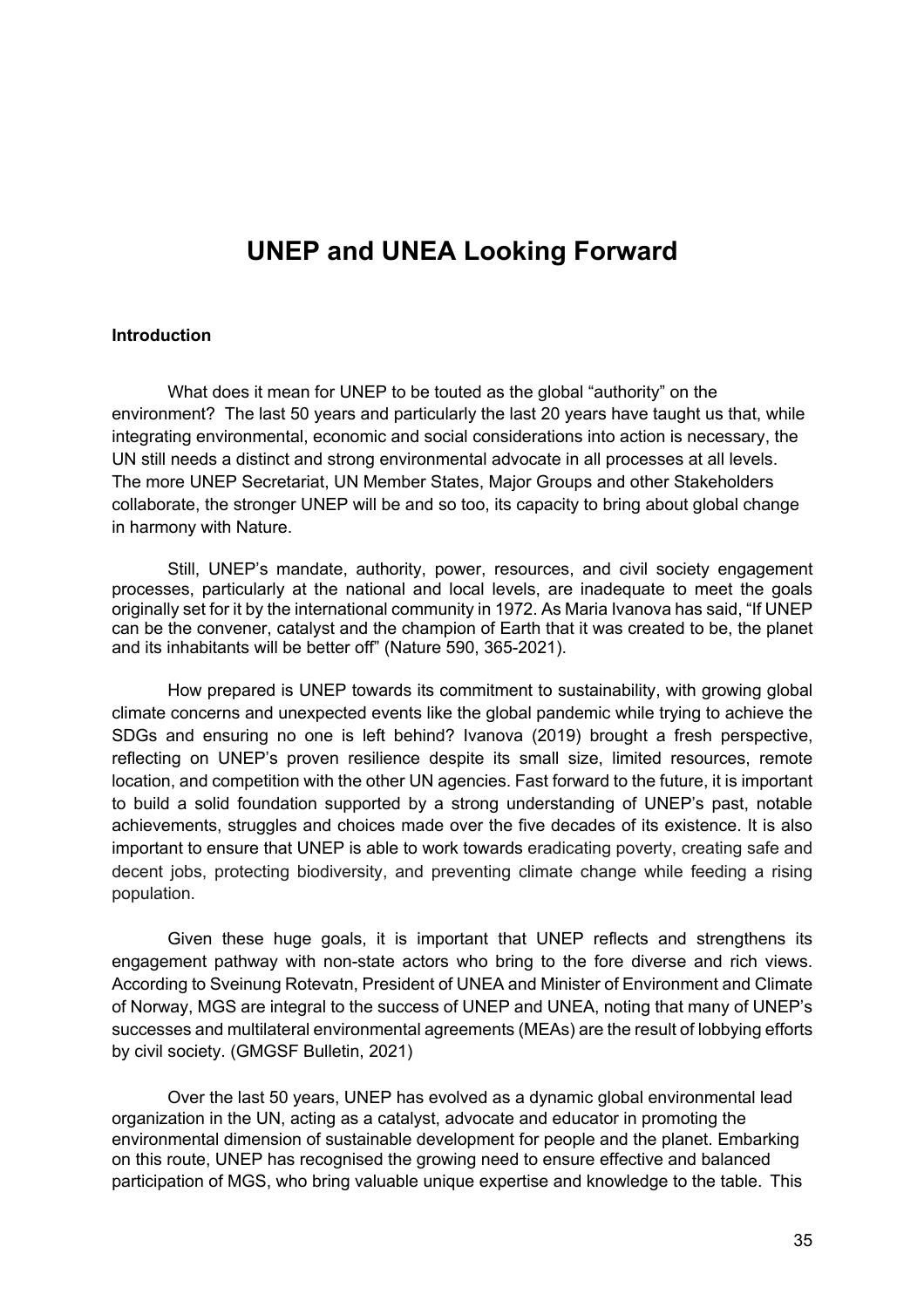should be embedded to foster long-term and broad-based support for UNEP's programme of work. On many occasions, these stakeholders have played a significant part in analyzing and debating environmental concerns, helping to devise solutions, and building the necessary momentum for their adoption and implementation. (Derek, 2018). Engagement of civil society has expanded UNEP's reach and impact, despite its limited financial and human resources. By tapping into its rich network of accredited partners, UNEP has cultivated strong linkages with civil society. Beyond increasing the engagement level, it is crucial for UNEP to make civil society engagement more effective in supporting its mandate and objectives. This is necessary in responding to the evolving context of international governance and the formulation and implementation of environmental and sustainable development policy.

During this same period, the emergence of environmental issues has become increasingly important and salient in public policy, and scientific discourse. Although interventions to address increasingly volatile conditions of the planet are still relatively nascent, UNEP has been among the most instrumental stakeholders in policy and programmatic work to mitigate and adapt to the triple crises of biodiversity loss, toxics and pollution, and the climate change emergency. The following sections comment and assess the efficacy of UNEP in several broad categories, with a particular focus on its perceived successes and failures from the perspective of civil society and non-State actors.

The commemoration of UNEP@50 presents an opportunity to strengthen environmental multilateralism and reinvigorate UNEP's position as the lead environmental organization that addresses the planetary crises of climate change, ecosystem degradation and pollution. This endeavour follows UNEP's original mandate as stated since its foundation at the Stockholm Conference in 1972 and later reinforced in 2012 at Rio+20. Stakeholder expectations are focused on strengthening UNEP's capacity and catalytic role, building on its core mandates including its strong science-policy interface, international environmental governance, and a post-pandemic Green Recovery.1

With a growing emphasis for UNEP to play a strategic role in a green post-pandemic recovery, strengthen the science-policy interface and reinforce civil society engagement, its evolution has not kept pace with the increasing pressures caused by a doubling of world population, a five-fold increase in the global economy, and a ten-fold increase in global trade since 1972. Expert opinion and stakeholder expectations align in the opportunity and urgency for UNEP to evolve into a catalizing organisation that coordinates efforts across environmental programmes. This would foster network organisation and prevent overlapping mandates. Perhaps the most politically feasible and attractive pathway to achieve this goal might be through empowerment of regional offices and their linkage with regional public policy networks and UN centres such as New York and Geneva, and cross integration with the UNDP (Kemp, 2014). The ambition to push forward UNEP into a more operative role would rely on the support of the G-77 as well as strong leadership within UNEP.

This has been reflected as key to improving UNEP's image and policy functions, as it will involve UNEP taking up a more operational role in terms of capacity building. implementation and scientific assessment.

 $<sup>1</sup>$  Based on a series of global surveys and thirty-eight interviews conducted with a diverse group of</sup> stakeholders. For an in-depth analysis refer to Annex 2.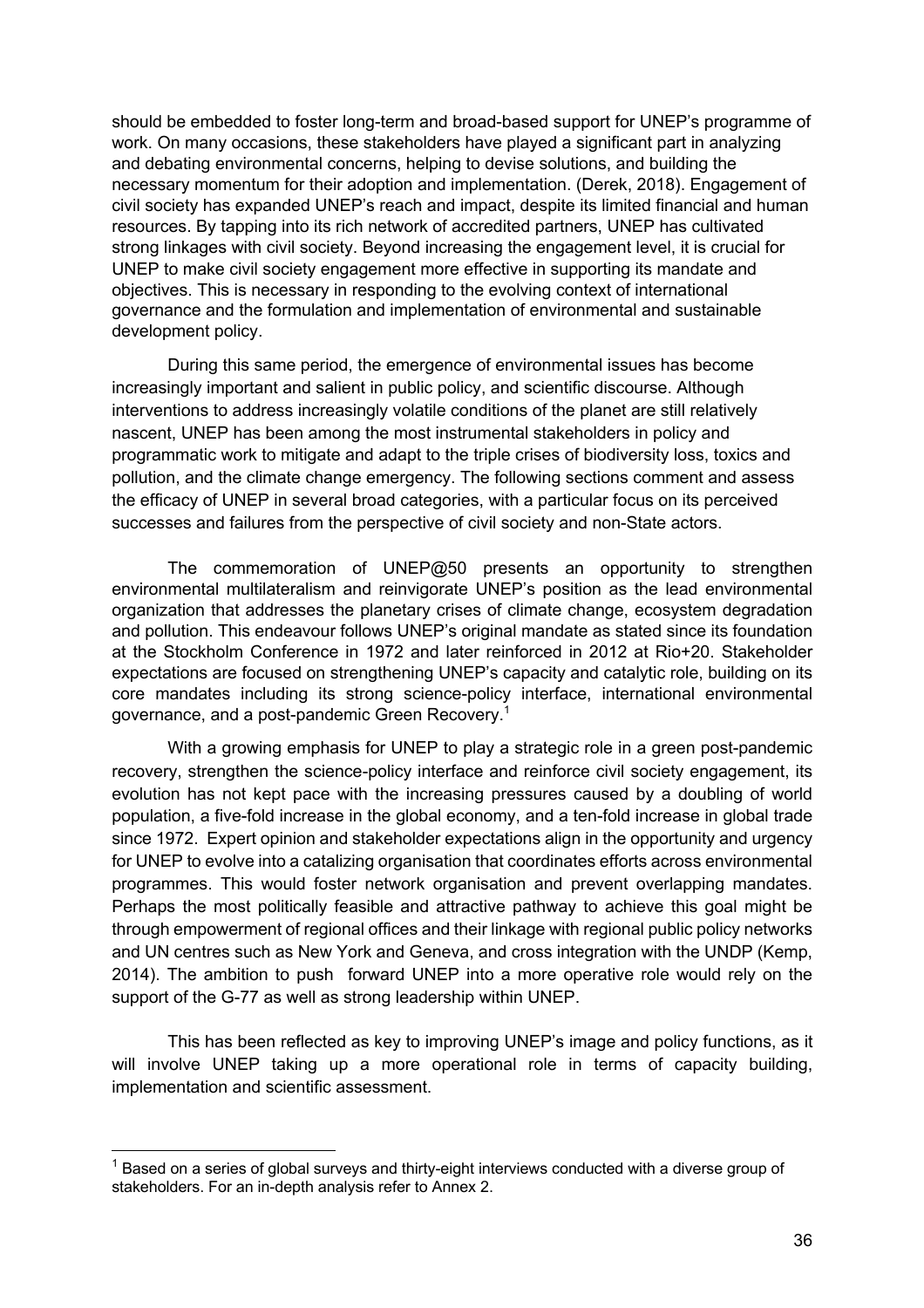Our civilization is increasingly global, and the challenge of living in harmony with nature is increasingly global as well. UNEP and UNEA represent the best global attempt to embody institutions to respond to these global challenges. But they are only as good as the institutional framework in which they sit. Complex environmental issues can only be addressed through the kind of all-of-society action that tends to fall outside the traditional scope of global and international institutions.

Involving non-state actors in decision-making processes is an integral part of legitimate governance. This is also true in the environmental sphere. A testament to that is the close involvement of non-state actors in the environmental governance processes since the advent of UNEP in 1972. However, there are still many challenges and areas of opportunity ahead in order to truly develop strong environmental governance mechanisms.

## **Speaking from a Position of Authority**

In all the matters that are discussed below, there is one simple point above all others that will enable UNEP to achieve its goals. As Leida Rijnhout said, "The UNEP we want should behave like the authority it is and not think they are too small to say something." To do that, UNEP has to "have the people who can present the organization as the authority." UNEP does have those people, and to present the organization in its best possible form, it needs to do more to be visible and to reach out to all constituencies and all relevant actors at all levels, since UNEP's goal to be a global authority on the environment and to represent the environment in all UN processes requires UNEP to embrace and promote the all-ofsociety awareness and the all-of-society solutions to the global environmental challenges of biodiversity loss, toxification of the planet, and the climate emergency.

### **The Science-Policy Interface**

"*Scientists, policy makers, and society at large need to understand each other's perspectives; they by nature operate from different priorities and are subject to different forms of accountability, This should therefore jointly contribute to an enhanced sciencepolicy-society interface*" Adapted from; The Future of Scientific Advice to the United Nations: A summary report to the Secretary General of the United Nations from the Scientific Advisory Board (UNESCO 2016).

UNEP was created as the leading environmental authority with three distinct core functions; setting the global environmental agenda, promoting implementation of environmental goals and agreements, and serving as an authoritative advocate for the global environment. These functions are underpinned by and are dependent on science, whose role in the global environmental governance process has been characterized into five functions; alert function, legitimization function, consolidation of understanding function, reframing of the issues function, and the creation of elements of vision function (Engfeldt, 2009). Since its inception, UNEP has made significant achievements, particularly in the nexus between science and policy.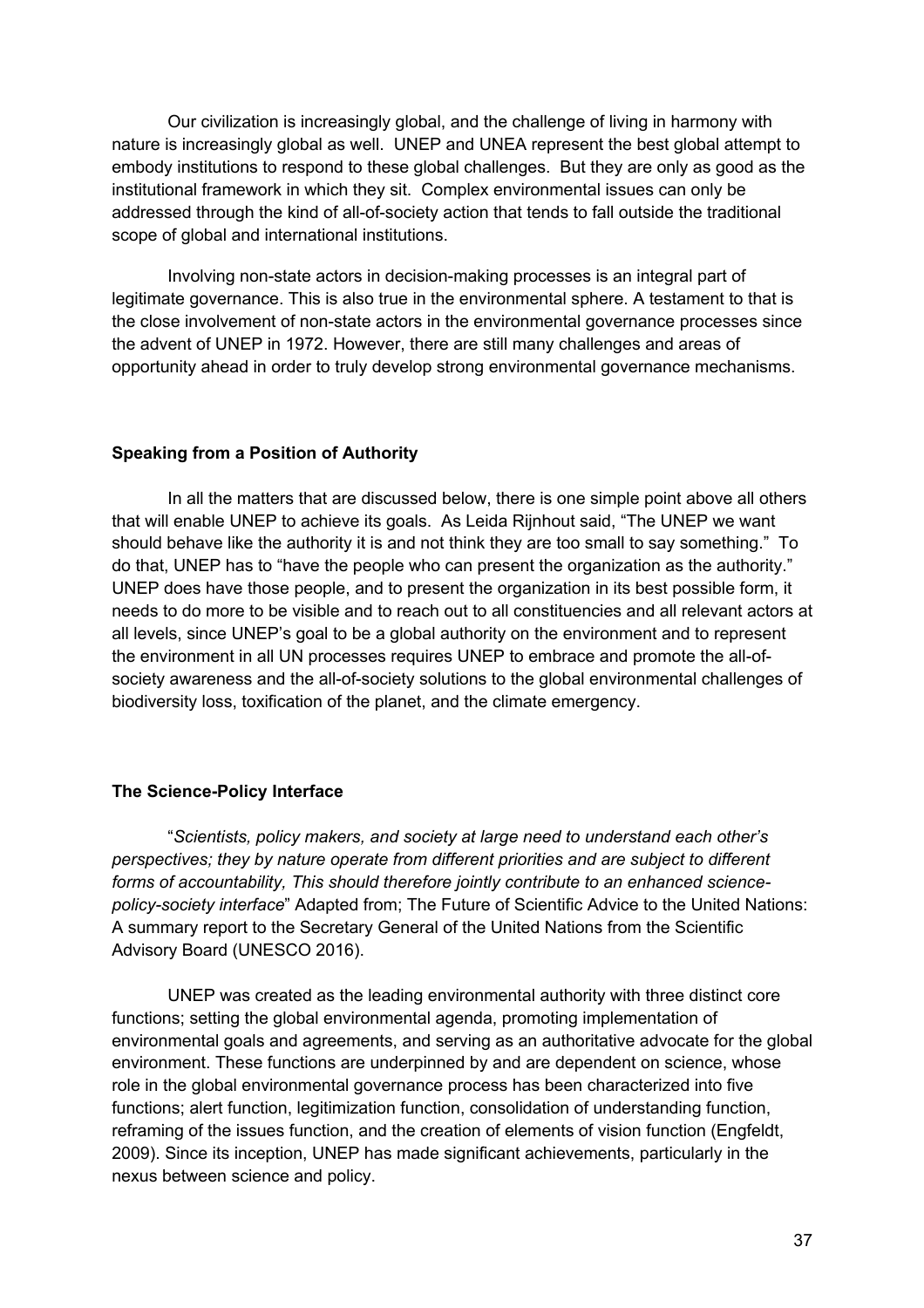One of UNEP's core strengths is that it is the world's leading repository of environmental data. UNEP's strengths and successes have often been attributed to its ability to respond to key scientific recommendations on ozone-depleting chemicals, worsening impacts of polluting industries, and loss of biodiversity (Nature, 2021; Mee, 2005). Frequently, warnings from external scientists and scholars have led to UNEP formulating critical protocols and policies to develop interventions to phase out environmentally-invasive pollutants and practices (Nature, 2021).

The major functions of the Science-Policy Interface (SPI) include establishing scientific evidence and scale of different environmental problems and calling these to the attention of UN member states and other actors in the civil society and private sector (*the alert function*). Examples include climate change, ozone depletion, and pollution (Ivanova, 2021). By setting the foundation for a scientific and evidence-based consensus on the state of the environment, UNEP enables and contributes to the development of robust environmental laws and policies that are enacted at the global level (Nature, 2021). An example is the Regional Seas Conventions and the Convention on Biological Diversity, which developed sound regional agreements and conventions on the protection of specific bodies of threatened waters and biodiversity, respectively (Mee, 2005).

Secondly, by providing information on the state of the global environment, through periodic scientific reports such as the flagship GEO (Global Environmental Outlook), the Global Production Gap, and Global Adaptation Reports, and other issue specific reports (e.g. Integrated Assessment of Black Carbon and Tropospheric Ozone [UNEP and WMO 2011], Millenium Ecosystem Assessment [MEA 2015], World Desertification Outlook) (*the consolidation of understanding, and reframing of issues functions*) UNEP has enabled successful actions to address key environmental problems. For instance, UNEP's work has led to the global reduction in Chlorofluorocarbons (CFCs) through years of scientific evidence, which consequently led to UNEP associated States working together to reduce emissions through financial compensation and policy (Armstrong, Lloyd, and Redmond, 2021).

Third, UNEP has catalyzed the creation and establishment of SPI boundary institutions that bridge the science-policy interface both within UNEP (e.g. International Resources Panel, the Scientific Advisory Panel of the Climate and Clean Air Coalition (CCAC), World Adaptation Science Programme), and as independent institutions supporting implementation of several multilateral agreements. This is demonstrated, in the climate change arena, where UNEP has been able to support the creation of institutional mechanisms and bodies that have clear roles in understanding sources of climate change, tracking global and national emissions, and providing mitigating and adaptive climate strategies (Mee, 2005; Perrez, 2020). Most notably, it co-founded the Intergovernmental Panel on Climate Change with the World Meteorological Organization in 1988, which set the foundation for critical oversight of global emissions (Nature, 2021). Similarly, in the biodiversity arena, UNEP played a critical role in the establishment of the Intergovernmental Science - Policy Platform on Biodiversity and Ecosystems Service (IPBES). These actions speak to the *legitimisation and the creation of the elements of vision functions*. To date, UNEP has administered or provided Secretariat support and function for 15 multilateral environmental agreements (MEAs) from the global level (e.g. Convention on Biological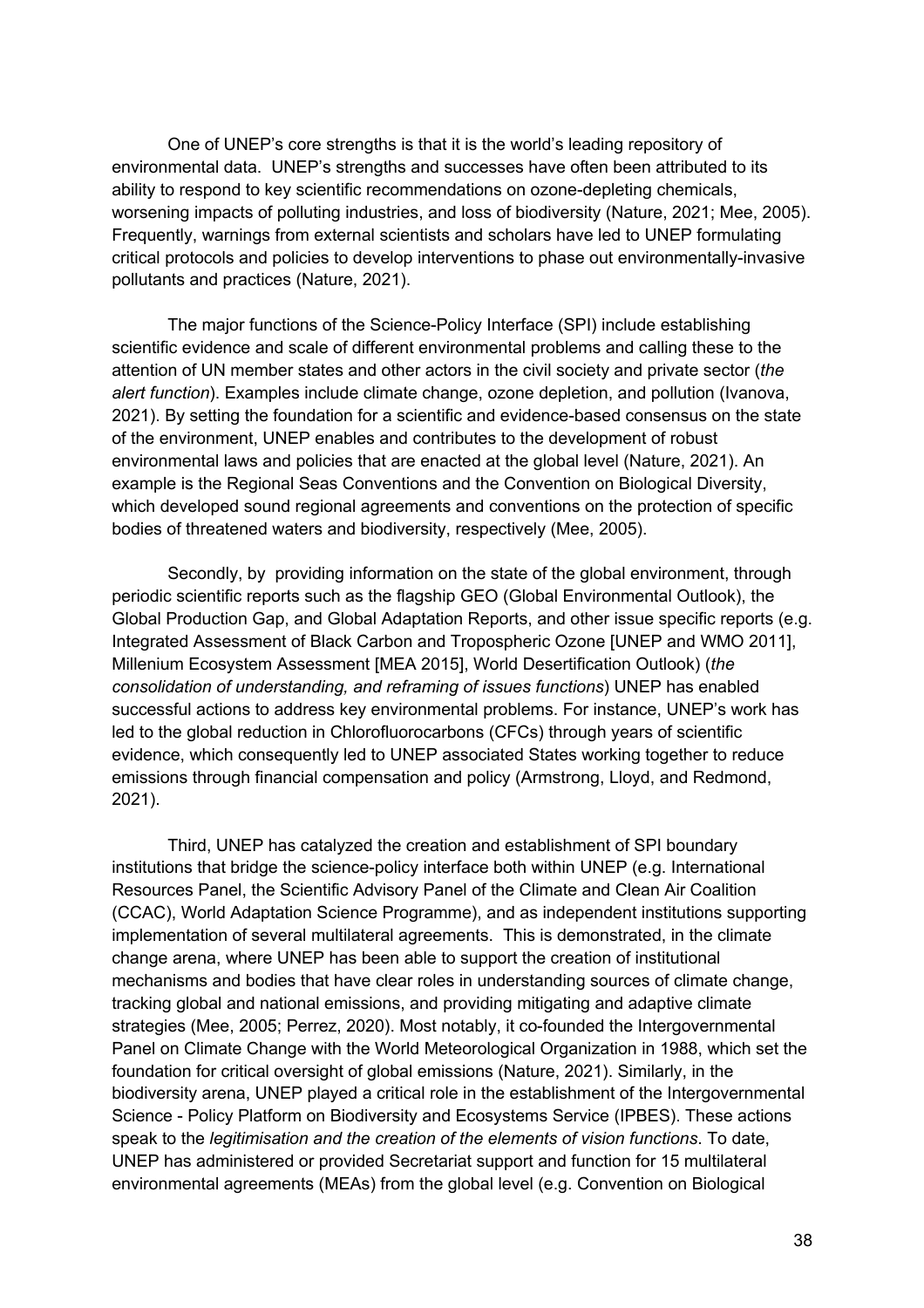Diversity (CBD)), to the regional level (e.g. Bamako Convention on the Ban of the Import into Africa and the Control of Transboundary Movement and Management of Hazardous Wastes within Africa (UNEP, n.d.)). While the MEAs have been highly successful, they have also necessitated heavy operational work, including the establishment of a Secretariat in support of new conventions and funding associated with the creation of new policy mechanisms (Mee, 2005).

UNEP has also experienced several challenges in the SPI arena since its creation. As Maria Ivanova points out; "UNEP has provided scientific rigor, evidence, and engagement on a number of issues, but has failed to become the main scientific authority for environmental concerns writ large" (Ivanova, 2021). These challenges have been in the perceived weakness in providing centralized UN led environmental monitoring and assessment, hampered largely by political difficulties and sensitivities of national governments (Engfeldt, 2009) and the inability to provide the support necessary for action at the national level, especially in cases where low income countries are responding to the growing environmental challenges (Ivanova 2021).

Looking to the future, several opportunities exist to strengthen the SPI work of UNEP. As highlighted by Ivanova, "continuing the core function of environmental assessment and knowledge management will be critical. Releasing a high-quality comprehensive state of the Planet Report every three to five years would provide the analytical basis for the development of policy ideas and recommendations" (Ivanova 2021; 212). Secondly, UNEP needs to increase engagement and strengthen collaboration with scientific communities and bodies. This will enable scientists to engage more systematically in reviewing existing programmes and preparing new initiatives and thus laying the ground for scientifically informed policy-making (UNESCO 2016). This can be achieved for instance, through the establishment of a standing interdisciplinary panel of scientific advisers to complement the work of UNEP Chief Scientist (Ivanova 2021). With respect to the three global crises biodiversity loss, toxification, and the climate emergency - UNEP can take a leadership role on the first two issues by acting as the convenor for expert panels that serve the same function as the IPCC in respect of the climate emergency. Such a biodiversity panel is already being formed, while Switzerland has proposed the establishment of one for chemicals and waste.

In his article "The UNEP That We Want", Halle (2007, 2) propounds that despite UNEP attracting a good deal of controversy on how to conduct its affairs, UNEP should be the source of the best science supporting policy. We also know that the "quality of information" is an essential, if not *the* essential element of a best practice stakeholder engagement model, particularly in the context of wicked problems such as climate change and biodiversity degradation. Indeed, Gupta and Stec (2014, 7) note how this is a "major determining factor as to the quality of the resulting decisions and policies". However, some have questioned whether the role of scientific knowledge is prominent enough within the existing MGS structure (since Agenda 21) or if it has been crowded out by other stakeholders, as best surmised by Gupta and Stec's quote (2013, 3): "Is the scientific community providing the best state-of- the-art evidence for action, or is the scientific community just a stakeholder?"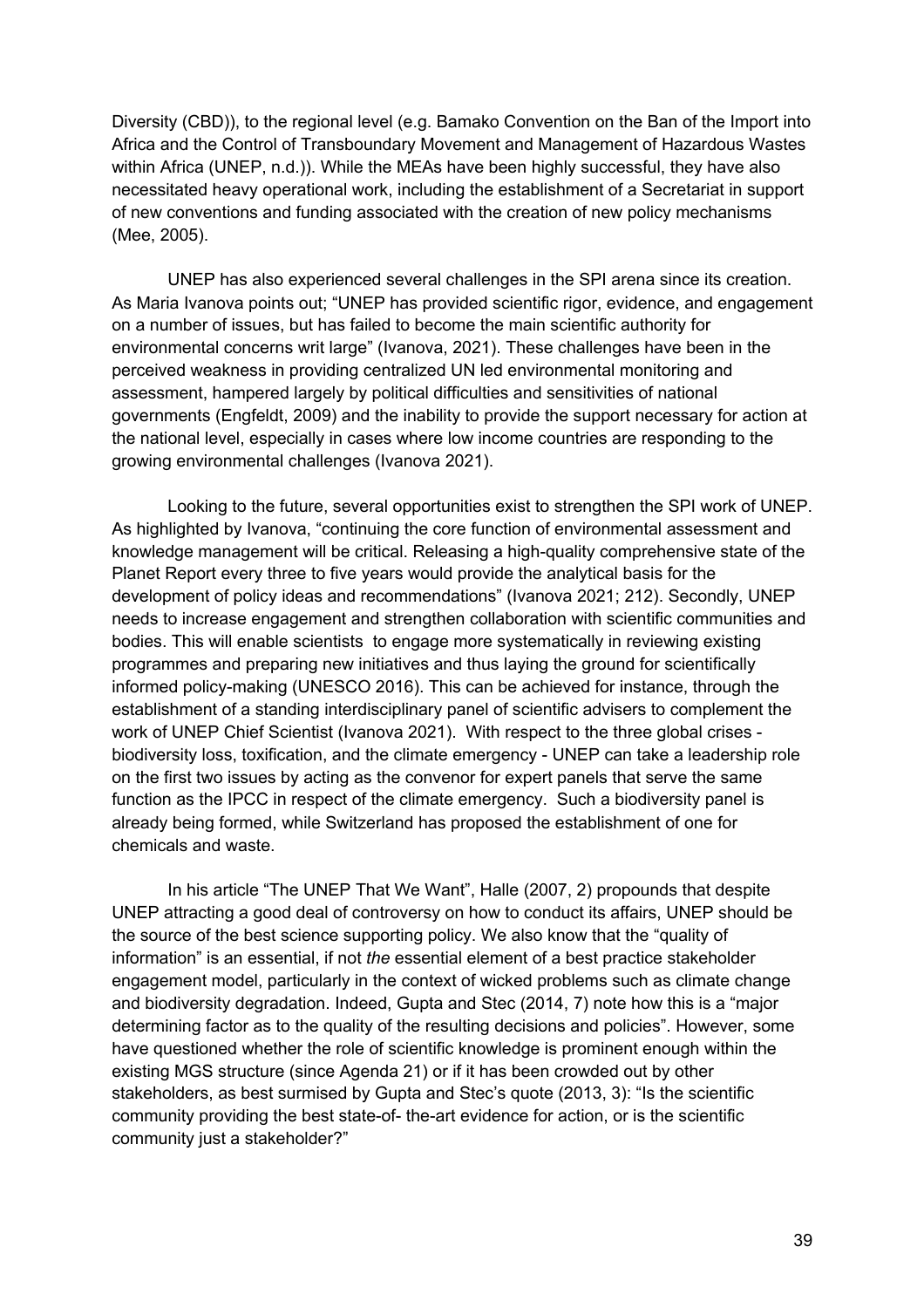The Scientific and Technological Community Major Group serves as only one of nine stakeholder groups within MGS. There is indeed a potential danger that "non-scientific actors may....diminish scientific credibility" (Garard and Kowarsch 2016,  $2^2$ ). However, as one interviewee<sup>3</sup> pointed out, the NGO grouping (and other stakeholder groups) may also have access to and lead with the best evidence within their given fields of expertise. Nonetheless prior expert reports on the stakeholder engagement within UNEP have called for the separation of the advisory and representative functions in line with best international practice (UNEP 2013).

Yet, such a system would not be without its perils. For instance, Wong (2016, 146) highlights the dangers of an "eco-technocratic" stakeholder approach which he argues is "insensitivity to pluralistic environmental values and opinions", perpetuates a cost-benefit analysis of problems and thus may exclude alternative courses of action. However, this pitall could possibly be overcome by broadening a separate advisory role or function to include non-technical expertise, while also recognising and appropriately including other stakeholders and knowledge forms in an advisory capacity where relevant. Either way, the importance of a strong evidence basis within UNEP stakeholder engagement processes should not be understated. Over two-thirds of respondents to the survey accompaigning this report cited that UNEP could achieve most in the future by improving "stakeholder engagement (75%), "evidence-based assessments and outlooks" (73%) and by "strengthening the science-policy interface and policy guidance (67%)".

The MGS have brought attention to developments in the Science-Business-Policy Forum. Originally the Science-Policy Forum, it was first held in conjunction with UNEA2, where the science-policy interface was the main topic discussed. UNEA3 marked a significant shift in subject matter, also in the title of the forum to Science-Business-Policy Forum. Unfortunately, the business presence in the Forum overwhelmed the discussion of important issues such as the science-policy interface. There was in fact very little substantive discussion. The MGS have repeatedly expressed concern about this development, for example during the Regional Consultation Meeting for the European Region, held in Tallinn, Estonia, 3-4 September 2018, in which they agreed on the following statement:

"The increasing focus on business at UNEA and the change from a Science Policy Forum to a Science Policy Business Forum should be reversed to ensure that the forum prioritises public, rather than private interests. [UNEP] is uniquely positioned to promote the science-policy interface and the Forum is one of the mechanisms through which [it] can be a driving force in ensuring that the science-policy interface is strengthened globally for public interest."

## **Environmental Law and Governance**

As Marcos Orellana, UN Special Rapporteur on Toxics and Human Rights, has said:

 $2$  also Berkes et al., 2006; Clark et al., 2006

<sup>3</sup> Felix Dodds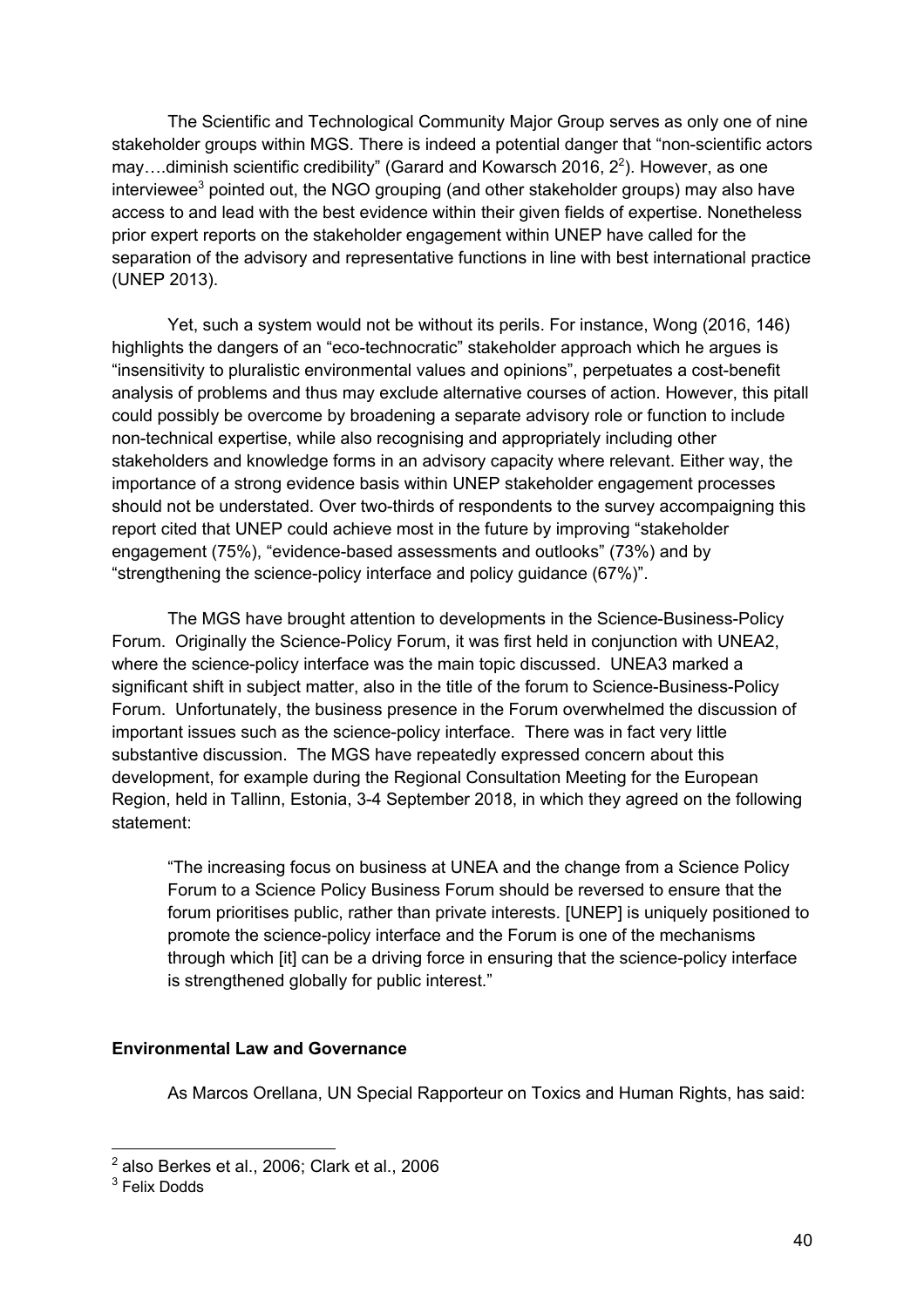"Environmental law has been criticized as allowing the slow destruction of the planet. The human rights approach brings in a change of paradigm. Respect for the right of everyone to a clean, healthy and sustainable environment changes our direction: from law being just a management issue for legalized pollution and destruction, towards a clean, healthy planet."

The MGS have been deeply involved in the conceptual shaping and in advocating for a Global Framework on strengthening environmental governance and law, which the international community took up in UNGA Resolution 73/333. As set forth by the MGS representatives involved, it is important for the Framework to have the five important elements: objectives, targets, indicators, means of implementation and review mechanisms. With these elements, societies will have the necessary tools to measure progress and hold governments and the private sector to account (Leida Rijnhout). UNEP has to step up to the plate to ensure that this international governance architecture is enforced, which will ultimately translate the many conventions into tangible actions. As a result, once adopted it will ensure that all UNEAs work (Yayha Msunga). The Global Framework will form the backbone of UNEP's environmental performance review procedures discussed below.

UNEP should increase its attention on the key role of Rio Principle 10 in achieving the transition to sustainability. It must be a leader in spreading access to information laws, norms and practices around the world, in accordance with Paragraph 16 of the Malmoe Declaration, which states that "[t]he role of civil society at all levels should be strengthened through freedom of access to environmental information to all, broad participation in environmental decision-making, as well as access to justice on environmental issues".

UNEP did little to support the implementation of Rio Principle 10 on the national level for a large part of its first 50 years. It was only after the adoption of the Bali Guidelines in 2009 that the Environmental Law Division began working on this issue in earnest, and then primarily in the field of guidance to national governments. The publication spearheaded by the Civil Society Unit, *Putting Rio Principle 10 Into Action: A Guide to the Bali Guidelines,*  provided an important resource for non-state actors and governments as well. Beyond guidance and experience sharing, structural inequalities that prevent the attainment of this right, particularly for marginalized actors, groups and regions, must also be addressed through providing additional resources and capacity-building. Importantly, Malmoe also calls on member states' to "promote conditions to facilitate the ability of all parts of society to have a voice and to play an active role in creating a sustainable future"<sup>4</sup>. UNEP ought to provide programmatic support and outreach to Member States in this area.

Besides talking the talk, UNEP has to walk the walk. In the past, Transparency International recommended that UNEP should make information accessible to all stakeholders and publicly available in a timely manner, while also citing the need for information to be accessible to civil society and project affected groups in a form and language that is understandable to them. Following upon Paragraph 88(h) of *The Future We Want, the Governing Council requested the UNEP Executive Director to adopt a new access* to information policy. The report of the Expert Group for New Mechanisms for Stakeholder

<sup>&</sup>lt;sup>4</sup>https://wedocs.unep.org/bitstream/handle/20.500.11822/13474/the\_geneva\_report\_a\_new\_unep.pdf ?sequence=1&amp%3BisAllowed=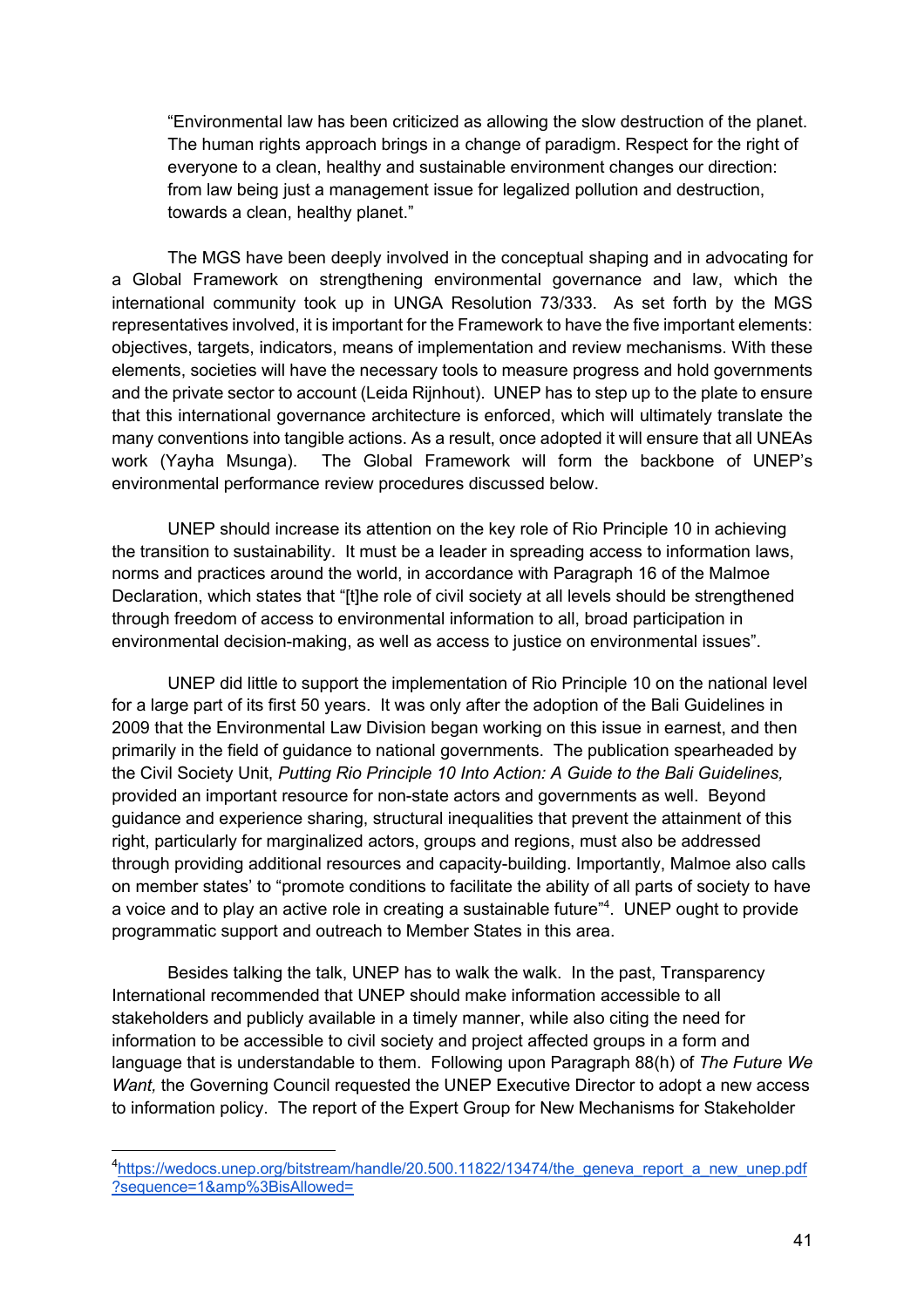Engagement at UNEP (2013) noted, UNEP must "take into account the fact that access to information standards globally are rapidly evolving, and should seek to be a leading organization on access to information, due to its critical importance to environmental protection". Indeed, indicating that access to information is a fundamental human right and in its environmental context is elaborated by Rio Principle 10, UNEP subsequently adopted a new Access to Information Policy in 2014. In the near term, UNEP should assess the application of this policy and make suggestions for the improvement of relevant practices, perhaps aimed at the tenth anniversary of the adoption of the policy in 2024.

UNEP has increased its support on access to justice in environmental matters over the last decades, particularly in the area of access to justice, including references in Montevideo 2, and in supporting the Global Judges Programme, which began in Johannesburg 2002. UNEP's work on "Environmental Rule of Law" is progressing steadily and increasing. The Montevideo 5 Programme is under this umbrella. The Environmental Rule of Law Report has emerged as one of UNEP's flagship publications.

Recent years have seen increasing recognition of the rights of indigenous peoples and their role as stewards of the environment. The 2007 UN Declaration on the Rights of Indigenous Peoples establishes a foundation for UN bodies to take the special status and characteristics of indigenous peoples into account. Given the benefits that can arise from greater respect and a sense of partnership in protecting the environment through cooperation with those who live closest to nature, UNEP's unique role within the UN system could help realize the potential in this field. The area of environmental law is particularly important in this respect. Calls have been made for the study and promotion of international indigenous environmental law, which should be led by indigenous peoples themselves as a movement towards an International Indigenous Law Task Force and Programme. UNEP could be a catalyst and provide key support to this initiative (DOCIP, 2021).

UNEP has also recently shown strong leadership in an area which is crucial in the fight against corruption and the diversion of the planet's precious resources for short-term personal gain. That is in regard to its policy on Environmental Defenders adopted in 2018. Some governments have hampered the further development of this policy, and have even questioned whether UNEP should play a role in this area. UNEP's position is that it is an internal policy necessary for its mandate. The history of internal policies within UNEP as a means for progressive development is a long one; UNEP's Safeguards Policy was developed this way as a requirement of the Global Environment Facility. The Defenders Policy is the basis for an agreement signed between UNEP and the OHCHR, which is seen to be a mechanism for other UN bodies to adopt policies similar to UNEP's (Kreilhuber).

The OHCHR resolution on the right to a clean, healthy and sustainable environment is just another stage in the march towards universal recognition of the right. Yet, UNEA has not yet contributed much to progress in this area. UNEA would be the logical universal body to recognize the right, and Inge Anderson has promoted this idea. The triple crisis of biodiversity loss, toxification, and the climate emergency have to come together under the right to a healthy environment. The rights-based approach is still missing from the core of UNEP's operations. Access to information and public participation in UNEP's activities at all levels is needed, together with meaningful stakeholder engagement.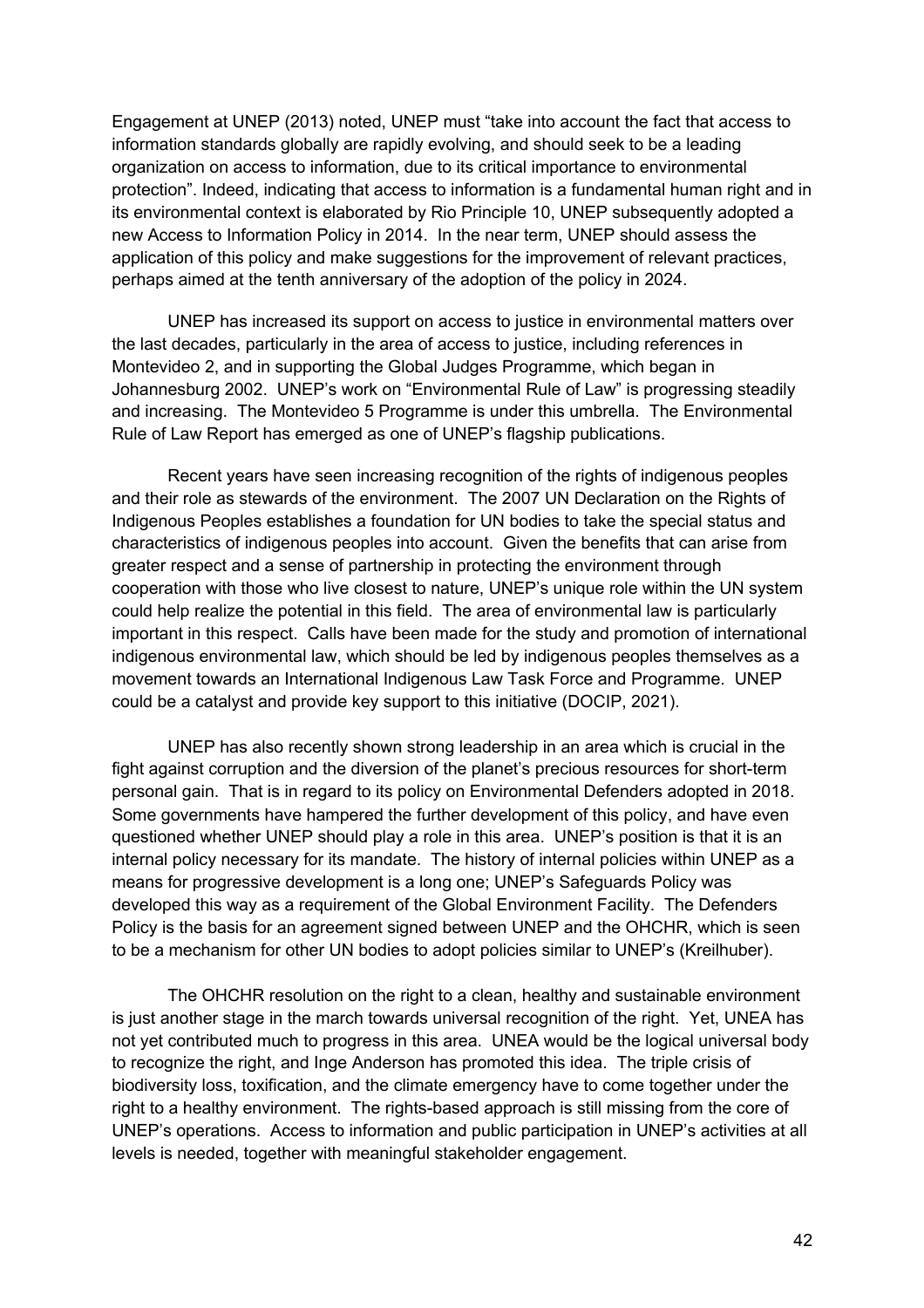Member States need to provide space for UNEP to fully engage in the protection of this right, which should entail its recognition, together with an appreciation of the values, knowledge, capabilities and skills that Indigenous Peoples, Local Communities, faith-based groups, and others defending the environment bring to the table. The fact that some Member States resist referring to Indigenous Peoples, environmental defenders, and other specific groups in UNEA and UNEP contexts is indefensible, and the fact that environmental rights cannot be properly considered in the most appropriate intergovernmental setting is shameful. UNEA should not shirk its responsibility on this issue.

The reluctance of the Member States to affirmatively embrace the connection between human rights and the environment has had an impact on UNEP's cooperation with the UN Special Rapporteurs (see Box).

# **The UN Special Rapporteurs**

Special Rapporteurs are a form of special procedure of the Human Rights Council as a monitoring and reporting mechanism -- the "eyes and ears" of the Human Rights Council to connect with reality and to provide a platform for voices to be heard. The Office of the High Commissioner on Human Rights has created three special procedures with an environmental focus – toxics and human rights, environment and human rights, and climate change and human rights. The MGS are especially interested in the Special Rapporteurs as they have the ability to channel information from non-state actors into international processes in unique ways. The Womens MG, in particular, has called it a "great mechanism" that gives visibility to civil society organizations (Sascha Gabizon).

UNEP, according to Arnold Kreilhuber, is available as a partner but cannot be an anchor for the Special Rapporteurs. Cooperation is based on the discussion of work programmes. Special Rapporteurs are in an excellent position to evaluate UNEP's ability to reach the national level in comparison with other UN bodies.

Marcos Orellana, UN Special Rapporteur on Toxics and Human Rights, noted that the ability to fulfill the role rests on the mandate holder who needs to navigate the diplomatic currents in order to be able to carry out fact-finding on the national level and have a dialogue with civil society. Each of the Special Rapporteurs brings an interface that can only make UNEP stronger. For example, the MGS have an additional mechanism for engagement through the UNEA resolution on a global science-policy interface platform for toxics and pollution. But the opportunity for Special Rapporteurs to have a stronger role in UNEA and UNEP is hampered because they are independent and are not recognized as having a specific role, for example by not having accreditation *per se*. Moreover, Special Rapporteurs have very limited resources.

UNEA could do more to establish formal terms for engagement between Special Rapporteurs and UNEP, and also the MGS, which currently depend on ad hoc demands. In the case of the first Special Rapporteur on human rights and the environment, UNEP played to its strength as a convenor, according to Arnold Kreilhuber. Special Rapporteur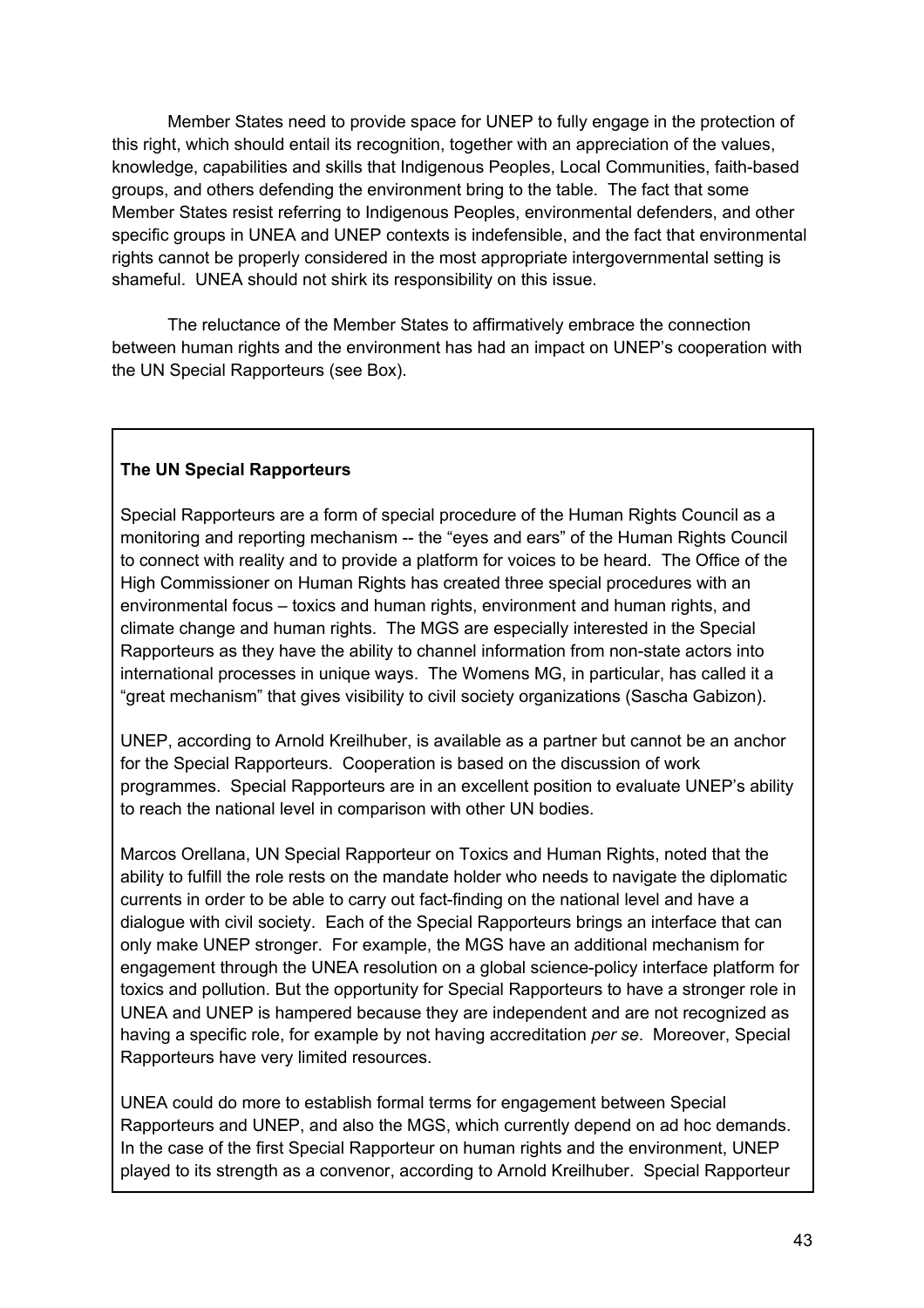John Knox stated that UNEP embraced his work and was a proactive partner. The early stages of collaboration explored linkages and did work on best practices. UNEP had a significant role in report-writing and contribution of resources. More recently, the focus has shifted towards operationalization, including recognition at the intergovernmental level.

While appreciative of UNEP's support, Knox warned against using victimization language regarding environmental defenders. Human rights advocates are careful to focus on the issue of avoiding harm to those who are at risk because they are trying to exercise a broad range of rights without characterizing them as vulnerable. He also put forward the idea that UNEP could establish its own Special Rapporteurs who could assess, evaluate and provide advice. The independence that this position entails could be useful, for example in reviewing performance.

The MGS frequently laud UNEP for its role in the progressive development of international environmental law, predominantly through the support to the development of multilateral environmental agreements, or MEAs. UNEA is now the main "multilateral space in the world where governments can come together and agree on a global environmental treaty," even if it is always "too late and never enough" (Sascha Gabizon). A recurring theme is that the governance mechanisms or institutional arrangements for MEAs are often inadequate, that progress in implementation is slow and that the States Parties are not delivering on their commitments under the conventions. UNEP could play a stronger role in facilitating implementation through compliance and implementation manuals. In addition, UNEP should take the position that all MEAs should have effective compliance mechanisms, in which members of the public have the right to participate and to submit communications (Ana Barreira). Ms. Barreira also notes that if UNEP were upgraded to a specialized agency, there would be less need for individualized, scattered and inconsistent compliance mechanisms as UNEP could take over that function. Non-state actors would have more confidence in a single organization tasked with compliance rather than the confusing patchwork that is currently in place.

With emerging challenges, it is inevitable that UNEP strengthens its governance role to ensure environmental stewardship, poverty eradication and creating decent employment, as each of these is pivotal towards managing global public goods. It is crucial for UNEP to take the lead in streamlining the over 500 multilateral environmental agreements which have mushroomed over the years, fragmenting global environmental actions. UNEA has provided a strategic platform to encourage discussion of growing environmental concerns, in a holistic manner. Implementation of interventions should be prioritized (Yahya Msunga).

The Montevideo Programme has been one of UNEP's flagship successes. However, its implementation and progressive development exemplify many typical problems encountered in intergovernmental processes. While ambitious goals are agreed upon, implementation "hangs in the air" (Arnold Kreilhuber). The programme lacks funding, strategy and direction. Meanwhile the programming done by partners has been spotty. By opening up room for greater MGS engagement, the Montevideo Programme has a better chance of achieving real progress on the ground. But the first meeting of the National Focal Points did not include any channel for discussion with MGS. Going forward, UNEP has committed to provide greater opportunities for the MGS.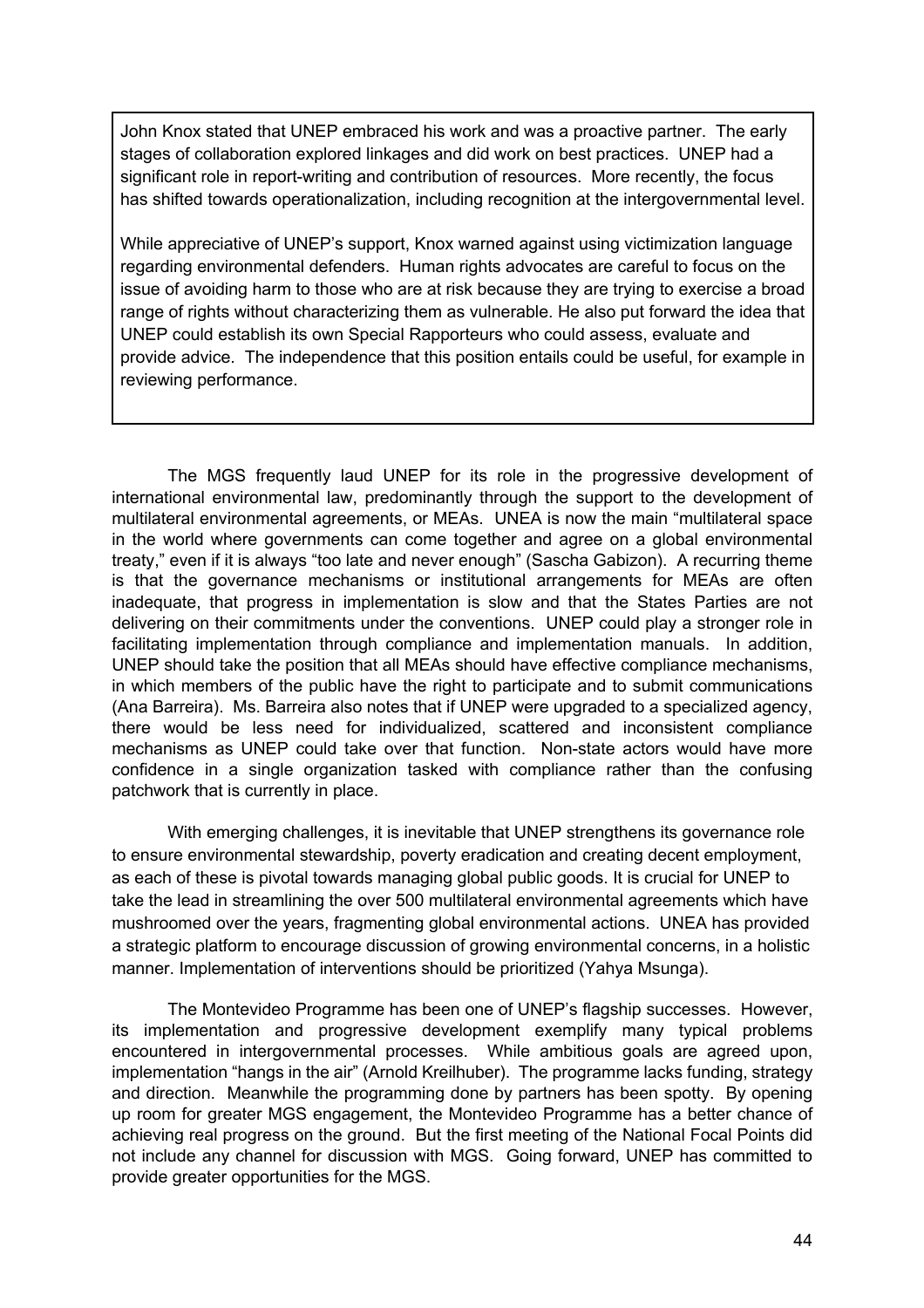Implementation of the Montevideo Programme is one of the areas where the lack of national offices and a strong presence on the national level are particularly inhibiting. UN development reform has helped. UNEP does not have an ideal space in which to operate on the country level, but the level of interaction with the UN system has increased, and the Montevideo Programme is one of the most high-profile and visible initiatives upon which this greater integration can be based. Furthermore, the UN system as a whole has moved away from the approach that UNDP is the primary authority on development activities, which has opened up the field to a wider range of approaches towards sustainable development. UNEP can only provide legal assistance to countries that request it. Still, UNEP has to make strategic choices concerning which countries to engage with, based in part on an assessment of where it is most possible to extract best practices, as that is one measure of the success of the Montevideo Programme (Kreilhuber and Korvenoja).

Governance is a core mandate of UNEP, and a foundational sub-programme, but it is often thought of as being distinct from environmental law, and so is not fully integrated into the Montevideo Programme. Even at the national level, the formation of UNEP and its programmatic work accelerated the urgency of national governments to develop Ministries of Environments globally (Nature, 2021). The existence and work of UNEP have thus supported the capacities of nations who are involved in the monitoring of environmental crises, such as flooding, acid deposition, and air pollution, and allowed government officers at the national and lower levels to operationalize UNEP commissioned policies through awareness-raising activities and projects (UNEP, 2021; Nature, 2021). Environmental law and governance will be a key element in the future developments related to the periodic environmental performance review mechanism discussed below.

Finally, recognition of the rights of nature is slowly gaining momentum in many parts of the world. UNEP has not been very active in this area, but it would be important for UNEP to study this development and to develop relevant approaches, outlooks, positions and policies.

## **Assessments**

The MGS strongly supported in their Joint Statement the establishment of an environmental performance review mechanism to strengthen UNEP and the relationship between its Member States. This mechanism, similar to the Human Rights Council's Universal Periodic Review, or the OECD's Environmental Performance Review should, as stated, "embrace efforts by both governments at all levels and civil society of each Member State, to assess the progress of Member States in implementing their environmental objectives, international environmental law and the environmental dimension of Agenda 2030 at the national level, while ensuring complementarity with the work of treaty bodies." A key element of this review should be an open and honest dialogue that engages with all relevant stakeholders. It is impossible to overestimate the impact that the implementation of an EPRtype mechanism on the global level would have on achieving sustainability. The process would establish benchmarks and would be a platform for differentiation of strategies as well as sharing of lessons learned. Most importantly, it would greatly enhance the ability to monitor progress on the national level and to take stock of whether Member States are meeting their international commitments.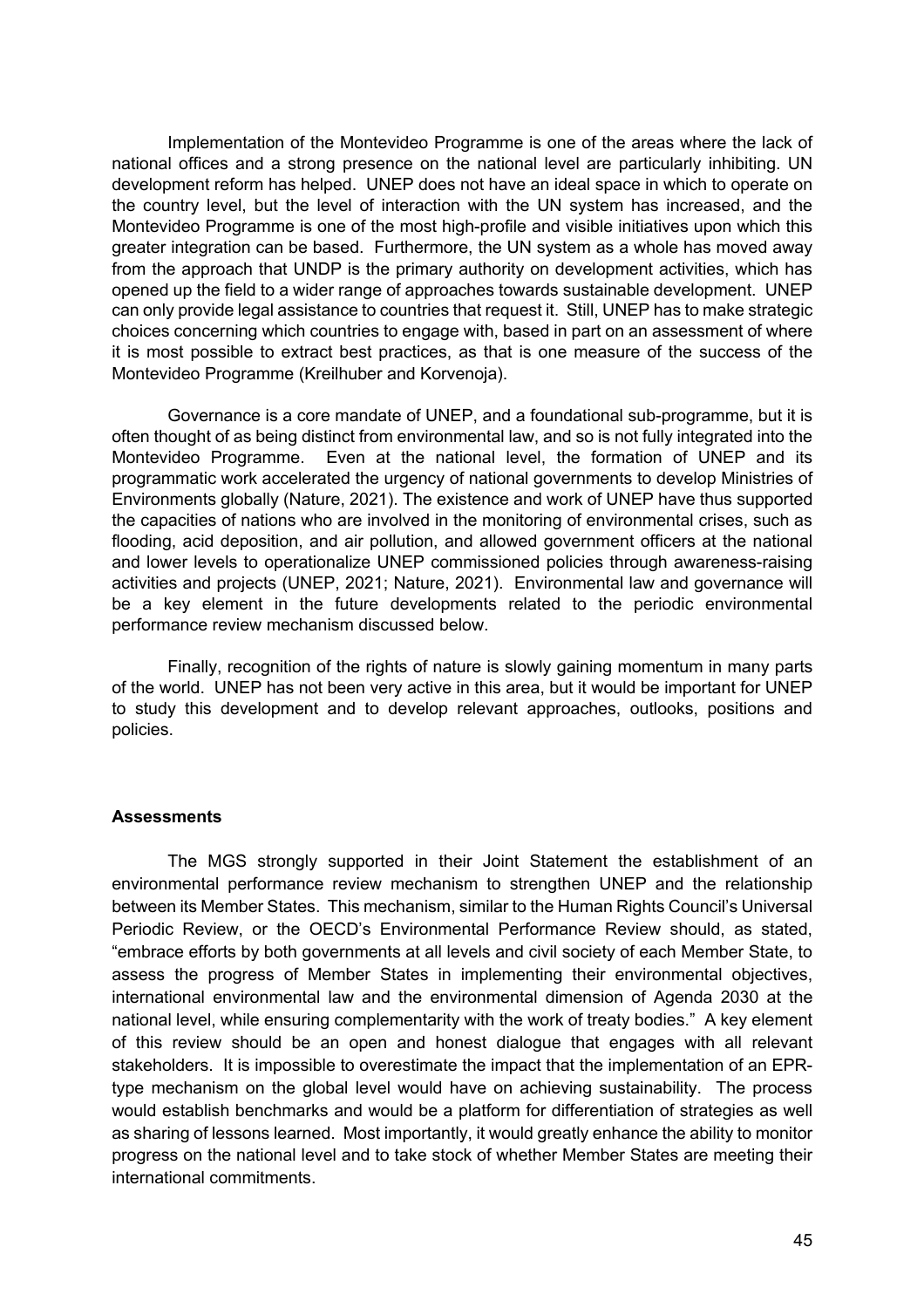UNEP's assessments function also relates to the proposal that UNEP assume a leadership role by acting as the convenor for expert panels that serve the same function that the IPCC does in respect of the climate emergency, in areas including biodiversity loss, chemicals and waste and other pollution-related topics, mentioned above under the "Science-Policy Interface.".

Global civil society considers UNEP's work in the area of Early Warning and Assessments as being among its most consequential outputs. The Global Environment Outlook process was launched in response to the adoption of Agenda 21 in 1992 and six GEO reports have been produced to date. According to the original framework, GEO reports were produced in an open, collaborative fashion with regional participation through institutional partners known as "Collaborating Centers." To some extent, the GEO approach was bottom-up, and included elements of long-term capacity-building as well as ensuring the inclusion of different voices from the Global South and from various regions. The quality of inputs was inconsistent, but this was accepted and was seen as a challenge aimed at developing capacity through the logic of "learning by doing."

A group of scholars recently completed an analysis of the GEO process aimed at making recommendations for the future, to be published in 2022 in a book on the future of GEO. Many interviews were conducted in preparation of the book, and the prevailing view was that the manner in which GEO brought its global partners along through the capacitybuilding component in the early days was exemplary. One of the effects of the approach was to gain buy-in from the regions where the Collaborating Centers operated. The association with UNEP also gave legitimacy to the Collaborating Centers. One person interviewed for this report stated that the Collaborating Center approach was quite popular in the way that it brought people from all over the world together in high-level exchanges, and it was about the process as much as it was about the results (Jerome Simpson).

The Collaborating Centers differed from each other, and included universities, think tanks, networks in their own right, and regional organizations. They varied in the degree to which they were civil society-oriented, but in many cases they had an operational model of creating and managing their own networks. Some Collaborating Centers were even selected for that very reason and became hubs of regional networks that extended the reach of the GEO process. One such example was the Regional Environmental Center for Central and Eastern Europe (REC) (see Box, below), with an unparalleled network in a region that was particularly interesting due to its history and its transitional status.

Following GEO4, the model for collaboration was changed, based upon the experience of the Intergovernmental Panel on Climate Change. Instead of institutional partners, the new approach involved partnership with individual expert contributors, in an attempt to engage the "best and the brightest." Cost may have played a role, but another argument was that thematic work always comes down to the individuals. One consideration was that affiliation with institutions did not always guarantee that the right researchers would be engaged. In institutions with lower capacities, the top experts tend to be overburdened, and in some cases at least it seems there was a failure in UNEP competing with other demands. Also, some institutions were lacking in the required scientific and technical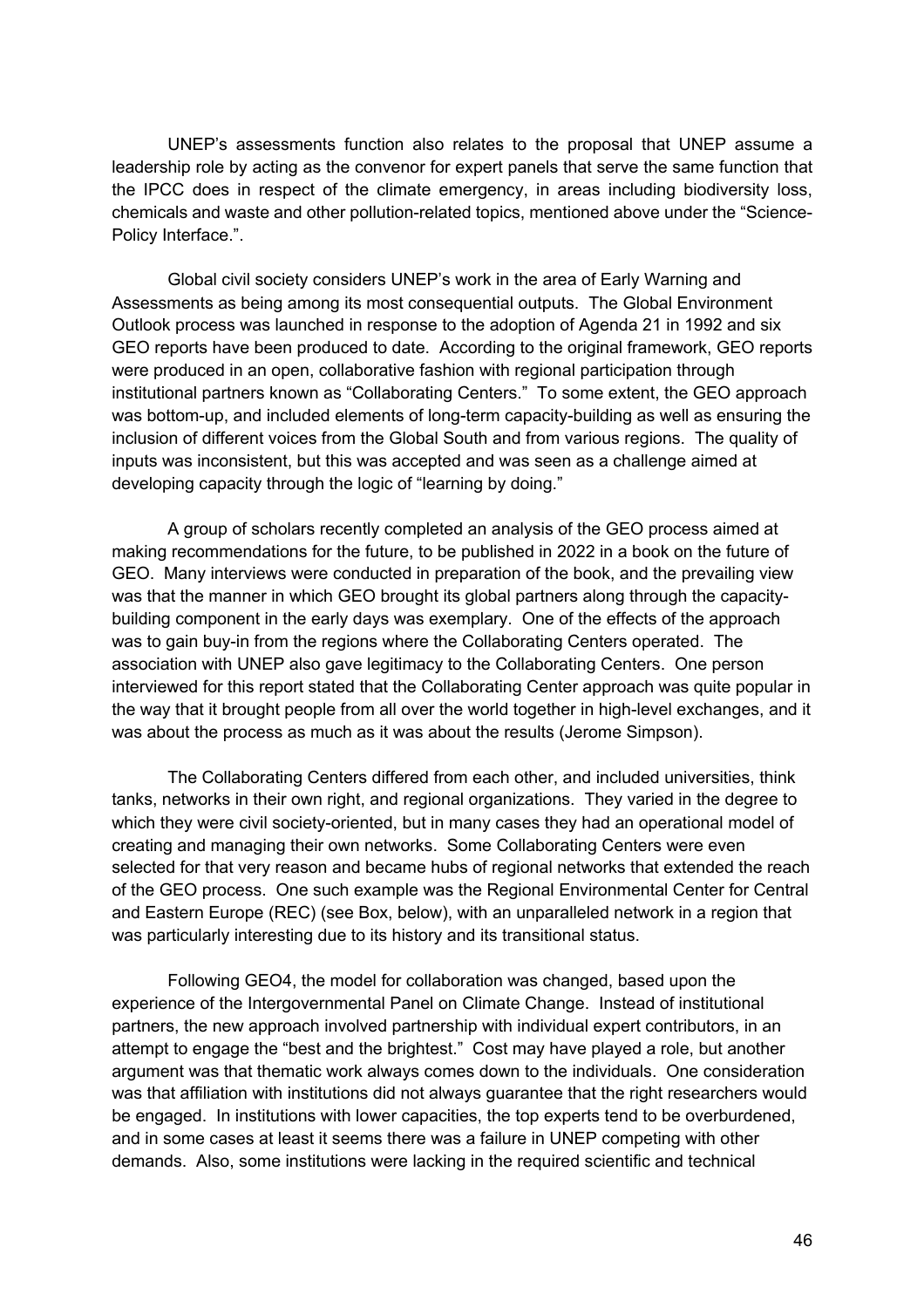capacity in the first place, which would require a long-term commitment to overcome. It was not clear that UNEP could effectively play such a role either.

Yet the new approach has noted shortcomings. If one views UNEP's activities as necessarily including a networking element and not aimed simply at producing high-quality research, then engaging individual experts, no matter how qualified they are, does not contribute to such an outcome. Rather than increasing efficiency, moreover, the resources dedicated to coordination of individual experts, often working alone or in small teams, presents its own challenges. Under the present system, there is virtually no way to engage CSOs through networking. The shift also goes hand in hand with a perceived shift towards viewing Member States as the main target audience for GEO rather than a broader range of stakeholders. Finally, the IPCC model is not necessarily replicable in the GEO context as it is unique; thus, the benefits of an IPCC approach may not be achieved (Jerome Simpson).

The pendulum may be swinging back. A clear majority of people involved in the process think that the change from the Collaborating Center system was not properly consulted and was botched. Still, those who have studied the problem acknowledge there is no going back to the Collaborating Centers approach, but are proposing that a hybrid model would be best, involving a combined perspective of institutional partners but with commitment on the side of partners to ensure a proper level of engagement of key experts and other contributors.

### **Environmental education**

The magazine *Tunza* was UNEP's flagship product in the field of environmental education. Published from the mid-1990s to 2015, *Tunza* presented a science-based approach to environmental issues which reached out to younger audiences. The magazine was started by UNEP staffer Wondwosen Asnake as a response to the Aarhus Convention in the European region with a one-off flashy pamphlet called *Knowing Your Rights.* This was so successful that the Swedish Minister of Environment picked up on it and provided funding. After the second publication it was picked up by UNEP Headquarters, which globalized it and made it available in four languages (Spanish, Russian, French and English). UNESCO associated its networks with it for distribution in a 167-country network.

*Pachamama* was a GEO-type product looking at the state of the environment from the eyes of young people. Funded from UNEP HQ, it was developed in the Geneva office in parallel with GEO2000. "GEO for Youth" followed up based on the flagship reports. Later, *Tunza* was supported by private sector funding, in particular the Bayer Company. However, after the Bayer Company funding ended after ten years, *Tunza* ended too. UNEP now has a small Youth Programme in Nairobi without substantial products or tailor-made information, and without a flagship to reach out to younger audiences.

How could UNEP do more to build up a network of experienced young practitioners? One key message from the experience with *Tunza* was that UNEP should look at different ways to engage young people and develop a comprehensive youth strategy. Such a Youth Strategy was adopted by UNEA, with some funding, but there has been little follow up so far.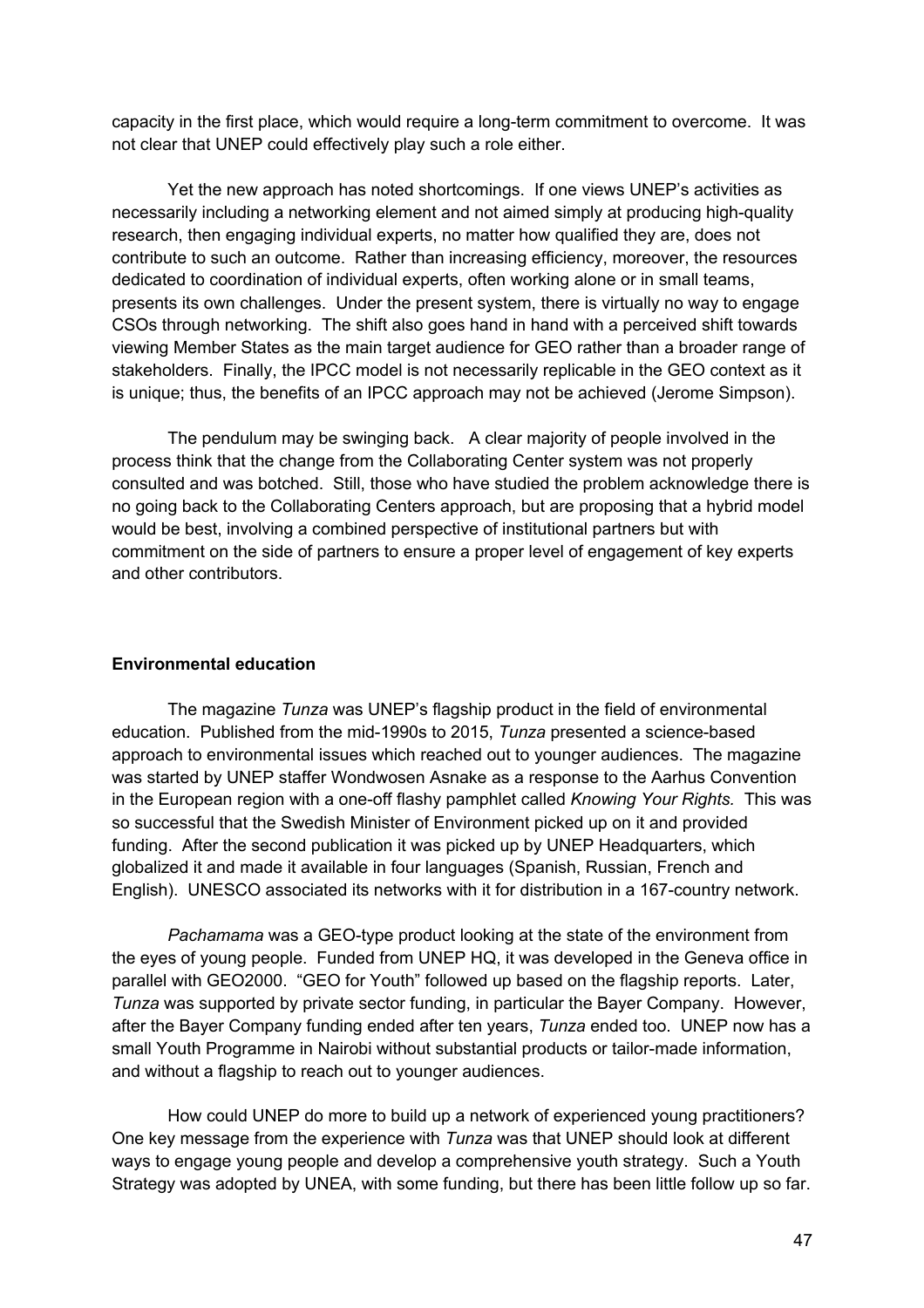Why? Youth outreach needs champions. Klaus Topfer was a champion of engaging youth. He helped secure the Bayer sponsorship. Frits Schlingeman supported a youth orientation at an early stage. Achim Steiner also supported it. On the ground, its success depends on a few individuals, who may change their positions, which breaks continuity. Also, the responsibility for youth outreach has been moved around to different offices within the organization. It was in Communications for a while, which is misplaced because it should be a programme rather than a "publicity gimmick."

### **National and Regional Networking and Outreach**

Envisioned to serve the world as an environmental authority which monitors national and regional efforts towards a sustainable planet, the MGS want to see a UNEP that has greater capacity to influence the country and grassroots level in the next 50 years to provide technical, logistic and strategic support to all stakeholders towards building a resilient planet. The global pandemic has opened new technological doors but there is a need to ensure that the most marginalized can access the resources UNEP has. This will ensure that its influence meets the diverse needs of its varying stakeholders.

As mentioned above in connection with the Montevideo Programme, a recurring theme that came out of the survey results and in numerous interviews was UNEP's lack of penetration to the national level. The GEO Collaborating Centers are another example of this frequently cited major shortcoming. Often a lack of resources is mentioned, together with UNEP's mandate as a "small" programme. UNEP is often compared to UNDP, which typically has a strong and well-resourced national presence in many countries around the world. UNEP also has to contend with the national and local attitudes towards the UN in general. The UN sometimes is criticized and attacked, and UNEP can be found guilty by association. If the UN as a whole cannot respond to global challenges and begins to lose ground the UNEP will become more marginalized too; on the other hand, UNEP's constant review can expose shortcomings in the UN as a whole which can generate positive lessons (Sascha Gabizon). UNEP's regional and sub-regional offices must work in cooperation with other, better-resourced agencies and partner organizations, in order to become engaged with stakeholders on the ground.

One of the obstacles to greater cooperation on the national level that is often overlooked is governmental reorganization following elections that can sharply restructure UNEP cooperation. The natural counterpart for UNEP has often been a ministry of environment, particularly in the 1990s and 2000s when many governments had established such ministries. In recent years, ministries of environment as separate authorities have been curtailed or eliminated in some places, often being combined with other ministries in which the environmental protection function becomes inferior to other considerations. This is a concern, not only because of the lost continuity but also because such changes have an influence on the use of funding and resources. There should be consistency in the scope of bodies that collaborate (Sascha Gabizon).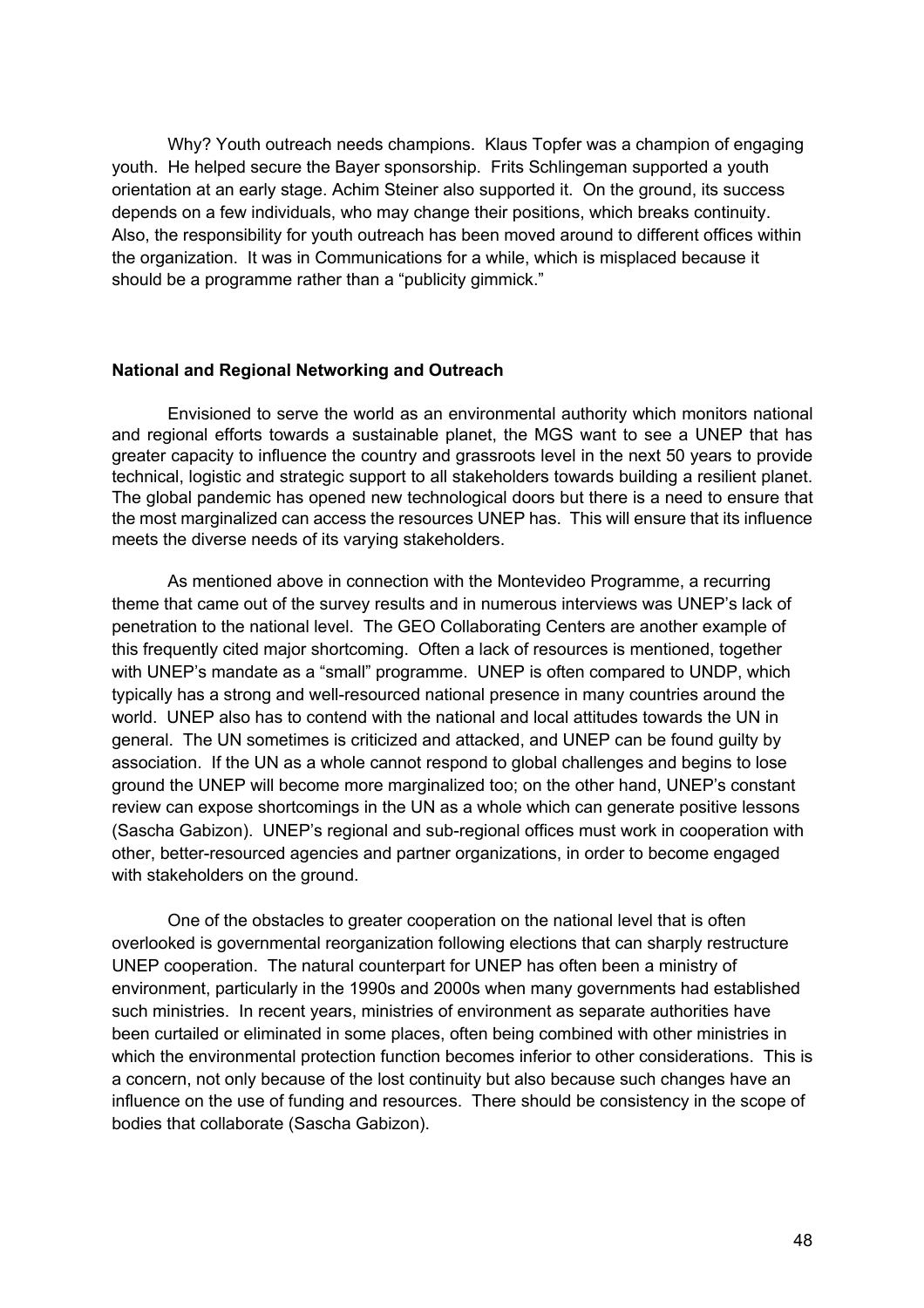In UNEP's first 50 years, political changes occurred in many parts of the world, which provided opportunities for international assistance to be made available, particularly where such assistance could be provided in the context of "transition." In 1992, at the Rio Conference, the category of "countries in transition" was a topic of conversation, considering that an entire region of Europe was then in the early stages of a major political transformation following the collapse of the Soviet Union. This East-West special context had an influence on how UNEP interacted with the UN Economic Commission for Europe (Sascha Gabizon). Other regions of the world experienced similar shifts at various times. (See box).

## **Regional Partnerships and Networking: The RECs**

In 1990, the United States, the European Commission and Hungary established the Regional Environmental Center for Central and Eastern Europe as an organization of special status in recognition of the important role that popular concern over environmental protection played in the revolutions that took place in the countries of the former Eastern Bloc. Other regional environmental centers were established in succession in Central Asia and the Caucasus, with similar organizations on the country level in Russia, Moldova, and eventually Ukraine. Within each of the regions mentioned above, the RECs also had country offices.

The original REC mission was to assist in solving environmental problems by promoting cooperation among governments, non-governmental organizations, businesses and other environmental stakeholders, and by supporting the free exchange of information and public participation in environmental decision making. It thus had a specific mission with its roots in the concepts later elucidated in Principle 10 of the Rio Declaration, which was in fact adopted two years after the founding of the first REC.

"Regional environmental centres" for a time were designated as a special category of organization between intergovernmental organizations and non-governmental organizations in official UN documentation in the region of the UN Economic Commission for Europe. The unusual hybrid status of the RECs was sometimes problematic. There were certainly rivalries between the REC and certain other international bodies, particularly as the REC format offered a certain degree of flexibility due to its independent Board of Directors chosen by the signatory states, and therefore often attracted the attention of donors.

But due to its key role in building the capacity of civil society in a region that was transitioning from one-party centrally planned economies to market-oriented pluralistic democracies, the REC was uniquely positioned as a partner with an unparalleled network of civil society organizations in a multi-country region. Although UNEP did not often take advantage of the possibility, in certain areas REC served as an amplifier of UNEP's presence in the region (Jerome Simpson). In a region where the UNECE was a leader on regional MEAs, the REC assisted in building capacity for implementation of UNEP-related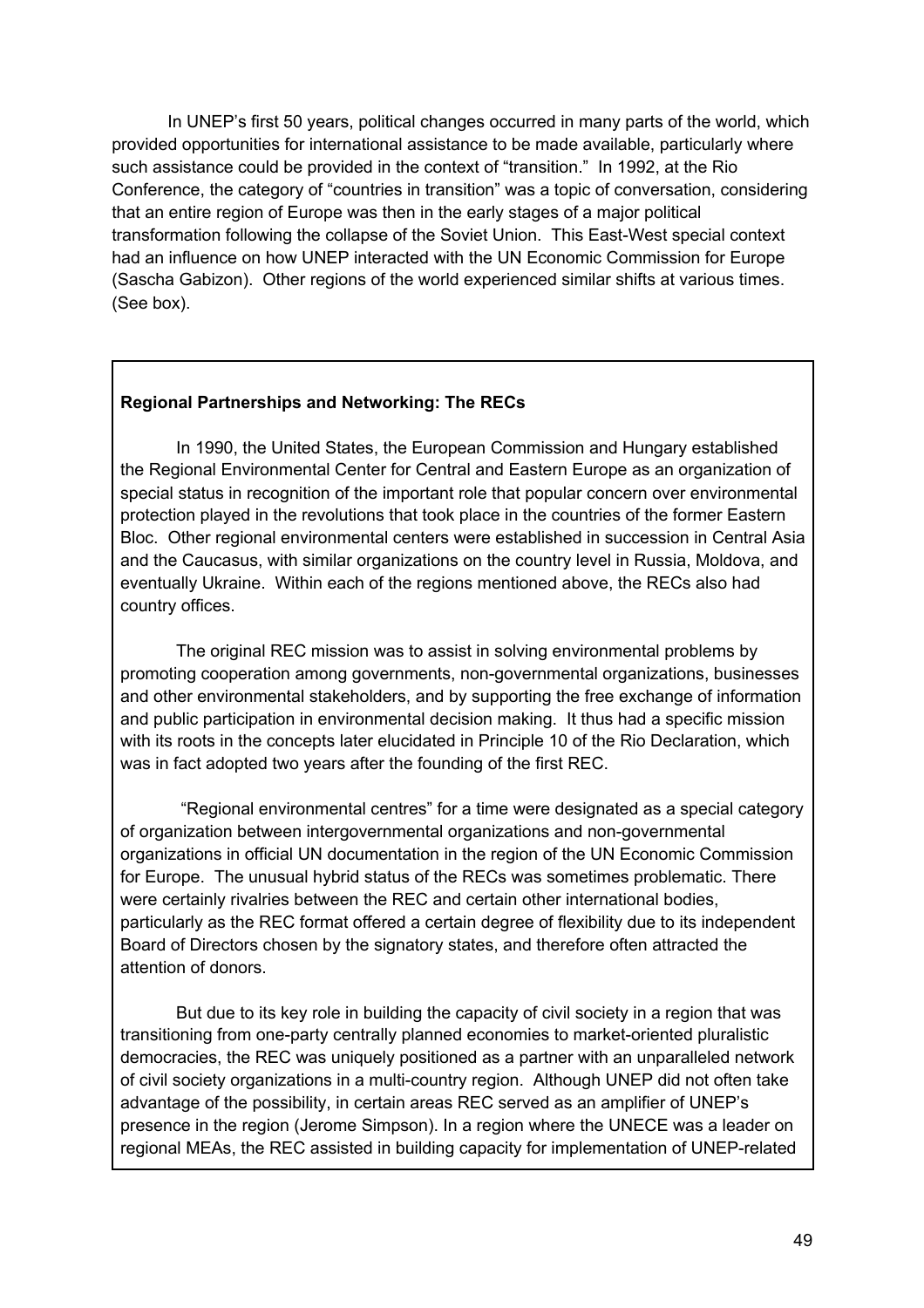MEAs. REC was also a partner in the Environment and Security initiative spearheaded by UNEP's regional office for Europe.

In other areas, contrasting priorities between the two organizations resulted in disagreements and competition. UNEP's primary constituencies were the national governments, whereas REC was the embodiment of the multi-stakeholder approach. The REC's work on environmental peacebuilding began in Bosnia-Herzegovina in 1998. The REC was asked to produce an independent assessment of the environmental impacts of the NATO bombing in Serbia the following year, but its conclusions were different from those of UNEP's experts who later were formed into the Post-Conflict Assessments group. According to Jernej Stritih, former Executive Director of the REC, REC's local experts focused on issues that were priorities for the local population, primarily the impacts of the conflict on waste, air and water pollution, whereas the UNEP focus was on recovery and rehabilitation focusing on issues such as depleted uranium ordnance.

As the transition process in the REC's region began to focus on European Union accession, the paths of the two organizations diverged further. While a success in the countries that became EU Member States in 2005, this was a lost opportunity in South Eastern Europe, according to Stritih. He said that the legalistic approach to EU accession was a mistake, as the Balkan countries are still running in circles focused on legal harmonization while the real problems relating to pollution are not being addressed and people's lives are not changing for the better. Even the infrastructure that has been developed in water and wastewater hasn't had a great impact because of its poor quality (OECD Study on Competitiveness in South Eastern Europe, 2016).

Stritih notes that UNEP could have a greater impact in the region if it had more of a needs-focused approach, but that would require UNEP to be more critical of the EU accession process. UNEP could have benefited from REC's connections with stakeholders, civil society, and even with governments, which at the time were often made up of former opposition figures with grassroots credentials who were in tune with their NGO contemporaries. As Stritih said, "UNEP will never have the same kind of regional presence as a REC." At the same time, he advises UNEP to base its strategy going forward on meeting the needs of the people on the ground in the countries and to focus less on the "fashions of the international community." For that, UNEP would need to build up a network of intermediaries so that it has genuine access to what's going on on the ground.

In terms of an intermediary organization, the lesson of the REC is that it is important to have a degree of independence so that governments cannot veto their work. By establishing platforms for dialogue, moreover, governments are often in a position where they are persuaded to permit the work to go forward and even to participate in it and support it to varying degrees. The challenge, however, is for governments to see powerful stories, even if not always positive outcomes, so that they see the value and tolerate the intermediaries. In places rife with corruption, that may be difficult, as what the intermediaries can offer in terms of rewards cannot compare. But the regional approach of an organization like the REC actually helps to circumvent national corruption because individual national syndicates have far less control and influence over a regional platform.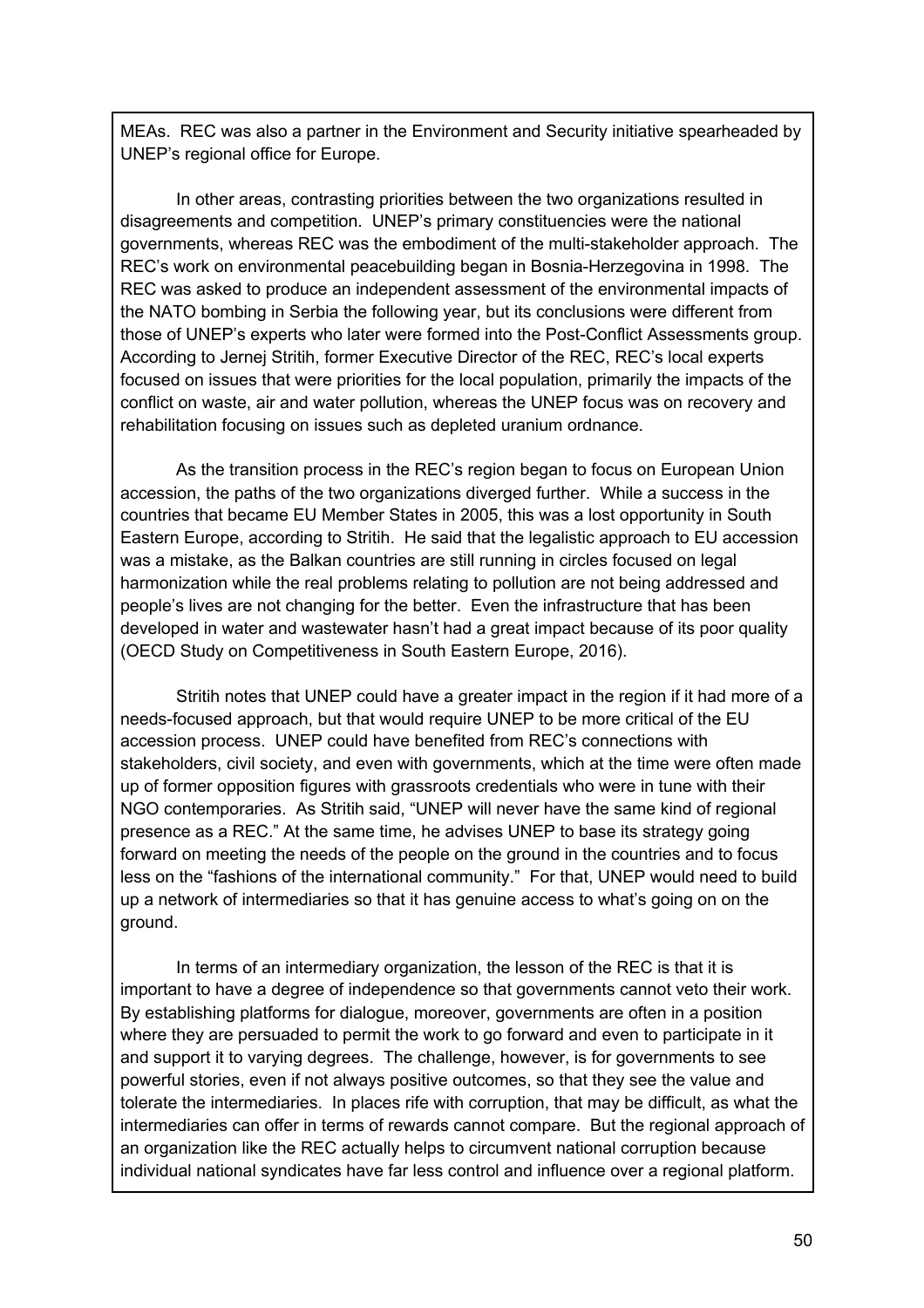The REC "did its job," according to Stritih, by strengthening civil society and governments. It set the stage for further developments, and it was the context and the market that changed with EU membership. The kinds of services that were relevant in the 1990s were no longer required. REC was a victim of its own success. What Stritih thought might have happened to keep the organization relevant was for it to become a globally-relevant think tank providing the unique Central and East European perspective of transition and of a political crossroads to the global dialogue.

Eventually the REC fell into a familiar trap. During a restructuring in 2008, which Stritih called the greatest mistake the REC ever made, the organization abandoned its approach of developing centers of excellence built upon the grassroots capacities of the region and shifted more towards an intergovernmental organization model with secure funding. The secure funding never materialized; meanwhile, the REC had lost its expert capacities and leadership; for example, according to Stritih, the REC had "gold" in its expertise related to the Aarhus Convention, and through the restructuring that was thrown away. As a weaker player in the region, the REC struggled for a number of years until finally dissolving at the beginning of 2022.

Could the REC model be used again? Can there be a common "transition" in other regions, or should there even be this regional organizational approach? The REC was in the middle of one of the most rapid transitions in recent history where one region of the world underwent political change with common objectives, where environmental concern played a key role. Its political foundation was the first visit of an American president to the region after free and fair elections. It is hard to imagine such a scenario today, nor is it the kind of thing that could be organized through the UN. Throughout the 1990s there was a clear consensus in the Pan-European region, but the character of the transition actually changed in 2001 when the Environment for Europe process lost its common objective. This period was the beginning of the fossil fuel resistors. As one casualty, the REC Caucasus dissolved against the challenge of balancing the politics of the region, while the environment became captive. Some of the other RECs do continue to operate, however, and all of them were instrumental in fulfilling one of their purposes, which was to develop viable and well-functioning networks of environmental citizen organizations in their territories. A multi-stakeholder, regional platform still has potential uses, for example in implementation of the SDGs or transition to low carbon, but only in connection with a societal and political consensus. Can a shared concern for the environment be the solution to bridge our current political divide? According to conventional studies, political divisiveness is now irreconcilable (Macy et al., 2021).

## **Institutional Governance and Finances**

The main challenge impeding the potential of UNEP is funding. Echoing the words of Yahya Msangi, "We have given UNEP the biggest challenge in the world – the environment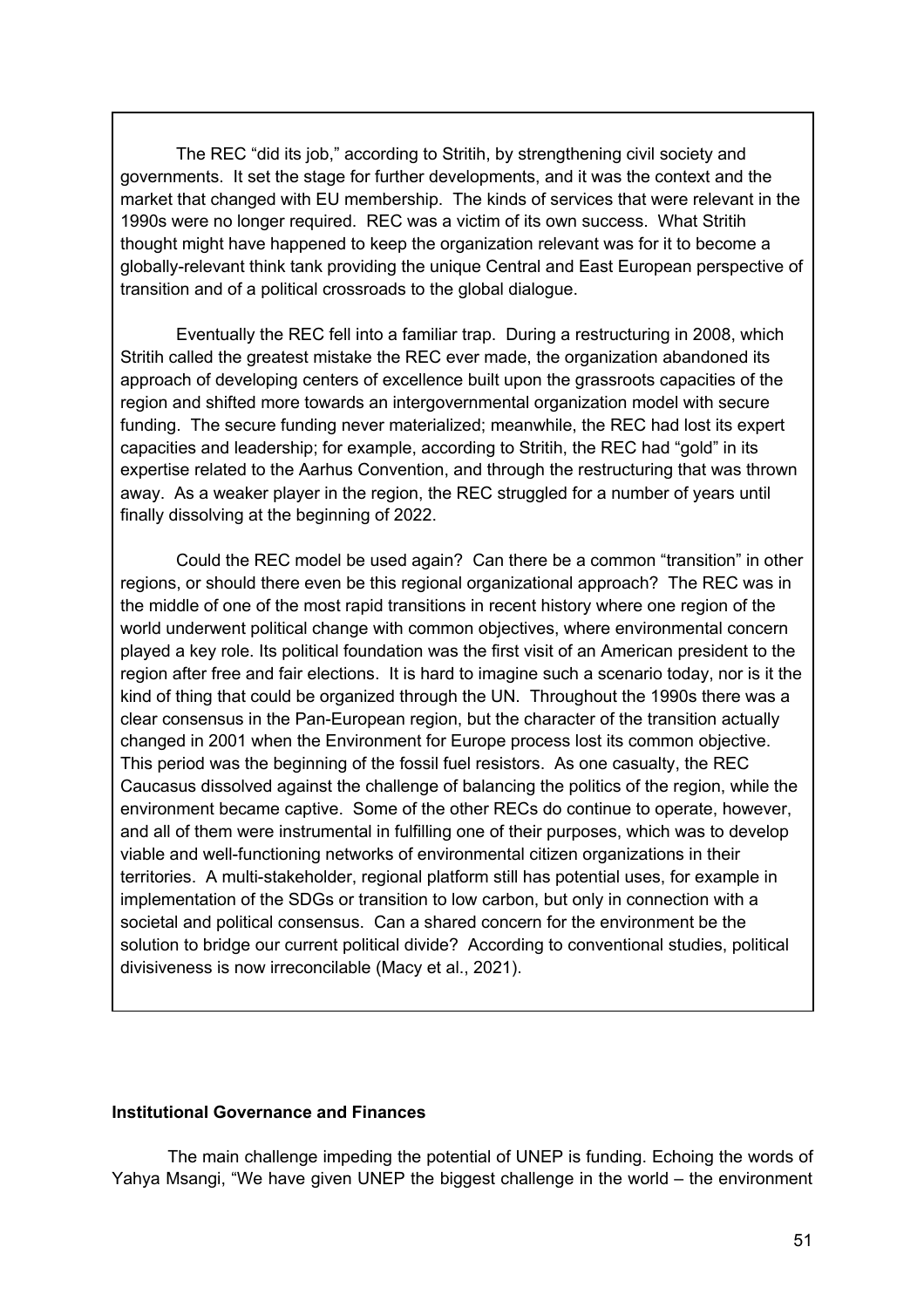which should be equated with proper funding. In the next 50 years, funding of UNEP should be taken seriously." With adequate funding, UNEP should act as the world's leading repository of environmental data and build developing country capacity to implement environmental laws.

In a broader discussion of UNEP's efforts to reform its current environmental governance structure, the agency has undergone various processes to include greater participation in the governance process, including the role of global civil society. For instance, the 2012 UN Conference on Sustainable Development, or Rio+20, which celebrated the 40th anniversary of the Stockholm Conference, aimed to refocus UNEP as the "leading global environmental authority that sets the global environmental agenda" (Ivanova, 2012).

Throughout the years, multi-stakeholders, like Member States at international intergovernmental consultations have vied for a more cohesive, participatory and specialized agency for the environment, including a stronger science-policy interface, authoritative and global voice for environmental sustainability, and a responsive approach to meeting national needs. This push has not only been limited to government efforts, as global civil society members also demanded a stake at the table in political environmental decision-making. Civil society advocated for universal membership and expansion of UNEP's governing council, which they contended would allow a more inclusive approach to reviewing global environmental issues, conducting needs assessment of multi stakeholders working on environmental issues, and developing binding strategies and laws to address climate change and other environmental issues (Ivanova, 2012).

The question of UNEP becoming a specialized agency has generated a lot of debate in the MGS community. While this was frequently advocated prior to the Rio+20 Conference, many MGS organizations consider that the establishment of UNEA has sufficiently upgraded UNEP's profile and capabilities, and no longer call for it to become a specialized agency. Hiermeier (2001) states that upgrading UNEP into a specialized agency will not necessarily lead to greater material resources or strength and "will not automatically make it a more effective institution", as it will not solve deeper organisational issues. In support of this, Ivanova (2012) suggests that there is no clear link between status and increased funding and authority, and UNEP would be better served by improving its organisational culture, capacity and credibility. In discussions on the Joint Statement on The UNEP We Want, consensus was not reached on this subject.

At the same time, UNEP's authority to steer political decisions and provide guidance is weakened by the fact that not all governments directly engage in UNEP's work and membership (Perrez, 2020). Another problem that Ivanova (2020) points out is the duplication of efforts in environmental assessments developed by agencies and international bodies like UNEP, UN, and iNGOs. This points to the lack of coordination between the groups wherein Ivanova states that "the flourishing of new international institutions poses problems of coordination, eroding responsibilities and resulting in duplication of work as well as increased demand upon ministries and government." (Ivanova, 2020). This reflects that while UNEP has been highly successful in the establishment of working groups and convening spaces for multi-stakeholders, the lack of communication between these actors and rising demand to address environmental issues has put extra burden on the agency.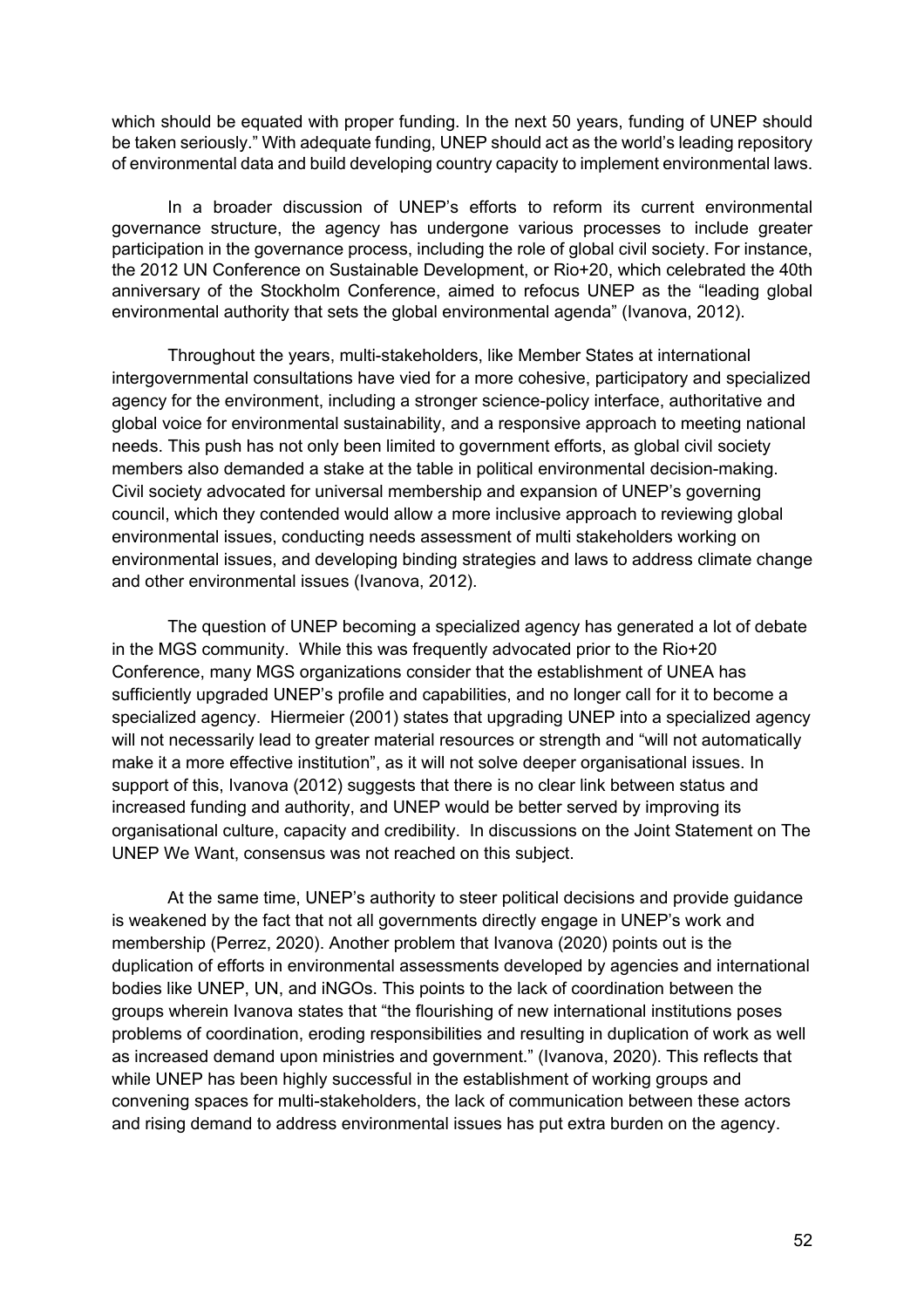Moreover, regarding the governance structure of UNEP, its rules of procedure have limited the ability for global civil society to participate as active agents in their specialties and to advance their interests in environmental policy and law shaping arenas (Socio-Ecological Union, n.d.). While there has been an increasingly positive and frequent representation of global civil societies on dialogue and decision-making on environmental matters, there are still many calls for environmental governance and lawmaking bodies to create channels that improve communication between UN and civil society, particularly to represent the diversity of the hundreds of thousands of CSOs mobilizing around the environment (Ivanova, 2007).

It would be remiss to examine UNEP's successes without looking at the pertinent contributions of UNEP's leadership in setting the foundations for its work. The first Executive Director, Maurice Strong, set up several internal bodies to interact with stakeholders such as the Industry and Environment Office and gave space to the Environment Liaison Centre (ELC) to involve civil society (Halle and Dodds, 2016). Meanwhile, his successor, Mostafa Tolba, steered UNEP in a different direction, instead focusing on UNEP's formalization of relationships with governments, and the formation of a public sector constituency of Ministries of Environment and agencies. Tolba's contributions were fundamentally important in setting up the legal framework and infrastructure on which UNEP operates today. While the leadership change ultimately led to the demise and the closure of the ELC, this spoke to the difficulties in sustaining initiatives developed under previous leadership figures (Halle and Dodds, 2016). Following leadership leading up to UNEP's current Executive Director, Inger Andersen, has increasingly enabled greater presence of MGS views and voices, due to EDs' past experiences working at the grassroots level, and incorporating local views into negotiation processes (UNEP, 2021).

However, UNEP's inability to establish itself as the centralized institute for the environment could be the reason behind some of its failures. For instance, "UNEP has not succeeded in becoming the central forum for debate and deliberation in the environmental field, like the WTO for trade or the WHO for health" (Ivanova, 2020), and instead has devolved its responsibilities in addressing environmental issues amongst a myriad of other stakeholders and agencies. Other challenges of UNEP have often been attributed to the managerial processes of the organization itself. Many still contend that UNEP does not have the ability or institutional mechanisms to function as a fully operational agency (Ivanova, 2020). Although UNEP has a mandate to play an instrumental role in resolving environmental issues at the global level, heavy bureaucracy within the organization's management has led to criticisms over the effectiveness of UNEP's work.

In particular, there has been significant criticism over UNEP's lack of enforcement in ensuring that the organizational body of UNEP fully complies with managerial processes and uses the resources in line with UNEP's mission (Roy-Lemieux and Kuszla, 2018). Some of the failures of UNEP are out of the scope of the organization and its management itself. For instance, the mounting call to address critical environmental concerns have resulted in a multitude of international forums and organizations to inform and shape environmental policy and work (Perrez, 2020), which require greater funding. Yet, UNEP has received significantly less money from the General Assembly vis-à-vis other UN agencies focused on development and environmental issues, such as the UNDP (Mee, 2005). This indicates that its failures are perhaps more a product of increasingly demanding necessities to respond to a worsening climate and environment, with a meagre budget and political organization (Mee,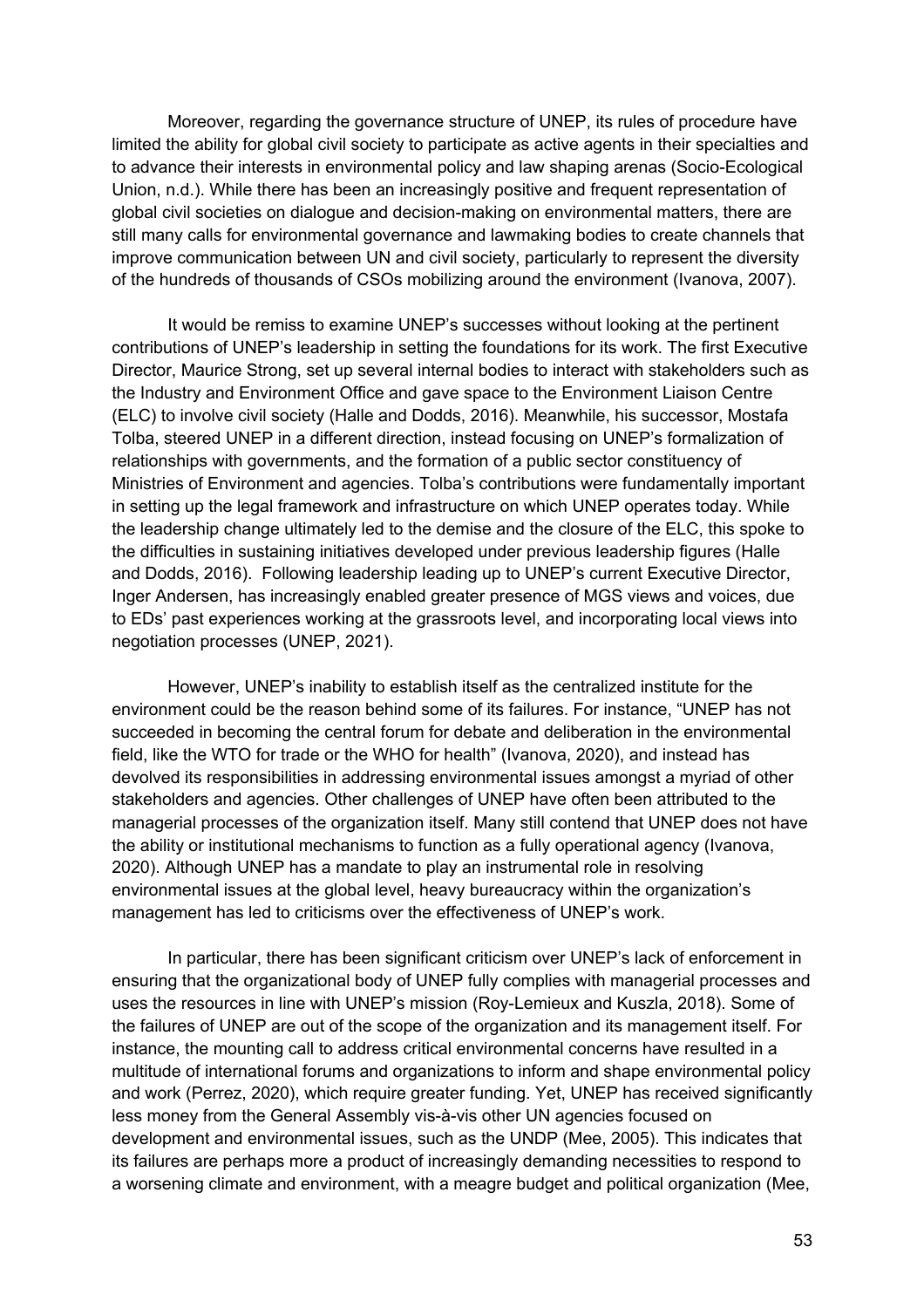2005). This has been similarly criticized by many scholars, who have noted that UNEP's budget is not where it needs to be to successfully coordinate projects, with most of the money being allocated towards UNEP personnel and staff, with little left over for projects (Ivanova, 2020).

There are three primary sources of funding for UNEP, which comprise the regular budget, environment fund, and earmarked contributions. The regular budget, which accounts for about 5% of the total funding, is the only consistent form of funding, which enables and sustains the operation of UNEP Secretariat, coordination between agencies and stakeholders within the UN system, and collaboration with scientific communities (UNEP, 2021). Secondly, UNEP's Environment Fund, which accounts for 15% of the total funding, covers the operations of UNEP's programmatic work, which is approved by Member States. This not only is responsible for the operationalization of UNEP's work under the seven thematic sub-programmes, but also ensures action-based programming based on relevant and available scientific knowledge research. Furthermore, this fund is critical for platforms that convene scientists, policymakers, governments, international organizations, industries, and civil societies working on addressing environmental challenges through science-policy interaction (UNEP, 2021).

Moreover, earmarked contributions account for 80% of total funding, which are targeted towards specific initiatives and projects that allow for greater partner collaboration outside the general scope of UNEP's work (UNEP, 2021). In this fund, which is enabled through financial providers like the Green Climate Fund, allow for greater partnership between UNEP, governments, private sectors, and civil society, who convene at central dialogues such as at the UNEA (UNEP, 2021). Thus, these targeted contributions are fundamental for ensuring multi-stakeholder dialogue between global civil society and high level political bodies and UN agencies through formalized channels. Among all contributions donated to UNEP, 95% of them are contingent upon voluntary contributions made by Member States and partners; without this, or any changes in contributions based on political leadership or capacities, heavily impact the ability for civil societies to engage with UNEP processes and practices and the degree to which they can authentically participate (UNEP, 2021). This speaks to the importance of sustainable funding and backstop support to UNEP's work to enable civil society engagement and local programming.

The difficulties related to UNEP's headquarters being located in Nairobi are frequently a topic for discussion, but the MGS are strongly supportive of the Nairobi headquarters. In the first place, the symbolism of the global environmental authority being located on the continent where humanity began and in the Global South never fades. From the point of view of MGS, moreover, this symbolism translates into a strength, in that Nairobi can be somewhat removed from the political winds that affect UN activities elsewhere. While UNEP may not have the visibility of other programmes, it should never leave Nairobi (Sascha Gabizon). At the same time, Leida Rijnhout noted that Nairobi should be thought of as "the place to be" on the environment, which requires "more NGOs, trade unionists and other groups around the headquarters that are experiencing that something is actually happening that they want to know about and influence." The MGS leadership is divided on the question of whether UNEP should support the establishment of a fully-funded MGS Liaison Office in Nairobi, however.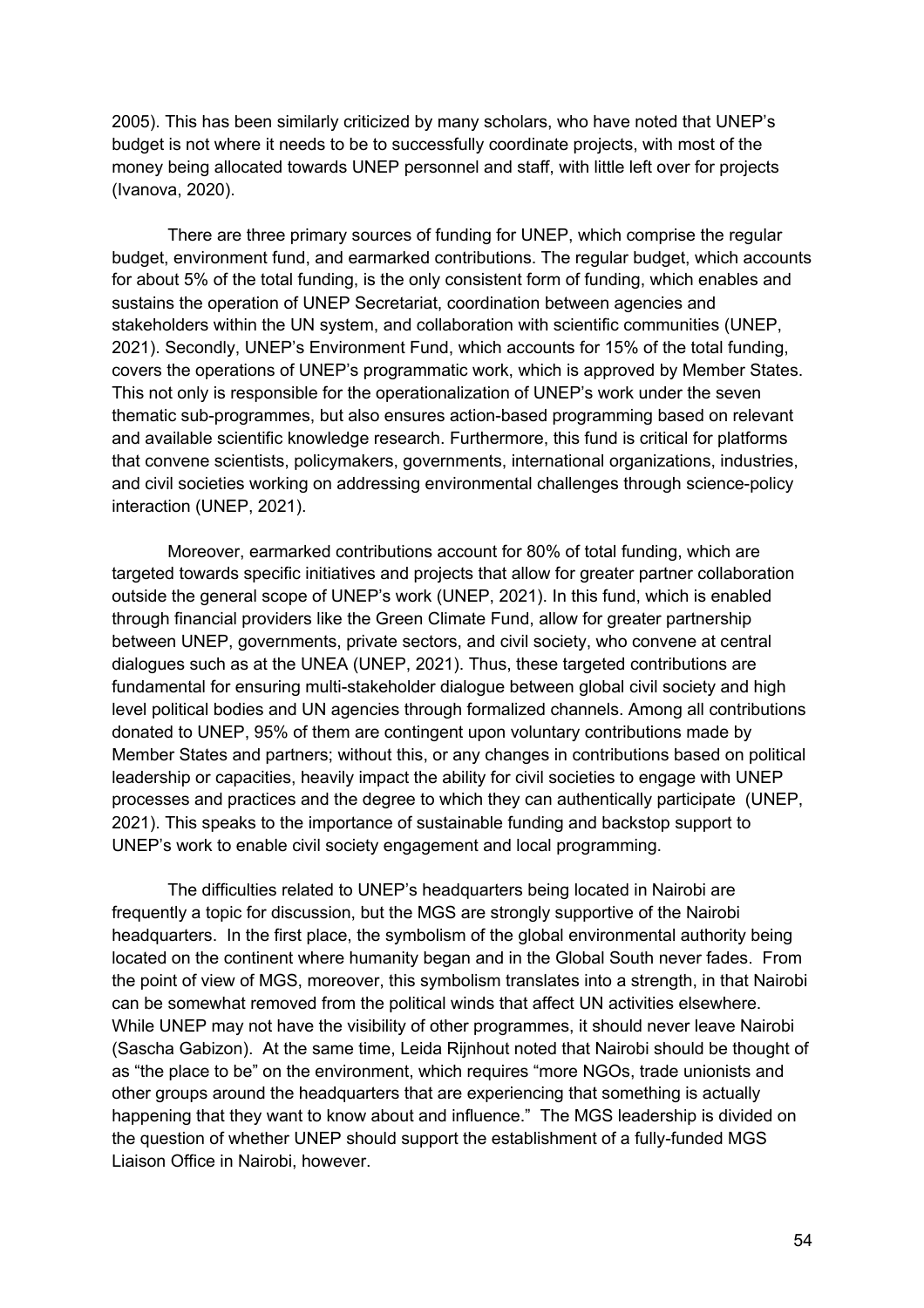### **Harnessing the Digital Revolution**

Moving forward, hybrid, blended and remote approaches offer significant opportunities to enhance the depth and breadth of stakeholder participation, while also allowing new avenues for horizontal inputs from relevant stakeholders and traditionally under-represented groups across the UNEP and UNEA cycle. Adams and Lou Pingeot (2013, p. 41) and UNEP (2013) note how "[r]espondents to UNEP/NGLS survey on Major Groups often mentioned better use of online tools as one way to allow participation by a wider range of groups". For instance, they cite survey feedback which suggests that online participation could enhance inclusivity and stakeholder participation, while also limiting the dependency on in-person meetings, which may come at a significant expense for local and national stakeholders. Likewise, the Expert Group for New Mechanisms for Stakeholder Engagement at UNEP (2013) noted the failure of the organization to take adequate advantage of technological advancements and to provide the necessary resources to buildcapacity and enhance avenues for stakeholder participation. That situation has improved rather automatically as a result of the 2020 global pandemic.

However, technological advancement should not be regarded as a silver bullet, but instead an additional tool to foster stakeholder engagement. Indeed, it should not seek to replace face-to-face meeting, with Fraussen et al. (2020, p. 473-493) for instance noting that "implementing different consultation approaches affects stakeholder diversity" and may even exacerbate self-selection biases. For example, they found that hybrid approaches which combine "open and targeted consultation tools" led to an increased dominance of business interests among participants, something worth noting given the controversial role of business and industry groups within current MGS engagement processes (Gupta and Stec 2014). Consequently, more experiential learning and empirical research will be required to truly assess the potential of hybrid approaches for inclusive, transparent and coherent engagement with relevant stakeholders at the local, national and international levels.

As a final note on the topic, the surveyees and interviewees that participated in the creation of this report share the opinion that digitalisation offers a great opportunity for UNEP to increase its impact via capacity-building, education, participation and finance. But it is worth noting that while digitalisation opens up opportunities for the global community, some communities still have challenges to make the best use of it due to their limited resources. UNEP should identify these at-risk communities to support them directly and allow them to participate in high-level decision-making.

### **The UNEA We Want**

Described as the world's highest level decision-making body on the environment, the United Nations Environmental Assembly (UNEA) prides itself with a universal membership, which includes 193 UN Member States. As the governing body of UNEP, UNEA sets the priorities for global environmental policy, advises the UN system on environmental policy issues, provides recommendations on new environmental challenges, examines existing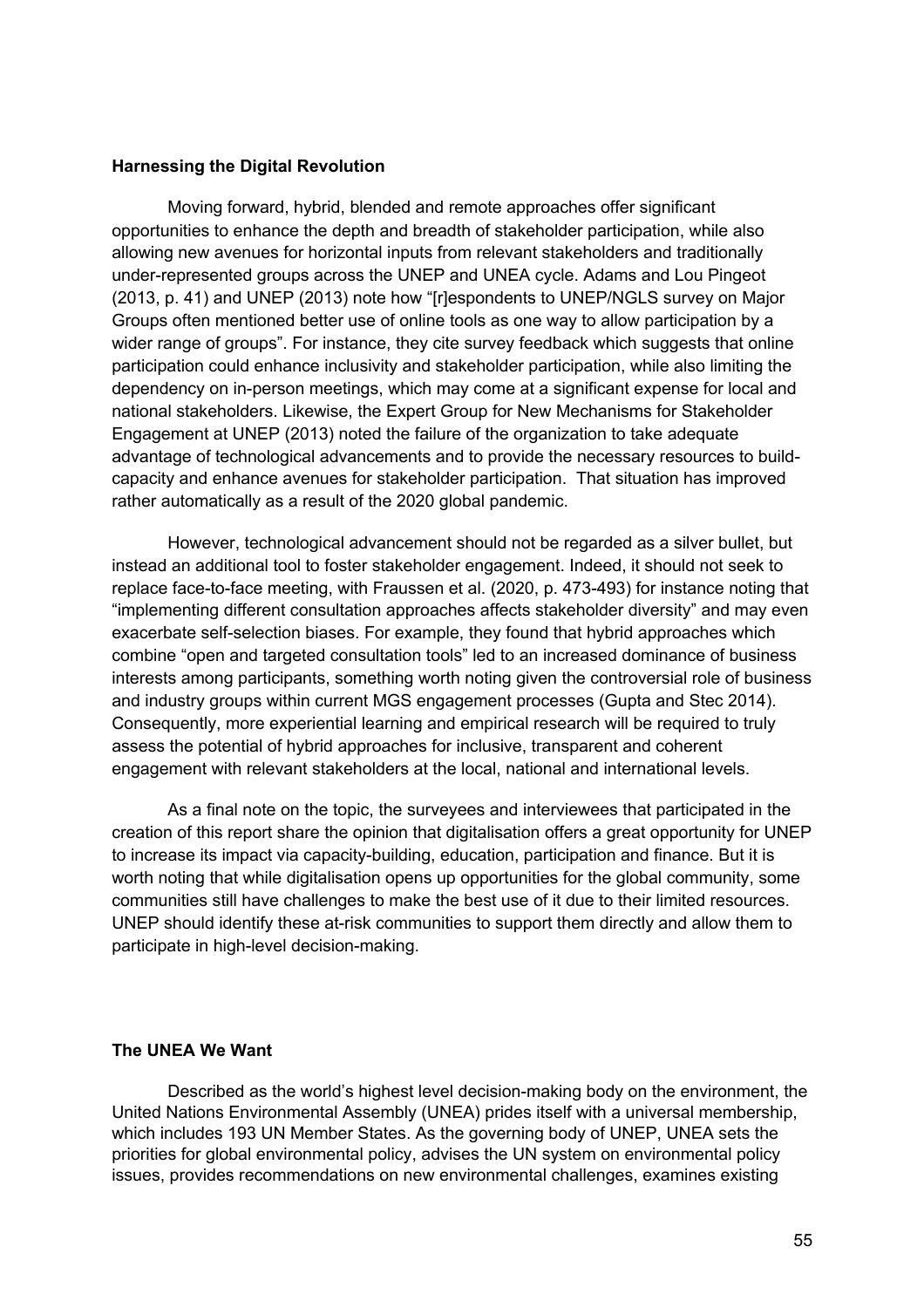practices and encourages the exchange of experience. Furthermore, it creates a space to foster dialogue with industry and all civil society, while promoting sustainable partnerships. The successful deliverance of the UNEA agenda is always hinged on the active role played by civil society, international organizations and private sector who will implement the outcomes with the support of the states.

The outputs achieved at UNEA should be tailored towards the groups working at the local level, namely civil society, local authorities, and grassroots organizations, for these smaller organizations are a vital component to bring into reality the resolutions, yet oftentimes are the ones experiencing greater difficulty engaging. Stakeholders at the local level provide a strong foundation to build and sustain upon the societal change required by people and the planet, but arguably UNEA has been less successful in influencing, translating and communicating its resolutions and decisions to a broader target audience who are working in the frontlines.

Over the years, the public character of UNEA meetings and its subsidiary organs including the CPR, its subcommittees and CPR briefings have allowed the active participation of accredited Major Groups and Stakeholders unless a different decision is made. Upholding such openness has been fundamental to ensure transparency while creating a level playing field, where civil society can add their voices to ongoing negotiations.

During sessions of the UNEA and its subsidiary organs, MGS have the opportunity to contribute to the governance of UNEP and to participate at two levels: on agenda-setting processes, and on policy-making and decision-making processes. At the regional level, Major Groups and Stakeholders are able to contribute to agenda-setting and decision-making processes during the Regional Consultative Meetings as well as through their Regional Representatives.

While agenda-setting assemblies tend to pave the way to ensure that the resolutions are fully implemented, their implementation should not be the sole responsibility of UNEP but the main task of its member states and to a lesser but equally relevant extent, from the MGS. To achieve this, there is great need for a transparent monitoring framework of the adopted UNEA resolutions, coupled with monitoring methods of the legal implementation of existing multilateral environmental agreements.

Subsequently towards the UNEA we want, it is imperative a shared commitment and ownership of the adopted resolutions by member states who demonstrate leadership particularly where public and private stakeholders are also expected to play their part. UNEA's credibility is hinged on proper funding and effective deliverance of quality commitments.

When it comes to UNEA's ambitious scope, some MGS voices strike a note of caution. Too often the Member States make a resolution but fail to provide for the means to carry it into effect. As one interviewee said, "having a resolution that disappears on the shelf is not efficient." That person proposed that resolutions should have financial analysis attached to them, including budget considerations, and that the governing body should keep implementation under better review so as to better handle the outcome of the resolutions (Leida Rijnhout).

Despite the major step forward in governance that UNEA represents, there is still a lack of understanding and certainty about UNEA's standing. Are its resolutions subject to further scrutiny by the General Assembly, or do they have immediate effect?

As one interviewee said: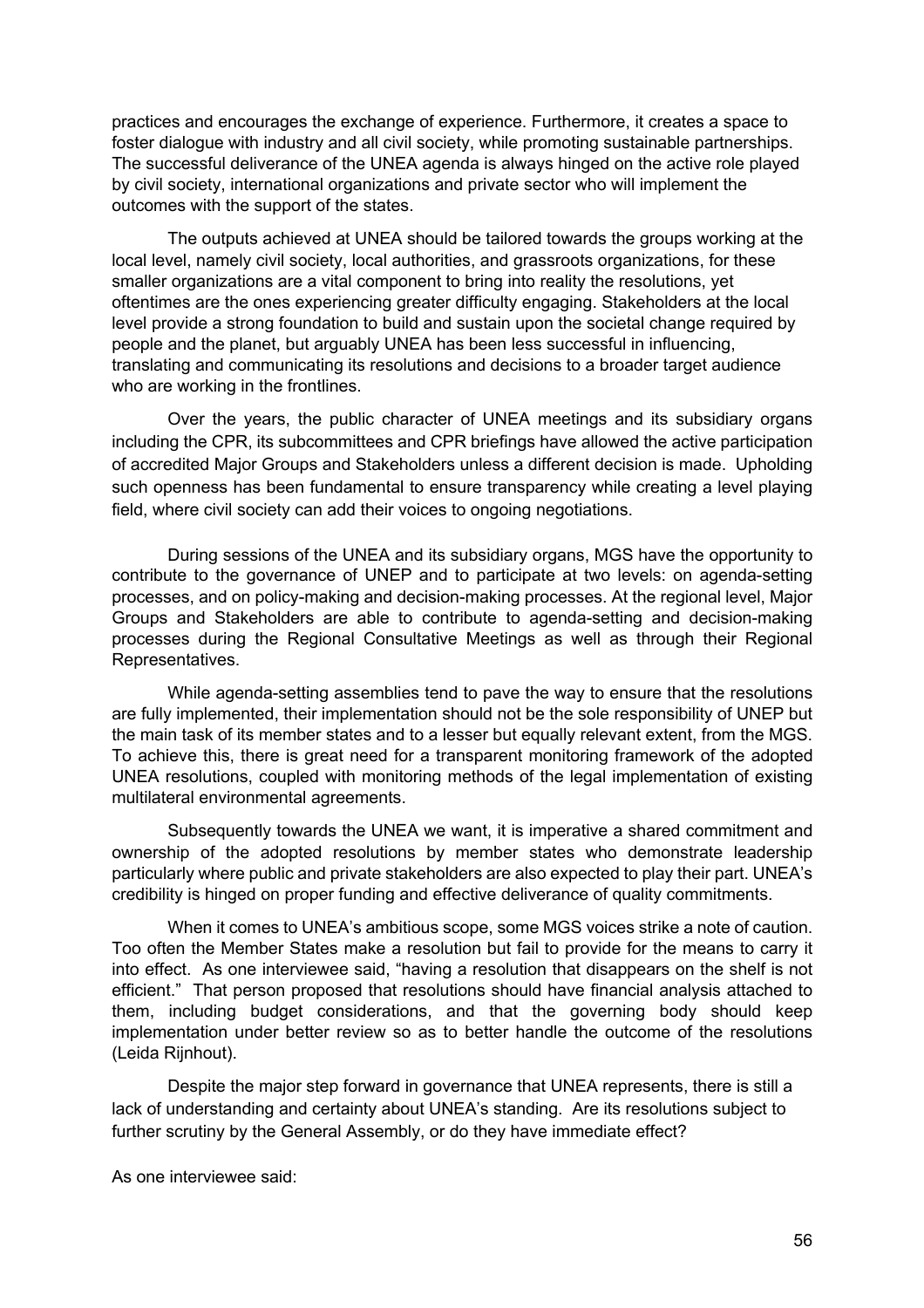UNEP faces the situation that it is expected to be the seed bed for new initiatives, and most crucially for initiating the preparation of legally binding instruments which is the clearest indication that governments are treating an environmental problem seriously, but once the legally binding instrument has been developed, it establishes its own governing body made up only of the member states that have become parties to the instrument. So UNEP ends up being like the parent whose children go off and do the really interesting stuff. Thus the biggest environmental problems like climate change and biodiversity loss have their own treaties and if UNEP is successful, there will soon be another one on plastics. So paradoxically, the more successful UNEP is in seeding legal instruments, the more the focus of environmental action moves away from UNEP. Of course UNEP has done some great work in cooperation with or complementary to the treaty bodies, e.g. UNEP Emissions Gap report. And legally binding instruments are not the only way to address issues. And the importance of a soft coordination role should not be underestimated.

UNEA continues to play a strategic role in addressing emerging environmental issues as it shapes policy by influencing the further development of key international environmental law principles in the negotiations of new environmental norms. Described as a relatively young and dynamic area of international law, driving towards an international environmental law is fundamental to the success of UNEA. (Sands et al., 2018) Playing a critical role towards facilitating the convening and engagement of all UN members, while providing a forum for concrete decision making on environmental coordination, cooperation and policy, UNEA has potential to directly contribute not only to the identification of emerging international environmental concerns but also to the emergence of international environmental law. (Perez, 2020) As the backbone of UNEP, by leveraging on UNEA catalyzing national government to attain positive outcomes, this political forum should open the space for discussion on achievements and challenges.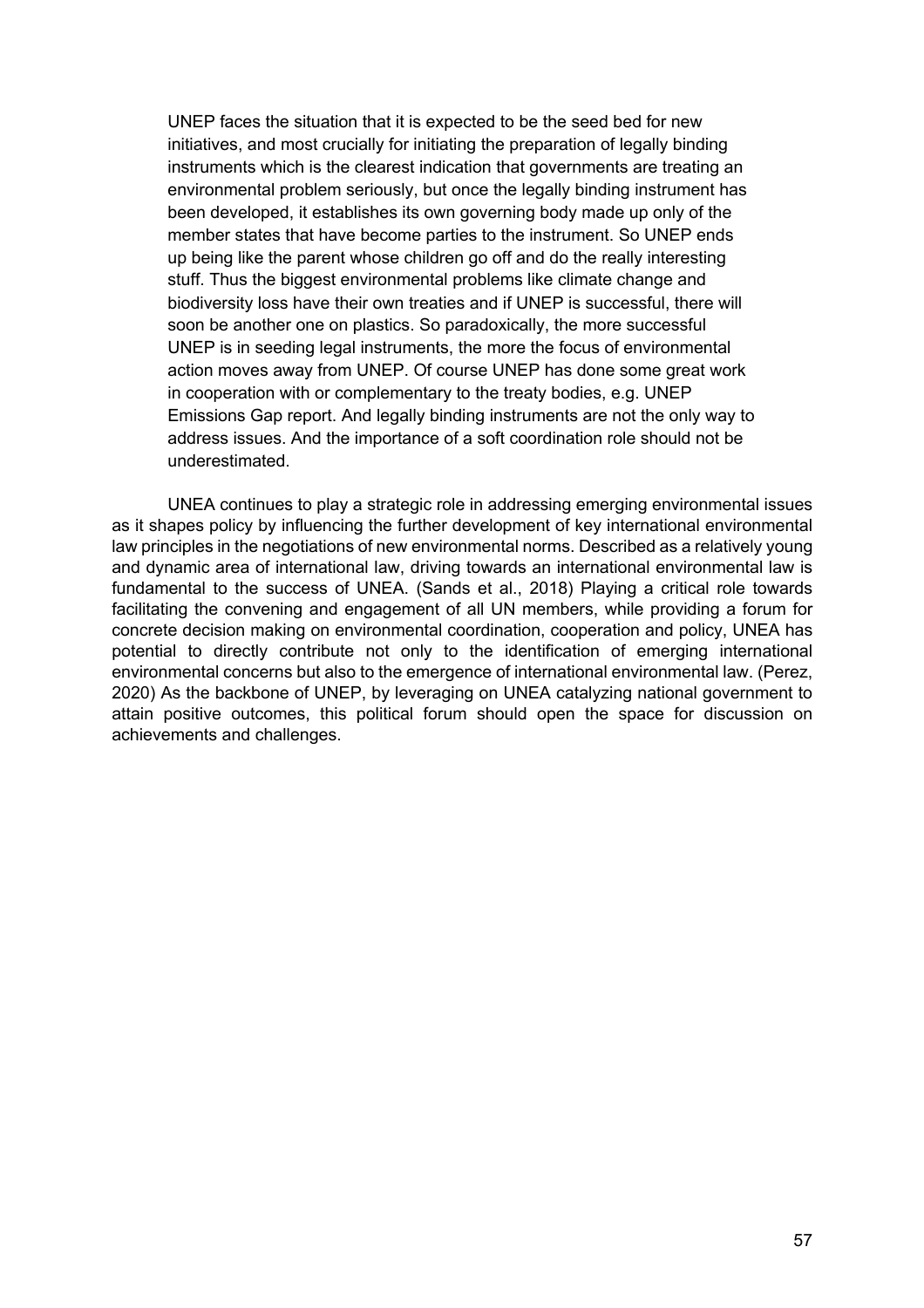# **The Stakeholder Engagement We Want**

## **The Diversity of Major Groups and Other Stakeholders**

A term which captures all of the MGS is "non-state actors." Whether all the Major Groups represent a part of "civil society" is a matter of debate. Civil society has been described as a dynamic group at the frontlines of tackling global environmental issues through local and grassroot solutions. Importantly, non-state actors also channel the voices of those directly impacted by environmental problems and related policies, calling for transformative change towards emerging issues. According to Hillary French (presenting the work of UNEP's Major Groups and Stakeholders branch towards GC23, quoted in NACSF Moderators Summary) UNEP's strategy towards civil society is founded on three pillars:

- 1. Strengthening institutional management,
- 2. Promoting fuller civil society engagement at the policy level, and
- 3. Engaging civil society at the programmatic level.

There is a growing need to recognise the strategic thrust for closer cooperation with MGS, so that these processes can build a global framework for strong environmental governance and law. The MGS are fully in support of paragraph 88 of the Rio+20 outcome document with its strong mandate for UNEP to explore new mechanisms to ensure transparency and the effective engagement of civil society. There is a growing call for more support to be extended by governments to engage with non-state actors through open doors, willingness to engage in dialogue, utilization of knowledge and expertise, as well as providing funding so that MGS can engage in a meaningful way.

Partnerships with an array of stakeholders has been at the heart of the work of UNEP towards ensuring that all voices are integrated towards the environment we need. Its recognition of parties as stakeholders who have valuable expertise to contribute has been fundamental, but it has been largely echoed how the relationship between UNEP and MGS should move beyond attending meetings and go towards the implementation of projects. The Civil Society Unit currently does a very good job, in the eyes of many MGS, but its effectiveness could be greatly increased if it could visit more countries to demonstrate what UNEP is and what it can do for their civil society. It should be facilitated to mobilise resources for CSO targeted projects on the ground. By leveraging on partnerships especially with CSOs, UNEP has the potential to become an implementation monitoring mechanism, tapping into this valuable resource pool (Ana Barreira).

According to an independent expert report on stakeholder engagement at UNEP, "(a) stakeholder *is any party (individual or group) that is affected by or affects a particular problem/ policy/ project/ organization; it includes those with a legitimate concern in relation to the issue at hand; it is someone with an interest at stake; it could also include those with power to* influence *a decision"* (ED Expert Group, 2013). However, it is important to note that stakeholders are only "a subset of the public and stakeholder engagement may not adequately reflect public or citizen views" (Gupta and Stec, 2014). In practice, there may be significant self-selection bias and further **"**shortcomings and distortions" associated with open and closed calls for participation (OECD 2020).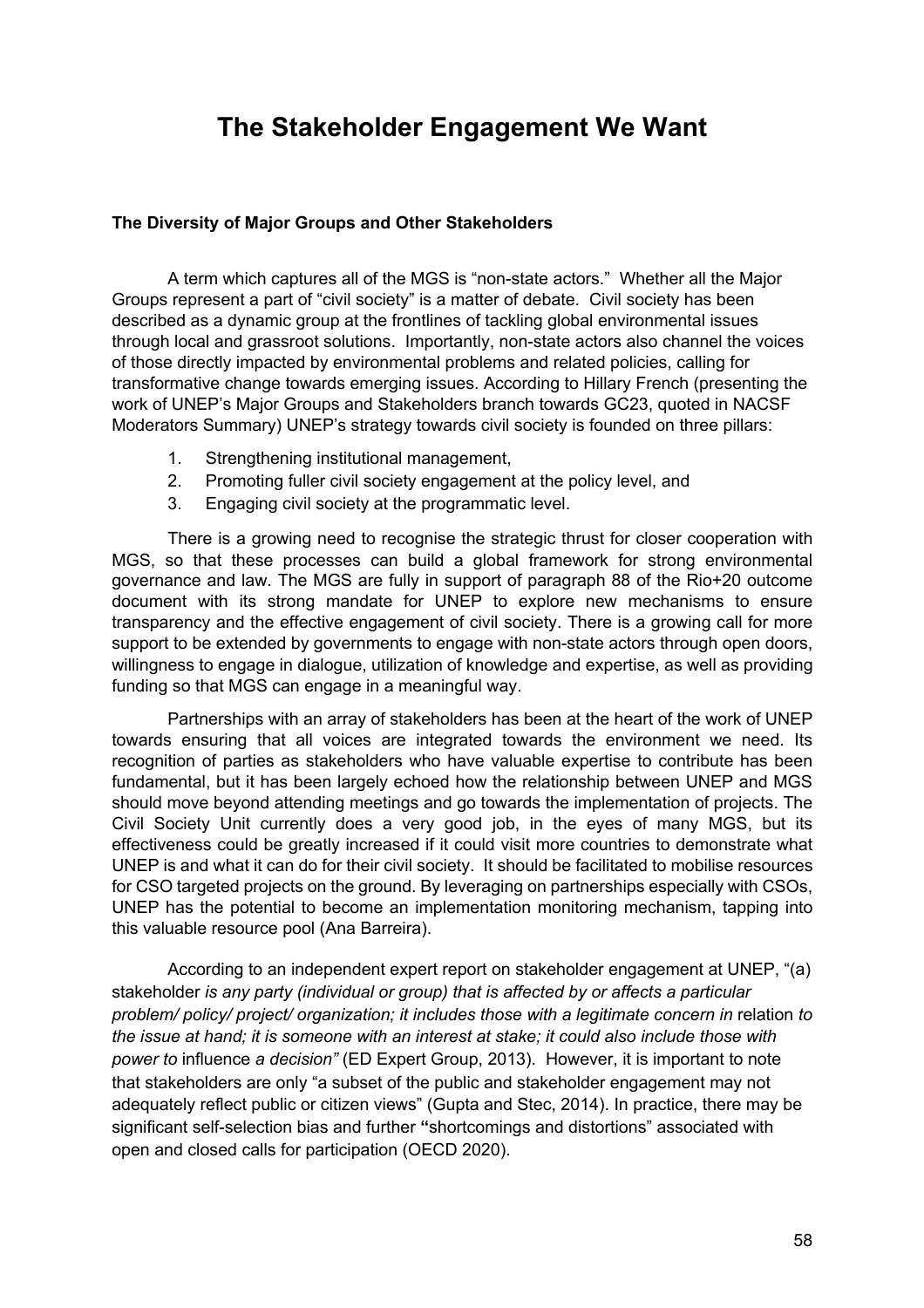It has also been argued that stakeholders are more often than not those with power and representative capacity rather than affected communities and actual rights holders (Gupta and Stec 2014). Consequently, this may impede *relevant* stakeholders from effectively contributing to engagement processes and undermine the "the first objective" of stakeholder engagement, mainly to consider the input of individuals or groups with diverse viewpoints, along with different knowledge systems, scientific domains and the perspectives of decision-makers and others (Garard and Kowarsch 2016, 1).

UNEP, along with the rest of the entire UN family, has the mandate to convene multistakeholders in the process of global decision-making. UNEP and its Assembly (UNEA) have been successful in shaping new policies around environmental safeguarding and restoration. In particular, these institutions have managed to assemble researchers, policymakers, political leadership across thematic sectors to strategize and develop platforms, protocols, legal frameworks, and forums in response to scientific warnings and suggestions through a multistakeholder process (Nature, 2021). In fact, it is for its successful ability to catalyse multilateral environmental agreements (MEAs) and initiating significant thematic processes resulting in global conventions at the international and regional level that UNEP enjoys significant political clout (Mee, 2005). It is well worth remembering that UNEP with the World Meteorological Organization began focusing on global warming and the ozone layer as early as in the 1970s, resulting in global conventions years later.

Yet, there have been some concerns and questions surrounding the efficacy of UNEP to serve as a centralized space to create cooperative frameworks and legally and politically binding commitments for governments addressing environmental issues (Perrez, 2020). To exemplify, while there has been great investment in creating a centralized space wherein countries have been able to pursue pathways to decarbonization, cleaner and renewable energy, and a just transition, UNEP has been criticized for its inability to hold governments accountable with their climate ambitions, despite robust climate data and reporting (Nature, 2021). MGS engagement has provided a space for information sharing and deliberation, yet it has done little to radically transform the shifting and sharing of power away from Nation States and to the communities themselves. Furthermore, while UNEP has successfully solicited data for environmental reporting and monitoring, globally, UNEP has failed to uniformly collect and compare transnational data from member states (Ivanova, 2020). This in part is attributable to reasons beyond UNEP's control, such as limited domestic capabilities by several governments to provide reliable data, but has regardless created barriers for UNEP to effectively portray national-level environmental realities.

Despite the role of member states in UNEP's decision-making process, global civil society leaders and those of relevant stakeholders have often alluded to the importance of the Earth Summit in Rio, which invigorated and furthered multi-stakeholder participation. The NGO community became involved from the very beginning of UNEP in 1972. However, the run up to the Rio Summit in 1992 saw an increasing participation of non-state actors resulting in the creation of the Nine Major Groups. UNEP formalized the inclusion of the Major Groups concept in 1996 which became the backbone of the Non-State Actor engagement in UNEP processes. Major Group involvement in UNEP and their ability to link their mission and goals to the environment ministry in their respective countries has successfully given international profile and political clout to the issues on which they work. In these cases, the Major Groups have often contributed to brokering deals between the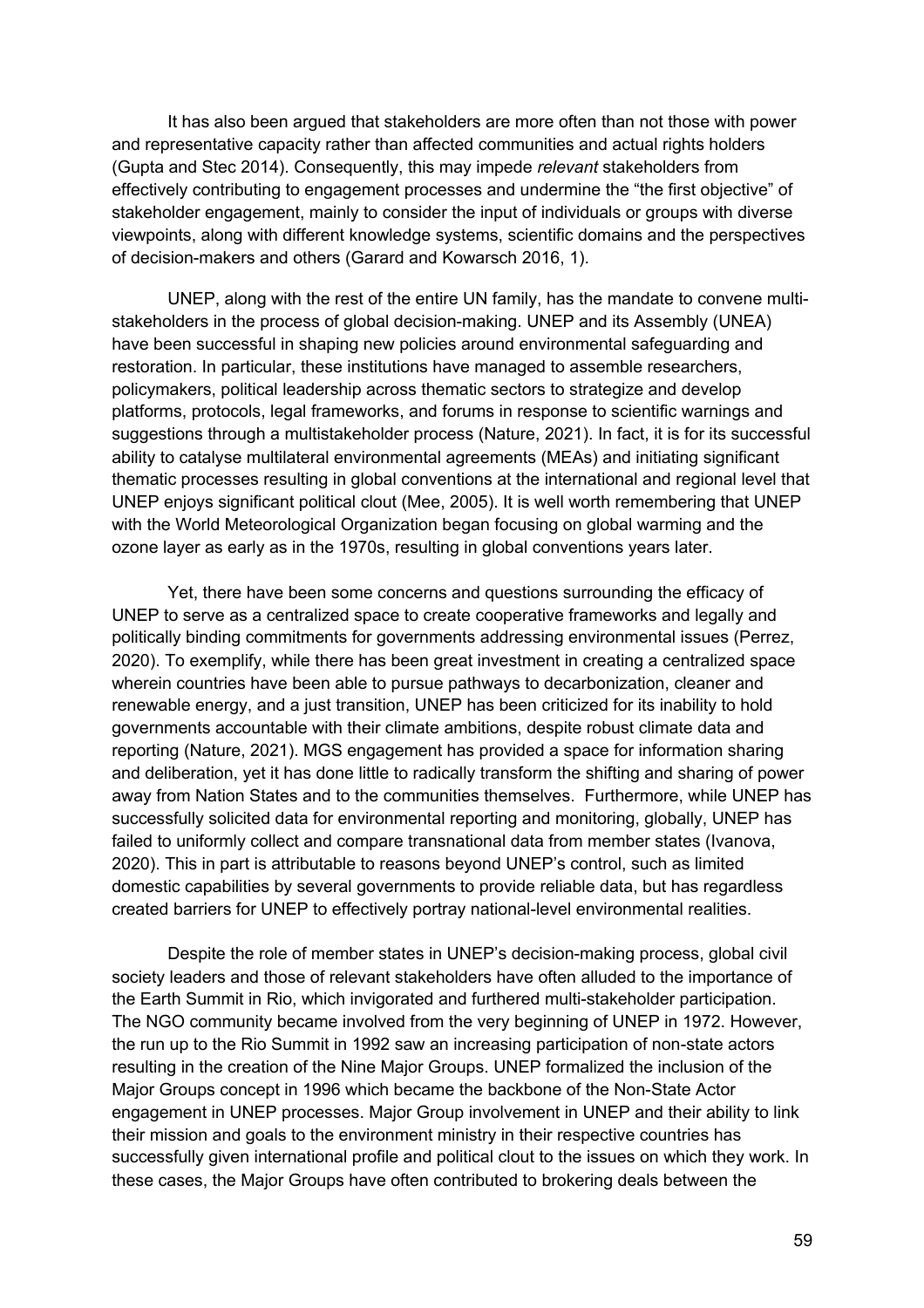member states and non-state stakeholders without formally institutionalizing the process, which can be useful since working with UNEP has often been described as bureaucratic and difficult to formalize (Halle and Dodds, 2016).

The nine Major Groups with other non-state stakeholders contribute to UNEP's governing structure and decision-making processes including the development of UNEP's policies. This informs global responses to environmental problems including the climate crisis. The stakeholders are central in providing their expertise, localized knowledge, and scientific knowledge on the on-the-ground realities of policy actions and impact. The successes of integrating MGS in UNEP's programmatic and policy processes have been both praised and criticized. On the one hand, MGS representatives are able to participate in formal UNEP and UNEA processes, such as UNEA plenaries, Ministerial roundtables, UNEP side events, among others (UN NGLS, 2020). This grants direct access to public documents of UNEP and gives MGS representatives the space to organize side events to advocate for their respective interests.

For instance, while UNEP and IUCN have brought together CEOs of international NGOs for collaboration, the MGS conversely offers a strong counterpart to what has often been perceived by smaller NGOs as having an elitist nature. MGS representatives can represent people in general from the Global South including organisations that have very little public and international recognition and coverage. This is beneficial in that they are able to understand local realities and feed this knowledge into greater policy discussion (Halle and Dodds, 2016). Alternatively, UNEP also provides space for MGS to highlight failures and shortcomings in integrating local perspectives and knowledge at international conferences. (IISD, 2021).

# **Perspectives from Two Different Types of Environmental NGOs**

*Viewpoint of an unaccredited grassroots environmental NGO*

Green Africa Youth Organization (GAYO) is a youth-led environmental advocacy group based in Ghana that focuses on environmental sustainability and public health. Founded in the year 2014 by climate advocates Desmond Alugnoa and Joshua Amponsem, its work exists to create a balanced relationship between humans and the various natural systems that humans depend on. The vision of GAYO is to "create a world whereby conserving the natural environment will be a number one priority of the masses."

Operationally, GAYO has piloted, developed, and upscaled several programs in the realm of climate action, waste management, disaster risk reduction, sustainable agriculture, and renewable energy. For instance, the Sustainability Community Project (SCP) in Adansi South District of Ghana is the first-led circular economy waste management project in the country, where they are currently building a local circular economy model as a pilot that will hopefully be replicated in other communities. Specifically, GAYO's work informs community members of robust waste management practices to curb practices of openburning of unsegregated waste by training community members to produce charcoal briquettes from agricultural waste, organic waste from markets for compost, and durable bags and clothing from single-use plastic.

One of the pivotal enabling conditions that has allowed for GAYO's immense success is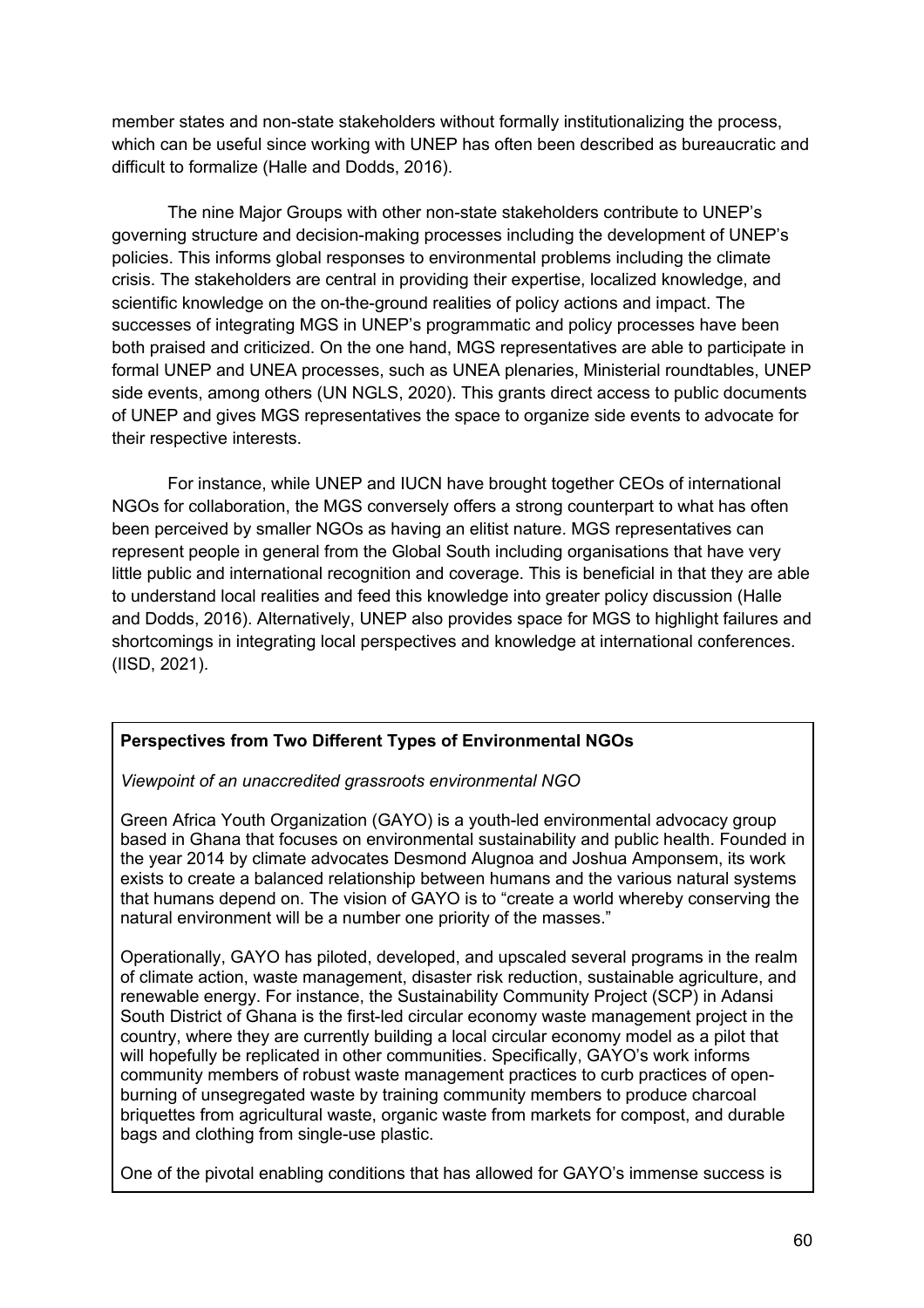their ability to partner and work with several local and international organizations and agencies to lead climate and sustainable events and campaigns. This speaks to their success in engaging multi-stakeholders in supporting and upscaling their work, having been promoted by the UK High Commission in Ghana, Global Landscapes Forum, and the UN. As young climate advocates, Alugnoa emphasized the necessity for not only seeing as part of the affected group, both as someone who identifies as a young person and from the Global South, but also as a solution provider and agent of change. Reflecting on UNEP's integration of work, he reflected "Most of the time, marginalized groups are viewed to be less technical, as the people who are affected, but not the people who hold solutions to the issues, which limits how much UNEP engages them." To mitigate this, he suggested that UNEP sets up advisory boards or year long consultations with accredited and unaccredited groups advocating for marginalized communities who can provide strategic input to the activities or the governance structure of the UN Environment.

Moreover, part of the success of GAYO's model of work is also attributable to their ability to work at various advocacy and policy scales. Amponsem and Alugnoa frequently engage in high-level environmental forums and dialogues such as COP26 in Glasgow, 2019 UN Climate Action Summit in New York, and the Global Centre for Adaptation, among others, and serve on the advisory board of international environmental organizations, which ensures the sustained presence of youth in climate policy spaces. Alugnoa noted that there are several unaccredited youth-led organizations, some of which are directly working to solve problems that are of relevant interest to UNEA. This disconnectedness leads to a widening of a gap between those who are mobilizing on the grassroots with projects that have the potential to be upscaled and those who are finalizing resolutions and policy outcomes on matters in closed environments without integrating the knowledge of impacted stakeholders.

While GAYO has yet to become accredited as a UNEP major group member, Alugnoa discussed many barriers that prevent youth-led organizations like his from achieving meaningful and equitable engagement with UNEP and UNEA processes. Alugnoa emphasized the importance of diversifying not only the organizations who are part of the MGS and attend the UNEA, but also the agents who participate in the policy formation and knowledge production process. Alugnoa reflected:

"UNEP is a bit disconnected from society in the sense that there are a lot of researchers within that space, who are not young, a lot of them are also very academically influential. But then the gap is that if there is no integrated form of research, the outcome will always leave some gaps. We should have some sort of way that people who are less advanced in the academic sector are still consulted for the production of knowledge in thematic areas. For example, young people who have not advanced or have not published a lot, can still be integrated to work under these processes with scientists and researchers who are working on chemicals and waste. So you can have a hub that is serving the private sector, one for civil society, one serving young people, one for gender."

In doing so, Alugnoa noted that UNEP will have an easier time dismantling the intergenerational gap between how different climate-vulnerable populations like young people face issues on the ground.

GAYO's success reached international acclaim due to their ability to take a holistic organization and work to diversify not only the makeup of their own organizational demographic but also the types of relationships they build across sectors in their programmatic work. Alugnoa reflected on his successes and barriers overcome through GAYO and noted that UNEP's work would be strengthened by "seeing more diversity and a decentralization of UNEP's activities, with more representation of the informal sector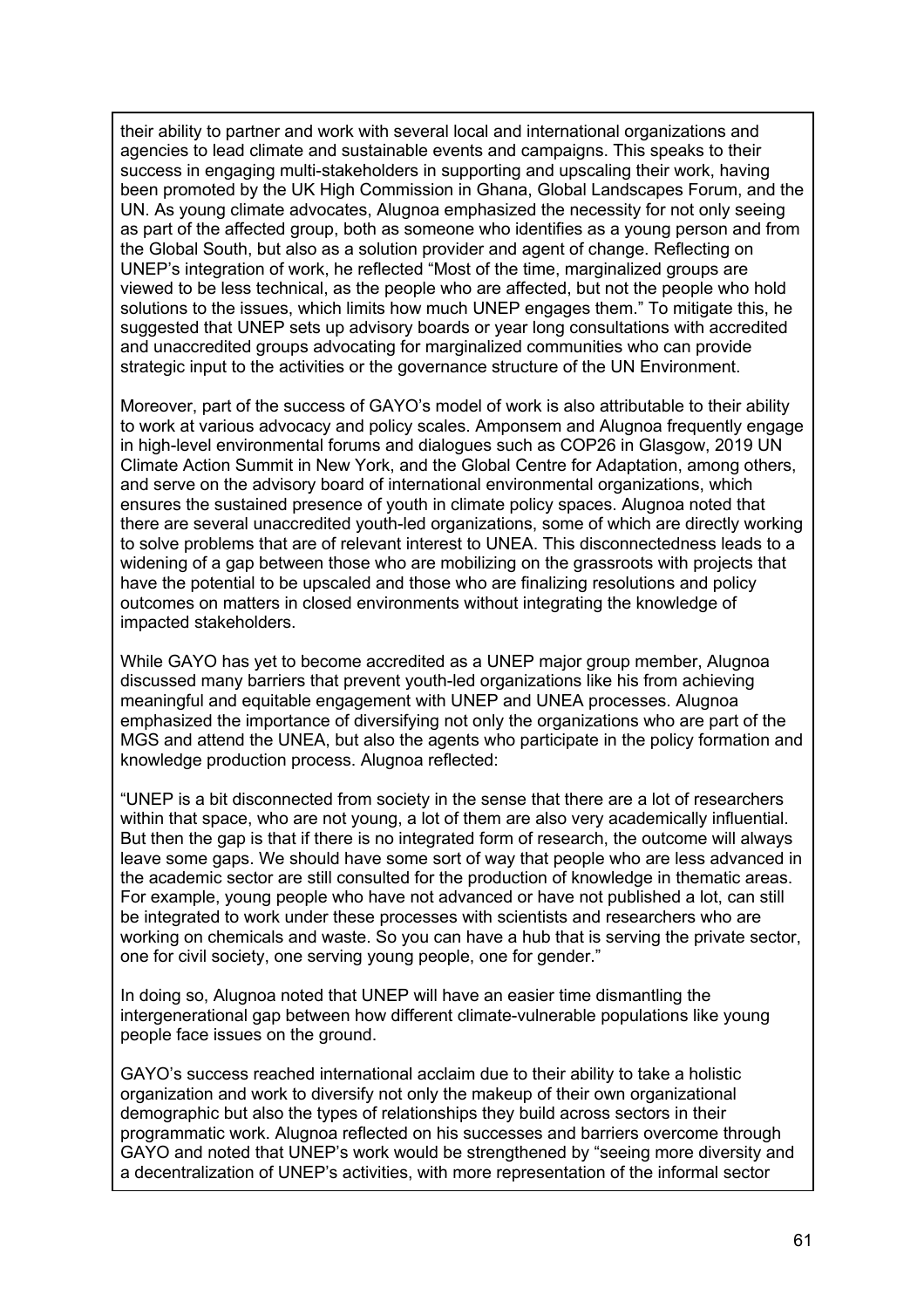represented." Given the administrative processes demanded of MGS to undergo in order to receive accreditation, this point seems pertinent to understanding some reasons behind why some organizations shy away from deeper engagement with UNEP and its processes. Attending these points would help organizations like GAYO get involved in understanding what is happening at a high-level policy standing, while also integrating their own knowledge that can potentially inform UNEP's work.

Lastly, one central point that was reiterated by Alugnoa was the notion of visibility. A dominant problem that lies between grassroots organizations who would potentially affiliate themselves or align with UNEP's political and policy processes is that they are unable to do so given the lack of transparency and available information around UNEP and UNEA's functions and responsibilities. Alugnoa noted, "Those that are unaccredited, they are disconnected in knowing what is happening, who is what, who is doing what, and which place is the best in doing it. These people also do not know how to even integrate their work into the objective of the UN Environment. It should be in the interest of the UN Environment to fish these people out and try to create connections and build alliances at regional level" Alugnoa concluded. Gaining greater visibility and information on what happens at the UNEA, similarly to the mass and increasingly public awareness surrounding the Conference of the Parties (COP), would allow for greater incentive for greater MGS participation and interest.

\*Interview with Desmond Alugnoa, November 2021.

# *Viewpoint of a former representative of the national office of a major global environmental NGO network*

The experiences of a former representative of a national office of a major global environmental NGO network may illustrate the difficulties in collaborating with UNEP. Campaign organizations have limited capacities and must focus their efforts where they will get the biggest results, in this case with the MEA Secretariats. When the idea of a global treaty on Rio Principle 10 was on the table for the Rio+20 Conference, her organization tried to engage with UNEP. In this situation, even with limited capacities, the potential for success justified the use of their resources. However, the effort to adopt a global convention was not successful and her engagement with UNEP ended. Her image of UNEP is "nebulous," it covers an enormous range of topics, and it is not clear to her what change it could effect. In terms of direct engagement with UNEP processes, like the time and expense of going to Nairobi, it was not cost-effective.

On the other hand, she considered UNEP to be a resource itself for really useful policy documents and reports. Emissions gaps and production gaps reports appeared to be very useful. Policy support documents like on Principle 10 would be used.

But UNEP "never appeared" on the national level in her country, which is an OECD member state. Her work at the international level was totally oriented towards platforms such as the UNFCCC and the Aarhus Convention. She acknowledged that it might be different for others, or it could also be due to a lack of awareness. In a post-pandemic world, it might also be easier to engage with UNEP due to online possibilities. Some organizations might rethink their engagement, and this might open more doors.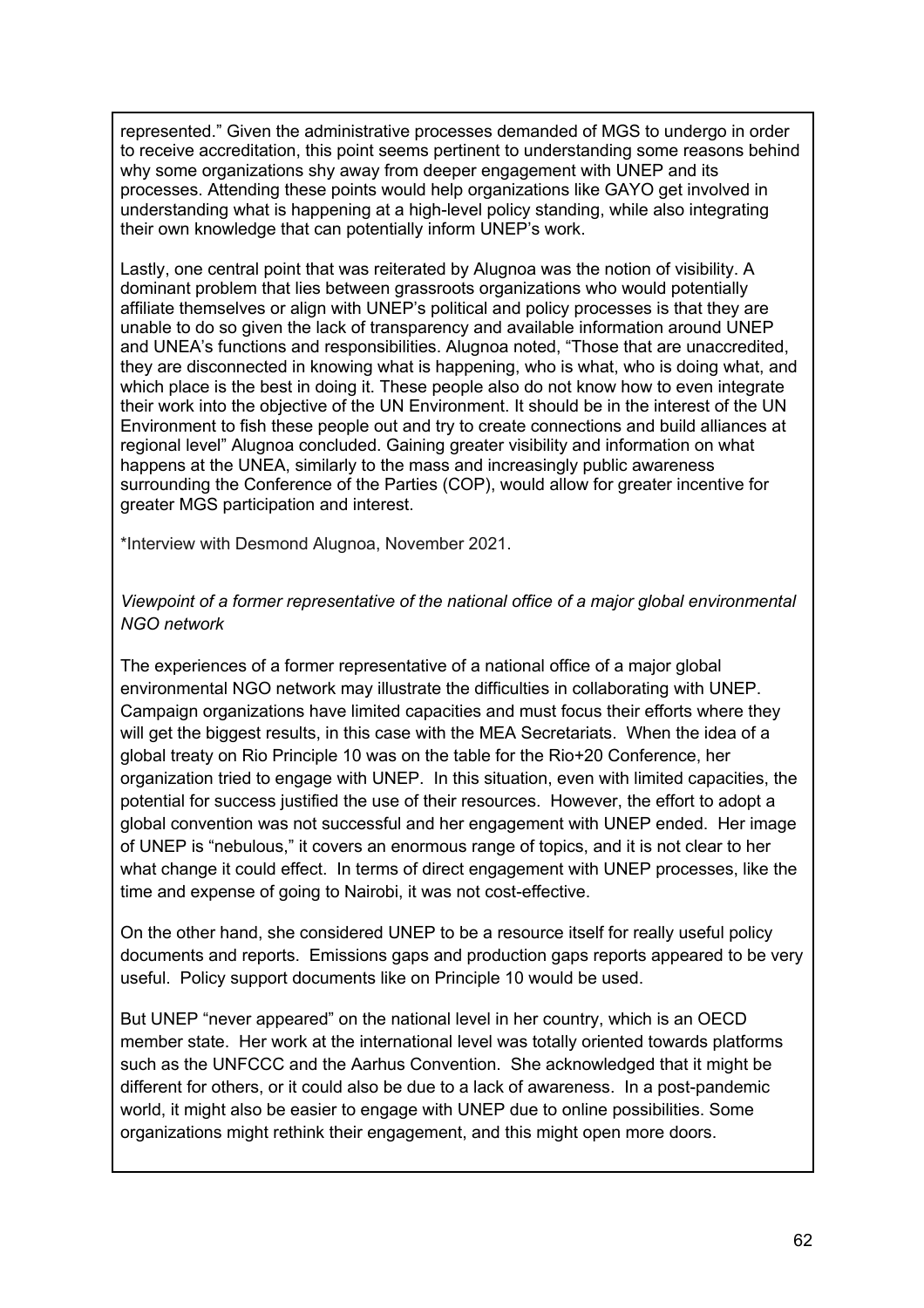## *Analysis*

Organizations such as IUCN, WWF and others have direct channels to various UN bodies and may not have an interest in going through the MGS process. Others have moved forcefully into focussed processes such as the UN FCCC. Some of these organizations find it fruitful to engage with the UN Environmental Management Group (EMG), which is an internal convening space for UN agencies to work together on core environmental issues, established as a system-wide coordination body in 2001. The EMG works by consensus of its 51 member agencies, and in practical terms on the level of Issue Management Groups (IMGs) with terms of reference, which produce a range of outputs including reports on priority issues such as environment and human rights, future generations and climate justice, and marine plastics. The EMG has an annual review process with a Meeting of Senior Officials. NGOs have been involved in "nexus dialogues" that set up the TOR for some of the IMGs. The first steps of an MGS-type of engagement took place in 2021 with the participation of the Children and Youth Major Group of UNEP in the Technical Segment and their engagement in the Senior Officials Meeting in 2021. While this was a step in the right direction, the role of observers is not clearly established. Even the Special Rapporteurs are not directly a part of the group, but appear as resource persons for training and other activities.

A few organizations find it worthwhile to be deeply involved in the MGS processes, those which have a broad view of the importance of engagement with UNEP. The larger environmental CSOs and the issue-oriented ones come and go. The former NGO representative in the interview said that a clearer process of agenda-setting might be one way for them to be more interested in becoming engaged.

It has been suggested that the UNEP Civil Society Unit should have a budget to do personal outreach to major environmental NGOs, whose experience and clout could greatly benefit other MGS. This should happen without neglecting the vast majority of MGS, in conjunction with an annual visit to the regions to meet with the leaders of civil society organizations (Strandenaes).

To exemplify, earlier in 2021, the MGS convened virtually to solicit inputs for UNEA-5. This meeting discussed the Stockholm+50 conference and specific opportunities for the MGS to build and outline a robust path towards sustainable and inclusive recovery from COVID-19. MGS representatives convened in a 250-person meeting, which concluded in the joint global statement, "Building Forward Better: Action is Urgently Needed," which proposed a strategy focusing on three areas: the climate, biodiversity, and pollution (IISD, 2021). This demonstrates the increased approaches for UNEP to integrate MGS representation and incorporate space for them to make a declaration on climate action.

Opportunities to convene MGS representatives serve two important functions in revealing the successes and failures of UNEP. For instance, at the UNEP Global MGS Forum (GMGSF) prior to UNEA 5.1, participants discussed the necessity for governments to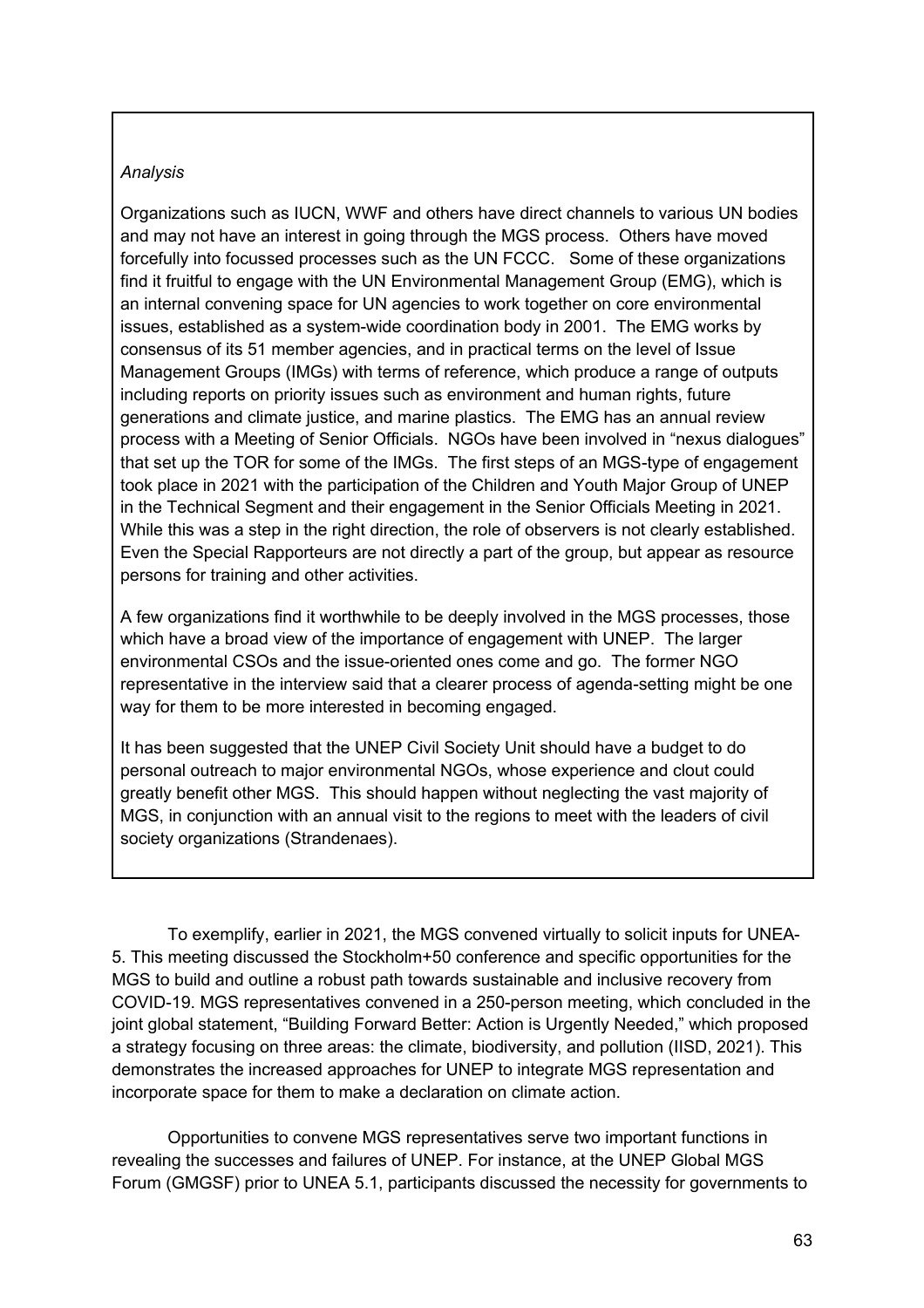launch negotiations to tackle plastic pollution through legal frameworks, adopt a mechanism to phase out pesticides by 2030, and to adopt and institutionalize global frameworks and innovative approaches on biodiversity (IISD, 2021). However, this space has also given the MGS an opportunity to express their frustrations and criticisms of UNEP's work. MGS representatives criticized the transformation of the Science-Policy Forum into a Science-Business-Policy Forum with insufficient MGS involvement. While the Defenders Policy is highly supported, UNEP can do more in safeguarding and clear acknowledgement of the role of Indigenous Peoples and environmental defenders working to protect the people and planet. The MGS also took issue with the failure to recognize the clear contributions and roles that the MGS has played in UNEP's programmatic work and implementation (IISD, 2021).

## **Perspectives from UNEP Civil Society Unit: Alexander Juras\***

Alexander Juras serves as the Chief of the Civil Society Unit, previously the Major Groups and Stakeholders Branch, in Nairobi, Kenya. For the past 13 years, he has worked to facilitate the engagement of non-governmental organizations, particularly in inter-governmental decision making processes. Throughout the development of his work, his position has remained fundamental to the operational integration of non-state actors in UNEP, which has had major successes and difficulties over the past few decades.

When speaking of successes, Juras discussed how the deep engagement of civil society with governing bodies and UNEA is often dependent on the theme of the UNEAs themselves. If the theme speaks to people or to NGOs rather than an abstract idea, then there is a higher likelihood of stakeholder engagement through civil societies. Juras spoke of the robust participation of Children and Youth in UNEP's process vis-a-vis other MGS. He reflected that when he first started over 12 years ago, "Children and youth engagement was often very much facilitated by adults, sometimes even the representatives of children and youth organizations were adults. That has really changed, today there is more self-organization, more self-confidence, and more active engagement of young people and this is a good and important development." Speaking of other MGS groups, it was noted that the relative integration and active participation of stakeholders, particularly from the Global South, heavily fluctuated throughout his tenure. With business and industry, Juras discussed that they have channels where they are able to engage and operate outside of the MGS arena, through formal and informal ways.

However, despite the varying levels of engagement, the most salient achievement of Juras' time at UNEP regarding civil society engagement was notably the formation of a space during UNEA and UNEP processes that enable relevant stakeholders to discuss interventions. Compared to other UN agencies, UNEP's doors in principle are open for civil society engagement, where organizations of the MGS who want to be involved can give written and spoken interventions at meetings such as the Committee of Permanent Representatives, which was not a possibility 15 years ago.

In contrast to this, the difficulties of other MGS participation was attributed to varied reasons, from a lack of interest of grassroots organizations operating in political processes to a lack of access to Internet connection. Moreover, the physical distance between grassroots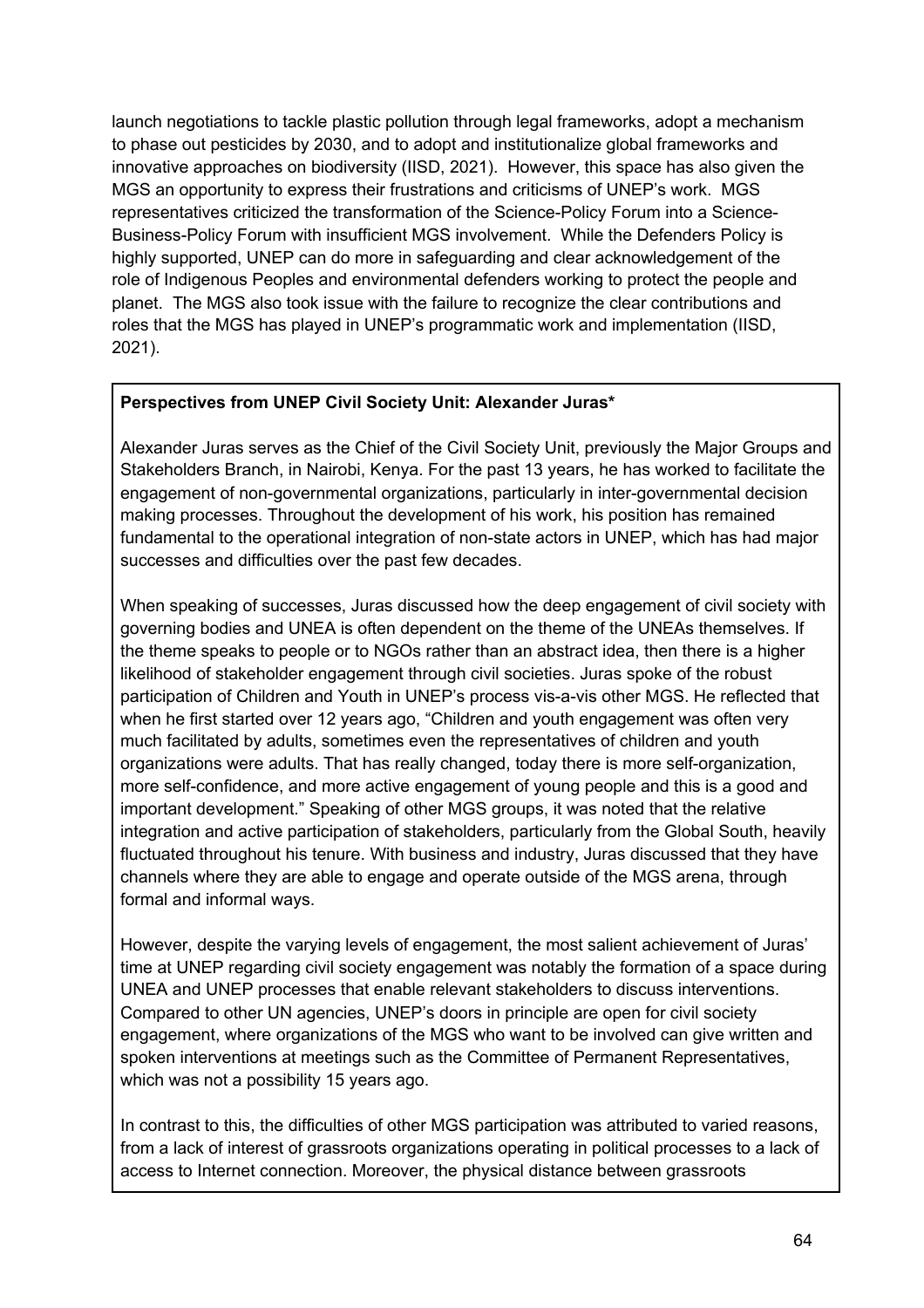organizations' headquarters and Nairobi was addressed as a point of concern pre-COVID. Even when civil societies wanting to organize in UNEP and UNEA's political processes address their concerns, it was noted that it does not mandate governments to take action based on MGS recommendations. Furthermore, Juras noted, "that many NGOs follow UNtype negotiations but are not interested or able to participate themselves actively, e.g., by providing written or oral input to draft texts formulated by governments. This is in particular the case for the many grassroots types of organizations whose focus is more towards local or national environmental issues, rather than engaging in international negotiations." Oftentimes, governments will not be effectively lobbied because written inputs can be overlooked or not taken seriously when the political statements and outcome statements have largely been decided before the meetings take place. This speaks to the disjuncture between providing a platform and a space for the MGS to engage and the true representative nature of the MGS who do engage with UNEP's political processes.

Moving forward, Juras alluded to the potential of creating new modalities for stakeholder engagement that allow for greater implementation and upscaling of the impact of MGS' contributions and voices. He reiterated that over the next 50 years, he "wants UNEP to develop into an organization that has an even more measurable impact on improving the state of our environment and which achieves this by honest partnerships among all parts of society. Only if we achieve that will we be able to address the triple environmental crisis we are facing." Ultimately the agenda of the issues that are brought to UNEA, he explained, are up to the member states. Yet, Juras mentioned that there is hopeful space for UNEA to be urged to advance the importance of non-state actors, and in particular the MGS who have been left behind throughout the process.

\*Interview with Alexander Juras, October 2021.

 While the MGS have been pivotal in increasing the engagement of formerly excluded and underrepresented populations, the testimonials of GAYO and the UNEP Civil Society Unit indicate that there is still progress to be made in engaging stakeholders through an inclusive and equitable process. While the MGS process enables the participation of diverse stakeholders and the knowledge they carry, the tendency of Member States to ignore recommendations of the MGS based on this knowledge reflects the gap between the purpose and true impact of MGS.

As Gupta and Stec (2014, 3) note, it is necessary to reflect on the rise of stakeholder participation and the subsequent pros and cons of various engagement processes "before delving into the details of UNEP's options". Two contradictory ideological positions explain the "genesis" of stakeholder engagement since the 1950s according to the authors, mainly a call for "deeper democracy" and smaller government respectively. Together, this has reinforced the call for stakeholder participation at the "national and increasingly at international level". Consequently, in the environmental field, due to the need for all-ofsociety responses, there has been a greater sharing of power and responsibility with nonstate actors over the past 50 years. While a positive development on one hand, this has sometimes contributed to ad hoc, sporadic and disjointed attempts at addressing environmental problems, as an often under-resourced civil society has been left to address shortfalls in the capacities of authorities.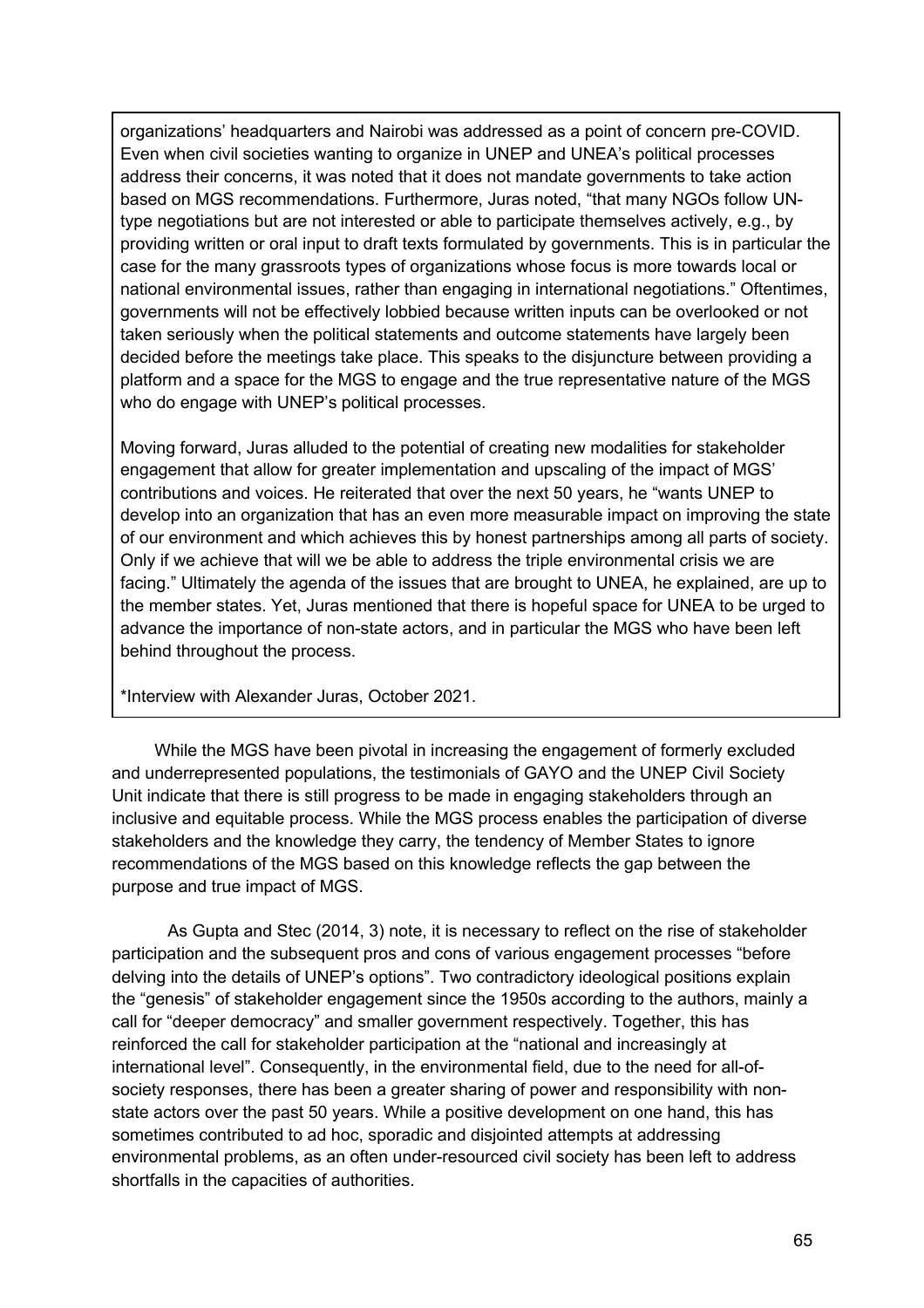Here, UNEP has a crucial role to play in acting as "a collaborator, a catalyst, and a coordinator" in line with Strong's founding vision (Ivanova 2021, 218). Through providing increased capacity and opportunities for engagement, it can help civil society and relevant stakeholders to effectively collaborate on common environmental concerns and support "coherent implementation" between state and non-state actors. This will be particularly important at the local and national level, where stakeholders are currently less likely to engage with UNEP according to Dodds and Halle (2016). Indeed, the survey findings accompanying this report suggest a greater appetite for more continuous engagement at devolved levels (i.e. beyond higher level events such as UNEA), something which may be supported through additional hybrid approaches to stakeholder engagement.

## **Pros and Cons of the Major Groups Approach**

On one hand, the development of the MGS approach has made significant progress in deepening the recognition of civil society and non-state actors and broadening the avenues for an all-out stakeholder participation within UNEP. For instance, prior to the UN Conference on Environment and Development, in Rio in 1992, all stakeholders were lumped together under the "non-state actor" heading NGOs, with an interpreted differentiation only possible between the private sector NGO and "other" NGOs (Gupta and Stec 2014; Dodds and Halle 2016). However, this approach failed to recognise the reality of a broad range of different stakeholders with a diverse set of perspectives. Hence, the Rio 1992 paradigm shift to a major groups approach offered "a great opportunity...to engage these other *sectors* of society as a catalyst for implementing Agenda 21" (emphasis added), an analysis which arguably also applies to the current Major Groups & Stakeholders (MGS) approach (Dodds and Halle 2016, 5). For example, Felix Dodds noted that "(t)he voice of women and youth is critical, especially if you want a gender perspective and if you're looking at future generations and generational-inequity".

On the other hand, Halle (in Dodds and Halle 2016, 2) argues that the MG(S) approach seemingly moved away from Strong's all-encompassing and holistic perspective of the environment as an "integral part" of everything, rather relegating it to a mere "junior partner in relation to all of the other *sectors* it seeks to influence" (emphasis added). Indeed, in this light, MG(S) mirrored the broader fragmentation and division which has emerged within civil society and other stakeholders since the 1960s, with a subsequent decline in the power of large broad-based (albeit insufficiently inclusive) umbrella groups such as trade unions. These pillar institutions, despite their failings, arguably fostered a greater sense of common purpose and collective strength, as opposed to the current plurality and particularisation of interests which perhaps has weakened the pursuit of shared (existential) goals and co-ordination of overarching strategies (Dalton 2009).

Consequently, there is a danger that within a diversified and possibly divided MGS stakeholder engagement structure, narrow group interests may take precedence over collective environmental concerns. Specifically, in a draft "Proposal for increased recognition of the role of environmental NGOs in the new UNEP" (2013), Wates notes a prevailing paradox whereby nature has no voice in stakeholder processes despite it being the raison d'etre of UNEP. Indeed, the paper highlights "how within the current 'nine major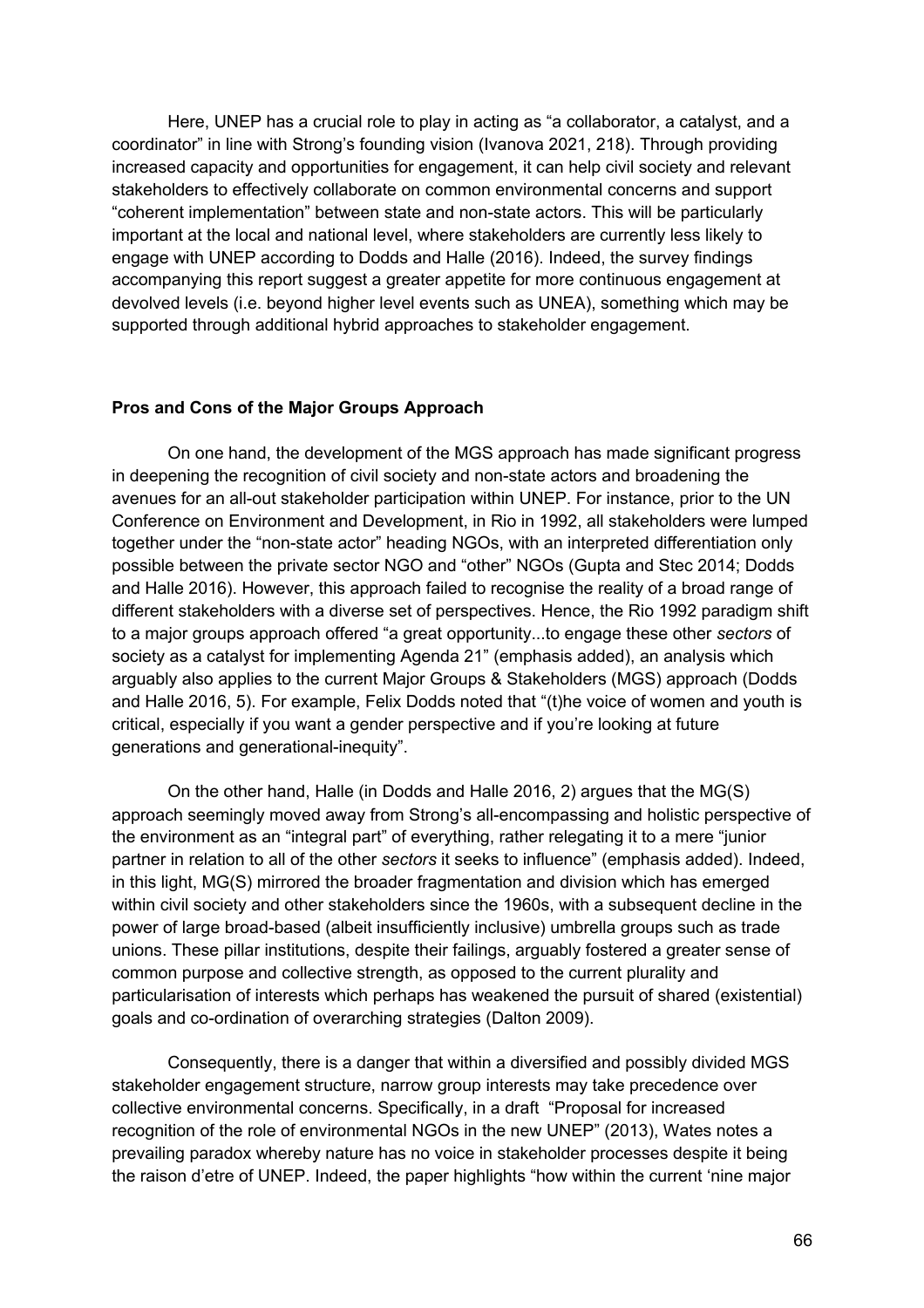groups' configuration, environmental NGOs are not even recognized as a key partner, being just a subset of the NGOs major group", with the majority of major groups and NGOs representing a sector of human society. Hence, environmental protection is, to a greater or lesser extent, just one of a number of objectives such stakeholders might have.

With such a sectoral and interest group-approach increasingly coming to the fore arguably at the expense of an expertise led issue-based approach to improving environmental outcomes - it could be therefore argued that the MGS approach "has stood as a barrier to effective participation" rather than a cohesive enabler of effective civil society engagement and subsequent environmental protection (Gupta and Stec 2014, 7). Specifically, it is clear that the current MGS approach has inevitably created certain "imbalances and a 'silo' approach to engagement", one which is by no means natural or inevitable (UNEP 2013, 4). As Gupta and Stec (2014, 3) observe, the nine major groups approach consists of "somewhat random categories of society in general, and also includes large overlaps". For instance, Dryzek commented: "On the one hand civil society is represented which is good that (they) are recognised" but he also wondered "if the formalisation of Major Groups means a distinction between insider groups and outsider groups, who are actually excluded by that structure".

Similarly, it raises the question of where, when and how one can draw the line when it comes to including various *sectors,* interest-groups and individual categories that are affected by environmental concerns, and if common environmental concerns are consequently neglected in the process. As Dryzek remarked,"(t)here is a danger (to bring more groups in), just bringing more groups in, it looks like democracy, but I think you have to do democracy right. And just bringing in more actors or groups is not necessarily going to help."

In short, additional stakeholders should not be included simply to make up the numbers. As is stands, Strandenaes<sup>5</sup> notes that "the entire activity" of stakeholders "has never been properly counted in such a way that the entire number of NGOs involved globally for UNEP is displayed." Rather than focusing on the sheer quantity of stakeholders as a metric of successs, meaningful stakeholder engagement among relevant stakeholders must also be assessed in order to further strengthen civil societies engagement within UNEP and UNEA processes. To this end, UNEP stakeholder engagement processes should aim to bring about the biggest diversity of voices and perspectives possible with respect to the theme being dealt with (i.e. inclusion of relevant stakeholders'). However, in addition to bringing different voices to the table, stakeholder engagement processes and mechanisms must also ensure a cohesive and coherent focus on improving environmental outcomes. As noted in the Geneva Report<sup>6</sup>, "(w)ith an emerging organisational system pointing to 2022 and beyond, integrating major groups, civil society and relevant stakeholders and strengthening their position in the system would add value and credibility to UNEP."

<sup>5</sup> In his paper *"Quo Vadis UNEP, UNEA, major groups and civil society organisations - Will we participate to work - or work to participate?*

<sup>&</sup>lt;sup>6</sup>https://wedocs.unep.org/bitstream/handle/20.500.11822/13474/the\_geneva\_report\_a\_new\_unep.pdf ?sequence=1&amp%3BisAllowed=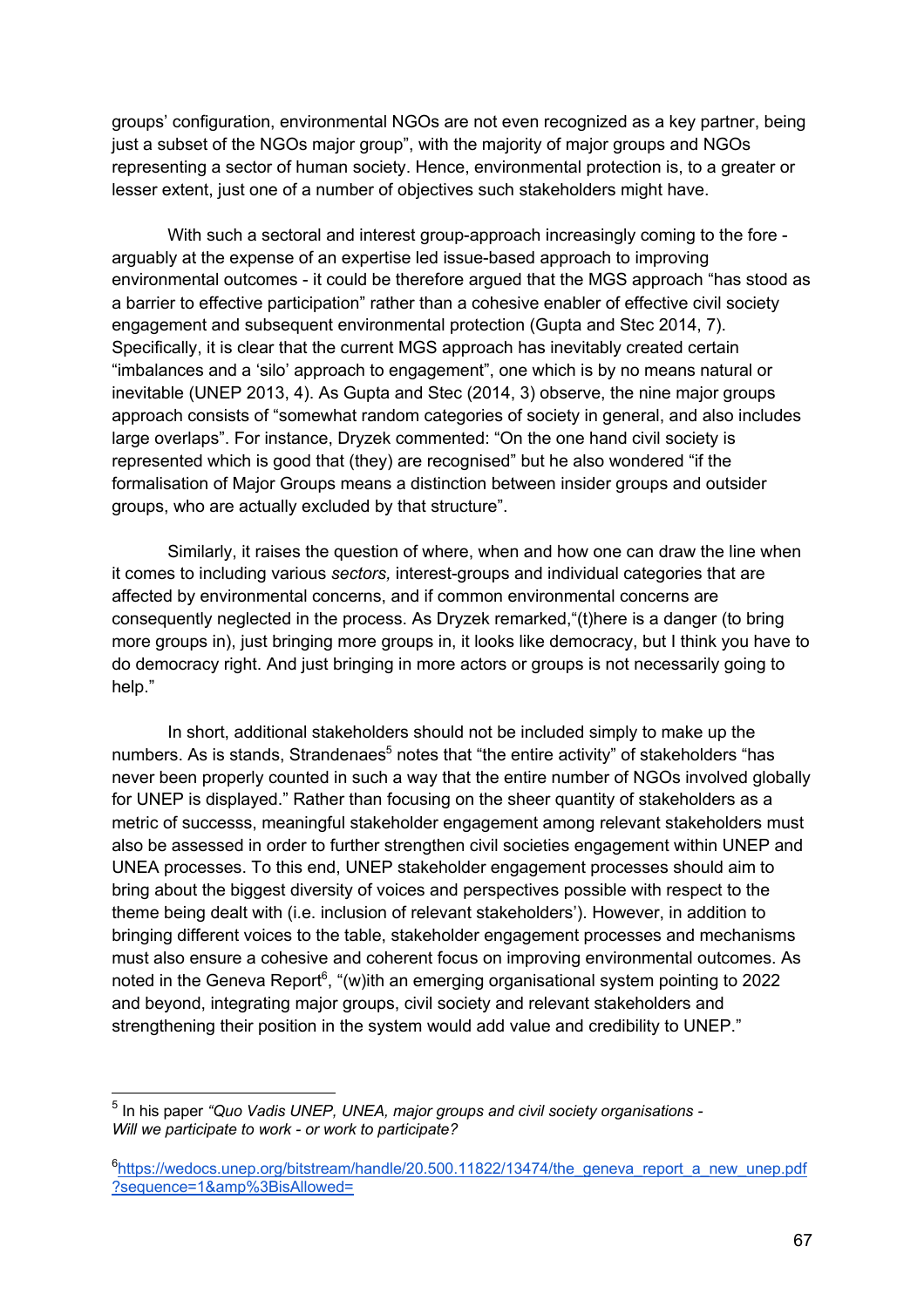## **Major Group Imbalances: Business Cohesion vs. NGO Confliction?**

Not surprisingly, there is seemingly little uniformity or common structure between or within these existing broad MG categories. For instance, the category "farmers" alone includes "small-scale farmers, fisherfolk, pastoralists, and foresters" (UNEP 2013b)<sup>7</sup>, not to mention what could be described as "large agricultural interests" which often promote the use of practices (e.g., fertiliser and pesticide-use) that lead to environmental degradation. As Gupta and Stec (2014, 3) allude to, "there are farmers and farmers – and their interests in the environment may also be extremely diverse." But evidently, not all "farmers" or indeed relevant stakeholders or broader members of civil society are equally resourced, nor do they have an equal voice.

Similarly, the somewhat controversial role of "business and industry" within the MGS tent has been previously raised by expert reports, academics and is also one such finding repeated in the civil society survey accompanying this report. For instance, Gupta and Stec (2014, 7) note how "one major impediment" of the current MGS approach "has been the lumping of business and industry together with civil society groups." Consequently, it could be argued that business and industry invariably crowd out the participation of other relevant civil society stakeholders whose voice may already be marginalized. However, as some interviewees have noted, $8$  business representatives have channels where they are able to engage and operate outside of the MGS arena, through formal and informal ways. Yet another interviewee noted that prior to the adoption of the MG approach, business and industry, represented by Chambers of Commerce, was one of only two stakeholder groups, the other being NGOs, and that the addition of more Major Groups has therefore improved balance (Sascha Gabizon). A thoroughly researched scholarly assessment of the ways in which business and industry engage with UNEP both inside and outside the MGS context would be a valuable contribution to the debate, with an aim towards proposing recommendations for adoption by UNEA.

Additionally, there are also many NGOs - particularly those at the national and local level - that lack a voice at the table, something which in itself is worthy of further research. Some of this may be due to the cumbersome accreditation process and accompanying criteria which may act as a potential barrier to local actors while inadvertently benefiting those stakeholders with the deepest pockets, resources and institutional "know-how". However, this is a view contested by one interviewee<sup>9</sup> who stated that the process "is pretty simple, it's not a difficult thing to do". Moreover, the participant noted how the current accreditation process is preferable to a more "fluid" (and perhaps less bureaucratic system), when noting that "ultimately it's about security, and whether the organisations are real organisations, you want organisations that have been in existence for a respectable period of time, that show you are a real organisation". Nonetheless, some relevant stakeholder expertise and input pertaining to specific environmental issues may be excluded from current

<sup>7</sup>https://wedocs.unep.org/bitstream/handle/20.500.11822/14610/Stakeholder\_Engagement\_at\_UNEP. pdf?sequence=1&isAllowed=y

 $\frac{8}{9}$  John Dryzek (approve comment) and Juras

<sup>&</sup>lt;sup>9</sup> Felix Dodds.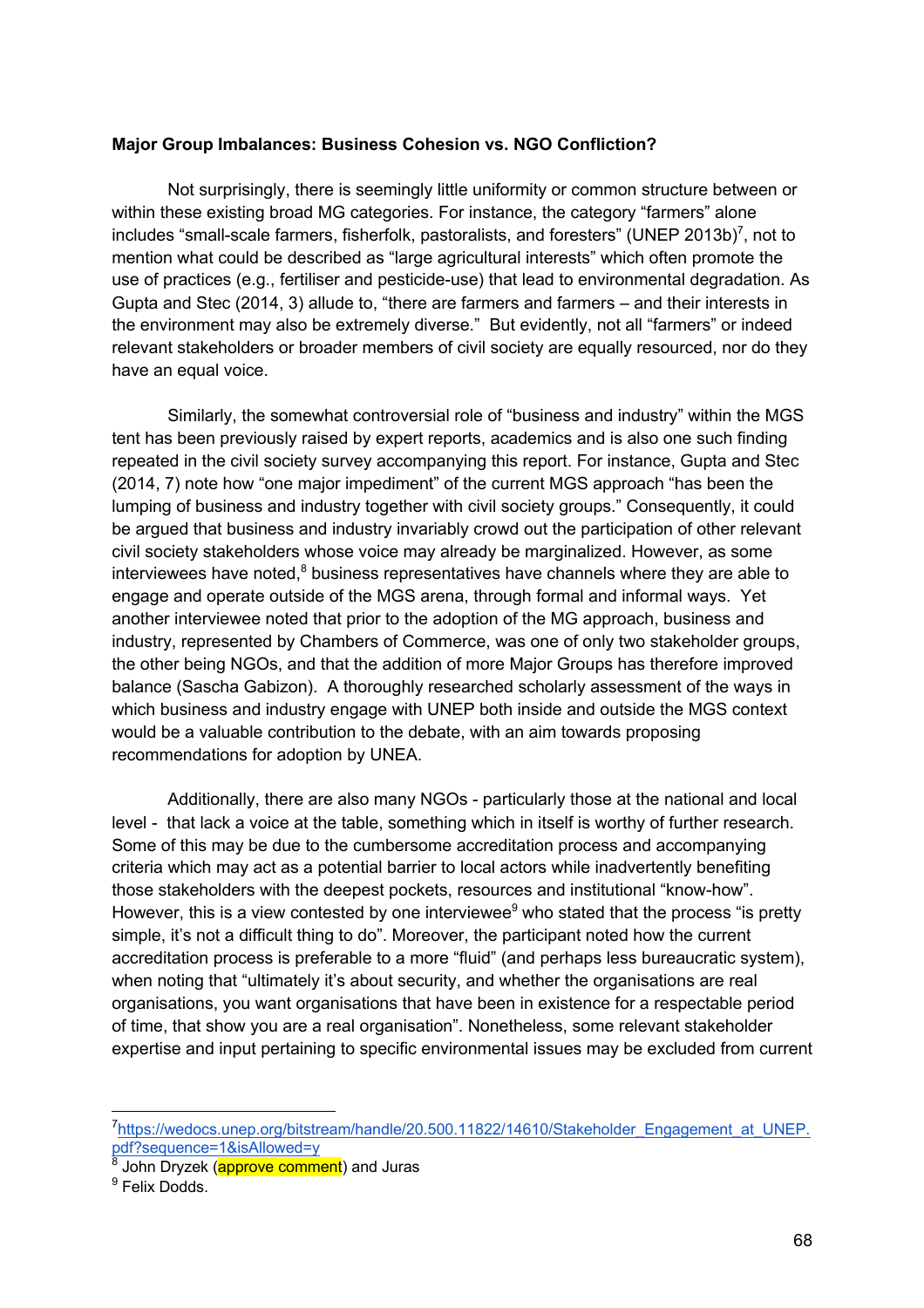engagement processes, particularly at national and local levels where UNEP's presence may be weak.

Rather than being excluded, some stakeholders are voluntarily choosing not to engage with current UNEP stakeholder processes. For instance, Halle (in Dodds and Halle 2016, 3) suggests that some NGOs critical of Member State inaction on the environment may see UNEP as "part of the problem". While others with their own raison d'etres, resources and reputation may justifiably feel that UNEP has little to offer. While these arguments made by Halle (2016, 2) evidently require further empirical research, his suggestion that "the NGOs wishing to interact with UNEP are self-selecting" is in line with the well-researched **"**shortcomings and distortions of' 'open' and 'closed' calls for participation" (OECD 2020,  $82^{10}$ ). Consequently, it has been arqued that NGOs that do engage with UNEP processes tend to be those organisations with an international mandate whose focus is on cross-border (as opposed to local) issues (Dodds and Halle 2016). However, this should not be seen as inevitable, as one interviewee $11$  noted that UNEP does indeed benefit "small and medium sized organizations" more so than international organisations like WWF or Greenpeace, but that the former (which generally don't have the knowledge, understanding or appreciation of UNEP) need tailored support and capacity building to enable them to effectively participate.

Nevertheless, many have perceived that the Major Groups system functions as a subset of non-state actors and is given a mandate to speak for all within a given major group or sector, which perhaps lends itself to representative and legitimacy problems, also an issue that warrants further study. If the organizational and formal issues pertaining to the major groups system including formalities governing UNEP are not known and understood, it may invariably lead to important national and local voices of relevant stakeholders working on serious environmental issues being absent from UNEP's work. This viewpoint chimes with the conclusions of previous expert reports which called on UNEP to ensure "fair treatment" of civil society and stakeholders at the national level (ED Expert Group, 2013), and was a key finding from the consultation sessions and accompanying survey conducted as part of this report. Specifically, survey respondents called on UNEP to be "more active at national and regional levels" and to also"(e)ngage local and national levels to allow a diversity of voices to be engaged in UNEP stakeholder engagement mechanism."

# **The Means Vs Ends Debate**

Several reports have argued that the present MGS system is unbalanced. These reports often conclude by asserting that there is a potential for relevant stakeholders particularly those at local and national levels - to be crowded out due in part to the attributes of the accreditation system. There are also issues surrounding the representativeness and legitimacy of existing stakeholders. For instance, one interviewee commented that "(m)y

<sup>10</sup>https://www.oecd-ilibrary.org/docserver/339306da-

en.pdf?expires=1632578872&id=id&accname=oid006516&checksum=F68F27F0E155A98B8C0BE74 BA5FB1F4A

 $11$  Felix Dodds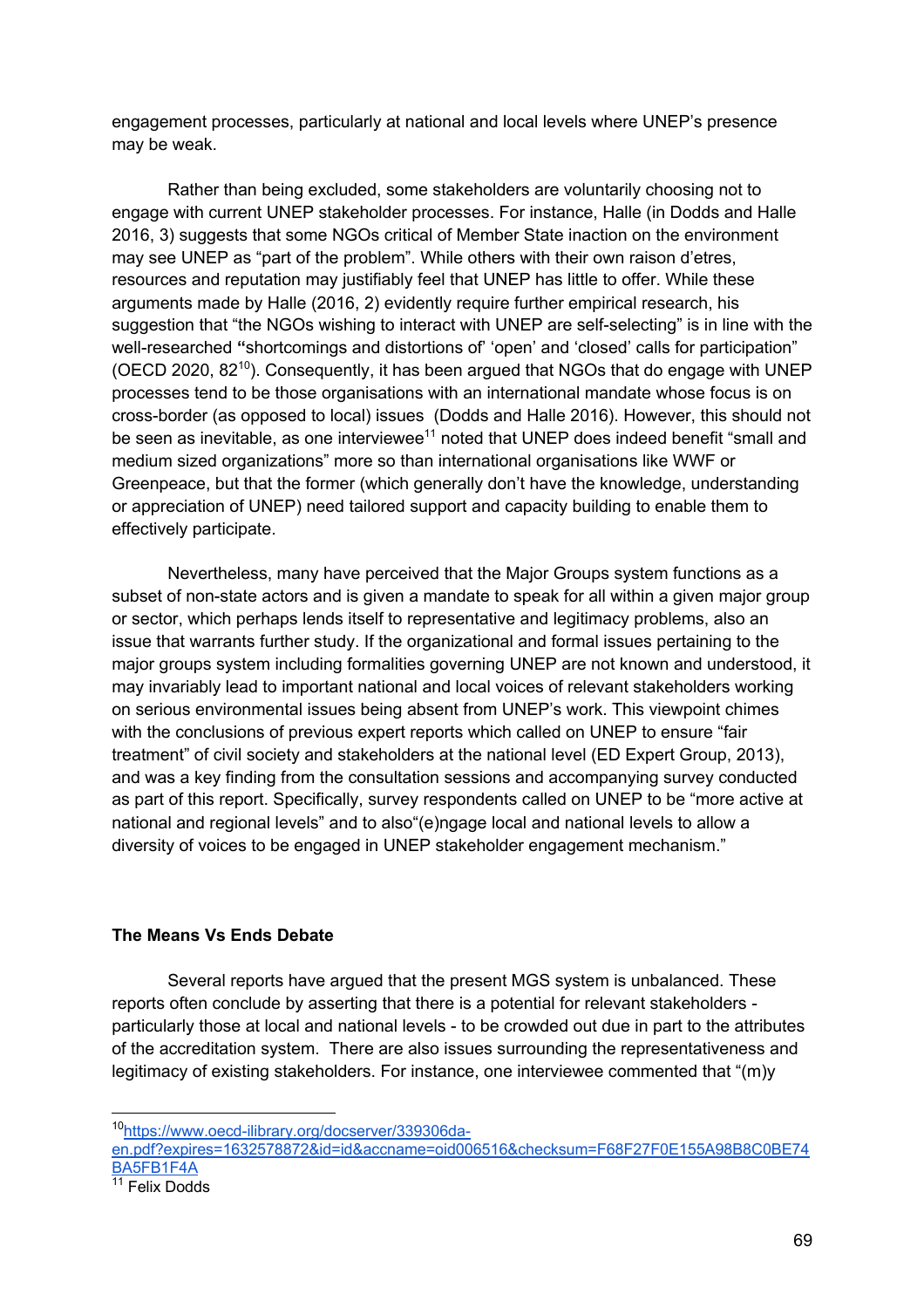sense is that with the Major Groups, in terms of who is active in those groups, it's those people who are very much at home in the system" (Dryzek) while another referred to them as "groupies". Similarly, Gupta and Stec (2014. 3) question whether some MSGs really have "the interests of the environment at heart." This is not to in any way disparage the passion, commitment and expertise that the vast majority of representatives of these groups bring to the table, but more so to critique whether the "environment" is perhaps but one of many competing, insular and indeed often conflicting concerns and goals of MGS interests.

However, two counter-arguments are offered by Felix Dodds in this context. Regarding the issue of representativeness, he notes that "there is a democracy element", and while "(s)ome of them (MGS representatives) are very good a servicing (the needs of) their members, some are less so…and if they are less so, chances are they'll get replaced when the election comes up next time". Moreover, he importantly states that "the elected representatives *aren't* meant to sit at the table, they are meant to facilitate finding the experts to sit at the table". Hence, rather than crowding out relevant stakeholders, from this perspective, MGS should "act as interlocutors and facilitators." However, within this context, it is important to note nine major groups are not intended to be "gatekeepers" nor exclude any non-state actors or stakeholders.<sup>12</sup>

Secondly, despite the perceived faults of the current MGS structure, Felix Dodds (in Dodds and Halle 2016, 5) notes how the environment simply did not register as a significant "interest" of many groups prior to Rio 1992. However, since then the MGS approach has offered the opportunity to constructively collaborate with a variety of partners, build coalitions and ultimately "engage these other sectors of society as a catalyst for implementing" positive environmental change has occurred. Nevertheless, Halle's (in Dodds and Halle 2016, 9), rebuttal of Dodds's point is worth reflecting upon:

*"The questions remain: in terms of advancing sustainable development over this period, has the approach favoured for engaging with UNEP worked better than the traditional approaches used by the different stakeholder groups? Are our successes the result of this form of investment? And are we confident that this form of engagement paid more dividends than other approaches might have?"*

In short, Halle argues that environmental outcomes have regressed (further) since Rio in 1992. This is despite the augmented environmental awareness over the past three decades, arguably one of the undoubted successes of UNEP, and the subsequent "(p)aper promises we have by the ship-load" in terms of appropriate policy and political action (Ibid). Indeed, the most recent IPCC report undoubtedly reaffirms this view that where it matters most, we have mostly failed (in spite of many good intentions). In the words of the current UNEP Executive Director, Inger Andersen: "The world *listened*, *but* it didn't *hear*. The world *listened*, *but* it didn't act strongly enough".

The question is firstly why we have collectively not heard - and why does this "knowledge-action gap" (Knutti 2019; also see Garschagen et al. 2020) between

 $12$ 

https://wedocs.unep.org/bitstream/handle/20.500.11822/13474/the\_geneva\_report\_a\_new\_unep.pdf? sequence=1&amp%3BisAllowed=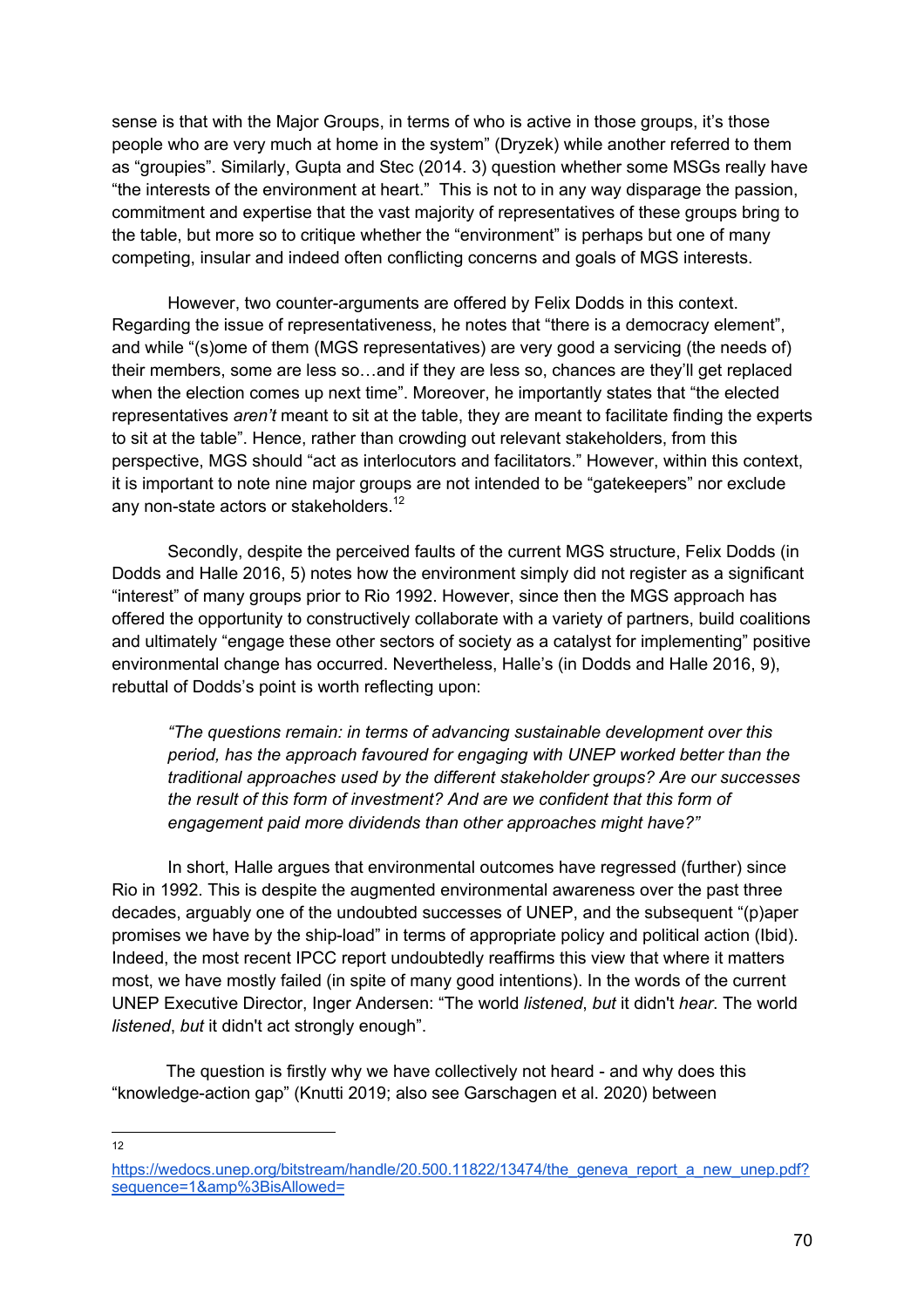environmental science and subsequent environmental action still remain when it comes to existential problems such as climate change, loss of biodiversity, destruction of the ecosystem services and increasing pollution to mention a few of UNEP's key concerns. The second question is how can we capitalize on the energy, experience and expertise of civil society through engagement processes which work for - not aside from or against - our environment. By all accounts, we cannot fail. The stakes are too high and now there is no longer time to pretend and extend. We therefore must be brutally honest in our assessments and unrelenting in our quest to put environment protection first - not as an after-thought, but as the integral part of everything we do - over the next 50 years.

## **From Better Processes to Better Outcomes?**

The debate between Halle and Dodds perhaps encapsulates the classic dilemma of green theory, one best surmised by Goodin's (1992, 160) statement that *"'to advocate democracy is to advocate procedure, to advocate environmentalism is to advocate substantive outcomes: what guarantee can we have that the former procedures will yield the latter outcome?'* 

Putting aside for the moment that Wong (2016) and others have argued that this dilemma can be overcome, through this lens we can make the paradoxical statement that the current UNEP stakeholder process is both succeeding and failing at the same time. Dodds (2016) and others are right to celebrate the success and solidification of an inclusive, albeit imperfect, stakeholder engagement model. As earlier alluded to, in that sense we have seen significant progress. Yet, taking Halle's viewpoint, this has not been enough to stem the tide of environmental destruction over the past three decades.

When we note the success and failures of UNEP over the past fifty years, outlined in this report and in the accompanying survey of civil society, we must do so with the intention of learning and evolving our knowledge over the next half century. *As* UNEP turns fifty, "this anniversary provides an opportunity to reflect and rethink, to forge a renewed identity for the United Nations Environment Programme" (Ivanova 2021, 53). As previous independent reports into UNEP stakeholder engagement have surmised, we are ""not bound to follow a historical approach based on Agenda 21" and therefore we must be clear-eyed in our analysis, learning from both our achievements and shortcomings (ED Expert Report 2013, 3).

Moreover, we must do so with two primary questions in mind if we are to critically learn and evolve over the next half century. *Firstly, how well has UNEPs civil society engagement worked? And secondly, how has UNEPs civil society engagement worked for the environment?* To use Peter Drucker adage, "you manage what you measure" - and thus these two questions - the former one regarding the democratic process and the latter one of environmental outcomes - should not be separated, but viewed as part of achieving one and the same end (i.e. better democratic processes and better environmental outcomes). To achieve this end, then the successful "scientific consensus that UNEP can help draw out around key issues" must be likewise "matched by a serious attempt to reach a policy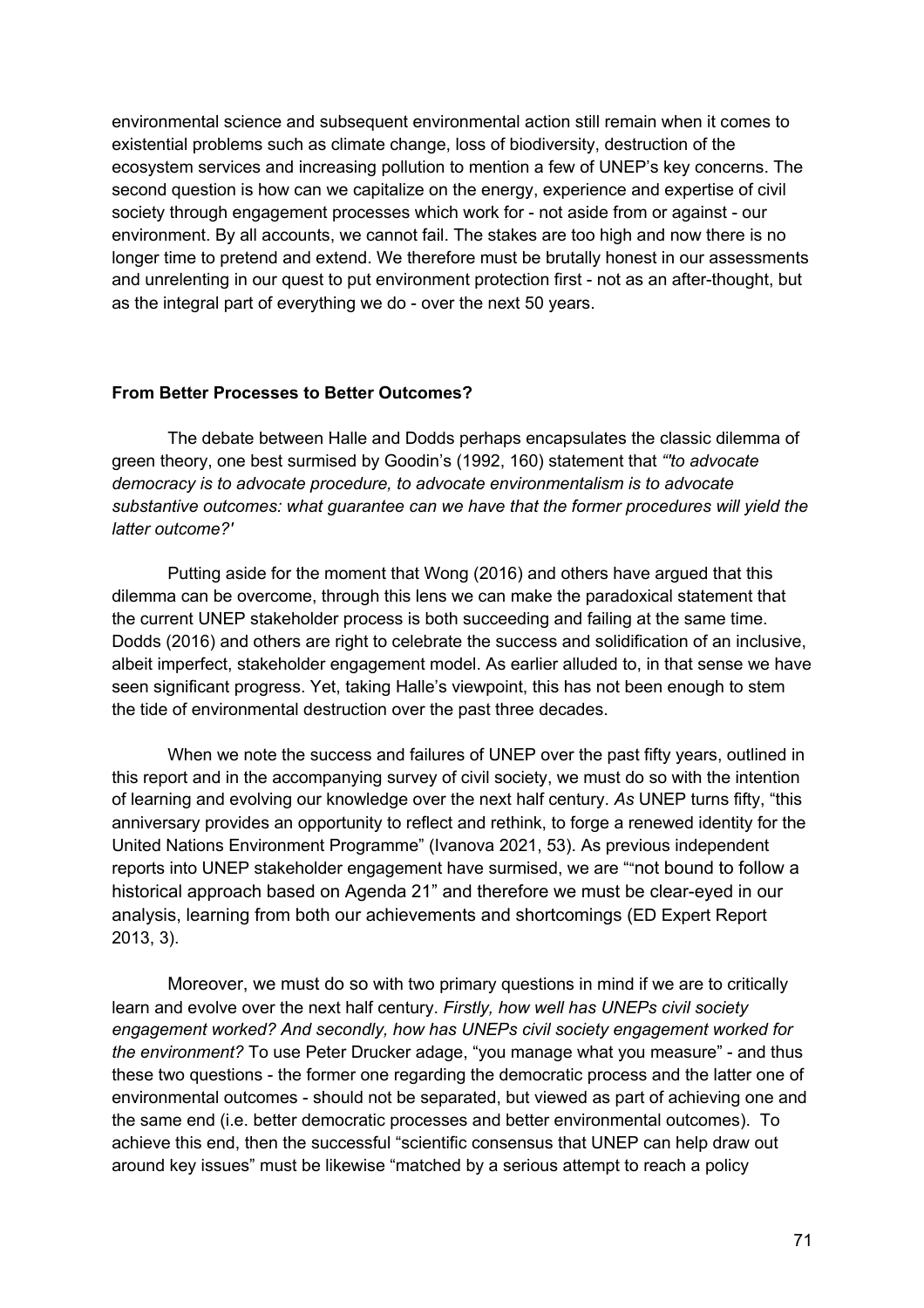consensus on the appropriate response" (Halle 2007, 2). It must also aim to translate both aspirational and concrete policy (recommendations) into implementable actions at the global, national, regional and local levels.

We cannot settle for anything less than the boldest of ambitions, no matter how long or hard the journey may be. To simply seek a (slightly) "better" UNEP stakeholder engagement process in isolation, with more bells and whistles added, will be akin to seeking extra space on a sinking ship - if it does not seek to address the fundamental issues at hand relating to rapid environment degradation as outlined in the most recent report from the Intergovernmental Science-Policy Platform on Biodiversity and Ecosystem Services (IPBES). As stated by one interviewee, we need "to see something much stronger – what we need is something that brings all the different aspects together (of the environment), and it seems to me we need something to do that, whether it's a strengthened UNEP or a World Environmental Organisation, somebody should do it!" (John Dryzek). Likewise, Halle (in Dodds and Halle, 2016, 4) concludes that this "i*mplies a fresh approach both by UNEP and by the NGOs. It is also, interestingly, a "back to the future" return to the original vision for UNEP crafted by its founder Maurice Strong…".* 

However, as the 2013 draft "Proposal for increased recognition of the role of environmental NGOs in the new UNEP" states: "Strengthening the recognition of environmental NGOs in the new UNEP would not be a radical step". Specifically, the paper proffers one simple solution to address the aforementioned imbalance within the MGS structure. In short, it recommends "that UNEP recognize environmental NGOs as an additional distinct major group with a guaranteed seat and voice in UNEP processes." Moreover, it proposes that where time is limited (for example, within a given UNEP or UNEA process), "priority should be given to including a MGS representative speaking on behalf of the environment itself", although this does not necessarily entail a specific speaker from an environmental NGO, but instead a conscious environmental focus from a given speaker. Consequently, it argues that other major groups "need not lose out in any significant way from such recognition being accorded to environmental NGOs". Overall, the paper highlights how it has been three decades since the introduction of the nine major groups approach under the framework of a sustainable development forum, with little if any adjustments made since to account for the fact that UNEP, as "the leading global environmental authority", should ultimately be an environmental forum. In short, it concludes: "It is time to change this."

As UNEP continues harnessing strong ties with the MGS and being an effective environmental champion, it is fundamental that it identifies dynamic and innovative ways to reach out to the growing civil society and broadening stakeholder spectrum.<sup>13</sup> By building on this, it is crucial to create relevant contexts where such fresh and forward thinking can be powerfully expressed, while being transmitted to a wider audience. This will address the underrepresentation of indigenous groups and people from the global south who oftentimes have greater difficulty accessing UNEP spaces.

<sup>&</sup>lt;sup>13</sup> While UNEP has enioyed an overall satisfactory engagement with MGS, stakeholders from the global south and especially indigenous peoples continue experiencing underrepresentation and engagement. For more on this refer to Annex 2.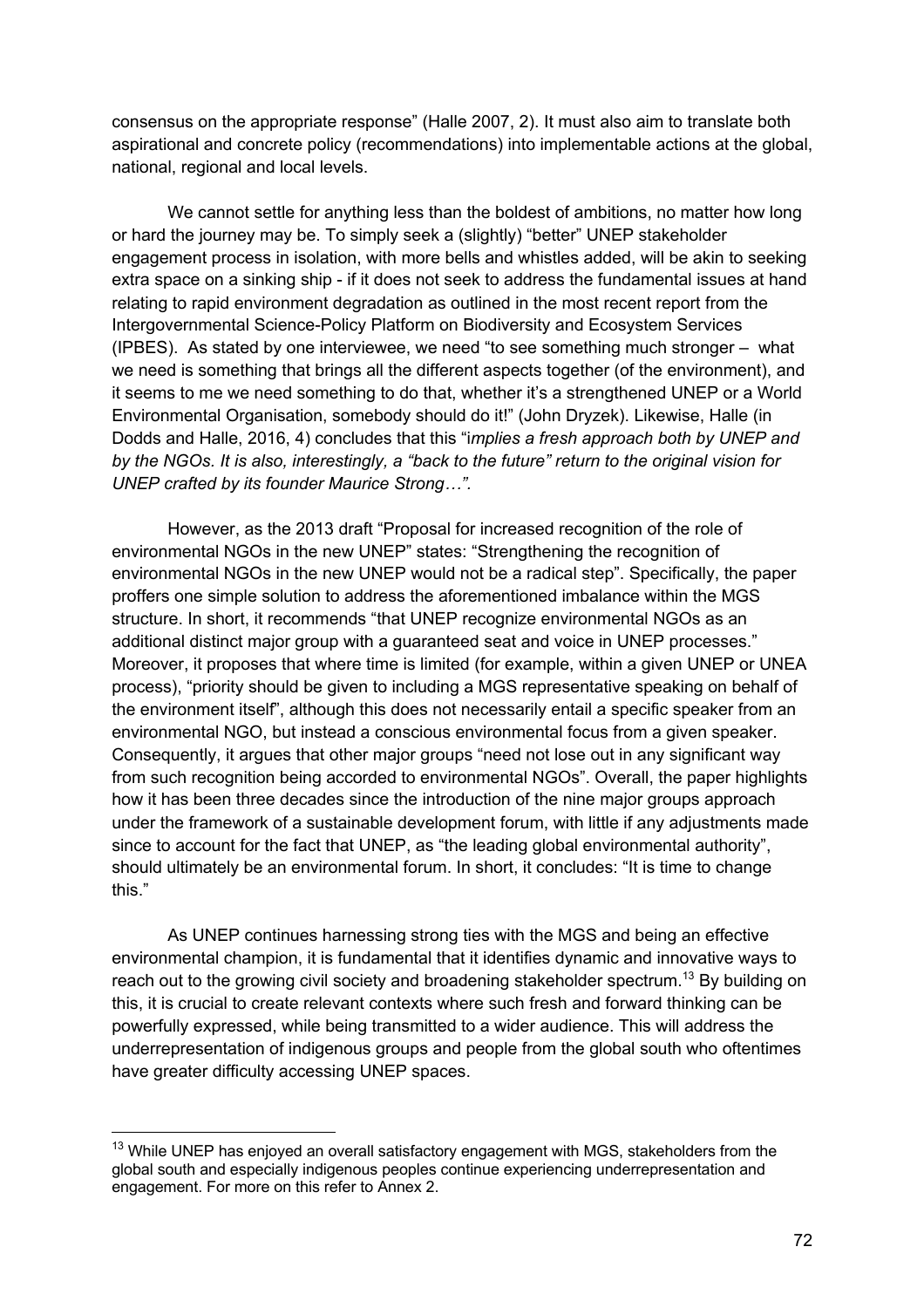A precedent of the latter exists at least since Resolution 2.5 adopted at UNEA 2 on Delivering the 2030 Agenda for Sustainable Development which specifically requests the Executive Director:

*[T]o initiate new multi-stakeholder partnerships, where appropriate, and within available resources, and strengthen existing ones, including with the private sector, civil society and other relevant stakeholders, to promote activities that contribute to delivering the environmental dimension of the 2030 Agenda for Sustainable Development.*

It is thus fundamental to ensure that while UNEP continues working towards the achievement of the SDGs, it simultaneously strengthens its stakeholder engagement policy to effectively reach a geographically diverse and equitable MGS representation. Yet, there are many barriers to be overcome before completely fulfilling this goal. For instance, a little over half (54%) of survey respondents consider the current UNEP stakeholder engagement system as adequate for the future. This figure is worrying in its own right, but to contextualize, since the majority of surveyees (65%) are accredited by UNEP, we could expect a certain selfselection bias regarding survey respondents who are most aware and entwined in the existing MSG process. Specifically, since "[t]he vast majority of civil society activity is local or, at most, national and the vast majority of NGOs have nothing to do with UNEP" (Halle 2016, p. 2), we might expect to find, upon a full engagement of global civil society views, which was not within the scope of this report but should be subject to further research, that these relative "outsiders" have an even more negative perception, even if this differs from the reality, of the current model.

Furthermore, it is worth remembering that Paragraph 88(h) directly requests UNEP to "[e]nsure the active participation of all relevant stakeholders drawing on best practices and models from relevant multilateral institutions and exploring new mechanisms to promote transparency and the effective engagement of civil society". In the framing of the quote above, Strandenaes et al. (2013) highlight the definitive involvement of Major Groups and Stakeholders at a high and influential level in the formulation of the contents of *The Future We Want*.

#### **Involving all stakeholders in UNEP and UNEA**

Stakeholder engagement in UNEP and UNEA processes is an absolute necessity to maintain the credibility and legitimacy of this intergovernmental organization. Whereas there was a noticeable and significant increase in the number of non-state stakeholder participation in all UN affairs up until the turn of the century, there seems to be a guarded reluctance among many stakeholders to embrace participation opportunities in intergovernmental organizations today. Noted Marcus Orellana in an interview with the authors of this report: "Public participation is a key element of strengthening the environmental dimension, yet we don't see progress in this area. UNEA is created, there is some increase in budget, but where is the public?" Orellana continued: "The current MGS process runs the risk of token participation. Filling slots of each MG becomes a priority rather than a broader tent of environmental voices. Allocation of slots by MG is not really useful.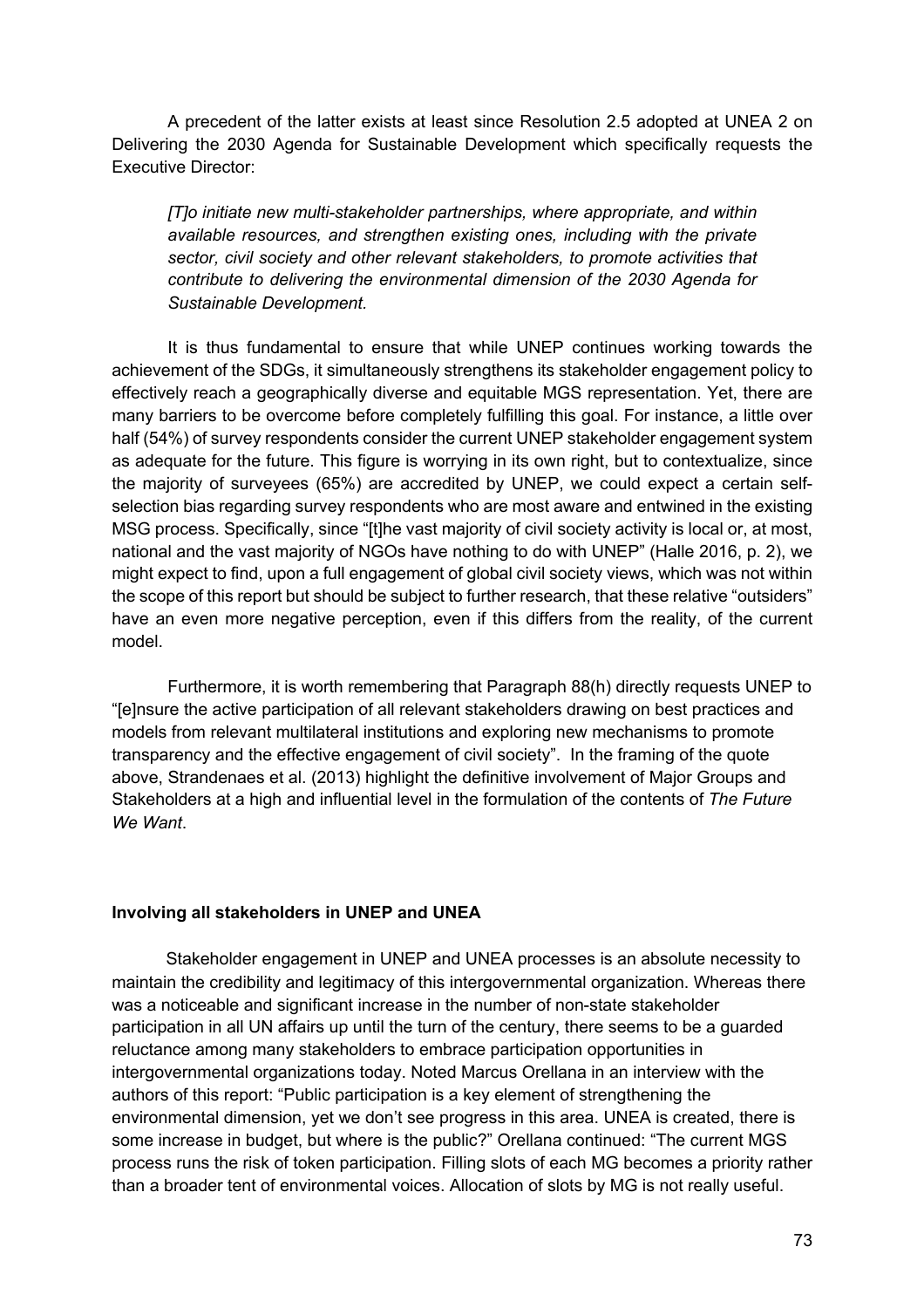UNEP needs a broader tent model that would not exclude other voices. In the UNEP context, COW (Committee of the Whole) and CPR participation is more important than UNEA itself. The contact groups and other mechanisms need to be the focus of civil society engagement, and that needs to be confirmed in the rules."

With regard to improving stakeholder engagement at UNEA, Strandenaes et al. (2017,9-10) notes the shortcomings of the "Global Major Groups and Stakeholders Forum" (GMGSF). The GMGSF side-event, which precedes the main UNEA session, provides stakeholders with a rare opportunity to integrate their positions and promote their agenda(s) within the context of the previous and forthcoming UNEA cycle. However, the authors note how the absence of key stakeholders, inadequate preparation and the overall lack of "a wellbriefed strategic drive" has served to frustrate the potential of the forum. Yet, their empirical evidence also detected some support for changing the format of the three-day GMGSF event amongst stakeholders.

Consequently, under a proposed revised format, Strandenaes et al. (2017,9) suggest time for "orientation and finalizing stakeholders' positions" on Day 1 in order to ensure "an integrated approach can be developed regarding a chosen theme". This could then be followed by the "promotion of roles and activities…(and) opportunities for collaboration" on Day 2 of the forum, with the final Day 3 reserved for "horizon-scanning and forming views on the priorities for UNEP/UNEA work and engagement over the following two-year cycle, and for discussing possible implementation partnerships". However, such a restructuring of GMGSF would ultimately require adequate support, resources and capacity-building by UNEP, something which should be considered.

In addition, the authors note that UNEA's "rules of procedure should allow voices of stakeholders to be heard" to ensure the importance of their role is adequately recognised. This may be difficult to achieve given the existing time pressures of UNEA. Yet, interestingly, Strandenaes et al. (2017, 10) suggest "a system for writing some speeches by all types of speaker into the record without delivering them orally…(as is permitted in the American Congress)" as one way to overcome this problem. This may also help to alleviate the concerns of critics such as Halle who have expressed doubts regarding the very efficacy of such speeches and questioned why NGOs (would) put so much effort into these contributions which are ultimately for the record.

Another proposal in regards to the GMGSF that has been discussed at various fora, including the GMGSF itself, has been to increase the profile of the GMGSF separate from the UNEAs to which it is a preparatory process. The GMGSF could still be held in close proximity to a given UNEA, but there could also be an additional GMGSF on off years which would be a standalone event and produce outputs that would challenge the international community on issues and give time and scope for greater influence on the setting of future UNEA agendas.

### **Opportunities for Continuous Engagement**

Furthermore, Strandenaes et al. (2017, 10) also note the need for "Governments, UNEP and stakeholders to hold "genuinely interactive meetings" at UNEA to find common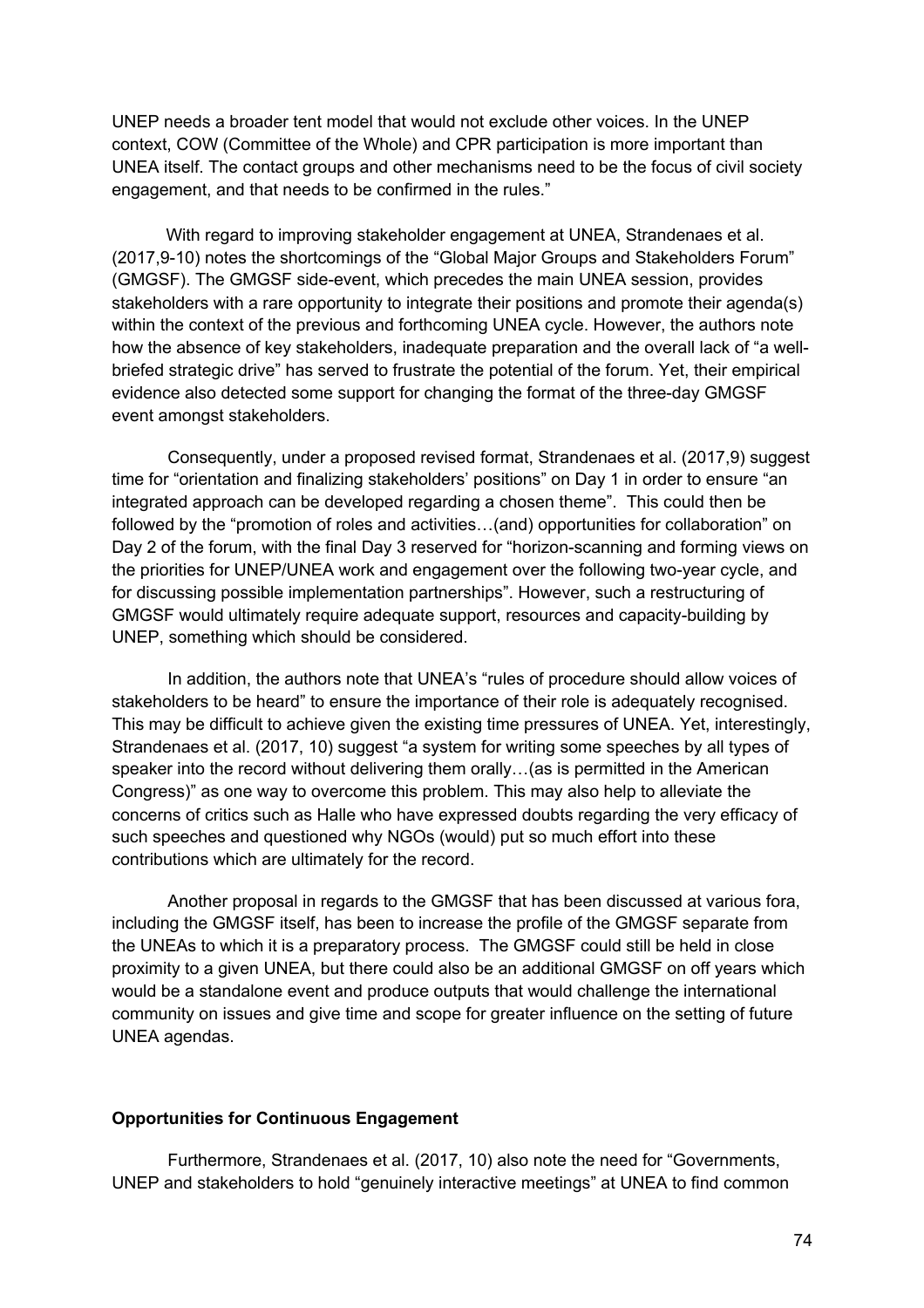solutions to critical environmental problems. Importantly however, UNEA cannot be seen as a stand-alone event for such meetings. On the contrary, effective outcomes can only be achieved through "well-informed and adequately resourced interaction" between actors throughout the proceeding two-year cycle. This view has been echoed within the feedback from consultation sessions and surveys which accompanied this report, as stakeholders have clearly sought more opportunities and resources for continuous engagement within a given UNEA cycle, particularly at the local and national levels.

"So, it is timely to review what could be done to reinvigorate the stakeholder engagement processes of UNEP and UNEA, and thereby to help stimulate higher levels of engagement and political commitment to international action on the environment" (Strandenaes et al 2017, 13).

As it stands, UNEP and its Member States "do not achieve enough engagement in depth and breadth with stakeholders (and between stakeholders)" between UNEA sessions (Strandenaes et a. 2017). Although additional resources and capacity-building is clearly required, this alone will not be enough to enhance stakeholder engagement processes. Instead, there is a need to further "improve and diversify" the mechanics of engagement processes to attract a wider and more relevant pool of stakeholders. Consequently, Strandenaes et al. (2017, 6) cite the need for "an inclusive, transparent and well-organised plan or system for engaging stakeholders of all kinds in a continuous way throughout the work of UNEP and UNEA" (emphasis added). Herein, there is potential for new mechanisms, such as enhanced hybrid approaches and deliberative processes, to foster continuous stakeholder engagement and strengthen environmental outcomes.

However, there should be no "one-size-fits all" approach to the stakeholder engagement processes. Instead, engagement processes should be flexible and responsive to both the given issue and the (varying) needs of relevant stakeholders (Gupta and Stec 2014; Strandenaes et al. 2017). Additionally, multi-stakeholder engagement processes should allow space for the perspectives of different stakeholders, from scientists to NGOs and business groups, to be adequately deliberated upon (Strandenaes et al. 2017, 6-8). Overall, Strandenaes et al. (2017, 6) conclude that "careful planning and sequencing of activities, meetings and other contacts over the whole biennial UNEA cycle, and the whole of UNEP's Programme of Work" is required to ensure effective and continuous stakeholder engagement processes.

# **Accreditation:**

The report of the UNEP Executive Director's independent expert group on stakeholder engagement processes at UNEP (2013, 17) cited numerous issues with the accreditation criteria. Specifically, the report concluded that the criteria presented "challenges to the inclusion of important groups and organizations within civil society". Consequently, the report concluded the process "should be changed" in order to improve the representative function of UNEP stakeholder engagement processes, with subsequent academic papers mirroring this finding (e.g. Krug et al. 2020). For instance, the report recommended that the requirement for an organization to be active in more than one country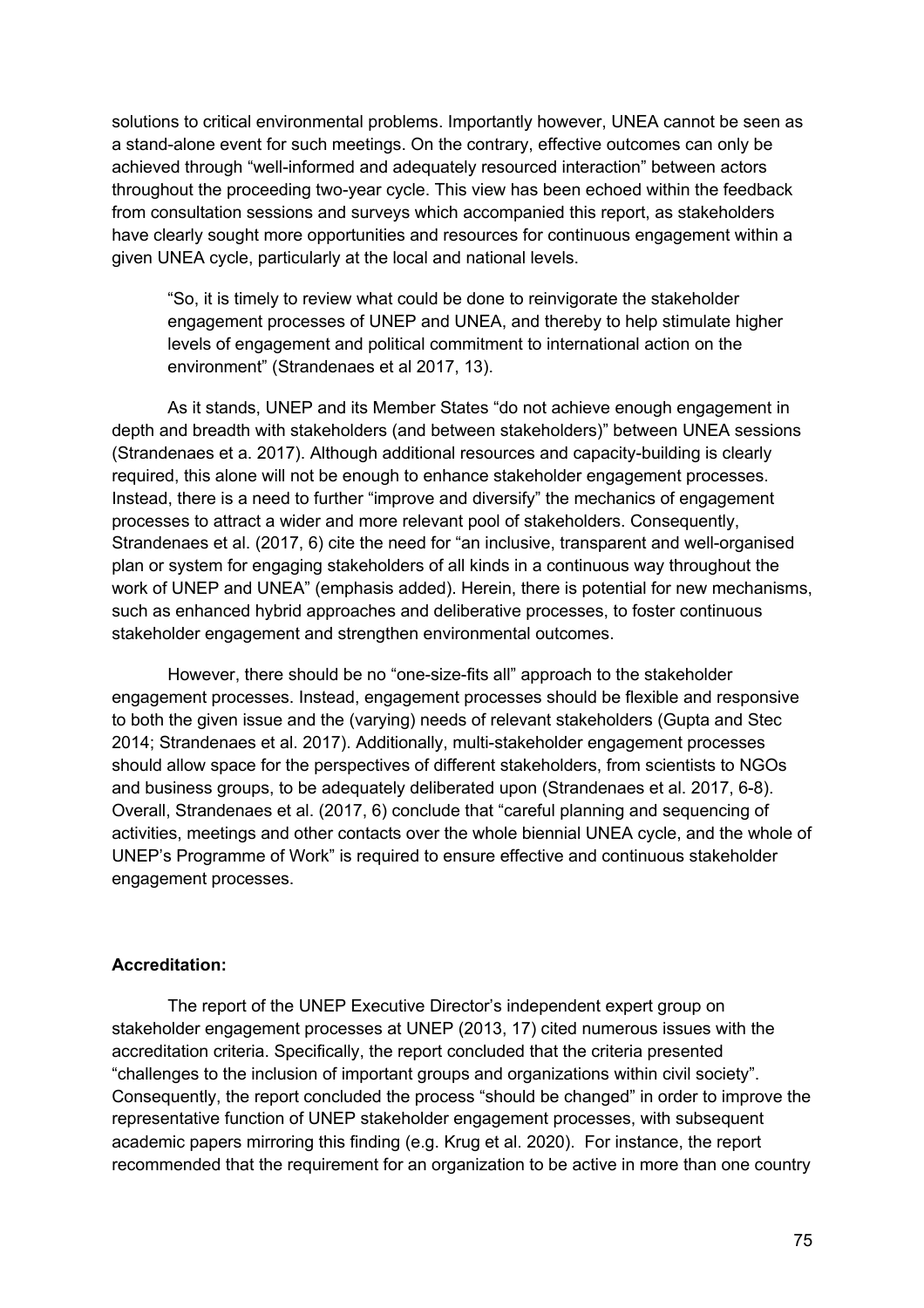(i.e. international) be removed, as this may restrict the participation of relevant local and national groups, while serving as a potential barrier to peoples' organizations, membership based organizations, and social movements.

Likewise, the requirement for an accredited organization to be "in existence for at least two years" (Gupta and Stec 2014, 2) may also act as a significant barrier for social movements. Herein, the expert group (ED Expert Group 2013, 17) concluded that the burden should be on a proposed Environmental Civil Society Mechanism (ECSM) to decide how to include social movements and non-registered organizations, learning from relevant international experience. The ECSM would aim to involve groups most affected by policies under discussion, including social movements and non-registered organizations, following the model of the civil society mechanism of the FAO's Committee on World Food Security. Deliberative processes (discussed below) also have the potential to allow for participation of a representative subset of the public affected by policies under discussion and relevant stakeholders selected through an open consultation process, as well as inputs from an advisory body of independent experts and affected citizens' feedback on speaker selection.

However, this viewpoint is not shared by Dodds, who notes that the current accreditation process "is pretty simple, it's not a difficult thing to do", while also warning against a more fluid system when stating:

*"Ultimately it's about security, and whether the organizations are real organizations, you want organisations that have been in existence for a respectable period of time, that show you they are real".*

Nevertheless, given the apparent lack of regional, national and local stakeholders, the expert report calls for the establishment of "a focal point system". The report suggests this could include "both constituency focal points and regional or sub-regional ones" which would have responsibility for "accreditation, procedures (filling seats etc.), budgets and allocations, (and) managing a trust fund" (UNEP 2013, 18). This is particularly important given Krug et al's (2020, 208) assessment that "(m)arginal participation from different regions of the world should be addressed by including financial support as well as better and transparent accreditation criteria, to properly address the underrepresentation of groups". Additionally, the ED Expert Report (2013, 18) recommends that thematic working groups "open to all constituencies and all organizations in the different regions" be established through the focal point system "to prepare civil society input to UNEP deliberations and activities". Importantly, the report (2013, 18) posits that such re-restructuring would:

# *"facilitate exchange among different constituencies and different regions and consensus building where possible, rather than the 'silo thinking' that characterizes the present Major Groups system".*

Regarding the fate of the Major Groups Facilitating Committee (MGFC), the ED Expert Report (2013, 15) proposed that the current major groups system be replaced by the ECSM. Likewise, Gupta and Stec (2014, 7-8) propounded that it could be abandoned or at least revised in order to take out business and industry, science and technology, and local government; however, as the ED Expert Report alludes to, even if only some of the groups are delisted, this would inevitably result in the remaining groups losing "their justification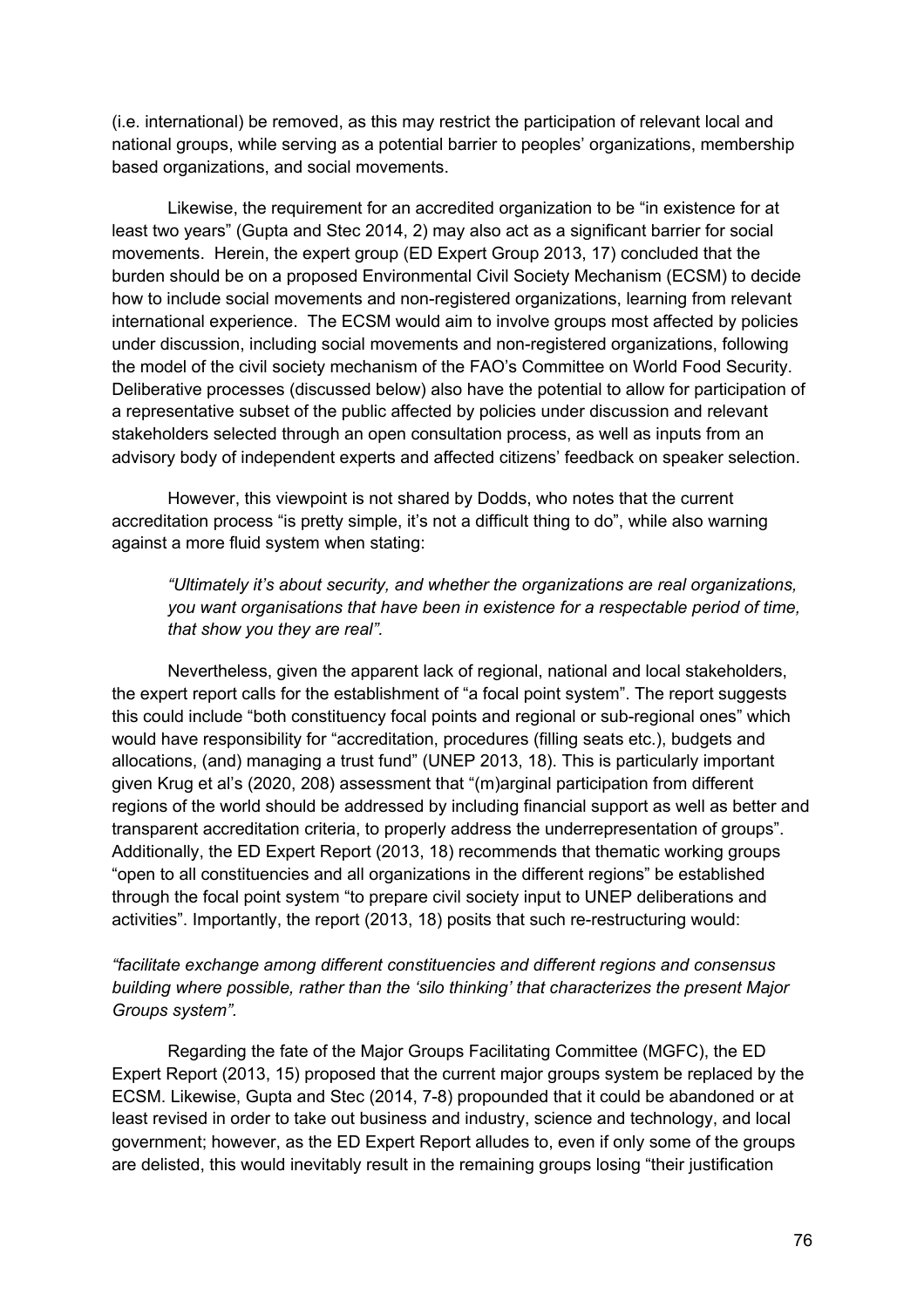conferred upon them under Agenda 21", with a consequent "need to establish criteria and to start again". Overall, the expert report notes the importance of entering into direct dialogue with those representing " the most affected by environmental issues in order to determine on what themes and under what participation conditions they would be interested in increasing their interaction" (ED Expert Report 2013, 4).

Nonetheless, Gupta and Stec (2014, 8) state that this would not necessarily mean the exclusion of the aforementioned major groups (specifically business and industry, science and technology, and local government); on the contrary, they argue that "(r)ather than limiting their participation...separating them from the other groups would in fact allow each to stand on its own in an appropriate relationship towards UNEP bodies and processes''. Specifically, they posit that this may mean "an enhanced level of engagement, for example in an advisory capacity in the case of science and technology, and in strategic planning and implementation of programs and projects in the case of local government" something which will be further illuminated in the following section. The establishment of a panel of global, transdisciplinary science advisors has also been proposed by Ivanova to build its authority towards a dynamic platform for sharing best practices and coalitionbuilding (Nature 590, 365-2021).

The Rio+20 conference in 2012, 40 years after the establishment of UNEP, called on all UN member states and all non-state stakeholders to upgrade their work and commitment to safeguard the environment. Paragraphs 87 to 90 of the Rio+20 Outcome Document dealt with strengthening UNEP's role and its position within the UN system including establishing what became the UN Environment Assembly (UNEA). Paragraph 88(h) states that it is important to "ensure the active participation of all relevant stakeholders, drawing on best practices and models from relevant multilateral institutions and exploring new mechanisms to promote transparency and the effective engagement of civil society". This subparagraph was widely interpreted as a call for the stakeholder engagement policy to be upgraded. Efforts to improve the accreditation process in UNEP following the 2012 Rio+20 decision proved difficult. The most complete accreditation procedures under the aegis of the UN are those found in ECOSOC resolution 1996/31. The present system at UNEP has obviously been inspired by this resolution, but as several observers have pointed out, despite the fact that the resolution allows for protection of organizations seeking accreditation, following the ECOSOC resolution might make accreditation to UNEP more complicated. The current system in place is considered by some Member States and stakeholders to be adequate, in that it leaves accreditation decisions to the experienced and professional competence of UNEP's Civil Society Unit.

#### **Information, Expert Input & Decision Making**

Beyond the cited accreditation issues, the calls for accessible, transparent and open information, mechanisms for expert input and advice, and working methods and processes for stakeholder, contributions towards intergovernmental decision-making processes may be considered together with respect to the "advisory" function of stakeholder engagement. Specifically, Gupta and Stec (2014, 7) state that this "relates to the quality of information that is available to the responsible authority, which in turn is a major determining factor as to the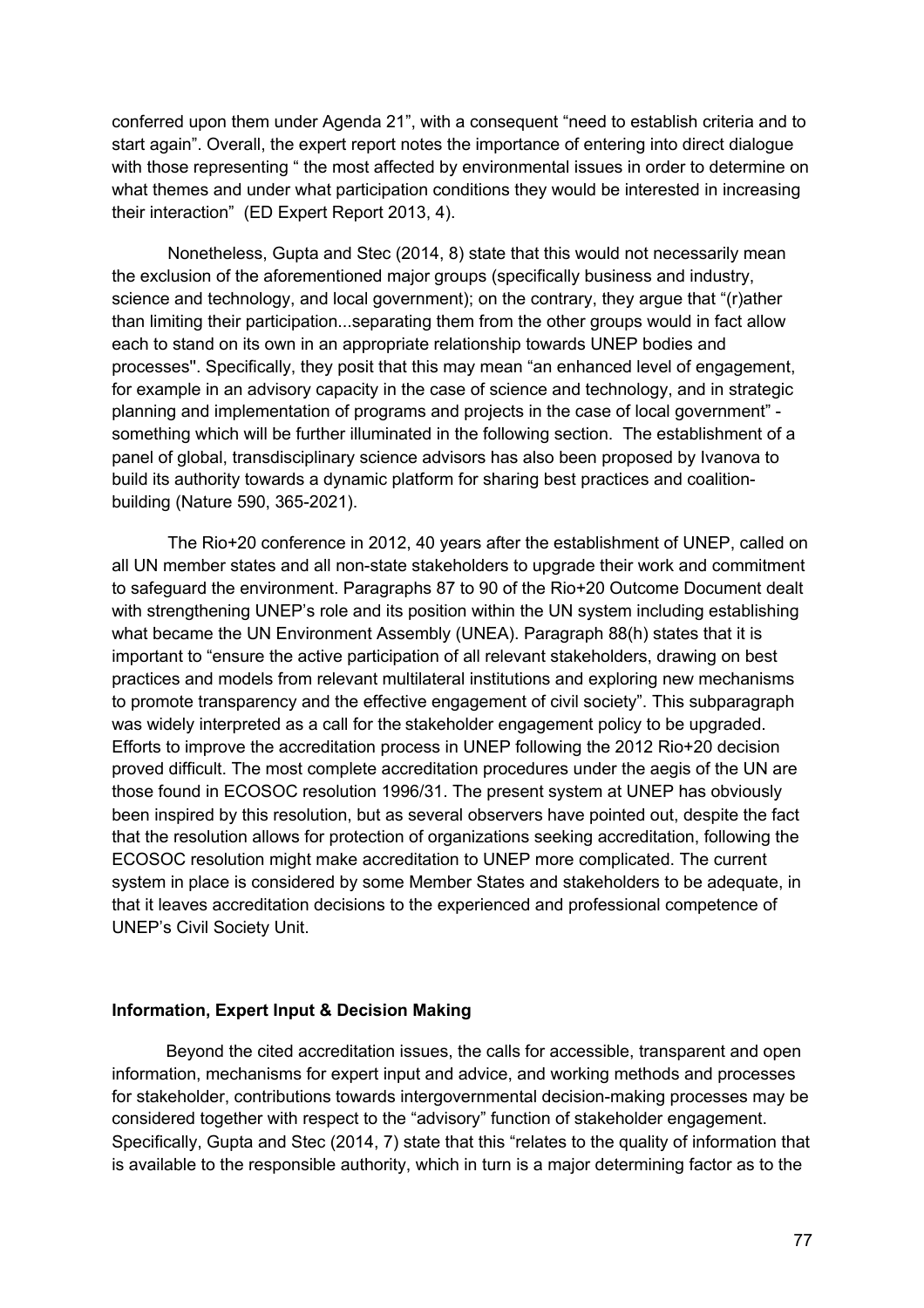quality of the resulting decisions and policies". However, it is questionable whether quality information - whether it is best-practice "science" (i.e. used broadly to include citizen, social and political sciences), indigenous and local knowledge systems, the advice of relevant lay persons, practitioners or stakeholders - is advanced within current stakeholder processes (ED Expert Group 2013; Gupta and Stec 2014). This is despite the fact that Halle (2007, 2) propounds that "UNEP should be the source of the best science supporting policy", a viewpoint that he contests should be relatively "free from controversy" and one which is broadly reflected within the results of the survey accompanying this report.

In order to address this issue (i.e. ensure start of the art: 'evidence informs policy'), a strong case has been made for separating certain major groups from the existing "representative" function of the major groups mechanism and instead incorporating them within a new "advisory capacity", which is regarded by some as best international practice (ED Expert Group 2013; Gupta and Stec 2014;Garard and Kowarsch 2016). Specifically, Gupta and Stec (2014, 7) cite how an advisory function could be "carried out through an Advisory Body (AB) with a permanent status whose membership may fluctuate, and which may be called upon from time to time to provide expert input and advice". Importantly, they also note that "not only technical expertise...should be included in an advisory role", but also other forms of relevant knowledge relating to a given theme, geographical or specific issue. Likewise, the ED (2013, 5) expert report envisages that "(s)cience, business, local governments and the ECSM would all play a role in the Advisory Body and a potential High Level Panel of Experts".

Regarding a potential ABs structure, the (2013, 5) expert report states that it "could consist of 10-12 seats with members from science and technology, business, the ECSM, local governments, and intergovernmental organizations, selected through self-organizing caucuses". Importantly, such ABs should seek "a broad diversity of actors inter alia representing different scientific disciplines, governments and other institutional affiliations" (Garard and Kowarsch 2016, 7), while also striving to maintain a gender and geographical balance where appropriate. As envisaged, an AB could help with the ECSM to "prepare and identify issues that should be on the UNEA agenda" (ED Expert Group 2013, 18) which would allow for better coordination, collaboration and catalysation in line with Strong's founding vision of UNEP (Ivanova 2021). Specifically, the ED (2013, 18) expert report states that the ABs themes of work "could change based on UNEP"s themes, and therefore would not be based on the MGs anymore", with the argument advanced that this approach "would be less complicated, and would eliminate the "silent voice" problem" (i.e. the adequate representation of the environment which is questionable within the existing MGS structure).

In addition, Garard and Kowarsch (2016, 7) cite the potential for a convened "Multi-Stakeholder Advisory Body"...to oversee and organize stakeholder engagement without overly controlling it". Specifically, they note that such bodies "could define the objectives for engagement in a systematic and transparent manner, and ensure they are consistently communicated". Additionally, the authors suggest that such a Multi-Stakeholder Advisory Body could help to determine the criteria for stakeholders according to a given environmental problem, despite appropriate engagement processes tailored to those relevant stakeholders and issues, and work to ensure that "the outcomes of engagement activities are actually taken seriously and used appropriately", including through overseeing "ongoing evaluation of stakeholder engagement methods". In short, such ABs - particularly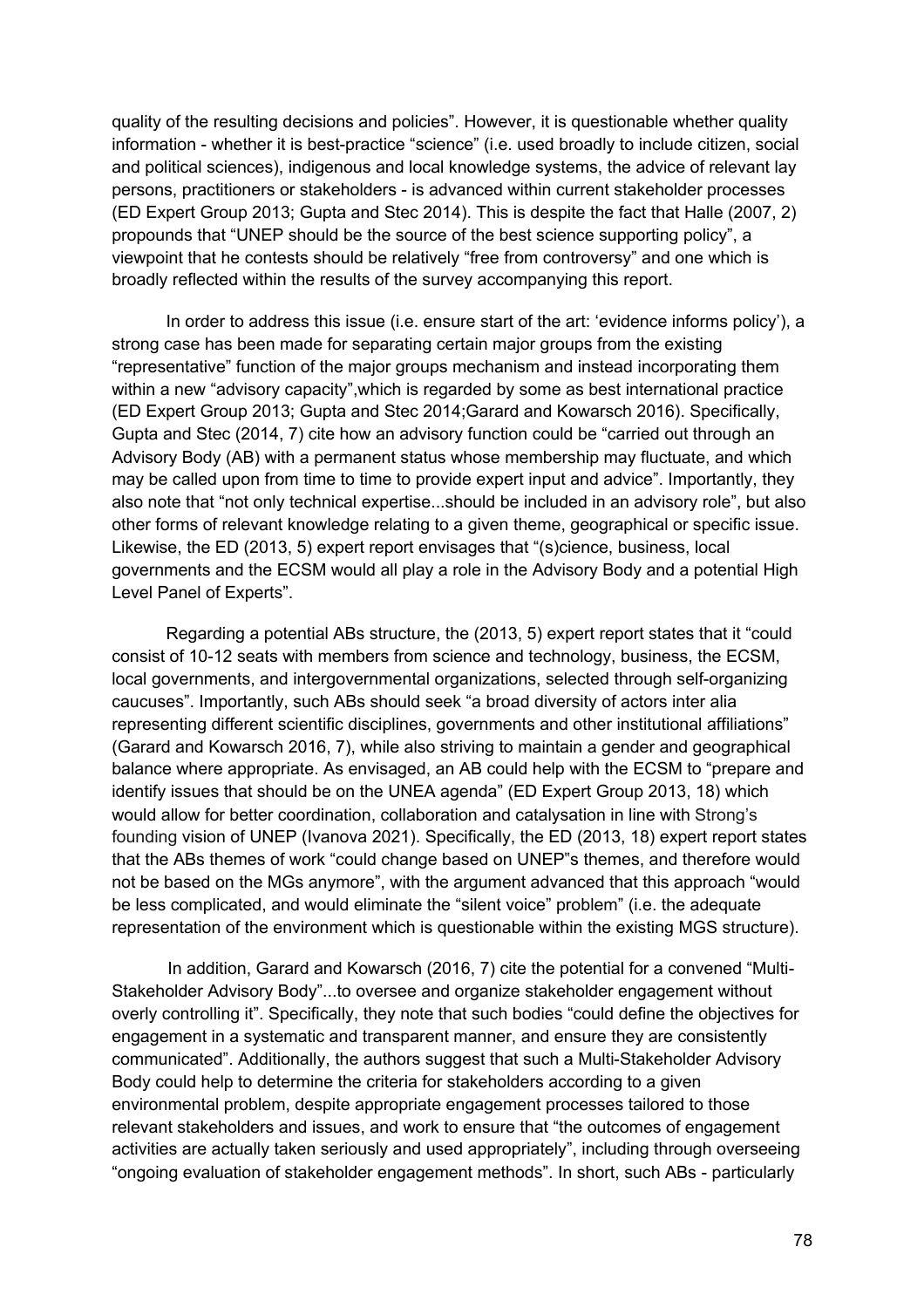thematic and regional advisory bodies - offer potentially new and exciting avenues for the involvement of centers of excellence and experts.

# **Checks and Balances on an Advisory Function**

Nevertheless, advisory bodies must avoid becoming politicized and be held to the highest ethical standards in terms of transparency, openness and accountability. In addition, while the "science" (in the broadest sense) must lead, it should not dominate nor exclude "other values and principles in assessing decision alternatives'' (Wong 2016, 146). Ivanova (2021,19) has propounded that UNEP achieve most when "(i)t resolved problems and launched important processes when it had the means to provide scientific evidence". However, on the other hand, "(s)ucess eluded UNEP when it competed with other institutions and failed to renew its commitment, sustain its engagement, and provide continuity to projects, programs, and initiatives''. This latter point points to the inability of UNEP (and indeed the community of environmental scientists, experts and practitioners more generally) to overcome the prevailing "knowledge-action gap" (Knutti 2019) between environmental science and environmental policy. In this regard, the remarks of Gus Speth, a former US Presidential advisor.<sup>14</sup> and Executive Director of UNDP, are worth reflecting here:

*"I used to think that top environmental problems were biodiversity loss, ecosystem collapse and climate change. I thought that thirty years of good science could address these problems. I was wrong. The top environmental problems are selfishness, greed and apathy, and to deal with these we need a cultural and spiritual transformation. And we scientists don't know how to do that."*

Herein, according to Halle's (2007, 2) earlier reflection on "The UNEP We Want", the organization's achievement with regards to shaping a scientific consensus "must be matched by a serious attempt to reach a policy consensus on the appropriate response". Specifically, Halle states that "(i)f the best science is to lead to the best policy, then science people have to be mixed with policy people". In short, this highlights the importance of ensuring a diversity of epistemological traditions, disciplines and skill sets within any advisory body format (something already acknowledged, given the increased emphasis on enhancing scientific communication and engagement, for instance via the evolution of civic and citizens' science in recent years) in order to maintain a balance in "the type of evidence the experts choose to provide and the manner in which they present this" (Roberts et al. 2020, 6). It also reiterates the requirement for a strong and relevant representative function - with the involvement of "actual rights holders – i.e. the affected communities!" (Gupta and Stec 2014, 4) - that is separated and independent from the advisory function; thus, fostering a balance of power and ensuring a plurality of values are included in recommendation, decision-making and implementation processes.

<sup>14</sup> Gus Speth - Earth Charter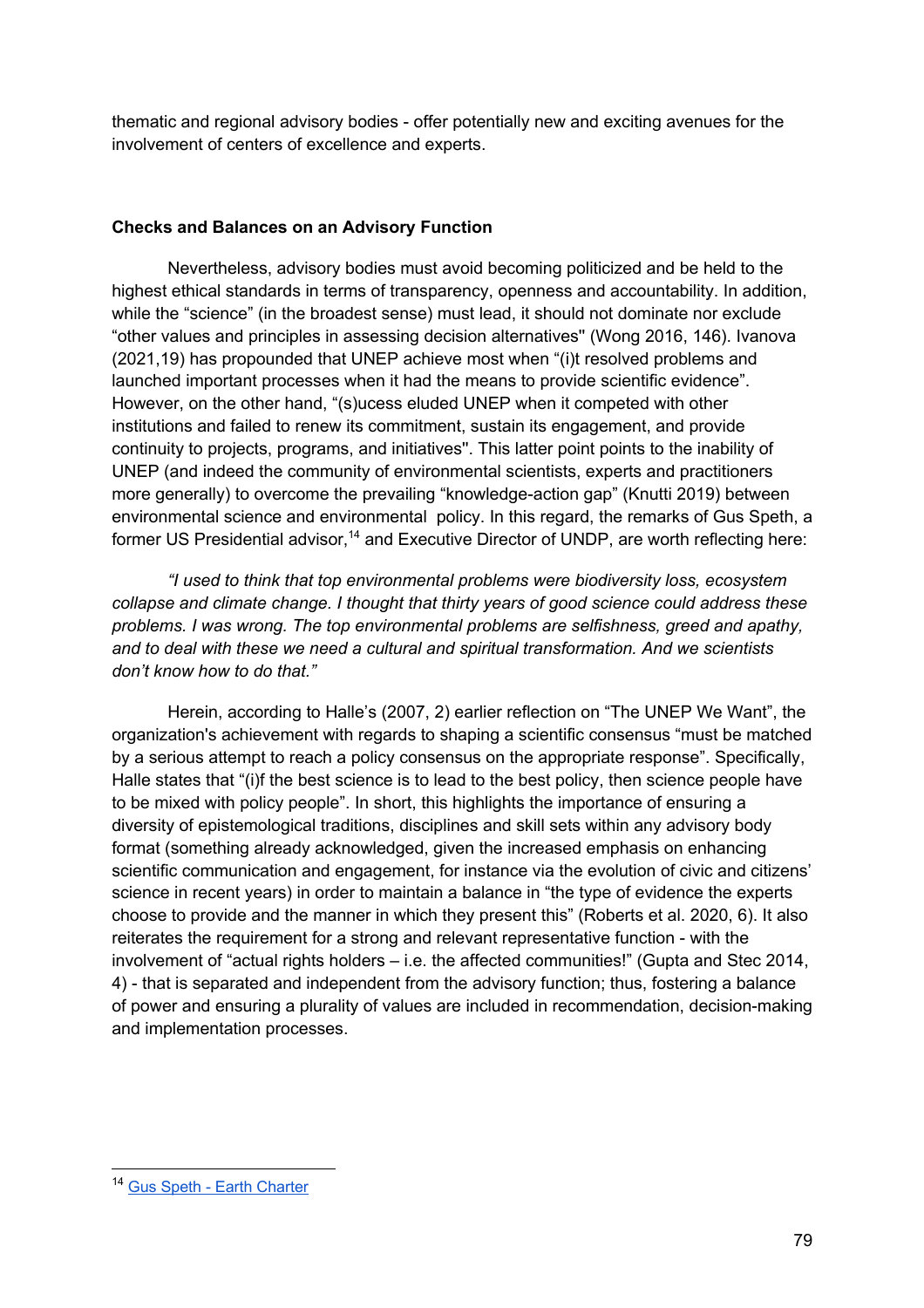### **Overcoming the Representative Dilemma**

As is evident from the previous section, Strandenaes et al. (2017, 12-13) note there are "many positive synergies between the work of UNEP and UNEA and that of many different stakeholders" . Relevant stakeholders can provide valuable knowledge and insights into specific issues while helping with "monitoring and assessment" of environmental concerns at the local, national and international level. They can also play a crucial catalytic role in drawing "attention to problems" and "building political pressure for ambitious and effective action". Moreover, relevant stakeholders can assist with "capacity and institution building and in implementation", while conversely, their engagement with UNEP and UNEA processes may provide additional perspectives, expertise and tools "to act locally with more insight into the implications of the cumulative impact of local actions for global outcomes". Overall, it is clear that effective inclusion and engagement of civil society "is an essential ingredient for policy development and implementation and is a true test of effective multilateralism" (Adams and Pingeot 2013, 42).

Yet, the question remains as to how this potential for synergies, collaboration, and more effective coordination with regard to achieving environmental outcomes can be best harnessed, especially when we consider the representative paradox or dilemma. Specifically, while the positives of stakeholder engagement under certain conditions and within certain circumstances are clearly noted, it is also apparent that outcomes from such processes may not be "perceived as fair or legitimate since everyone does not have an equal opportunity to be selected" (Chwalisz and Česnulaitytė (OECD) 2020, 87). However, on the other hand, it is neither practical nor possibly advisable "to invite non-organized segments of society" (Gupta and Stec 2013, 3).

Adams and Pingeot (2013, 42-43; also see Mert 2019) note how "the opportunities to provide input have generally grown in recent years and constitute a valuable space that must be enhanced, certainly not reduced". In addition, concerns regarding the professionalization of multi-stakeholder dialogues (which may limit the engagement of relevant actors) and a growing objection expressed by several governments to include non-state actors in decisionmaking processes have contributed to a decline in opportunities for them to engage over the past two decades. Overall, there is an apparent need for a genuinely "active participation in the deliberative process" which must go beyond a mere box ticking exercise, sentiments echoed by Strandenaes et al. (2017). This must be addressed. Harnessing the digital revolution (discussed above) is one answer to how this can be done.

Indeed, since Adams and Pingeot "Study for UN DESA / DSD Major Groups Programme" in 2013, participatory processes have experienced a "surge of popularity" (Horan 2019, 16; also see Dryzek et al 2019<sup>15</sup>; Walsh et al. 2019<sup>16</sup>). Indeed, "amid the pressure for climate action", Devaney et al. (2020, 1) note how deliberative processes are increasingly "being called upon to address public policy complexities, include citizens in

<sup>15</sup> Dryzek, J.S.; Bachtiger, A.; Chambers, S.; Cohen, J.; Druckman, J.N.; Felicetti, A.; Fishkin, J.S.; Farrell, D.M.; Fung, A.; Gutmann, A.; et al. The Crisis of Democracy and Science of Deliberation. Science 2019, 363, 1144–1146

<sup>&</sup>lt;sup>16</sup> Walsh, P.P.; Murphy, E.; Horan, D.; Baneriee, A. The UN High-Level Political Forum and Parliamentary Governance for Sustainable Development; SPIREWorking Paper WP14; School of Politics & International Relations, UCD: Dublin, Ireland, 2019.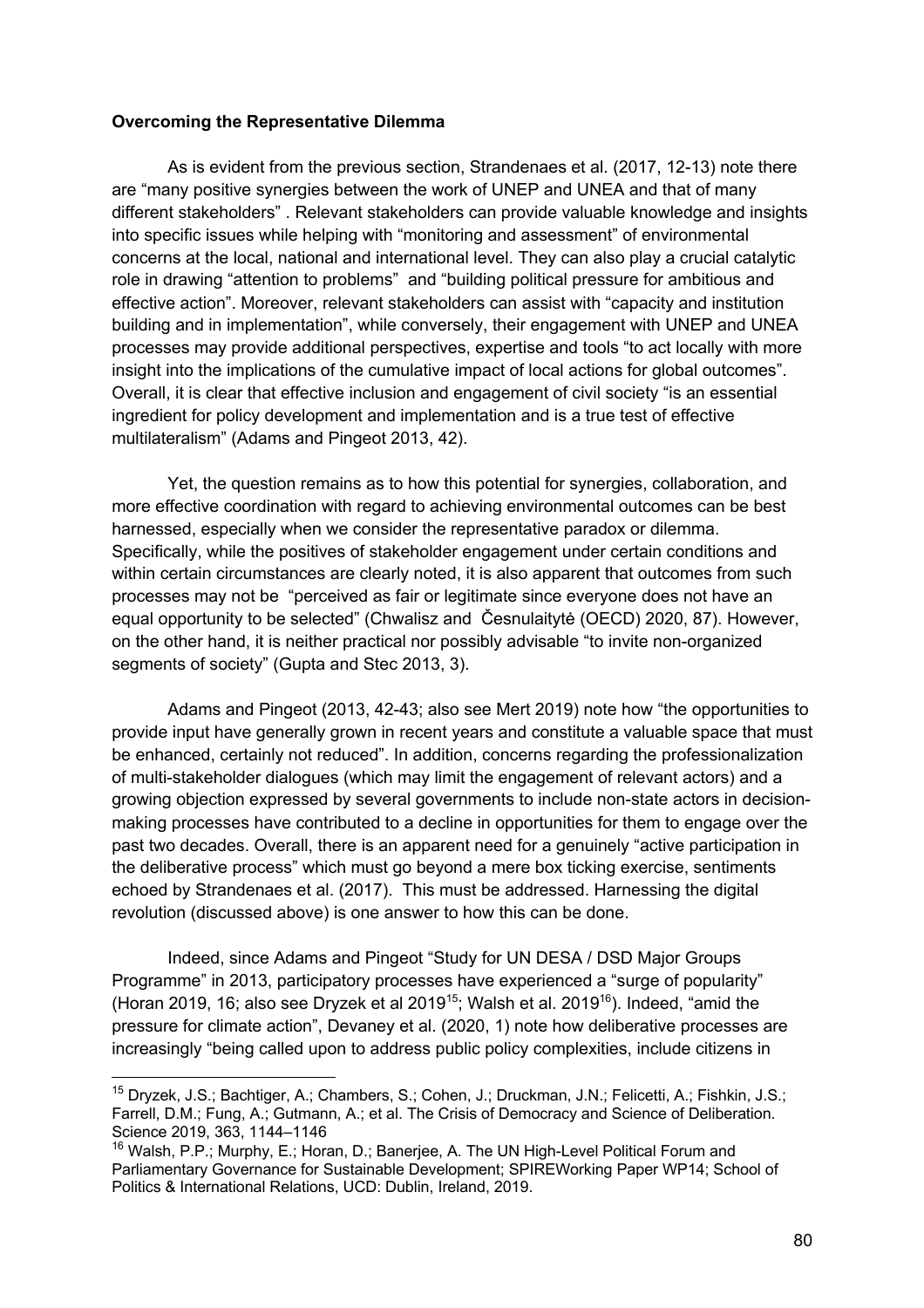decision-making, restore faith in public institutions & enhance governance processes". For instance, within the UN system, the Open Working Group (OWG) which negotiated the SDGs is one clear example of a well-designed deliberative process "involving delegates and UN staff informed by stakeholders and expert inputs". Overall, proponents have suggested that deliberative democracy "offers the best chance of finding effective and legitimate climate policies" (Lenzi 2019, 313), which help to overcome the earlier cited "Green Dilemma" (i.e. the trade-off between democratic means and environmental outcomes). Additionally, deliberative processes also have the potential to foster greater coordination between relevant civil society actors pertaining to a given environmental problem and address existing the earlier cited representative paradox.

Chwalisz and Česnulaitytė (2020, 87) have contributed to the OECD's report called "Innovative Citizen Participation and New Democratic Institutions: Catching the Deliberative Wave". They deal with the representative paradox in this report and state that "(r)andom selection attempts to overcome the shortcomings and distortions of "open" and "closed" calls for participation" might lend itself to self-selection biases, imbalances and the possible exclusion of relevant stakeholders. Specifically, the authors note how random selection, one of the key tenets of deliberative processes, ensures "that nearly every person has an equal chance of being invited to participate in a deliberative process and that the final group is a microcosm of society". Consequently, it has been argued that such processes ensure both a diversity of participants and thus greater levels of legitimacy (crucial for effective implementation) which the authors argue "are not achievable to the same extent through other recruitment mechanisms". Importantly, this approach may overcome two of the aforementioned failures of the current MGS model.

Firstly, by engaging in a (continually) random selection of a representative sample of participants (i.e. stakeholders and/or broader civil society), deliberative processes dealing with defined issues can ensure that relevant and legitimate actors are included. UNEP and potential advisory bodies would have a key role to play in supporting such appropriate forms of engagement and facilitating the selection of relevant stakeholders. Specifically, Strandenaes et al. (2017, 5; also see Gupta and Stec 2014) note that "(d)ifferent modalities of engagement will be appropriate for different topics" and state the need for UNEP to be conscious of stakeholders logistical and resource constraints, while striving to "make their arrangements for consultation, participation and engagement as transparent and userfriendly as possible". Additionally, they must consider how to identify and engage with relevant stakeholders pertaining to a given topic at the appropriate time (Ibid). For instance, Gupta and Stec (2014, 8) note how a proposed new ECSM based on the principle of selforganization could "allow for civil society to organize itself on a case-by-case basis to ensure that the most affected groups are present and represented in each individual decision-making or policymaking process".

Secondly, unlike the current MGS model, such deliberative processes - even at the national and local levels - would provide opportunities to engage "the public beyond providing information" and in a way that reduces the propensity for erratic responses (Gupta and Stec 2014, 4-5). As it stands, Gupta and Stec (2014, 4) note that "stakeholders are only a subset of the public and stakeholder engagement" and consequently they may not be fully representative or reflective of public perspectives, including relevant stakeholders and affected communities. However, representative mini-publics have the potential to enhance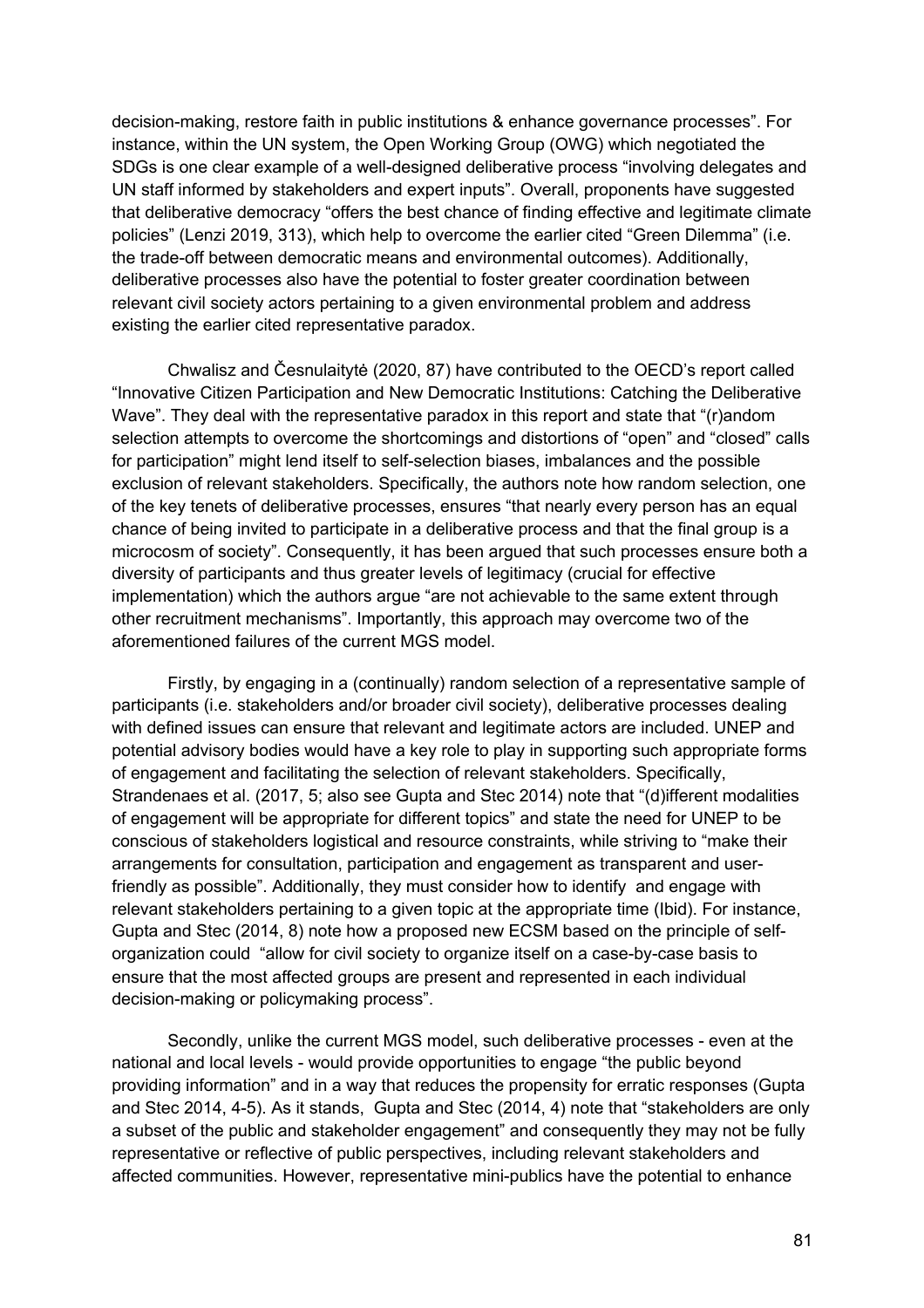the legitimacy of (deliberative) process outcomes and therefore increase the likelihood of effective implementation. Nonetheless, there is a key caveat which also overcomes another existing problem regarding the "quality of information". Specifically, Chwalisz and Česnulaitytė (2020, 88) state that:

*"it is important to emphasise that stakeholders and experts play a key role in deliberative processes. They are offered an opportunity to make their case and have a fair hearing by a randomly selected group of participants who are broadly representative of the wider population. As a result, such processes can empower elected representatives and civil servants to put forward solutions to complex public problems that have received citizen input, informed by stakeholders and experts. It complements their role in representative democratic institutions to improve the democratic process more broadly".*

In short, deliberative processes offer the potential to overcome the current "knowledge-action gap" (Knutti 2019); to strengthen the science-policy interface by allowing scientific (and other relevant) expertise to play an advisory role in selecting salient environmental topics, relevant stakeholders and quality information; to coordinate relevant stakeholders and a representative sample of civil society to address a specific environmental issue (e.g. thematic or regional); to promote collaboration in finding effective outcomes informed by quality information and mitigated by representative values and experiences; and finally to legitimize (policy) recommendation for action on specific-issues across relevant stakeholders and a representative sample of civil society (i.e. consensus building). The versatility of deliberative processes also means these can be adapted to context with multiple settings (e.g. local, national, international) across a variation of topics, although this is not to suggest every issue requires such extensive engagement Gupta and Stec 2014).

Herein, the UN has the reach and potential to "as a neutral convener" according to Horan (2019, 17 also see Dodds 2015; Beisheim and Ellersiek 2017) given it's substantial experience "facilitating deliberative processes and working with partnerships/partnership frameworks than national governments" . Importantly, in light of Halle's (in Dodds and Halle, 2016) criticism regarding NGOs that see UNEP as part of their problem due to their perceptible failure to "call out" Member States, Horan (2019, 17) also notes that "(i)f an intergovernmental process is initiated, member states involved generally have a vested interest in delivering an outcome". Indeed, it may also serve as an additional catalyst for environmental action given that not all national governments' will have the same capacity or motivation to act (Strandenaes et al. 2017).

Nonetheless, such processes should not be considered as "the be-all and end-all for non-Member States" (Adams and Pingeot 2013, 42), while the outcomes of deliberative processes may often differ from ways expected at the outset (Horan 2019). For example, Mert (2019, 112), in noting the work of the deliberative scholar Karin Bäckstrand, warns that:

*"Karin Bäckstrand has argued that new modes of governance in transnational sustainability governance could become 'viable forms of deliberative democracy [in the absence of] supranational authority' (Bäckstrand 2006a: 293), and made suggestions for the development of this potential (also see Bäckstrand 2006b, 2010,*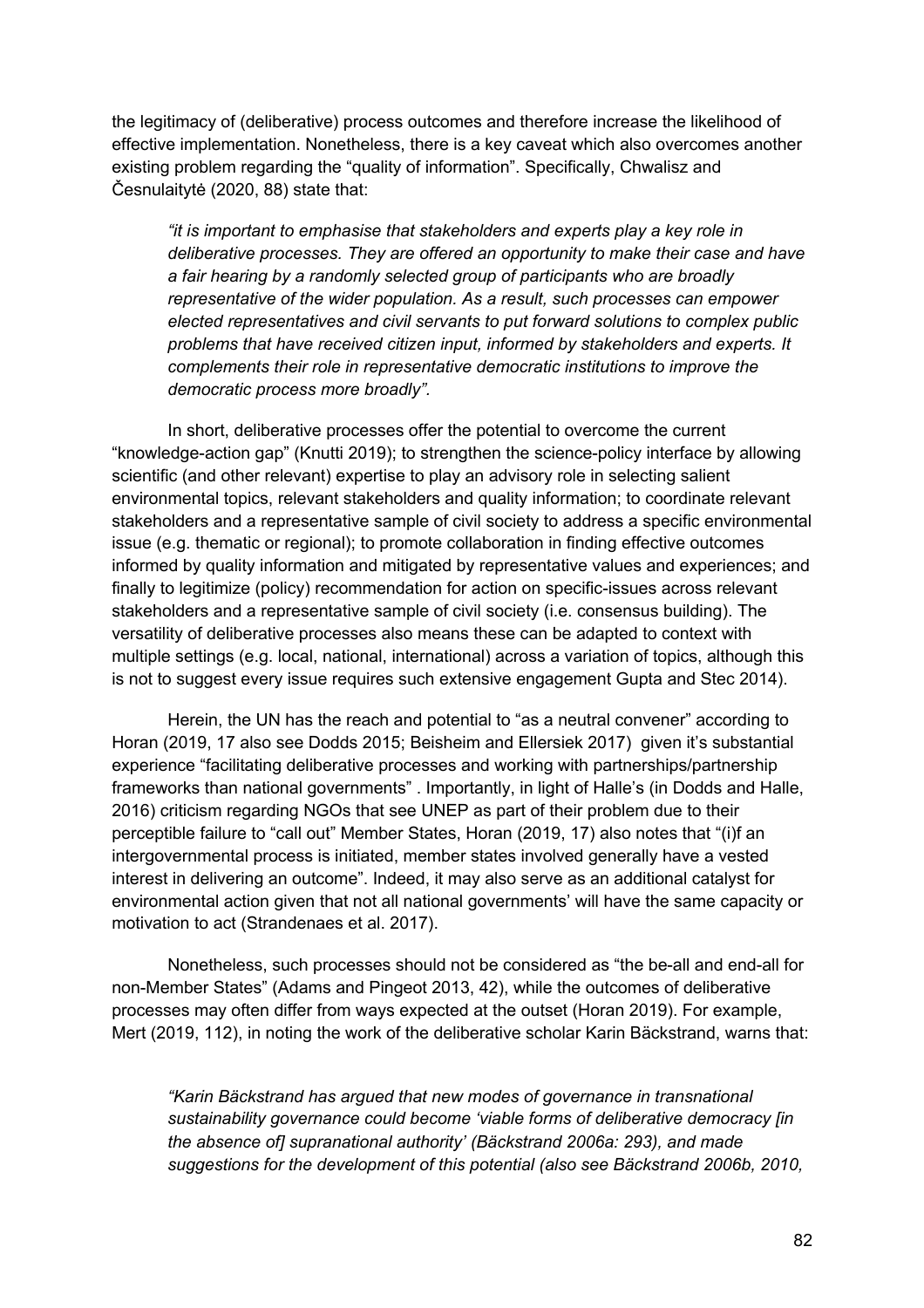*2012). In a later publication, how-ever, Bäckstrand and Kylsäter (2014) conclude that the UN used deliberative and participatory promises to legitimate partnerships while these principles were not practiced, and powerful actors kept dominating the platforms".*

### **Conclusion**

In conclusion, the above outlined promises offer potential pathways responding to the challenges identified in paragraph 88h of the Rio+20 outcome document. Together, they provide a vision of a The UNEP We Want, one which opens the door to true synergies between member states and relevant stakeholders - mediated via UNEP's crucial role as a collaborator, catalyst, and coordinator (Ivanova 2021, 218) - where global civil society (with all its fluid diversity) has actualised power as both a negotiator and collaborator. Herein, the Arendtian conceptualisation of "power" is particularly apt and worth recalling: *"Power is actualised only where word and deed have not parted company, where words are not empty and deeds not brutal, where words are not used to veil intentions but to disclose realities, and deeds are not used to violate and destroy but to establish relations and create new realities." (Arendt 1958: 200 IN Mert 2019)*

In terms of operationalizing this right to full and active participation, there is an expressed need from civil society for i) access to all processes at all levels; ii) equal rights to submit documents and speak in all meetings equivalent to member states iii) participation in agenda-setting and planning processes and iv) timely access to information.<sup>17</sup> In short, to borrow the phrase cited by Strandenaes (2014, 1<sup>18</sup>) and "heard often at the Rio+20 Conference on Sustainable Development in 2012", civil society should be empowered through effective and constantly evolving stakeholder engagement processes to achieve a dual mandate wherein: "*We participate to decide and we decide when we participate."* 

The UNEP We Want is the UNEP we need - that is, a global environmental authority that puts people and the environment at heart. A UNEP which provides leadership and encourages partnership in caring for our common home by inspiring, involving and enabling governments and people towards improving the quality of life. Strengthening its authoritative standing with an inspirational and focused vision, capable management and a clear, confident voice is crucial to the transformative success towards the UNEP we want and need.

<sup>&</sup>lt;sup>17</sup>https://wedocs.unep.org/bitstream/handle/20.500.11822/13474/the\_geneva\_report\_a\_new\_unep.pd f?sequence=1&amp%3BisAllowed=

<sup>18</sup>https://www.civicus.org/documents/reports-andpublications/SOCS/2014/The%20New%20Reality%20of%20Governance%20Post%20Rio20.pdf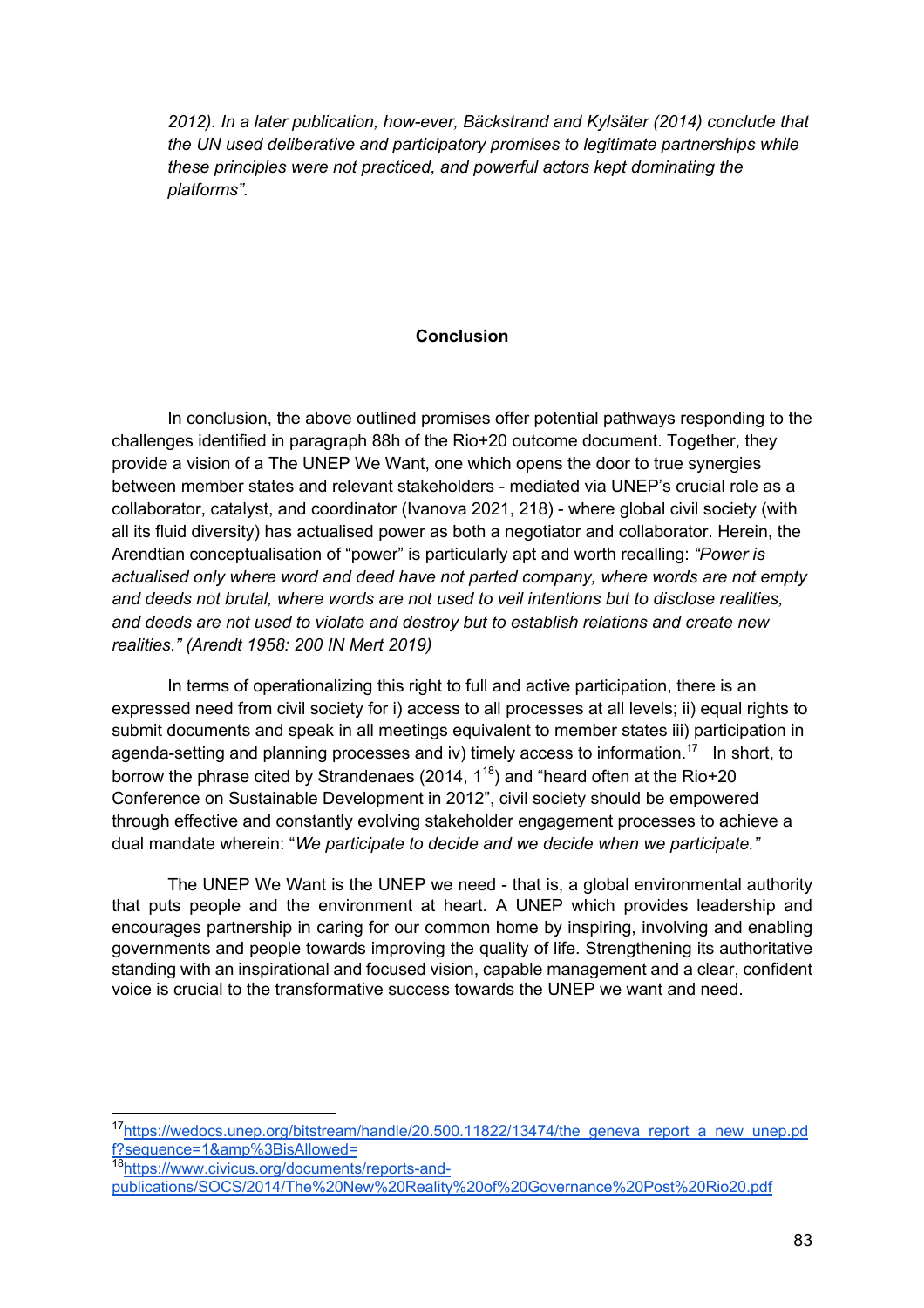This report was written by Stephen Stec (lead author), Kudzanai Chimhanda, Daragh Hamilton, Fabio Lopez Alfaro, Philip Osano, Anda Popovici, and Mayumi Sato through a Small-Scale Financial Agreement with Central European University. The text was reviewed by Djatougbe Rolande Aziaka, Dan Burns, Carmen Capriles, Ayman Cherkaoui and Jan-Gustav Strandenaes.

## About the Authors

Stephen Stec (lead author) is one of the facilitators of the UNEP Scientific and Technological Community Major Group. A lawyer by profession, he is Senior Fellow and lead researcher on Environment and Democracy at the Democracy Institute of Central European University, where he also teaches courses on international environmental law, governance and security. In 2013 he was the Rapporteur of the UNEP Executive Director's Expert Group on Stakeholder Engagement. While leading the Regional Environmental Center for Central and Eastern Europe's Environmental Law Programme, he collaborated with UNEP on GEO2000, the Carpathian Convention, and the regional implementation of MEAs. He helped to negotiate the Aarhus Convention as Legal Advisor to the NGO Coalition Delegation, coauthored *The Aarhus Convention: An Implementation Guide* and wrote the UNEP Guide to the Bali Guidelines, entitled *Putting Rio Principle 10 Into Action*.

Kudzanai Chimhanda has a Bachelor of Science Honours degree in Agriculture (Agricultural Economics and Extension) from the University of Zimbabwe. She is African Regional Facilitator for the Children and Youth Major Group.

Daragh Hamilton is pursuing his Ph.D. in Vienna at the Department of Environmental Sciences and Policy of Central European University. He has a degree from Trinity College Dublin.

Fabio Arturo López Alfaro is an Earth and Space Science *graduand* of the National Autonomous University of Mexico (UNAM). His professional experience encompasses working with international cooperation on market-based climate policy mechanisms, climate governance at the subnational level, the intersection of air quality and human rights, and global ocean governance. He is one of the High Seas Alliance's Youth Ambassadors and through this role he works towards advancing youth and public awareness of the importance of the high seas as well as advocating for more ambitious and conservation-focused positions on legally binding instruments under UNCLOS. Furthermore, he volunteers as Innovation Catalyst for WWF Ecuador he is supporting the local A-Team in laying the groundwork for a transformative innovation culture and to contribute to the broader WWF's innovation strategy and conservation goals.

Philip Osano is Director of the Stockholm Environment Institute (SEI) Africa Center where he leads SEI's research and policy engagement on environment, climate change and development in Africa, and also the current Chair of the Advisory Board of the United Nations University – Institute for the Advanced Study of Sustainability (UNU-IAS) in Japan. He has over 20 years of experience in applied research, project coordination, policy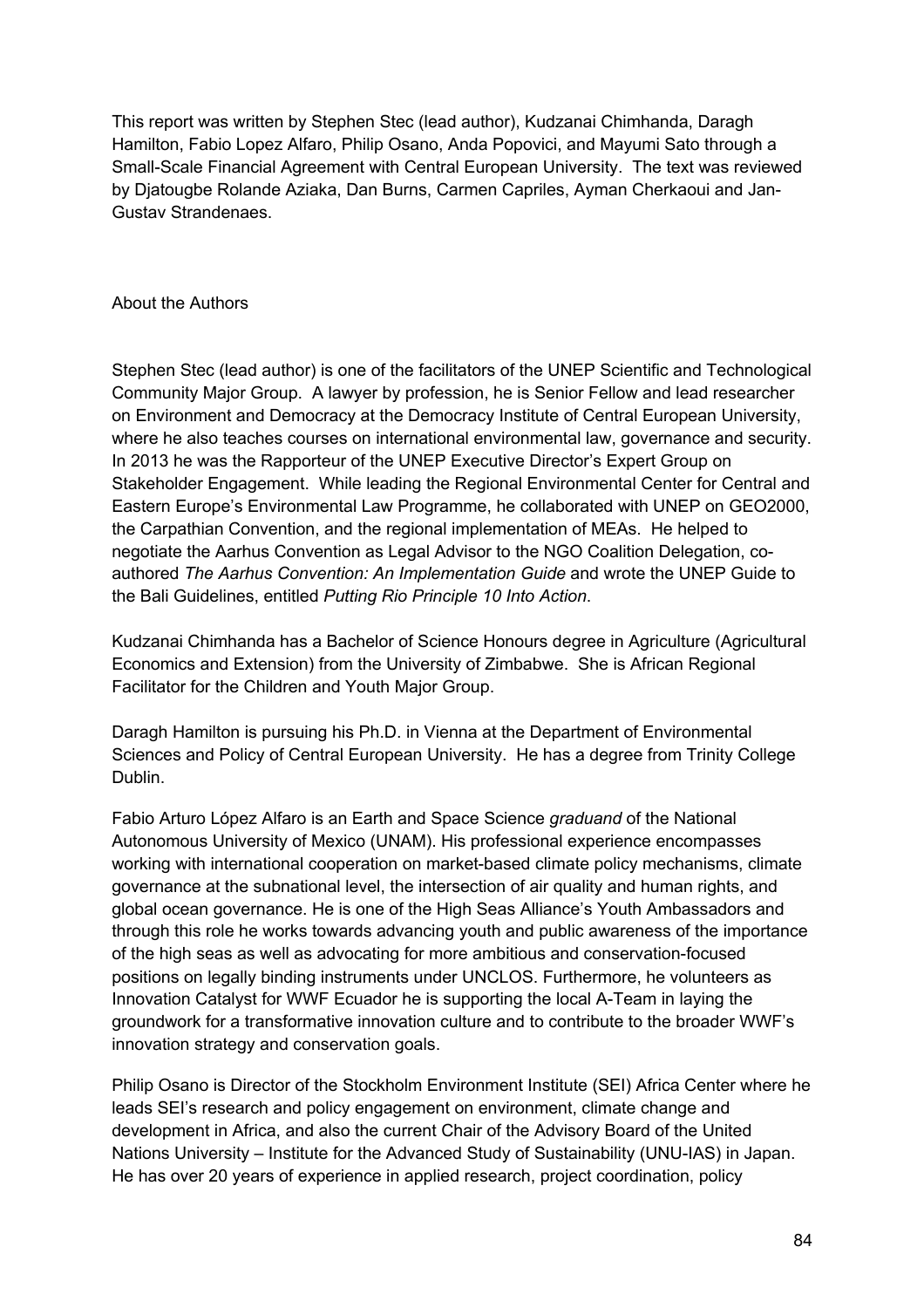analysis, and university teaching. Philip is an environmental policy expert with diverse research on biodiversity conservation, climate change, agricultural policy, water and land management, and integrated environmental planning. Philip holds a PhD in Geography from McGill University in Canada, and an MSc in Conservation Biology from the University of Cape Town in South Africa.

Anda Popovici is a Junior Science Officer at the International Science Council where she works on the Council's engagement in global policy processes around the Sustainable Development Goals (SDGs), the Sendai Framework for Disaster Risk Reduction and other environmental agreements. In this role, Anda coordinates inputs from the scientific community to feed into intergovernmental deliberations at the UN with the aim to strengthen the scientific basis of decision-making and governance of sustainable development. Before joining the ISC, she worked for the International Social Science Council, and at the European Parliament on topics related to the environment, public health and food safety. She holds two Masters Degrees from Sciences Po Strasbourg – in European and International Studies and in European Policies and Public Affairs.

Mayumi Sato is a PhD student and Gates Cambridge scholar at the University of Cambridge and a member of the Gender Working Group of the youth constituency to the UNFCCC. Her research interests revolve around spatialities of environmental justice, and the relationship between the climate crisis, settler-colonialism, and racialized incarceration. She has several years of professional experience working in North America, the Caribbean, Southeast and East Asia, and Europe on deforestation, migrant worker and refugee rights, Indigenous selfdetermination, and international climate governance and policy making, from the grassroots to the international level. She currently writes for Landscape News to cover stories on youthled intervention in climate restoration and is the founder of SustainED, an educational justice organization devoted to equitable knowledge production and diversifying higher education.

Ananya Choudhury (Research Assistant) received a Masters degree from Central European University in Environmental Sciences, Policy and Management (MESPOM) in 2021. Her work on "The UNEP We Want" was done under MESPOM's internship programme.

Members of UNEP@50 Task Force:

Teresa Oberhauser (CY) Anda Popovici (S&T) Yugratna Srivastava (CY) Stephen Stec (S&T)

Interviews:

Alexander Juras Ana Barreira Arnold Kreilhuber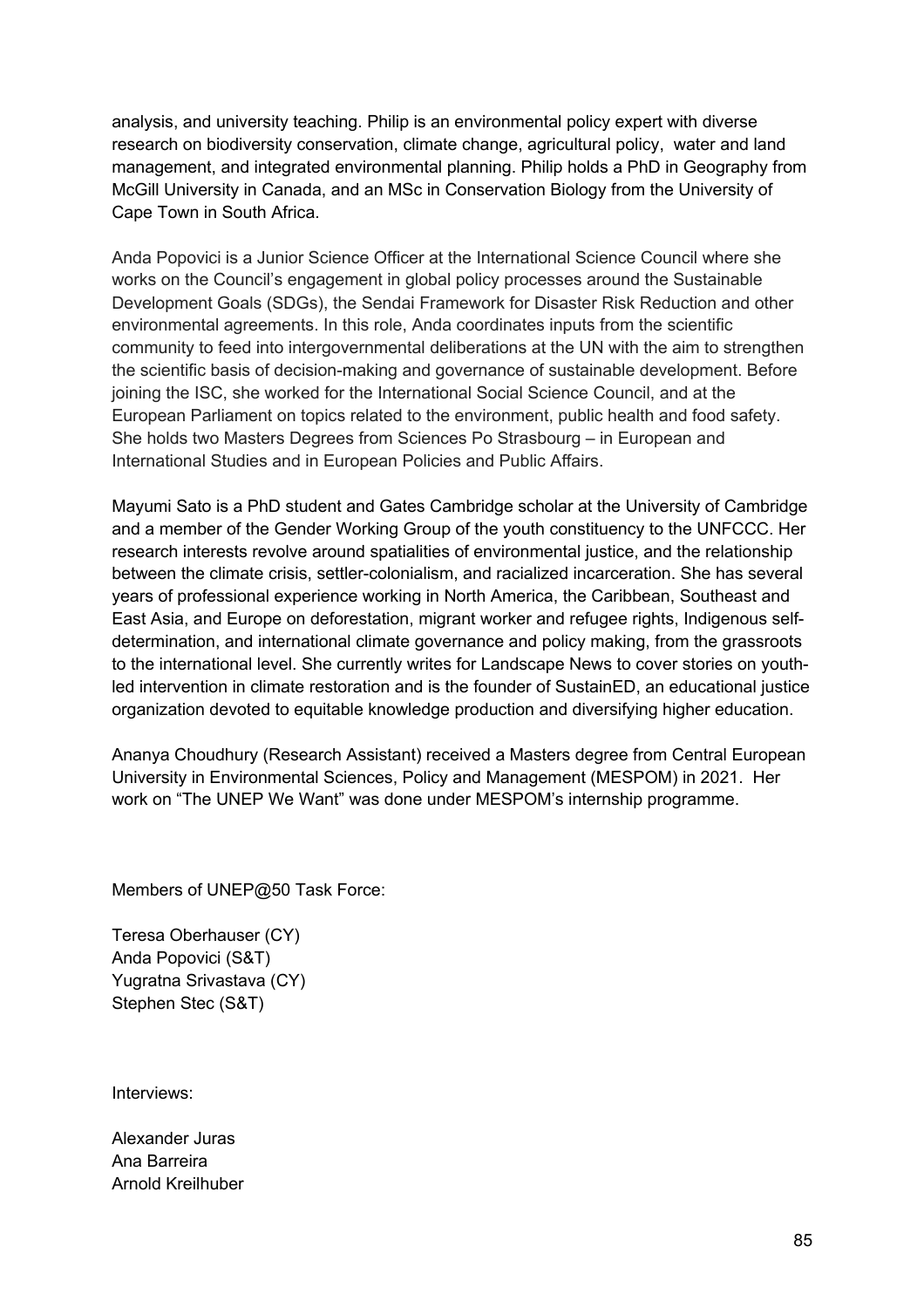Arthur Dahl Carmen Capriles Christina Voigt Christine von Weizsaecker Cristina Argudo Dan Magraw David Boyd Dejan Komatina Desmond Alugnoa Dolores Barrientos Alemán Doug Weir Fatou Ndoye Felix Dodds George Hashaka Gita Parihar Isis Alvarez Jan-Gustav Strandenaes Jeremy Wates Jernej Stritih Jerome Simpson John Dryzek John Knox Kliment Mindjov Kristina Nyzell Laszlo Pinter Leida Rijnhout Magdolna Toth Nagy Marcos Orellana Maria Ivanova Maria Luisa Bustillos Mark Halle Martha "Pati" Ruiz Corzo Sascha Gabizon Sophiko Akhobadze Tita Korvenoja Ulf Björnholm Wondwosen Asnake Yahya Msangi

List of Focal Points:

Djatougbe Rolande Aziaka (NGO) Carmen Capriles (Women; Latin America and Caribbean) Fabienne McLellan (Science and Technology) Tcharbuahbokengo Nfinn (Farmers)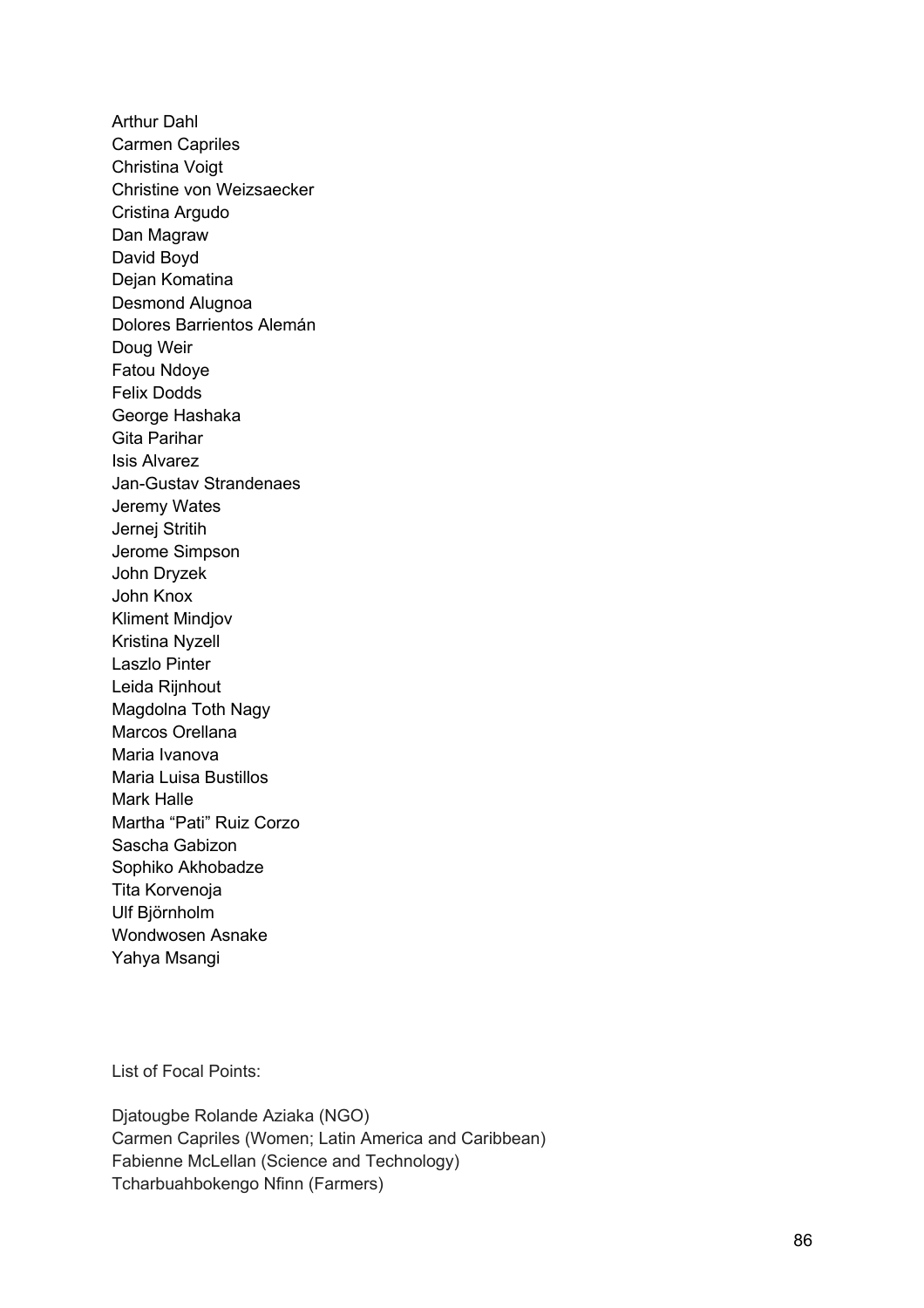James Donovan (Business and Industry) Yugratna Srivastava (Children and Youth) Fazal Issa (Africa) Dan Burns (North America) Simon Olsen (Asia Pacific) Patrizia Heidegger (Europe)

Contributors to consultations and drafting sessions:

Lori Johnston Rob Wheeler David Boyd Ana Barreira wam mez Doug Weir Janice Cox Lisinka Ulatowska Simone Lovera Ajay Jha Simon Hoiberg Olsen Dan Magraw Yves Rugondera Luke Kapchanga George Darlington Hashaka Yvonne Beri Niclas Hallstrom Michael Kakule Vutsapu Rianne C ten Veen Pinaki Dasgupta Anthony Blaise Fazlun Khalid Jojo Mehta Arnima Sharma Mikko Pyhala Marvie Misolas Fadeke Ayoola Michael Cohen Kamal Chituwa Taye Teferi Linda Wong Ahmad Mahdavi Richard Jordan Zakir (Farmers' Voice) Birgilio Rivera Cabrera Septina Florimonte Angela Oluchi Nwankwo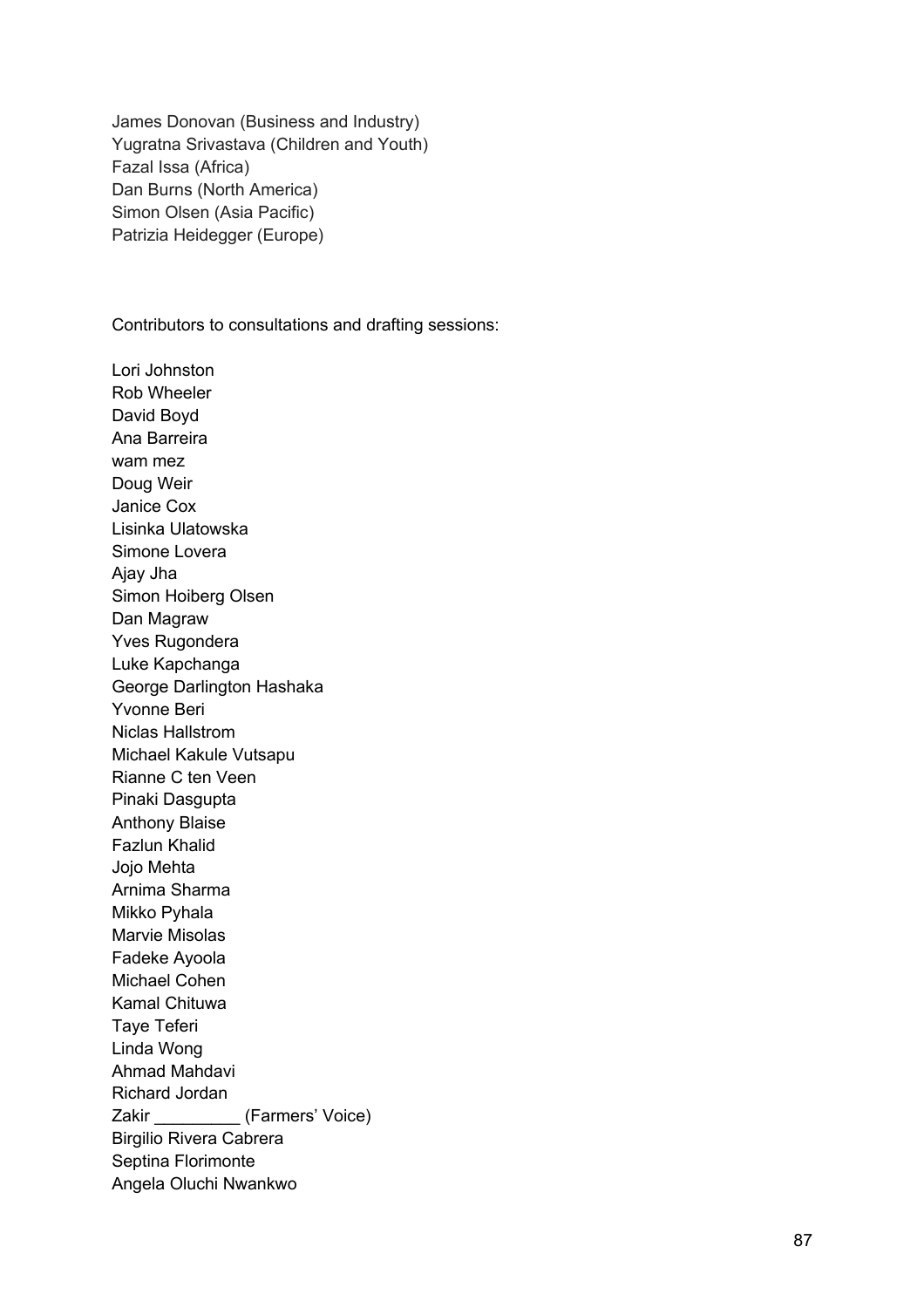Christine von Weizsaecker Shirleen Chin Ram Charitra Sah Arnima Sharma Carmen Capriles Helen Lindemark Bernard Lutete Sonigitu Ekpe Anthony Reid Harvey Christianne Zakour Aisha Hamza Kamal Samagun Chituwa Husna Ahmad Kamal Rai Pooran Chandra Pandey Yoko Lu Stephan Roota Sean Lynch Hino Samuel Jose David Munene Odomaro Mubangizi Efigenia \_\_\_\_\_\_\_\_ Yoko Lu Sandra Megens Donald Quintana Osman Felix Cole Osver Polo Carrasco Ronald Kaboye Ahmed Tiamiyu Yarivith Gonzalez Jin Tanaka Sophia Kudjordji Patrick Kimiti Larisa de Orbe Skw'akw'as Dunstan -Moore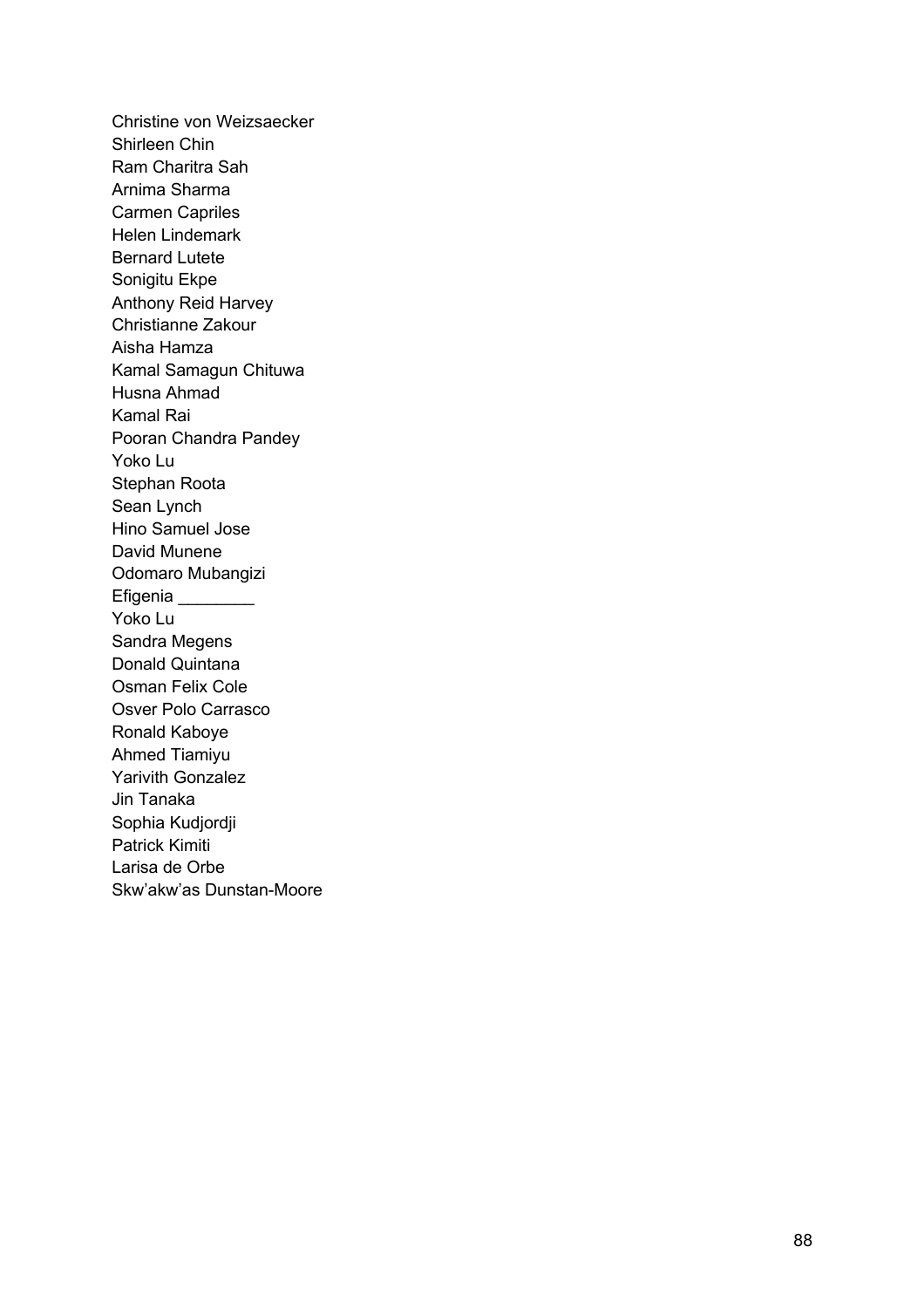# **References**

"Achievement," UN Environment Programme, Accessed September 2021, https://www.unep.org/asiaand-pacific/restoring-clean-air/eanet/achievements.

"Check Your Contributions," UN Environment Programme, Accessed October 2021, https://www.unep.org/about-un-environment/funding-and-partnerships/check-your-contributions.

David Armstrong, Lorna Lloyd, and John Redmond. International Organisations in World Politics. 3rd edn. Basingstoke: Palgrave Macmillan, 2004.

DOCIP, (Indigenous Peoples Centre for Documentation, Research and Information), "Environmental Sovereignty" https://cendoc.docip.org/collect/cendocdo/index/assoc/HASH0180/be68b4d7.dir/PF09lori306 .pdf#search=%22Lori%20JOHNSTON%22)

ED Expert Group, 2013. *Report of the Independent Group of Experts on New Mechanisms for Stakeholder Engagement at UNEP*, FINAL REPORT, 28 October 2013.

"Enhancing Civil Society Engagement in the Work of UNEP Strategy Paper for CPR," Socio-Ecological Union, Accessed October 2021, http://www.seu.ru/documents/eng/unep\_cso/2.htm.

"Environment Fund," UN Environment Programme, Accessed October 2021, https://www.unep.org/about-un-environment-programme/funding-and-partnerships/environment-fund.

Franz Xaver Perrez. "The Role of the United Nations Environment Assembly in Emerging Issues of International Environmental Law," Sustainability 12, no. 14 (2020): 5680.

"Funding and partnerships," UN Environment Programme, Accessed October 2021, https://www.unep.org/about-un-environment-programme/why-does-un-environment-programmematter/funding-and-partnerships.

Genevie Geneviève Roy-Lemieux and Catherine Kuszla. "The United Nations Environment Programme Paradox: External versus Internal Social Responsibilities," Revue française d'administration publique 166 (2018): 293-315.

"Handbook for Stakeholder Engagement," United Nations Non-Governmental Liaison Service, https://www.wocan.org/sites/default/files/HANDBOOK%20FOR%20STAKEHOLDER%20ENGAGEME NT%2C%20UNEP%202015\_interactive%20final.pdf.

"How is UNEP funded," UN Environment Programme, Accessed October 2021, https://www.unep.org/about-un-environment/funding-and-partnerships/funding-facts.

Jeremy Wates, "Proposal for increased recognition of the role of environmental NGOs in the new UNEP" (2013, unpublished paper)

Cornelia B. Krug, Eleanor Sterling, Timothy Cadman, Jonas Geschke, Paula F. Drummond de Castro, Rainer Schliep, Isimemen Osemwegie, Frank E. Muller-Karger & Tek Maraseni (2020) Stakeholder participation in IPBES: connecting local environmental work with global decision making, Ecosystems and People, 16:1, 197-211, DOI:10.1080/26395916.2020.1788643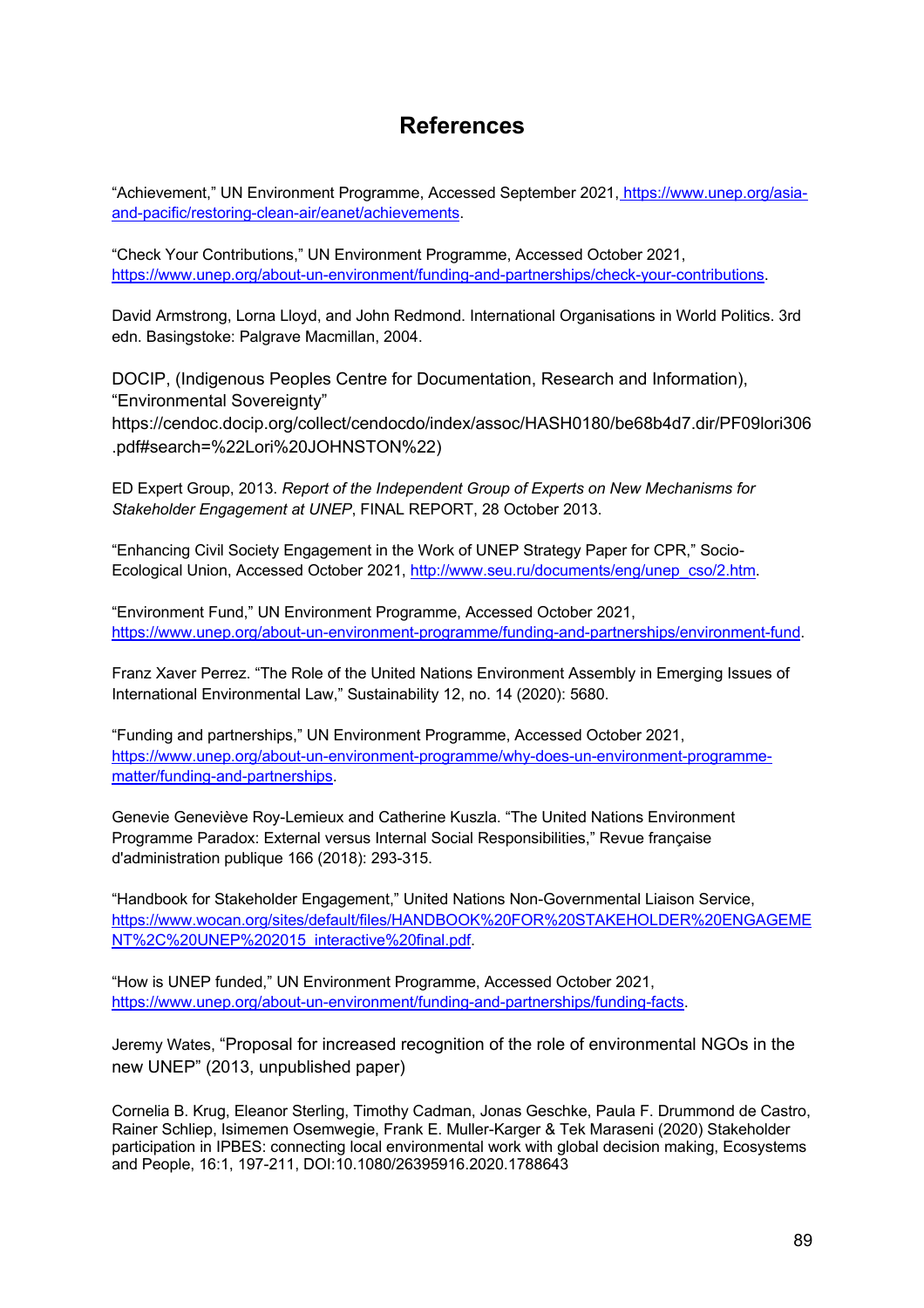Laurence D. Mee. "The Role of UNEP and UNDP in Multilateral Environment Agreements," International Environmental Agreements 5 (2005): 227-263.

Lars-Goran Engfeldt (2009). From Stockholm to Johannesburg and beyond; The evolution of the international system for sustainable development governance and its implications. The Government Offices of Sweden.

Linnér, B. O., & Selin, H. (2013). The United Nations Conference on Sustainable Development: forty years in the making. *Environment and Planning C: Government and Policy*, *31*(6), 971-987.

Macy et al., 2021. Polarization and Tipping Points, *PNAS,*  https://www.pnas.org/content/118/50/e2102144118

"Major Groups and Stakeholders Call for UNEP to "Build Forward Better"," IISD, February 2021, https://sdg.iisd.org/news/major-groups-and-stakeholders-call-for-unep-to-build-forward-better/.

Mark Halle and Felix Dodds, "UNEP and Civil Society: An Exchange (A New Landscape for Stakeholder Engagement in UNEP?), Perspectives no.20 (2016), 1-12.

Maria Ivanova. "Institutional design and UNEP reform: historical insights on form, function and financing," International Affairs 88, no.3 (2012): 565-584.

Maria Ivanova. "International Environmental Governance Reform: Options and Implications," International Environmental Governance, Chatham House, September 2007.

Maria Ivanova. "Coloring the UN Environmental: The Catalytic Role of the UN Environment Programme," Global Governance: A Review of Multilateralism and International Organizations, 26, no. 2(2020): 307-324.

Maria Ivanova (2021). "The untold story of the World's Leading Environmental Institution: UNEP at Fifty. The MIT Press.

Andrew Steer (2013) https://www.wri.org/insights/time-get-serious-about-future-unep

"Secretariats and conventions," United Nations Environment Programme, Accessed September 2021, https://www.unep.org/about-un-environment/why-does-un-environment-matter/secretariats-andconventions.

"The UN Environment Programme needs new powers," Nature 591, no. 8 (2021).

"UNEP@50: Our leaders through the years," UN Environment Programme, Accessed October 2021, https://www.unep.org/unep-50-leaders-through-years.

UNESCO (2016). The Future of Scientific Advice to the United Nations: A Summary Report to the Secretary General of the United Nations from the Scientific Advisory Board.

Sands, P.; Peel, J.; Fabra, A.; MacKenzie, R. Principles of International Environmental Law, 4th ed.; Cambridge University Press: Cambridge, UK, 2018; pp. 21–51.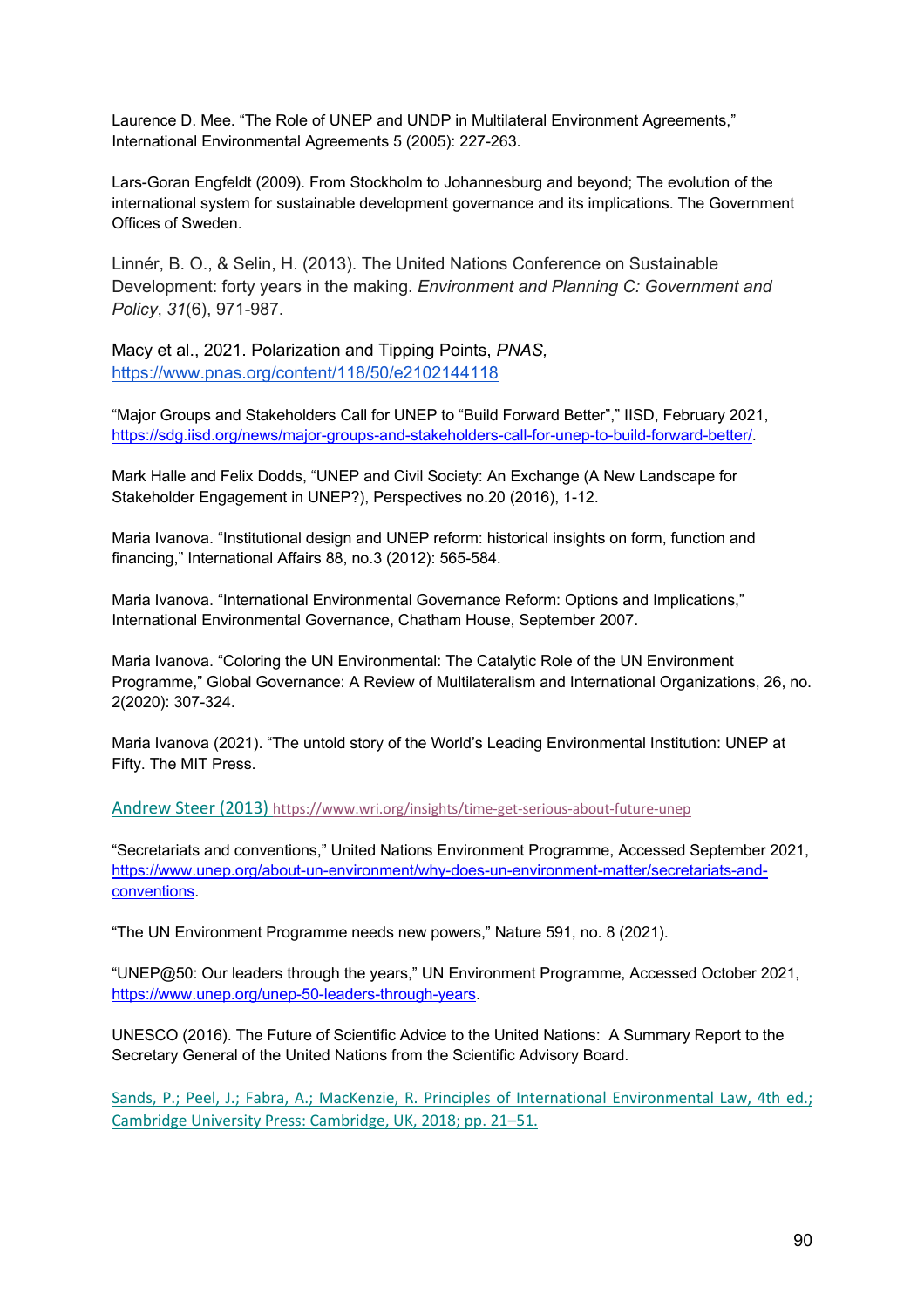Perrez, (2020), The Role of the United Nations Environment Assembly in Emerging Issues of International Environmental Law

Enhancing civil society engagement in the work of the United Nations Environment Programme Implementation of GCSS.VII/5 **Revised Strategy Paper revised\_CSO\_strategy\_paper\_draft3c[1].doc / 16 November 2021**

GMGSF Bulletin, February 2021 Stakeholders Forum (GMGSF) prior to the online session of the UN Environment Assembly (UNEA-5): 9-11 February 2021

Ivanova, M. (2012). Institutional Design and Unep Reform: Historical Insights on Form, Function and Financing. International Affairs, 88(3), 565-584.

Ivanova, M 2021. The untold story of the world's leading environmental institution: UNEP at fifty. Cambridge, Massachusetts: The MIT Press, [2021] ISBN 9780262542104 (paperback)

Strandenaes J. G., Ullah F and Cutter A., (2013) The nature of stakeholder engagement at Rio+20, report prepared by Stakeholder forum for a sustainable future

Jan-Gustav Strandenaes (Lead consultant), Derek Osborn and Farooq Ullah (January 2017) Rev 14 Jan 2018 Enhancing Stakeholder Engagement in the work of UNEP and UNEA. *A Report by Stakeholder Forum*

Kemp, Luke. 2014. Realpolitik and Reform at Rio+20: The Politics of Reforming the United Nations Environment Programme (UNEP). Earth System Governance Working Paper No. 30. Lund and Amsterdam: Earth System Governance Project

Olsen, S. H., & Elder, M. (2012). Upgrading the United Nations Environment Programme: A Phased Approach. Institute for Global Environmental Strategies.

Steinar Andresen, (2007) 'The Effectiveness of UN Environmental Institutions' International Environmental Agreements: Politics, Law and Economics Vol 7, No 4, 2007, pp. 317-336

UNEP Medium Term Strategy (2022-2025) Draft Narrative (1/7/2020) Background Document for Agenda Item 2: UNEP Mid-Term Strategy narrative and budget approach

https://www.unep.org/environmentassembly/

https://wedocs.unep.org/bitstream/handle/20.500.11822/26495/RCM\_Statement.pdf?sequence=1&isAllowe  $d=v$ 

https://www.nature.com/articles/d41586-021-00393-5

https://www.genevaenvironmentnetwork.org/events/briefing-on-the-5th-session-of-the-united-nationsenvironment-assembly-geneva-unea-briefing/

https://www.bmu.de/en/topics/europe-international/international/united-nations-environment-programmeunep

Compilation of statements and recommendations by major groups and stakeholders for consideration by the United Nations Environment Assembly at its second session, United Nations Environment Assembly of the United Nations Environment Programme Second session Nairobi, 23–27 May 2016 GMGSF Bulletin, February 2021 Stakeholders Forum (GMGSF) prior to the online session of the UN Environment Assembly (UNEA-5): 9-11 February 2021

Ivanova, M. (2012). Institutional Design and Unep Reform: Historical Insights on Form, Function and Financing. International Affairs, 88(3), 565-584.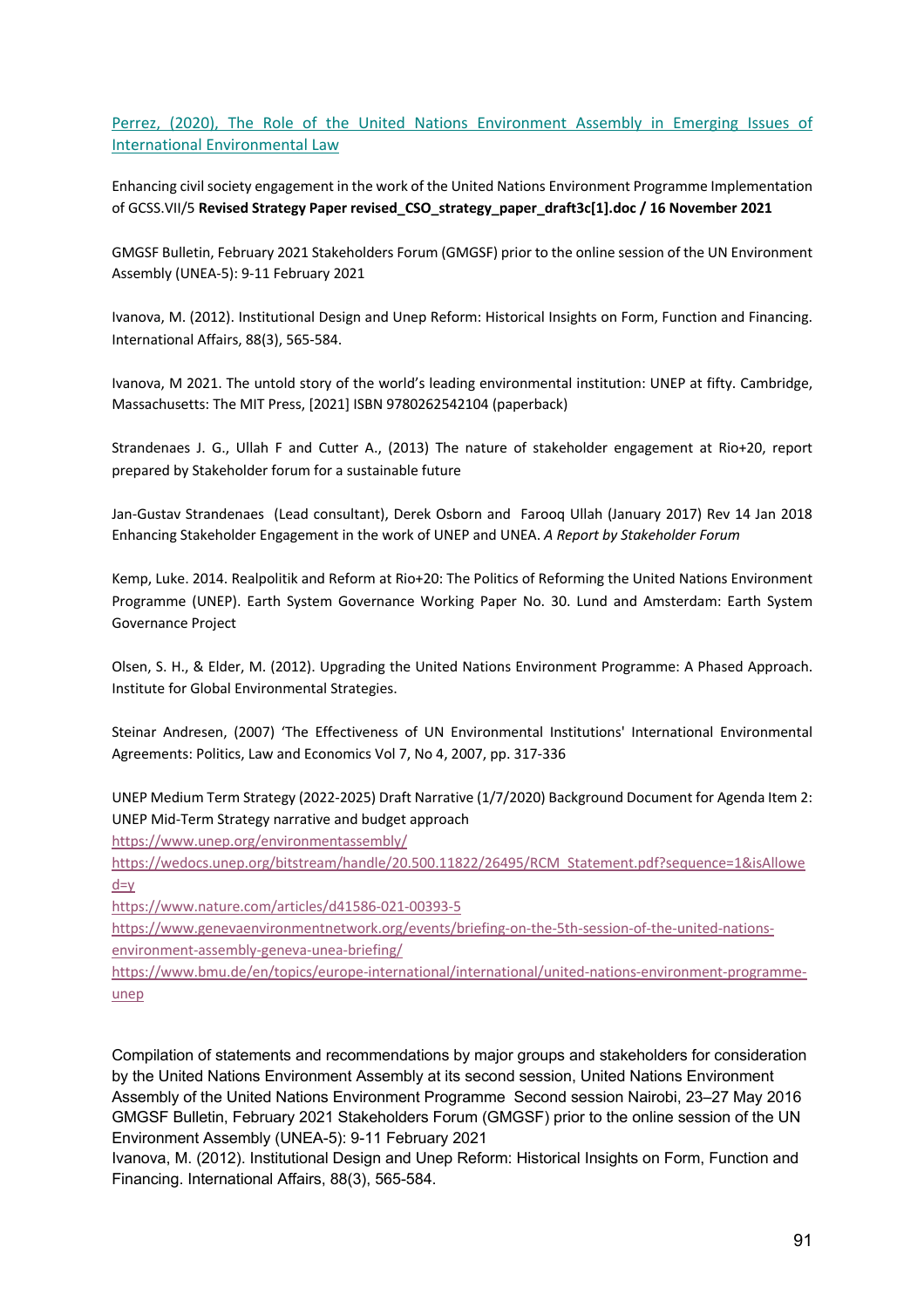Ivanova, M 2021. The untold story of the world's leading environmental institution: UNEP at fifty. Cambridge, Massachusetts: The MIT Press, [2021] ISBN 9780262542104 (paperback) Jan-Gustav Strandenaes (Lead consultant), Derek Osborn and Farooq Ullah (January 2017) Rev 14 Jan 2018 Enhancing Stakeholder Engagement in the work of UNEP and UNEA. A Report by Stakeholder Forum

Kemp, Luke. 2014. Realpolitik and Reform at Rio+20: The Politics of Reforming the United Nations Environment Programme (UNEP). Earth System Governance Working Paper No. 30. Lund and Amsterdam: Earth System Governance Project

Olsen, S. H., & Elder, M. (2012). Upgrading the United Nations Environment Programme: A Phased Approach. Institute for Global Environmental Strategies.

Steinar Andresen, (2007) 'The Effectiveness of UN Environmental Institutions' International Environmental Agreements: Politics, Law and Economics Vol 7, No 4, 2007, pp. 317-336 UNEP Medium Term Strategy (2022-2025) Draft Narrative (1/7/2020) Background Document for Agenda Item 2: UNEP Mid-Term Strategy narrative and budget approach

Borowy, I. (2019a). Before UNEP: who was in charge of the global environment? The struggle for institutional responsibility 1968–72. Journal of Global History, 14(1), 87-106.

Borrowy, I. (2019b). The 1971 Prague Conference on Problems Related to Environment—A Forgotten Contribution to International Environmentalism. Environment & Society Portal, Arcadia, 11. Rachel Carson Center for Environment and Society. https://doi.org/10.5282/rcc/8505.

Handl, G. (2012). Declaration of the United Nations conference on the human environment (Stockholm Declaration), 1972 and the Rio Declaration on Environment and Development, 1992. United Nations Audiovisual Library of International Law, 11.

Haq, G., & Paul, A. (2013). Environmentalism since 1945. Routledge.

Ivanova, M. (2020). Coloring the UN Environmental: The Catalytic Role of the UN Environment Programme. Global Governance: A Review of Multilateralism and International Organizations, 26(2), 307-324.

Ivanova, M. (2021). The Untold Story of the World's Leading Environmental Institution. One Planet. Johnson, S. (2012). UNEP the first 40 years. UNEP.

Long, B. L. (Ed.). (2000). International environmental issues and the OECD 1950-2000: An historical perspective. OECD Publishing. https://read.oecd-ilibrary.org/environment/international-environmentalissues-and-the-oecd-1950-2000\_9789264181113-en#page1

UNECE. 45th Sess., U.N. Doc. E/4553 (11 July 1968). Retrieved from https://documents-ddsny.un.org/doc/UNDOC/GEN/N68/128/38/PDF/N6812838.pdf?OpenElement

- Grove, R. (2002). Climatic fears: Colonialism and the history of environmentalism. *Harvard International Review*, *23*(4), 50.
- Borowy, I. (2019). Before UNEP: who was in charge of the global environment? The struggle for institutional responsibility 1968–72. *Journal of Global History*, *14*(1), 87-106. doi:10.1017/S1740022818000360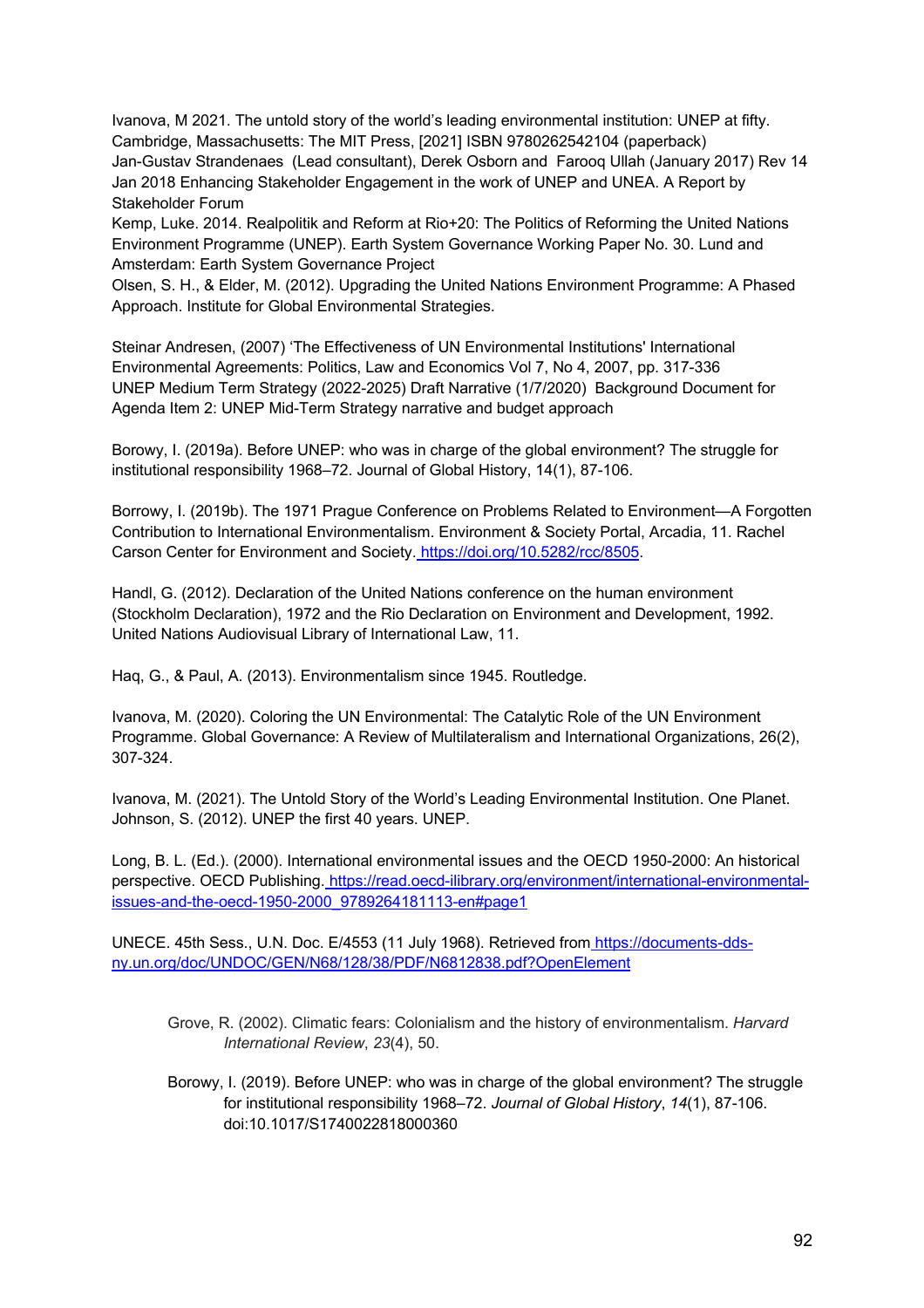Ivanova, M. (2021). *The Untold Story of the World's Leading Environmental Institution*. One Planet.

- Johnson, S. (2012). *UNEP the first 40 years*. UNEP. https://www.unep.org/resources/report/unep-first-40-years
- Paglia, E. (2021). The Swedish initiative and the 1972 Stockholm Conference: the decisive role of science diplomacy in the emergence of global environmental governance. *Humanities and Social Sciences Communications*, *8*(1), 1-10. https://doi.org/10.1057/s41599-020-00681-x
- Stone, P. B. (1973). *Did We Save the Earth at Stockholm?:[the People and Politics in the Conference on the Human Environment, Stockholm, June, 1972]*. Earth island.
- Strong, M. F. (1972). The Stockholm conference: Where science and politics meet. *Ambio*, 73-78.
- Handl, G. (2012). Declaration of the United Nations conference on the human environment (Stockholm Declaration), 1972 and the Rio Declaration on Environment and Development, 1992. *United Nations Audiovisual Library of International Law*, *11*. https://legal.un.org/avl/ha/dunche/dunche.html
- Ivanova, M. (2020). Coloring the UN Environmental: The Catalytic Role of the UN Environment Programme. *Global Governance: A Review of Multilateralism and International Organizations*, *26*(2), 307-324. https://brill.com/view/journals/gg/26/2/article-p307\_9.xml
- Seyfang, G., & Jordan, A. (2002). The Johannesburg Summit and sustainable development: How effective are environmental mega-conferences?. *Yearbook of International Cooperation on Environment and Development, 2002/2003*, 19-26.
- Kiss, A. C., & Sicault, J. D. (1972). La Conférence des Nations Unies sur l'environnement (Stockholm, 5/16 juin 1972). *Annuaire français de droit international*, *18*(1), 603-628.
- Carr, D. L., & Norman, E. S. (2008). Global civil society? The Johannesburg world summit on sustainable development. *Geoforum*, *39*(1), 358-371. https://doi.org/10.1016/j.geoforum.2007.07.006
- Morphet, S. (1996). NGOs and the Environment. *The Conscience of the World: The Influence of Non-Governmental Organizations in the UN System*, *35*, 144.
- United Nations, General Assembly, *List of observers of non-governmental organizations at the United Nations Conference on the Human Environment, Stockholm, 5-16 June 1972*, A/CONF.48/INF.6/Rev.1 (10 November 1972), available from https://digitallibrary.un.org/record/3840748?ln=en [FL1]
- Willetts, P. (1996). From Stockholm to Rio and beyond: the impact of the environmental movement on the United Nations consultative arrangements for NGOs. *Review of International Studies*, *22*(1), 57-80. https://www.jstor.org/stable/20097431
- Clark, A. M., Friedman, E. J., & Hochstetler, K. (1998). The sovereign limits of global civil society: a comparison of NGO participation in UN world conferences on the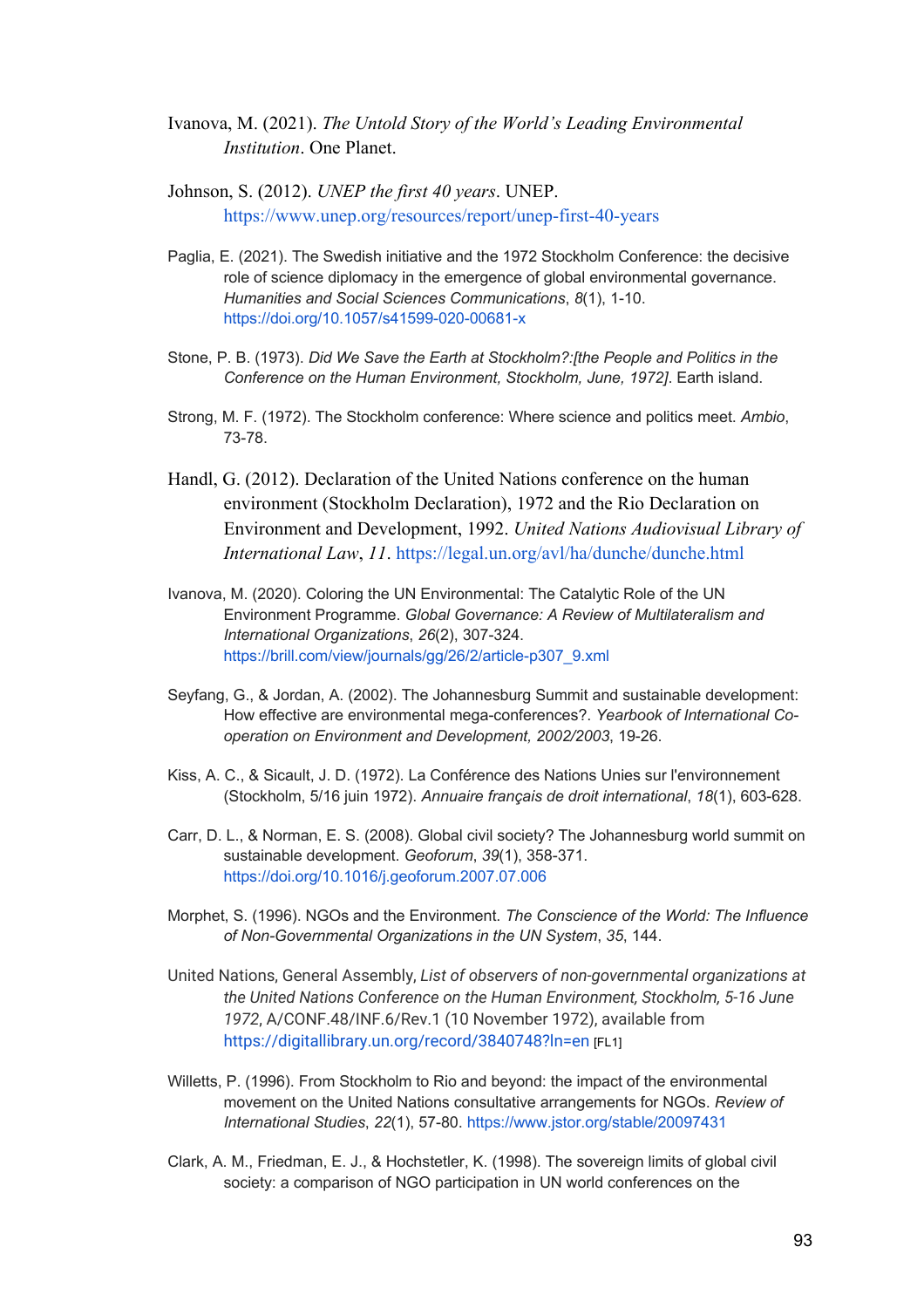environment, human rights, and women. *World politics*, *51*(1), 1-35. https://www.jstor.org/stable/25054064

- Stakeholder Forum. (n.d.). *ABOUT*. Stakeholder Forum for a Sustainable Future. Retrieved December 21, 2021, from https://stakeholderforum.org/about/
- Stakeholder Forum for Our Common Future (2002). *The Implementation Conference: Stakeholder Action For Our Common Future*. http://www.earthsummit2002.org/ic/default.html
- OECD. (1996). *Shaping the 21st Century: The Contribution of Development Co-operation*. OECD Publishing, Paris. https://doi.org/10.1787/da2d4165-en
- OECD. (2000). *A Better World for All: Progress Towards the International Development Goals*, OECD Publishing, Paris. https://doi.org/10.1787/9789264182561-en
- Mc Donnell, I. (2004). *An international perspective on communication strategies for the Millennium Development Goals*. NCDO and OECD Development Centre. https://www.oecd.org/development/pgd/33904346.pdf
- United Nations. (2002). *Plan of Implementation of the World Summit on Sustainable Development*. https://www.un.org/esa/sustdev/documents/WSSD\_POI\_PD/English/WSSD\_PlanImpl .pdf
- Ward, B., & Dubos, R. (1972). *Only one earth. The care and maintenance of a small planet*. W. W. Norton & Company. https://archive.org/details/onlyoneearthcare00jack/page/n5/mode/2up
- Founex Committee. (1971). The Founex Report on Development and Environment.
- Strong, M. (1971). *The Founex Report on Development and Environment*. Maurice Strong website. https://mauricestrong.net/index.php?option=com\_content&view=article&id=149:foune x-report-environment-development&catid=31&showall=1&limitstart=&Itemid=75
- Strong, M. (n.d.). *The Founex Conference*. Maurice Strong website. https://www.mauricestrong.net/index.php?option=com\_content&view=article&id=146:f ounex-environment-conference-1971&catid=31&showall=1&limitstart=&Itemid=72
- Rowland, W. (1973). The poor nations state their case. In *The plot to save the world: the life and times of the Stockholm Conference on the Human Environment* (pp. 45-58). Clarke, Irwin & Co. ltd. https://archive.org/embed/plottosaveworldl0000rowl
- Linnér, B. O., & Selin, H. (2013). The United Nations Conference on Sustainable Development: forty years in the making. *Environment and Planning C: Government and Policy*, *31*(6), 971-987.
- UNGA, 2010 *Implementation of Agenda 21, the Programme for the Further Implementation of Agenda 21 and the Outcomes of the World Summit on Sustainable Development* resolution A/RES/64/236 adopted by the General Assembly, United Nations General Assembly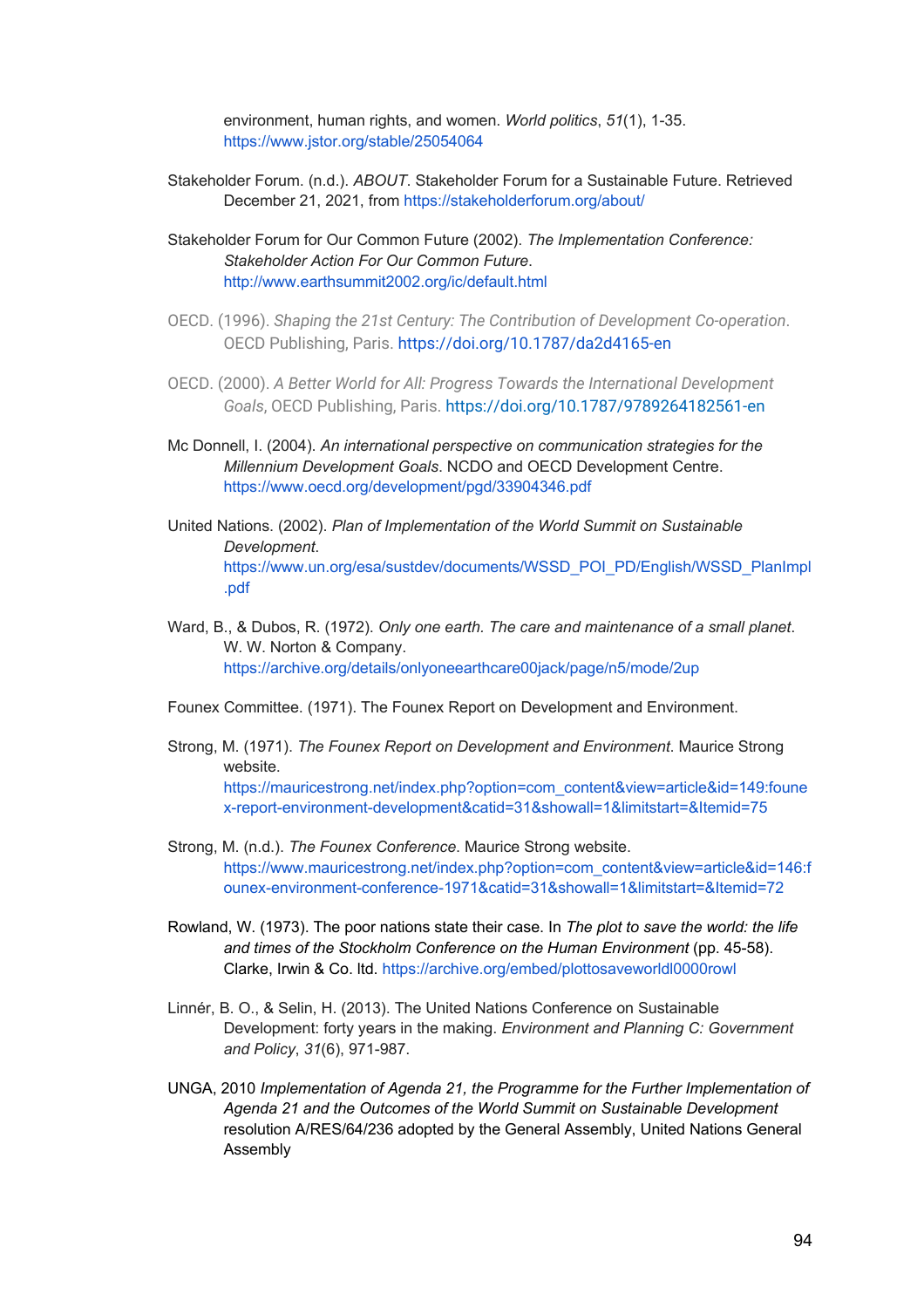- Brundtland, G. H. (1987). Report of the World Commission on Environment and Development: Our Common Future. United Nations General Assembly document A/42/427.
- Manulak, M. W. (2017). Developing world environmental cooperation: the Founex Seminar and the Stockholm Conference. *International organizations and environmental protection: conservation and globalization in the twentieth century*, 74-102.
- UN General Assembly Resolution 44/228 (Part II) of 22 December 1989, paras. 1-2.
- *Final documents of the Ninth Conference of Heads of State or Government of the Movement of Non-Aligned Countries, held at Belgrade, from 4 to 7 September 1989*, in UN document A/44/55l-S/20870 of 29 September 1989, 'Environment' section, pp. 107- 109.

http://cns.miis.edu/nam/documents/Official\_Document/9th\_Summit\_FD\_Belgrade\_De claration\_1989\_Whole.pdf

- Hens, L., & Nath, B. (2005). The Johannesburg Conference. In *The World Summit on Sustainable Development* (pp. 1-33). Springer, Dordrecht.
- Bachus, K. (2005). Governance for sustainable development and civil society participation. In *The World Summit on Sustainable Development* (pp. 319-345). Springer, Dordrecht.
- Vogtmann, H., & Maier, J. (2013). United Nations Conference on Sustainable Development (UNCSD)-Rio+ 20: What an effort for such a meager result.
- UNGA, 2010 *Implementation of Agenda 21, the Programme for the Further Implementation of Agenda 21 and the Outcomes of the World Summit on Sustainable Development* resolution A/RES/64/236 adopted by the General Assembly, United Nations General Assembly
- Yang, T. (2012). The UN Rio+ 20 Conference on Sustainable Development-what Happened?. American Society of International Law.
- Doran, P., Paul, D., Ripley, K., Risse, N., Van Alstine, J., & Wagner, L. (2012). Summary of the United Nations conference on sustainable development: 13–22 June 2012. *Earth Negotiations Bulletin (ENB)*, 27(51), 1-24.
- Expert Group for New Mechanisms for Stakeholder Engagement at UNEP (2013). *Report of the Independent Group of Experts on New Mechanisms for Stakeholder Engagement at UNEP*. https://www.unep.org/resources/report/report-independent-group-expertsnew-mechanisms-stakeholder-engagement-unep-final

Fraussen, B., Albareda, A., & Braun, C. (2020). Conceptualizing consultation approaches: identifying combinations of consultation tools and analyzing their implications for stakeholder diversity. *Policy Sciences*, *53*(3), 473-493.

Norwegian Forum for Environment and Development (2020). *Draft Short Report from Major Groups and Stakeholders from the International Consultation of Major Groups and SStakeholders at the Oslo Act#ForNature Global Online Forum in preparation for the dialogue between UNEA and CPR Bureaux and MGS representatives 9th June 2020*. https://wedocs.unep.org/bitstream/handle/20.500.11822/32671/Draft%20short%20report%20 from%20MGs%20Consultation%207th%20June.pdf?sequence=1&isAllowed=y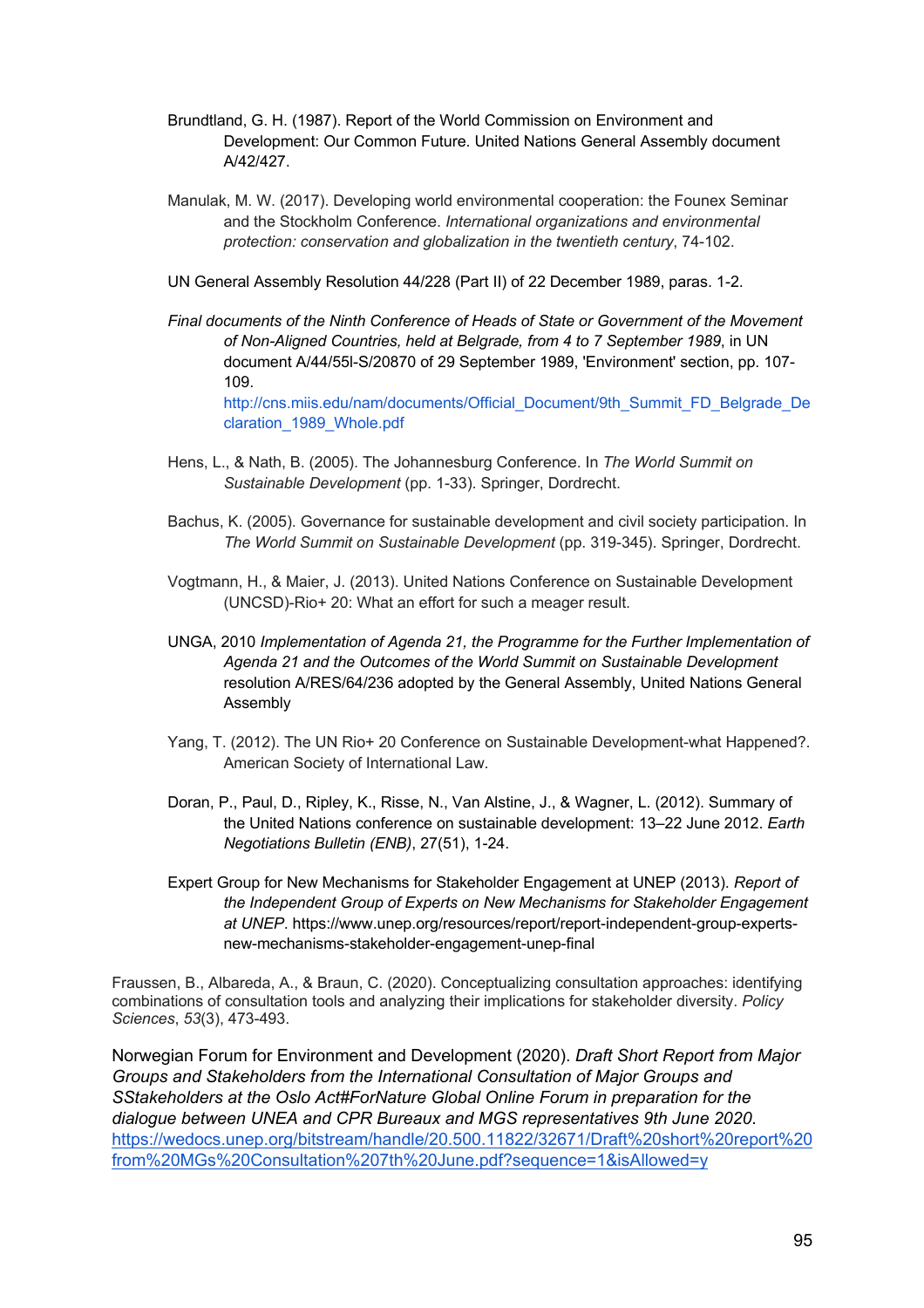[1] https://www.nature.com/articles/d41586-021-00393-5

### [2] Revised Strategy Paper revised CSO strategy paper draft3c[1].doc / 16 November **2021**

[3] https://www.ciel.org/Publications/NACSF\_Moderators\_Summary.pdf

[4] Perspectives drawn from the International consultation of Major Groups and stakeholders at the Oslo Act#ForNature Online Forum in preparation for the dialogue between UNEA and CPR Bureaux and MGS representatives 9thJune 2020 Compiled and produced by the Norwegian Forum for Development and Environment, based on reports from major groups and stakeholders

#### [5] https://www.nature.com/articles/d41586-021-00393-5

[1] Perspectives drawn from the International consultation of Major Groups and stakeholders at the Oslo Act#ForNature Online Forum in preparation for the dialogue between UNEA and CPR Bureaux and MGS representatives 9thJune 2020 Compiled and produced by the Norwegian Forum for Development and Environment, based on reports from major groups and stakeholders

[2] https://www.nature.com/articles/d41586-021-00393-5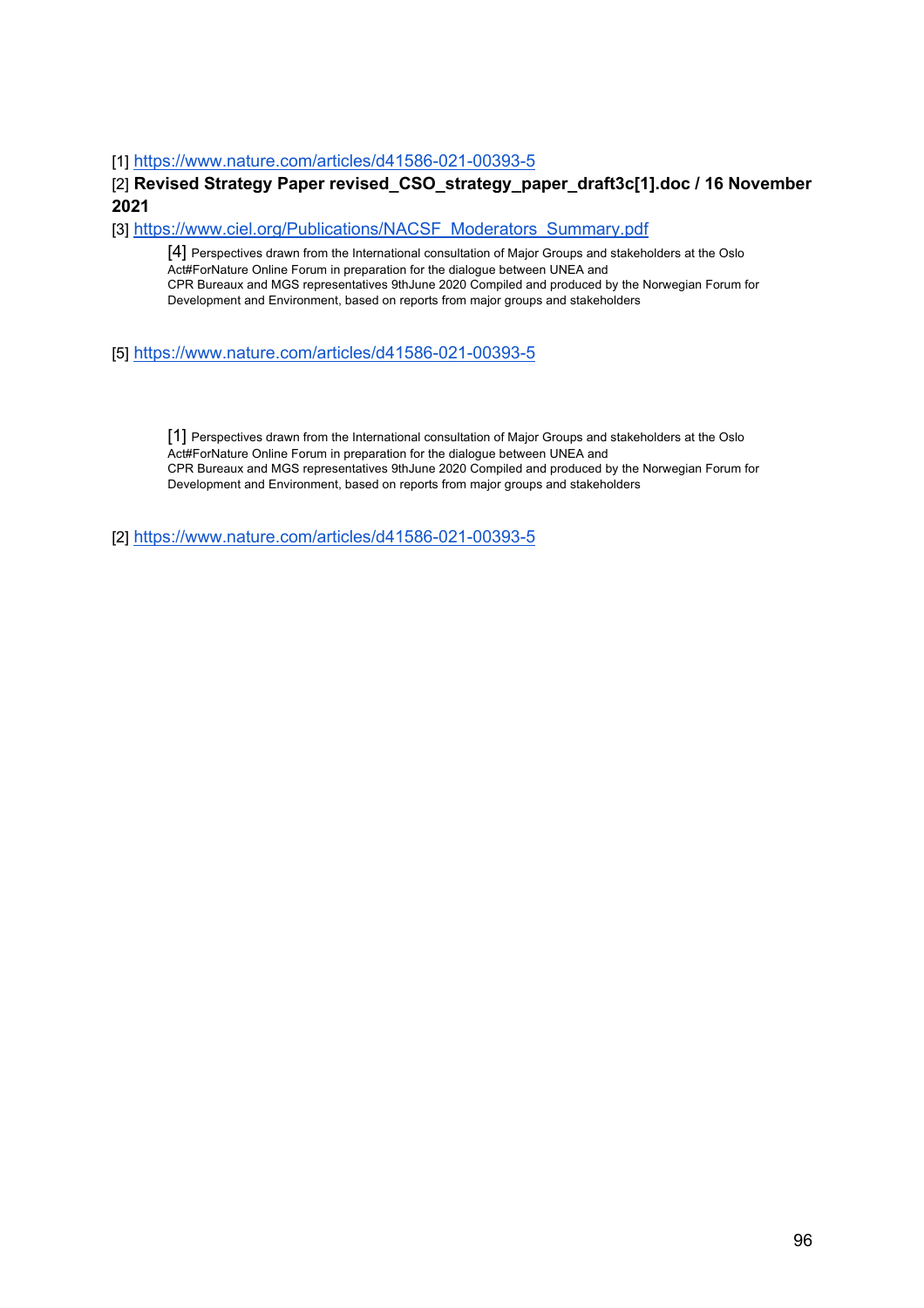# Annexes